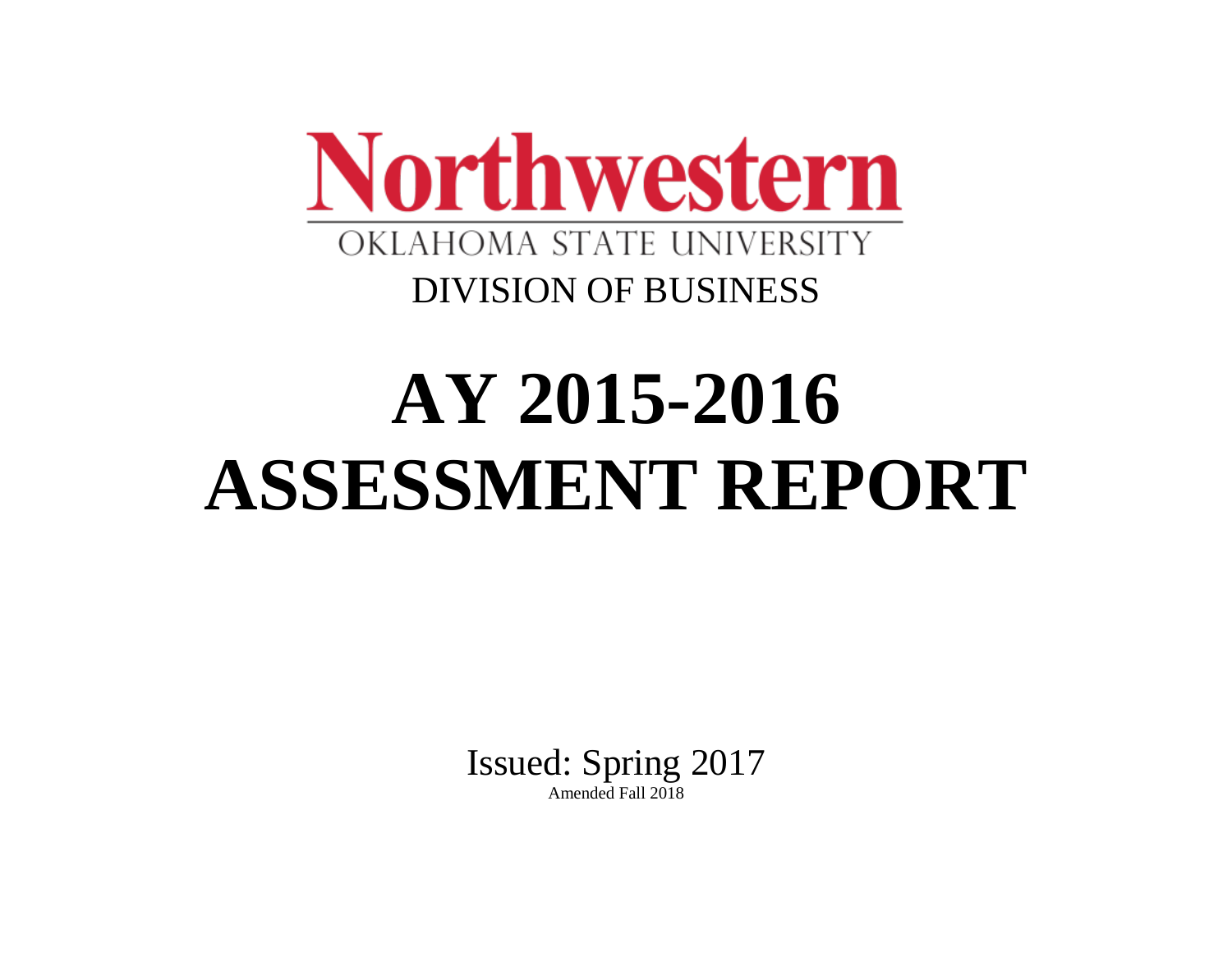The Peregrine Academic Services Assessment Test (PAS) became the standardized instrument for assessing student learning outcomes and progress beginning in AY14-15. Because of the changing of the assessment instrument, some long-term data trends have not yet been established.

Switching to the PAS had several benefits. First, the ACBSP Common Professional Component (CPC) is more easily assessed using the PAS. Second, benchmarking against other ACBSP schools similar to NWOSU is available. Third, a pretest/post-test comparison is available. Fourth, raw data is easily collected in different cohorts so that trends that evolve by campus, semester graduated, major program, minor program, or student classification can be made. Last, raw data is easily accessible from the publisher's website.

Moving forward, a better assessment of information is expected.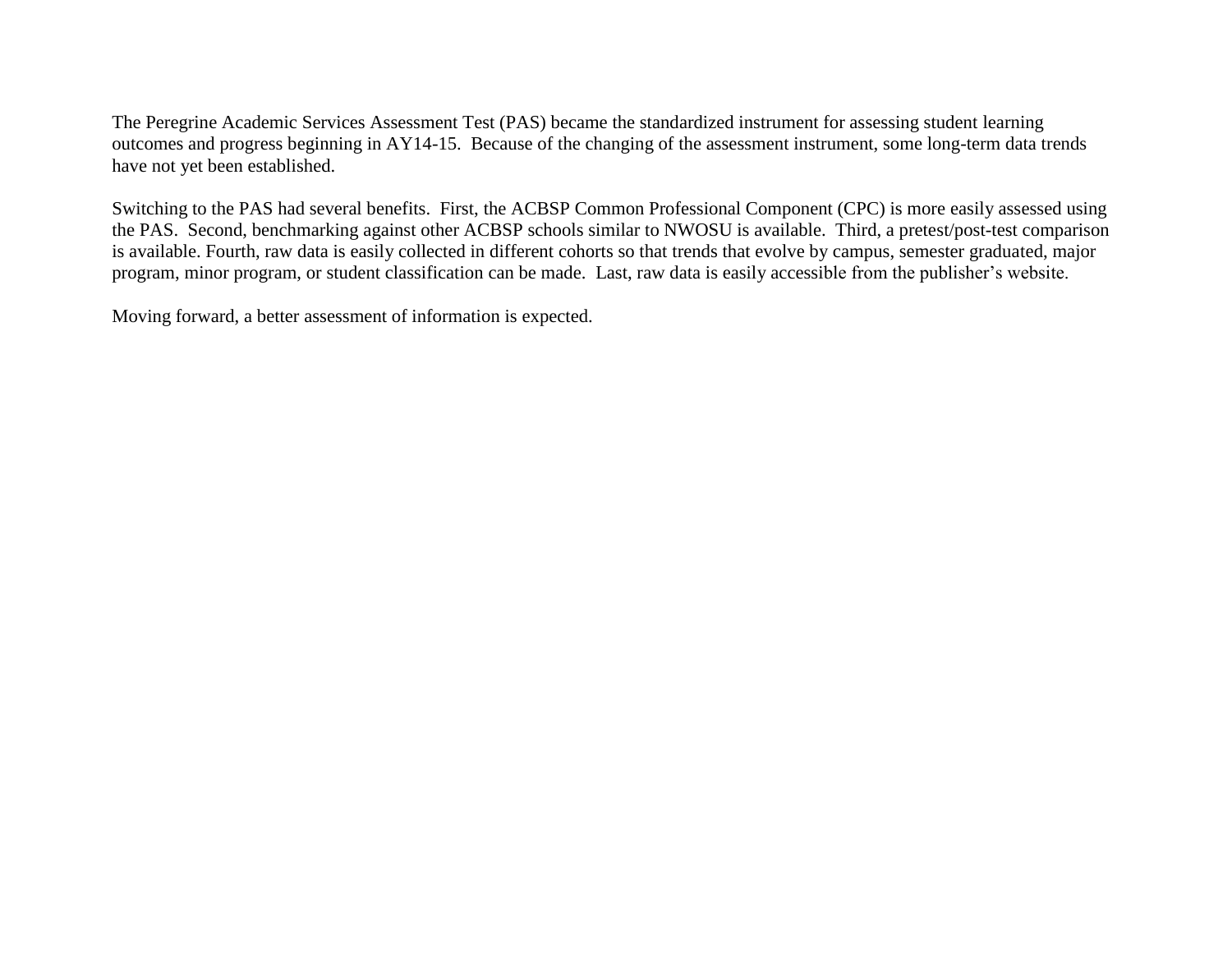| <b>Program Outcomes for All Division of Business</b>                              |                                                                                   |                                    |                                                                                                                                                                                                                                                                                         |                                                                                                                                                                                                                                                                                                                                                                                  |                                                     |       |                                                                                                                                    |                                                                             |  |  |  |
|-----------------------------------------------------------------------------------|-----------------------------------------------------------------------------------|------------------------------------|-----------------------------------------------------------------------------------------------------------------------------------------------------------------------------------------------------------------------------------------------------------------------------------------|----------------------------------------------------------------------------------------------------------------------------------------------------------------------------------------------------------------------------------------------------------------------------------------------------------------------------------------------------------------------------------|-----------------------------------------------------|-------|------------------------------------------------------------------------------------------------------------------------------------|-----------------------------------------------------------------------------|--|--|--|
| <b>Measure 1</b>                                                                  |                                                                                   |                                    |                                                                                                                                                                                                                                                                                         | During the MGMT 4433 Business Policy course the students will take the Peregrine Academic Services Assessment Test (PAS).                                                                                                                                                                                                                                                        |                                                     |       | 1. Graduating students should have basic knowledge of the 12 disciplines of the ACBSP Undergraduate Common Professional Component. |                                                                             |  |  |  |
| Performance                                                                       | Description of                                                                    | Areas of                           | <b>Analysis of Results</b><br>Analysis and                                                                                                                                                                                                                                              | Results of Action                                                                                                                                                                                                                                                                                                                                                                |                                                     |       |                                                                                                                                    | Insert Graphs or Tables of Resulting Trends for 3-5 Years (please graph all |  |  |  |
| Measure<br>(Competency)                                                           | Measurement<br>Instrument                                                         | Success                            | <b>Action Taken</b>                                                                                                                                                                                                                                                                     | Taken (occurs in<br>available data up to five years)<br>the following<br>year)                                                                                                                                                                                                                                                                                                   |                                                     |       |                                                                                                                                    |                                                                             |  |  |  |
| 60% of the<br>students will<br>score above the<br>$50th$ percentile<br>on the PAS | Peregrine<br>Assessment<br>Test<br>Direct<br>External<br>Summative<br>Comparative | Performance<br>is below<br>target. | Two semesters<br>of data are<br>insufficient for<br>meaningful<br>analysis.<br>After AY<br>2015-2016.<br>when there are<br>four data<br>points, the<br>faculty will<br>examine the<br>results for<br>trends and<br>issues. After<br>AY 2016-2017.<br>the results will<br>be annualized. | Because the<br>Division of<br><b>Business</b><br>switched from<br>Major Field Test<br>to Peregrine in<br>AY 2014-2015,<br>there is no action<br>to be reviewed.<br>The faculty in<br>receiving the<br>results from the<br>Peregrine exam<br>do agree that the<br>decision to<br>change from the<br>Major Field Test<br>will be beneficial<br>to the program<br>and the students. | 70%<br>60%<br>50%<br>40%<br>30%<br>20%<br>10%<br>0% |       |                                                                                                                                    | <del>→</del> % At or above<br>50th Percentile<br>- <b>D</b> -Target         |  |  |  |
|                                                                                   |                                                                                   |                                    |                                                                                                                                                                                                                                                                                         |                                                                                                                                                                                                                                                                                                                                                                                  |                                                     | 14-15 | 15-16                                                                                                                              |                                                                             |  |  |  |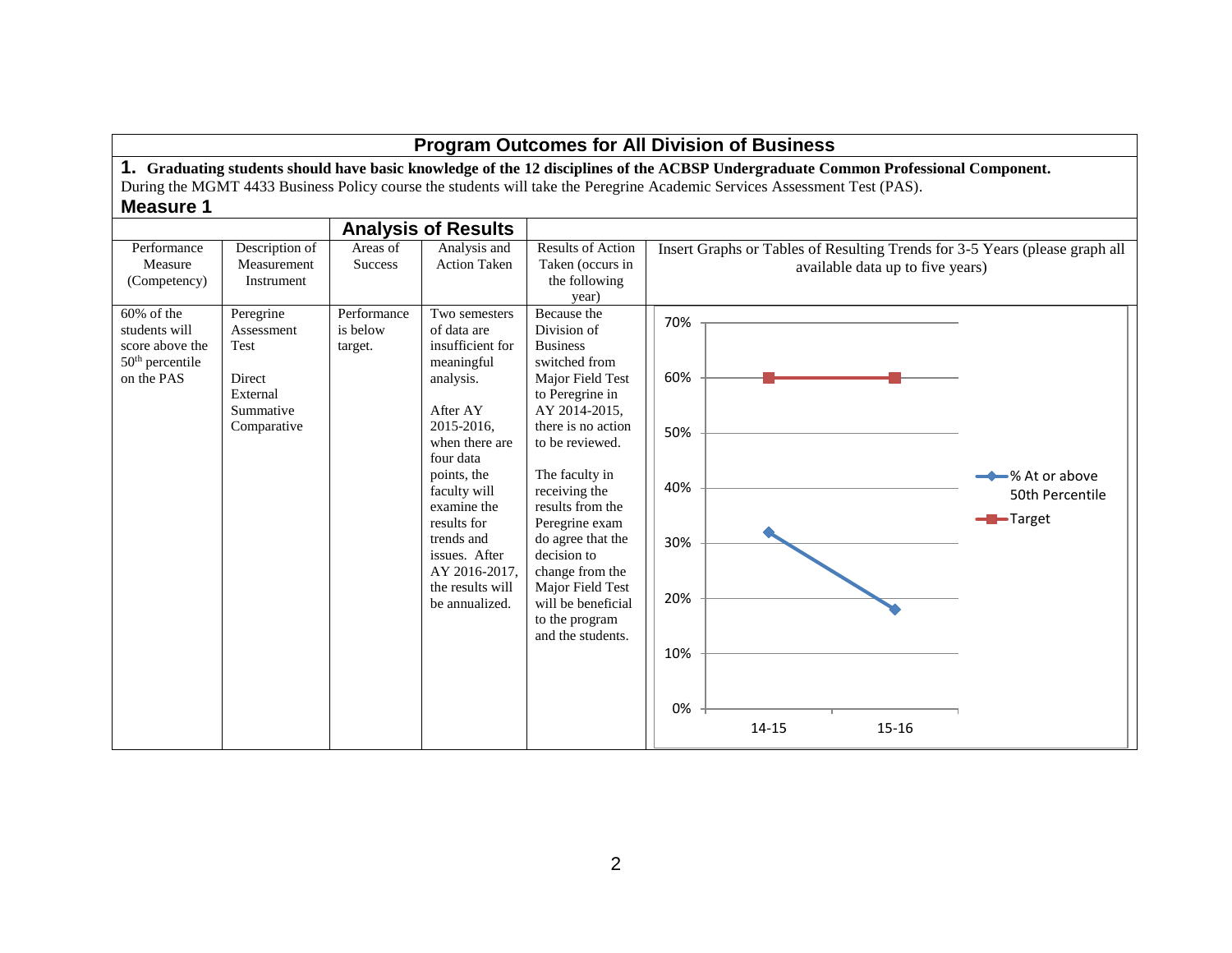| IIIVUJUI V E    |                |                |                     |                     |          |                                                                             |                             |
|-----------------|----------------|----------------|---------------------|---------------------|----------|-----------------------------------------------------------------------------|-----------------------------|
| Performance     | Description of | Areas of       | Analysis and        | Results of          |          | Insert Graphs or Tables of Resulting Trends for 3-5 Years (please graph all |                             |
| Measure         | Measurement    | <b>Success</b> | <b>Action Taken</b> | <b>Action Taken</b> |          | available data up to five years)                                            |                             |
| (Competency)    | Instrument     |                |                     | (occurs in the      |          |                                                                             |                             |
|                 |                |                |                     | following year)     |          |                                                                             |                             |
| The institution | Peregrine      | Performance    | Two semesters       | Because the         |          |                                                                             |                             |
| mean PAS score  | Assessment     | is below       | of data are         | Division of         | 100      |                                                                             |                             |
| will be above   | Test           | target.        | insufficient for    | <b>Business</b>     |          |                                                                             |                             |
| the ACBSP       |                |                | meaningful          | switched from       |          |                                                                             |                             |
| Region 6        | Direct         |                | analysis.           | Major Field         | 80       |                                                                             |                             |
| institutions.   | External       |                |                     | Test to             |          |                                                                             |                             |
|                 | Summative      |                | After AY 2015-      | Peregrine in AY     |          |                                                                             |                             |
|                 | Comparative    |                | 2016, when there    | 2014-2015,          | 60       |                                                                             |                             |
|                 |                |                | are four data       | there is no         |          |                                                                             | $\blacktriangleright$ NWOSU |
|                 |                |                | points, the         | action to be        |          |                                                                             |                             |
|                 |                |                | faculty will        | reviewed.           | 40       |                                                                             | -Target                     |
|                 |                |                | examine the         |                     |          |                                                                             |                             |
|                 |                |                | results for trends  | The faculty in      |          |                                                                             |                             |
|                 |                |                | and issues. After   | receiving the       | 20       |                                                                             |                             |
|                 |                |                | AY 2016-2017,       | results from the    |          |                                                                             |                             |
|                 |                |                | the results will    | Peregrine exam      |          |                                                                             |                             |
|                 |                |                | be annualized.      | do agree that       | $\Omega$ |                                                                             |                             |
|                 |                |                |                     | the decision to     |          | 14-15<br>$15 - 16$                                                          |                             |
|                 |                |                |                     | change from the     |          |                                                                             |                             |
|                 |                |                |                     | Major Field         |          |                                                                             |                             |
|                 |                |                |                     | Test will be        |          |                                                                             |                             |
|                 |                |                |                     | beneficial to the   |          |                                                                             |                             |
|                 |                |                |                     | program and the     |          |                                                                             |                             |
|                 |                |                |                     | students.           |          |                                                                             |                             |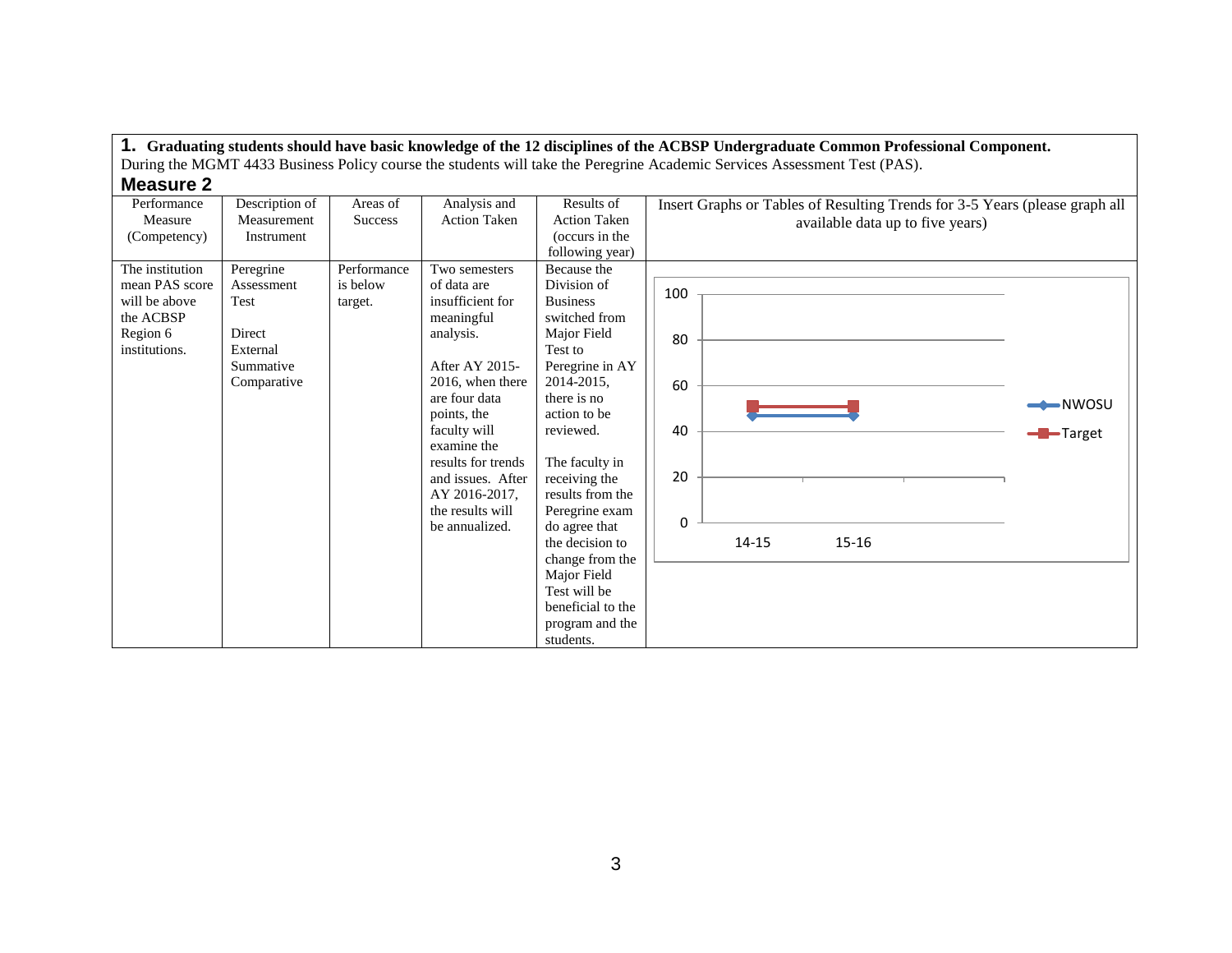| IIIVUJUI V        |                |                |                     |                     |     |       |                                                                             |                     |
|-------------------|----------------|----------------|---------------------|---------------------|-----|-------|-----------------------------------------------------------------------------|---------------------|
| Performance       | Description of | Areas of       | Analysis and        | Results of          |     |       | Insert Graphs or Tables of Resulting Trends for 3-5 Years (please graph all |                     |
| Measure           | Measurement    | <b>Success</b> | <b>Action Taken</b> | <b>Action Taken</b> |     |       | available data up to five years)                                            |                     |
| (Competency)      | Instrument     |                |                     | (occurs in the      |     |       |                                                                             |                     |
|                   |                |                |                     | following year)     |     |       |                                                                             |                     |
| The institution   | Peregrine      | Performance    | Two semesters       | Because the         |     |       |                                                                             |                     |
| mean PAS score    | Assessment     | is below       | of data are         | Division of         | 100 |       |                                                                             |                     |
| will be above all | Test           | target.        | insufficient for    | <b>Business</b>     |     |       |                                                                             |                     |
| <b>ACBSP</b>      |                |                | meaningful          | switched from       |     |       |                                                                             |                     |
| institutions.     | Direct         |                | analysis.           | Major Field         | 80  |       |                                                                             |                     |
|                   | External       |                |                     | Test to             |     |       |                                                                             |                     |
|                   | Summative      |                | After AY 2015-      | Peregrine in AY     |     |       |                                                                             |                     |
|                   | Comparative    |                | 2016, when there    | 2014-2015,          | 60  |       |                                                                             |                     |
|                   |                |                | are four data       | there is no         |     |       |                                                                             | $\rightarrow$ NWOSU |
|                   |                |                | points, the         | action to be        |     |       |                                                                             |                     |
|                   |                |                | faculty will        | reviewed.           | 40  |       |                                                                             | <del>-</del> Target |
|                   |                |                | examine the         |                     |     |       |                                                                             |                     |
|                   |                |                | results for trends  | The faculty in      | 20  |       |                                                                             |                     |
|                   |                |                | and issues. After   | receiving the       |     |       |                                                                             |                     |
|                   |                |                | AY 2016-2017,       | results from the    |     |       |                                                                             |                     |
|                   |                |                | the results will    | Peregrine exam      | 0   |       |                                                                             |                     |
|                   |                |                | be annualized.      | do agree that       |     | 14-15 | 15-16                                                                       |                     |
|                   |                |                |                     | the decision to     |     |       |                                                                             |                     |
|                   |                |                |                     | change from the     |     |       |                                                                             |                     |
|                   |                |                |                     | Major Field         |     |       |                                                                             |                     |
|                   |                |                |                     | Test will be        |     |       |                                                                             |                     |
|                   |                |                |                     | beneficial to the   |     |       |                                                                             |                     |
|                   |                |                |                     | program and the     |     |       |                                                                             |                     |
|                   |                |                |                     | students.           |     |       |                                                                             |                     |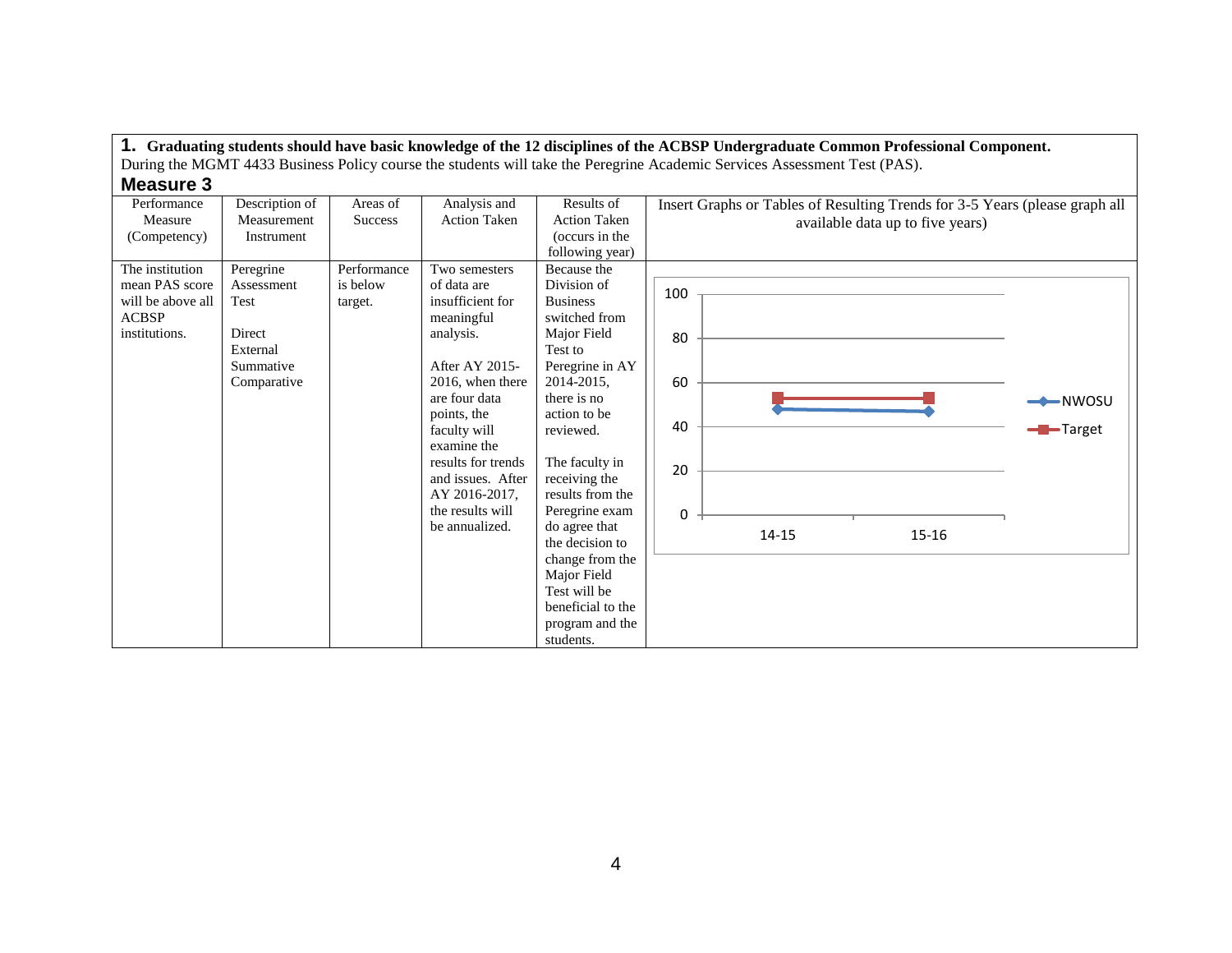| ד טווטטשווו       |                |                |                     |                     |          |                                                                             |                                  |                     |
|-------------------|----------------|----------------|---------------------|---------------------|----------|-----------------------------------------------------------------------------|----------------------------------|---------------------|
| Performance       | Description of | Areas of       | Analysis and        | Results of          |          | Insert Graphs or Tables of Resulting Trends for 3-5 Years (please graph all |                                  |                     |
| Measure           | Measurement    | <b>Success</b> | <b>Action Taken</b> | <b>Action Taken</b> |          |                                                                             | available data up to five years) |                     |
| (Competency)      | Instrument     |                |                     | (occurs in the      |          |                                                                             |                                  |                     |
|                   |                |                |                     | following year)     |          |                                                                             |                                  |                     |
| The institution   | Peregrine      | Performance    | Two semesters       | Because the         |          |                                                                             |                                  |                     |
| mean PAS score    | Assessment     | is slightly    | of data are         | Division of         | 100      |                                                                             |                                  |                     |
| will be above all | Test           | below target.  | insufficient for    | <b>Business</b>     |          |                                                                             |                                  |                     |
| publicly owned    |                |                | meaningful          | switched from       |          |                                                                             |                                  |                     |
| institutions.     | Direct         |                | analysis.           | Major Field         | 80       |                                                                             |                                  |                     |
|                   | External       |                |                     | Test to             |          |                                                                             |                                  |                     |
|                   | Summative      |                | After AY 2015-      | Peregrine in AY     |          |                                                                             |                                  |                     |
|                   | Comparative    |                | 2016, when there    | 2014-2015,          | 60       |                                                                             |                                  |                     |
|                   |                |                | are four data       | there is no         |          |                                                                             |                                  | $\rightarrow$ NWOSU |
|                   |                |                | points, the         | action to be        | 40       |                                                                             |                                  |                     |
|                   |                |                | faculty will        | reviewed.           |          |                                                                             |                                  | -Target             |
|                   |                |                | examine the         |                     |          |                                                                             |                                  |                     |
|                   |                |                | results for trends  | The faculty in      | 20       |                                                                             |                                  |                     |
|                   |                |                | and issues. After   | receiving the       |          |                                                                             |                                  |                     |
|                   |                |                | AY 2016-2017,       | results from the    |          |                                                                             |                                  |                     |
|                   |                |                | the results will    | Peregrine exam      | $\Omega$ |                                                                             |                                  |                     |
|                   |                |                | be annualized.      | do agree that       |          | $14 - 15$                                                                   | $15 - 16$                        |                     |
|                   |                |                |                     | the decision to     |          |                                                                             |                                  |                     |
|                   |                |                |                     | change from the     |          |                                                                             |                                  |                     |
|                   |                |                |                     | Major Field         |          |                                                                             |                                  |                     |
|                   |                |                |                     | Test will be        |          |                                                                             |                                  |                     |
|                   |                |                |                     | beneficial to the   |          |                                                                             |                                  |                     |
|                   |                |                |                     | program and the     |          |                                                                             |                                  |                     |
|                   |                |                |                     | students.           |          |                                                                             |                                  |                     |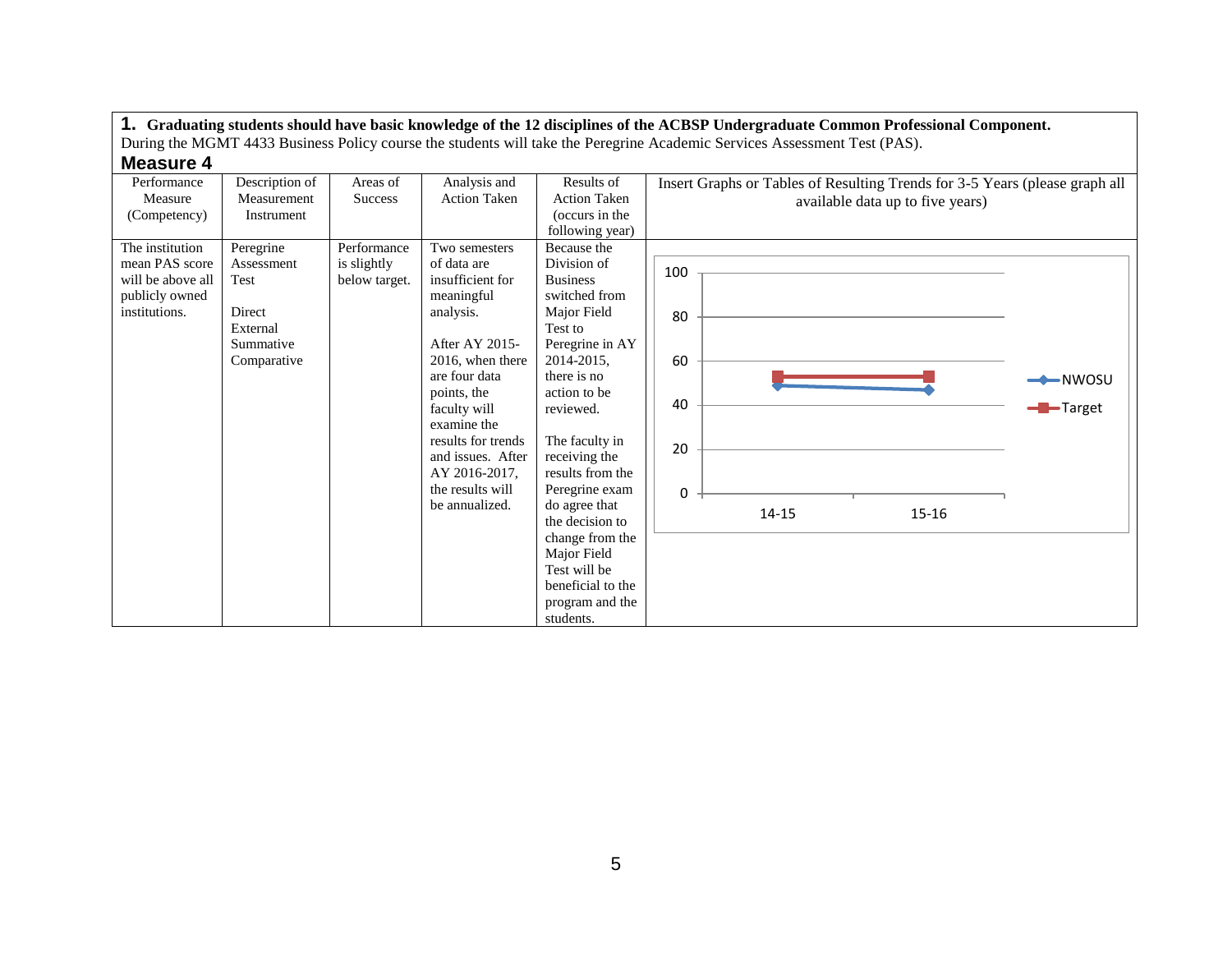| www.c                  |                               |                            |                                     |                                   |                                                                                                                 |                                                                             |
|------------------------|-------------------------------|----------------------------|-------------------------------------|-----------------------------------|-----------------------------------------------------------------------------------------------------------------|-----------------------------------------------------------------------------|
| Performance<br>Measure | Description of<br>Measurement | Areas of<br><b>Success</b> | Analysis and<br><b>Action Taken</b> | Results of<br><b>Action Taken</b> | Insert Graphs or Tables of Resulting Trends for 3-5 Years (please graph all<br>available data up to five years) |                                                                             |
| (Competency)           | Instrument                    |                            |                                     | (occurs in the                    |                                                                                                                 |                                                                             |
|                        |                               |                            |                                     | following year)                   |                                                                                                                 |                                                                             |
| The institution        | Peregrine                     | Performance                | Two semesters                       | Because the                       |                                                                                                                 |                                                                             |
| mean PAS score         | Assessment                    | is slightly                | of data are                         | Division of                       | 100                                                                                                             |                                                                             |
| will be above all      | Test                          | below target.              | insufficient for                    | <b>Business</b>                   |                                                                                                                 |                                                                             |
| US institutions.       |                               |                            | meaningful                          | switched from                     |                                                                                                                 |                                                                             |
|                        | Direct                        |                            | analysis.                           | Major Field                       | 80                                                                                                              |                                                                             |
|                        | External                      |                            | After AY 2015-                      | Test to                           |                                                                                                                 |                                                                             |
|                        | Summative<br>Comparative      |                            | 2016, when there                    | Peregrine in AY<br>2014-2015,     | 60                                                                                                              |                                                                             |
|                        |                               |                            | are four data                       | there is no                       |                                                                                                                 |                                                                             |
|                        |                               |                            | points, the                         | action to be                      | <u> Espainia</u>                                                                                                | $\rightarrow\hspace{-.05cm}\rightarrow\hspace{-.05cm}\longrightarrow$ NWOSU |
|                        |                               |                            | faculty will                        | reviewed.                         | 40                                                                                                              | -Target                                                                     |
|                        |                               |                            | examine the                         |                                   |                                                                                                                 |                                                                             |
|                        |                               |                            | results for trends                  |                                   | 20                                                                                                              |                                                                             |
|                        |                               |                            | and issues. After                   |                                   |                                                                                                                 |                                                                             |
|                        |                               |                            | AY 2016-2017,                       |                                   |                                                                                                                 |                                                                             |
|                        |                               |                            | the results will                    |                                   | $\Omega$                                                                                                        |                                                                             |
|                        |                               |                            | be annualized.                      |                                   | $15 - 16$<br>14-15                                                                                              |                                                                             |
|                        |                               |                            |                                     |                                   |                                                                                                                 |                                                                             |
|                        |                               |                            |                                     |                                   |                                                                                                                 |                                                                             |
|                        |                               |                            |                                     |                                   |                                                                                                                 |                                                                             |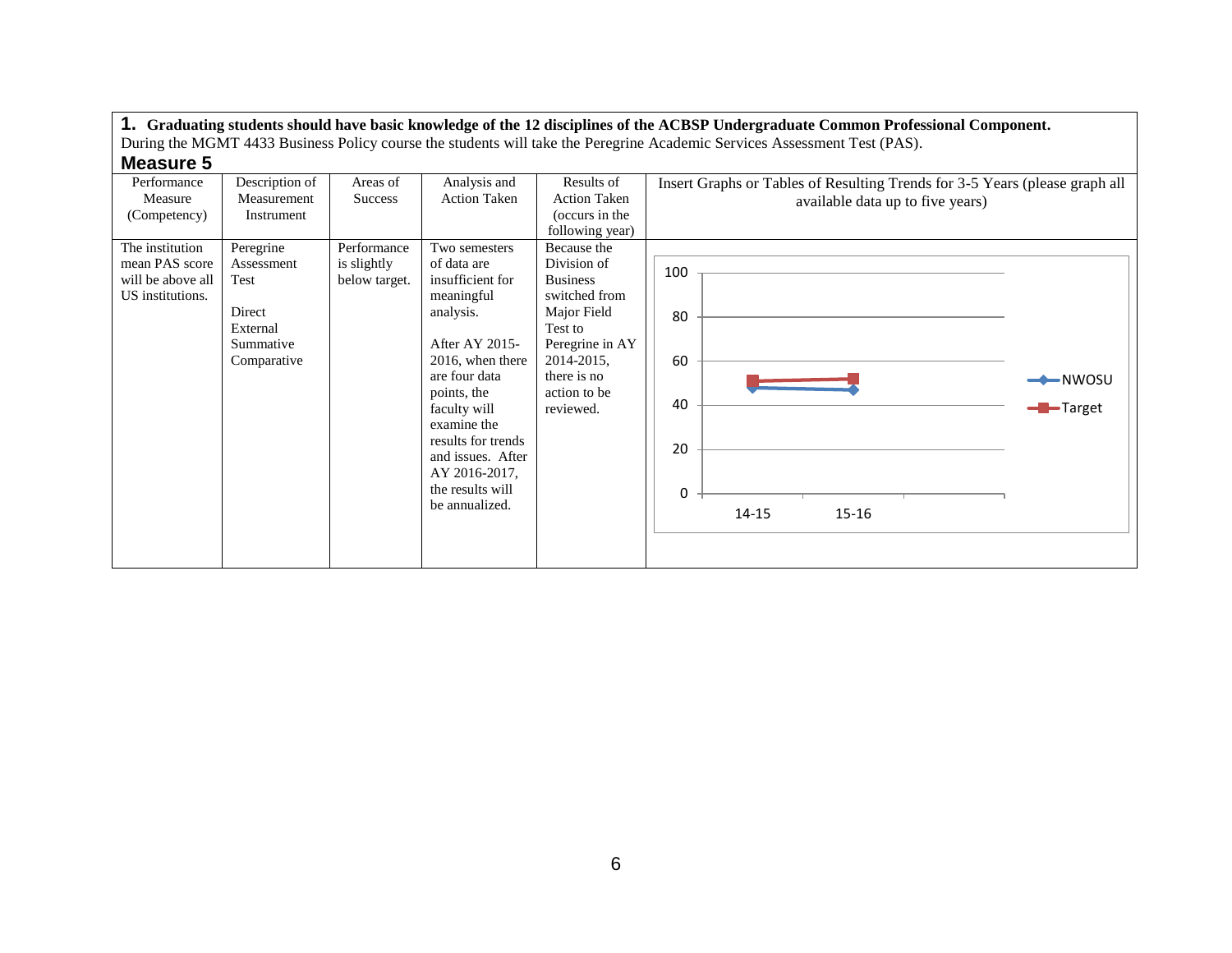| <b>Measure 6</b><br>Performance<br>Measure<br>(Competency)<br>The institution<br>mean PAS score<br>will be above all<br>institutions<br>outside US. | Description of<br>Measurement<br>Instrument<br>Peregrine<br>Assessment<br>Test<br>Direct<br>External<br>Summative<br>Comparative | Areas of<br><b>Success</b><br>International<br>data is not<br>available. | Analysis and<br><b>Action Taken</b><br>No action taken. | Results of<br><b>Action Taken</b><br>(occurs in the<br>following year)<br>No action<br>taken. | Insert Graphs or Tables of Resulting Trends for 3-5 Years (please graph all<br>available data up to five years)<br>60<br>48<br>50<br>40<br>30<br>20<br>10<br>0 | $\rightarrow$ NWOSU<br>-Target |
|-----------------------------------------------------------------------------------------------------------------------------------------------------|----------------------------------------------------------------------------------------------------------------------------------|--------------------------------------------------------------------------|---------------------------------------------------------|-----------------------------------------------------------------------------------------------|----------------------------------------------------------------------------------------------------------------------------------------------------------------|--------------------------------|
|                                                                                                                                                     |                                                                                                                                  |                                                                          |                                                         |                                                                                               | $15 - 16$<br>$14 - 15$                                                                                                                                         |                                |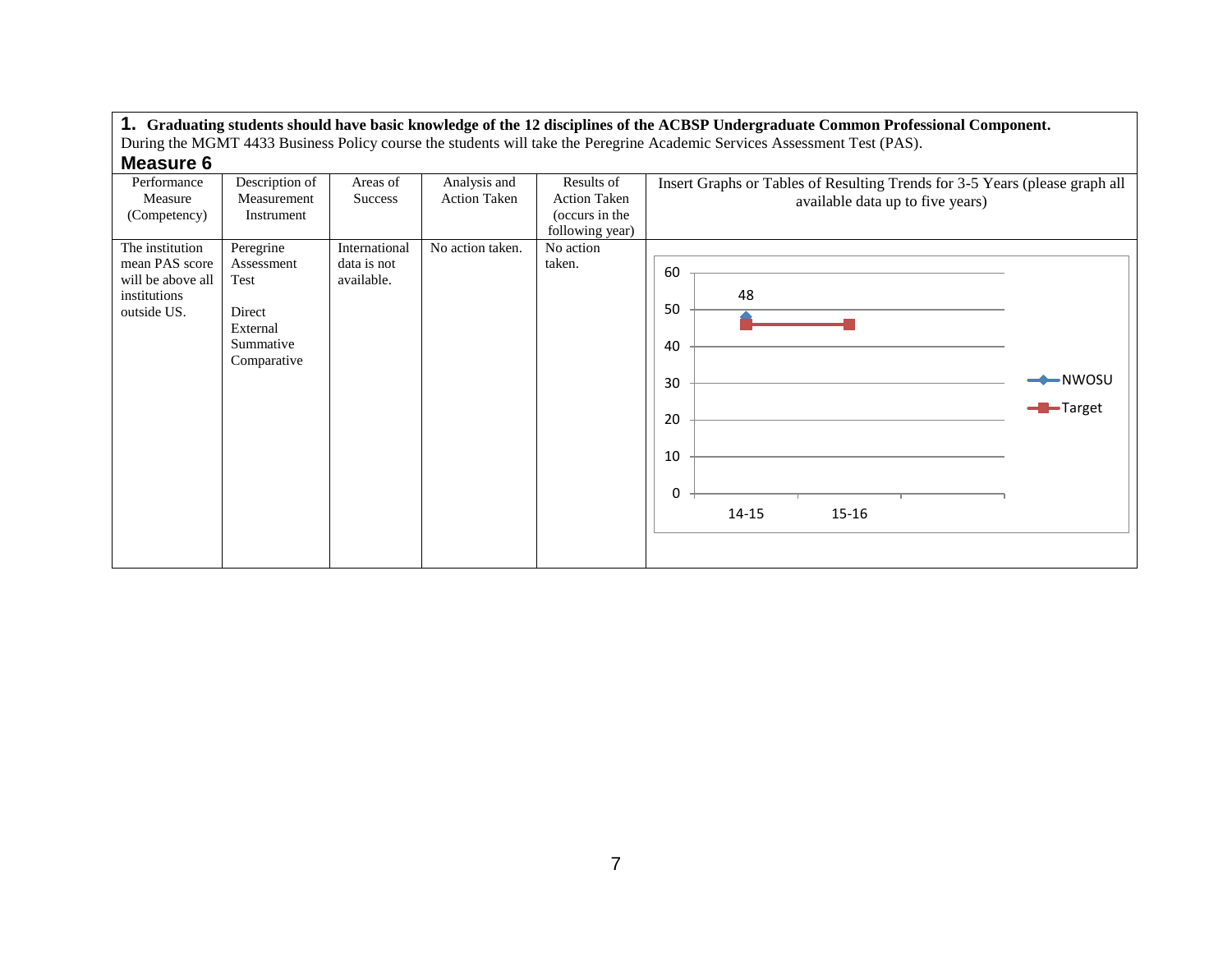| Performance<br>Measure<br>(Competency)                                   | Description of<br>Measurement<br>Instrument                                              | Areas of<br><b>Success</b>                                                                                          | Analysis and<br><b>Action Taken</b>                                                                                                                                                                                                                                                | Results of<br><b>Action Taken</b><br>(occurs in the<br>following year)                         | Insert Graphs or Tables of Resulting Trends for 3-5 Years (please graph all<br>available data up to five years) |                                   |  |  |  |
|--------------------------------------------------------------------------|------------------------------------------------------------------------------------------|---------------------------------------------------------------------------------------------------------------------|------------------------------------------------------------------------------------------------------------------------------------------------------------------------------------------------------------------------------------------------------------------------------------|------------------------------------------------------------------------------------------------|-----------------------------------------------------------------------------------------------------------------|-----------------------------------|--|--|--|
| In $12$ CPC<br>indicators<br>collectively at<br>or above<br>median score | Peregrine<br>Assessment<br>Test<br><b>Direct</b><br>External<br>Summative<br>Comparative | Performance<br>is below<br>target.<br>AY15-16,<br>none $(0)$ of<br>the 12 CPC<br>were above<br>the median<br>score. | Two semesters<br>of data are<br>insufficient for<br>meaningful<br>analysis.<br>After AY 2015-<br>2016, when there<br>are four data<br>points, the<br>faculty will<br>examine the<br>results for trends<br>and issues. After<br>AY 2016-2017,<br>the results will<br>be annualized. | The PAS exam<br>will provide<br>reliable data<br>regarding<br>student scores<br>on the 12 CPC. | 14<br>12<br>10<br>8<br>6<br>4<br>2<br>0<br>14-15<br>$15 - 16$                                                   | $\longleftarrow$ NWOSU<br>-Target |  |  |  |

# **1. Graduating students should have basic knowledge of the 12 disciplines of the ACBSP Undergraduate Common Professional Component.**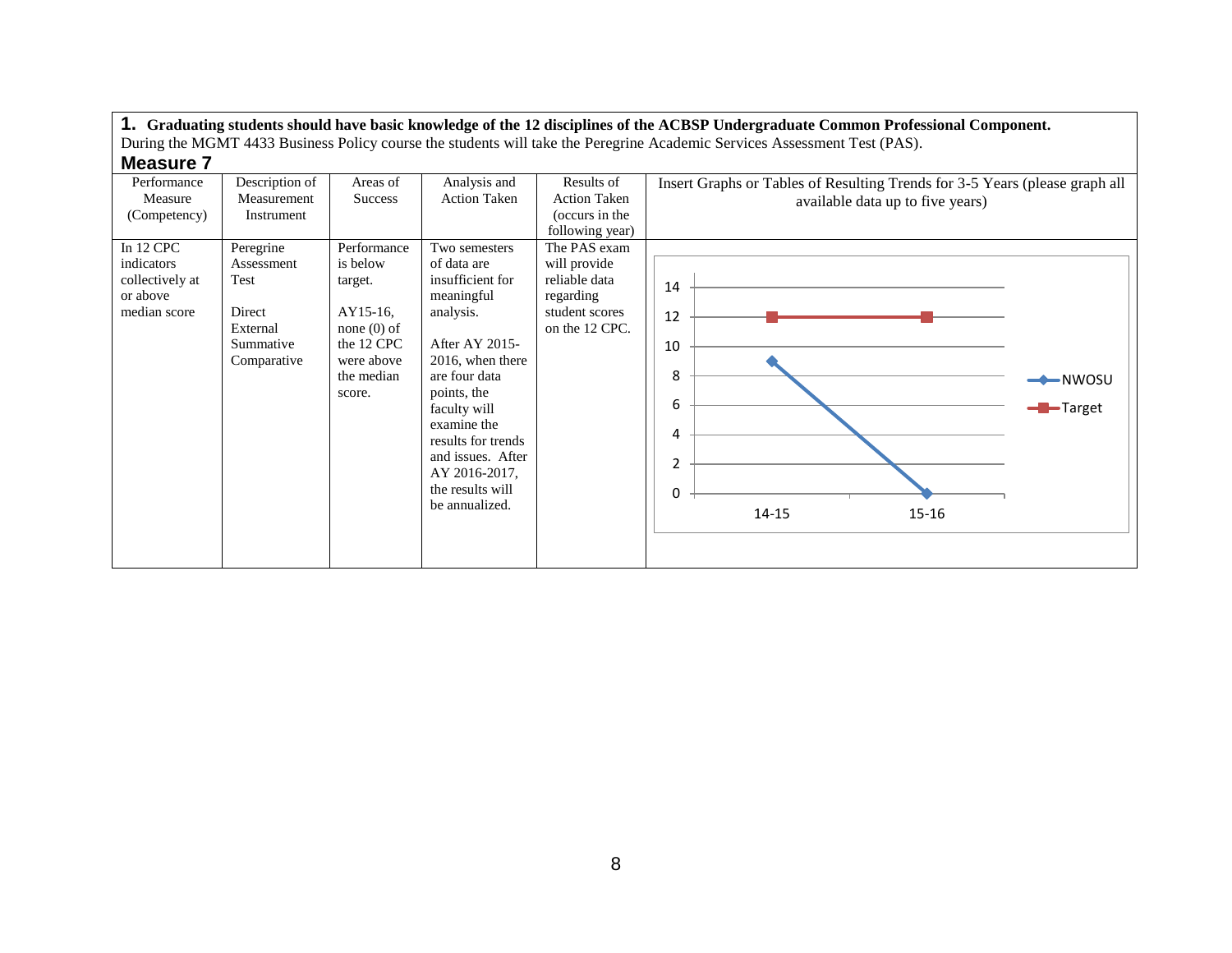| <b>Program Outcomes for All Division of Business</b>                                                         |                                                                                                                                                                                      |                                                                                                                                                                                                                       |                                                                                                                                                                                                                                                                                 |                                                                                                                                                                                                               |                                                                                                                                            |  |  |  |  |  |
|--------------------------------------------------------------------------------------------------------------|--------------------------------------------------------------------------------------------------------------------------------------------------------------------------------------|-----------------------------------------------------------------------------------------------------------------------------------------------------------------------------------------------------------------------|---------------------------------------------------------------------------------------------------------------------------------------------------------------------------------------------------------------------------------------------------------------------------------|---------------------------------------------------------------------------------------------------------------------------------------------------------------------------------------------------------------|--------------------------------------------------------------------------------------------------------------------------------------------|--|--|--|--|--|
| <b>Measure 1</b>                                                                                             |                                                                                                                                                                                      |                                                                                                                                                                                                                       | 2. Graduating students should have well developed communication skills.                                                                                                                                                                                                         |                                                                                                                                                                                                               | During GBUS 3753 Business Research students will prepare and make a presentation that will be assessed based on a faculty-approved rubric. |  |  |  |  |  |
|                                                                                                              |                                                                                                                                                                                      |                                                                                                                                                                                                                       | <b>Analysis of Results</b>                                                                                                                                                                                                                                                      |                                                                                                                                                                                                               |                                                                                                                                            |  |  |  |  |  |
| Performance<br>Measure<br>(Competency)                                                                       | Description<br>of<br>Measurement<br>Instrument                                                                                                                                       | Results of<br>Areas of<br>Analysis and<br>Insert Graphs or Tables of Resulting Trends for 3-5 Years (please graph all<br><b>Action Taken</b><br>Action<br><b>Success</b><br>available data up to five years)<br>Taken |                                                                                                                                                                                                                                                                                 |                                                                                                                                                                                                               |                                                                                                                                            |  |  |  |  |  |
| 80% of the<br>students must<br>score at or<br>higher than<br>acceptable on a<br>faculty-<br>approved rubric. | Research<br>presentations<br>were<br>assessed by<br>faculty using<br>the<br>Presentation<br>Assessment<br>Rubric (Plan<br>Attachment<br>1)<br><b>Direct</b><br>Formative<br>Internal | Performance is<br>slightly below<br>target.                                                                                                                                                                           | Two semesters of<br>data are<br>insufficient for<br>meaningful<br>analysis.<br>After AY 2015-<br>2016, when there<br>are four data<br>points, the faculty<br>will examine the<br>results for trends<br>and issues. After<br>AY 2016-2017,<br>the results will be<br>annualized. | Areas of<br>weakness<br>are<br>identified<br>and<br>adjustments<br>to the class<br>presentation<br>of<br>information<br>and team<br>assignment<br>have been<br>made to<br>improve<br>performance<br>outcomes. | <b>Communication Skills</b><br>100<br>80<br>60<br>$\blacktriangleright$ NWOSU<br>40<br>- <b>D</b> -Target<br>20<br>0<br>14-15<br>15-16     |  |  |  |  |  |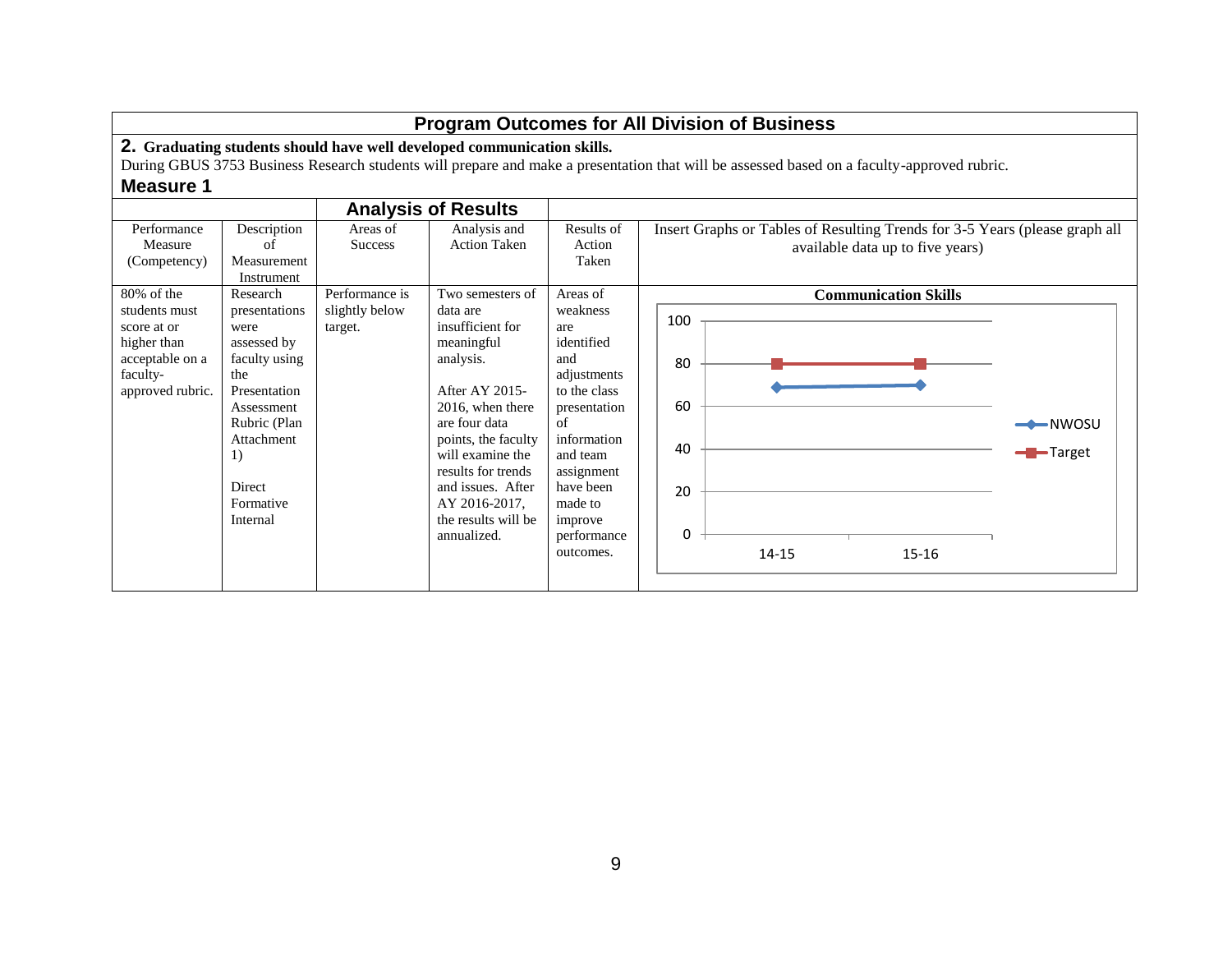|                                                                                                |                                                                                                                                             |                               |                                                                                                                                                                                                                  |                                                                                                                                                                                    | <b>Program Outcomes for All Division of Business</b>                                                                                            |                                           |
|------------------------------------------------------------------------------------------------|---------------------------------------------------------------------------------------------------------------------------------------------|-------------------------------|------------------------------------------------------------------------------------------------------------------------------------------------------------------------------------------------------------------|------------------------------------------------------------------------------------------------------------------------------------------------------------------------------------|-------------------------------------------------------------------------------------------------------------------------------------------------|-------------------------------------------|
| <b>Measure 2</b>                                                                               |                                                                                                                                             |                               | 2. Graduating students should have well developed communication skills.                                                                                                                                          |                                                                                                                                                                                    | During MGMT 4343 Cross-Cultural Management students will prepare a research report using proper written communication skills based on a rubric. |                                           |
|                                                                                                |                                                                                                                                             |                               | <b>Analysis of Results</b>                                                                                                                                                                                       |                                                                                                                                                                                    |                                                                                                                                                 |                                           |
| Performance<br>Measure<br>(Competency)                                                         | Description of<br>Measurement<br>Instrument                                                                                                 | Areas of<br><b>Success</b>    | Analysis and<br><b>Action Taken</b>                                                                                                                                                                              | Results of<br>Action<br>Taken                                                                                                                                                      | Insert Graphs or Tables of Resulting Trends for 3-5 Years (please graph all<br>available data up to five years)                                 |                                           |
| 80% of the                                                                                     | Papers were                                                                                                                                 | Performance is                | This measure was                                                                                                                                                                                                 | Scores have                                                                                                                                                                        | <b>Communication Skills</b>                                                                                                                     |                                           |
| students must<br>score at or<br>higher than<br>acceptable on a<br>faculty-<br>approved rubric. | assessed using<br>the Written<br>Communicati<br>on<br>Assessment<br>Rubric (Plan<br>Attachment 2)<br><b>Direct</b><br>Formative<br>Internal | above target<br>but declining | added to the<br><b>Assessment Plan</b><br>in AY 2014-15.<br>Two semesters of<br>data are<br>insufficient for<br>meaningful<br>analysis.<br>As the class is<br>taught every<br>semester, after<br>AY 2015-2016 an | declined in<br>numerical<br>value as<br>faculty are<br>adjusting to<br>the new<br>measuremen<br>t rubric.<br>More time is<br>needed to<br>determine<br>what<br>students'<br>actual | 100<br>80<br>60<br>40<br>20                                                                                                                     | $\rightarrow$ NWOSU<br>- <b>B</b> -Target |
|                                                                                                |                                                                                                                                             |                               | analysis of the<br>results to identify<br>potential trends<br>and issues will be<br>made.                                                                                                                        | performance<br>is and if the<br>initial<br>measuremen<br>t is a true<br>reflection of<br>skills.                                                                                   | 0<br>$15 - 16$<br>14-15                                                                                                                         |                                           |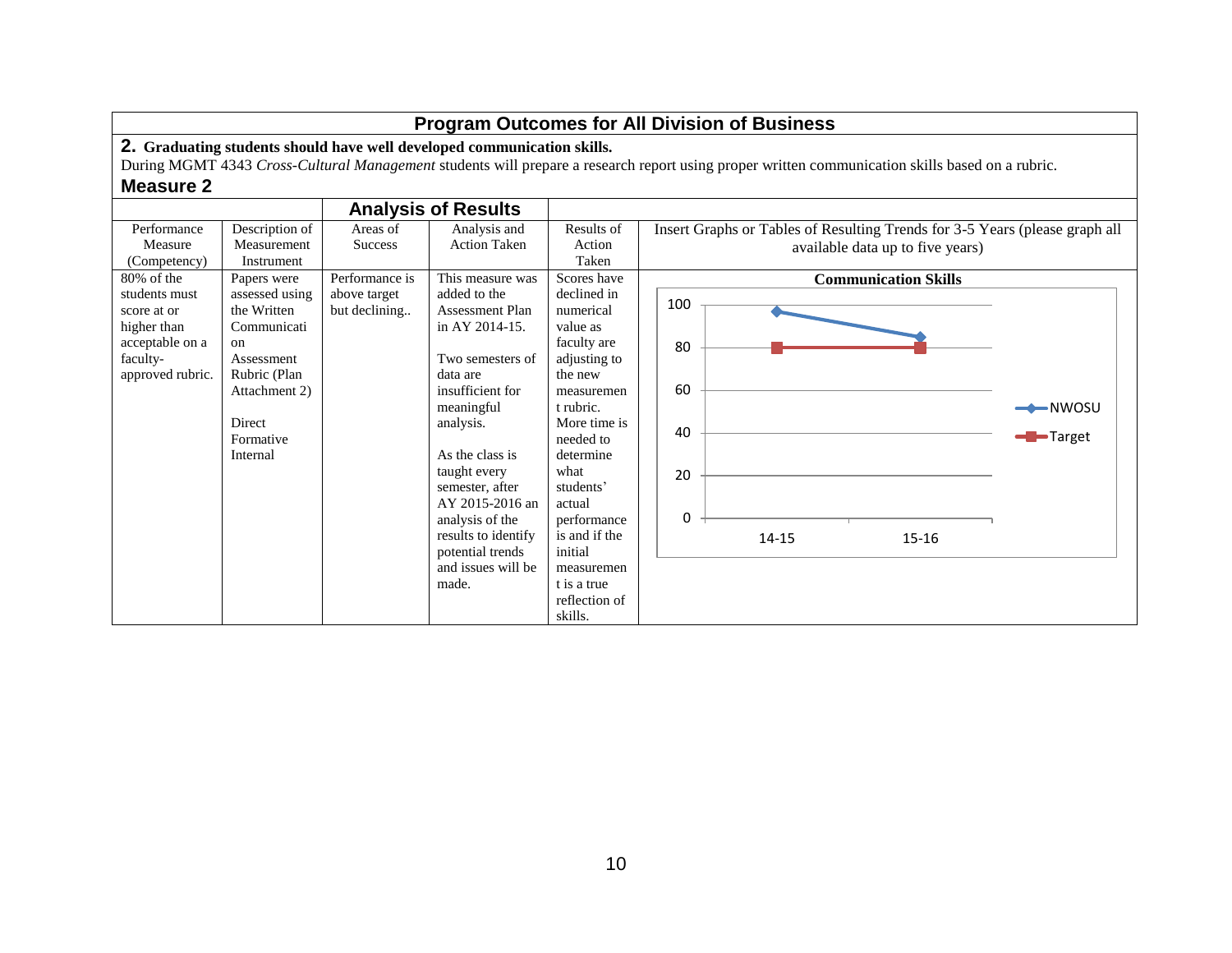|                             | <b>Program Outcomes for All Division of Business</b> |                |                                                                         |                            |                                                                                                                                              |  |  |  |  |  |  |  |
|-----------------------------|------------------------------------------------------|----------------|-------------------------------------------------------------------------|----------------------------|----------------------------------------------------------------------------------------------------------------------------------------------|--|--|--|--|--|--|--|
|                             |                                                      |                | 2. Graduating students should have well developed communication skills. |                            |                                                                                                                                              |  |  |  |  |  |  |  |
|                             |                                                      |                |                                                                         |                            | During MGMT 4433 Business Policy students will prepare a detailed case analysis using proper written communication skills based on a rubric. |  |  |  |  |  |  |  |
| <b>Measure 3</b>            |                                                      |                |                                                                         |                            |                                                                                                                                              |  |  |  |  |  |  |  |
|                             |                                                      |                | <b>Analysis of Results</b>                                              |                            |                                                                                                                                              |  |  |  |  |  |  |  |
| Performance                 | Description of                                       | Areas of       | Analysis and                                                            | Results of                 | Insert Graphs or Tables of Resulting Trends for 3-5 Years (please graph all                                                                  |  |  |  |  |  |  |  |
| Measure                     | Measurement                                          | <b>Success</b> | <b>Action Taken</b>                                                     | Action                     | available data up to five years)                                                                                                             |  |  |  |  |  |  |  |
| (Competency)                | Instrument                                           |                |                                                                         | Taken                      |                                                                                                                                              |  |  |  |  |  |  |  |
| 80% of the<br>students must | Detailed                                             | Performance is | In AY 2015-2016                                                         | Because<br><b>Business</b> | <b>Communication Skills</b>                                                                                                                  |  |  |  |  |  |  |  |
| score at or                 | analyses were<br>assessed using                      | below target.  | a new required<br>course was added                                      | Environment                | 100                                                                                                                                          |  |  |  |  |  |  |  |
| higher than                 | the Written                                          |                | to the Business                                                         | was                        |                                                                                                                                              |  |  |  |  |  |  |  |
| acceptable on a             | Communicati                                          |                | and Accounting                                                          | introduced                 | 80                                                                                                                                           |  |  |  |  |  |  |  |
| faculty-                    | <sub>on</sub>                                        |                | curricula -                                                             | in AY 2015-                |                                                                                                                                              |  |  |  |  |  |  |  |
| approved rubric.            | Assessment                                           |                | <b>Business</b>                                                         | $2016$ , it will           |                                                                                                                                              |  |  |  |  |  |  |  |
|                             | Rubric (Plan                                         |                | Environment. In                                                         | be AY 2017-                | 60                                                                                                                                           |  |  |  |  |  |  |  |
|                             | Attachment 2)                                        |                | that class                                                              | 2018 before                | $-NWOSU$                                                                                                                                     |  |  |  |  |  |  |  |
|                             |                                                      |                | business writing<br>skills are                                          | any<br>meaningful          | 40<br><b>T</b> -Target                                                                                                                       |  |  |  |  |  |  |  |
|                             | <b>Direct</b>                                        |                | introduced to the                                                       | data will be               |                                                                                                                                              |  |  |  |  |  |  |  |
|                             | Summative                                            |                | students.                                                               | available to               | 20                                                                                                                                           |  |  |  |  |  |  |  |
|                             | Internal                                             |                |                                                                         | assess the                 |                                                                                                                                              |  |  |  |  |  |  |  |
|                             |                                                      |                |                                                                         | success of                 |                                                                                                                                              |  |  |  |  |  |  |  |
|                             |                                                      |                |                                                                         | this action.               | 0                                                                                                                                            |  |  |  |  |  |  |  |
|                             |                                                      |                |                                                                         | Additional                 | 14-15<br>$15 - 16$                                                                                                                           |  |  |  |  |  |  |  |
|                             |                                                      |                |                                                                         | changes in<br>curriculum   |                                                                                                                                              |  |  |  |  |  |  |  |
|                             |                                                      |                |                                                                         | and course                 |                                                                                                                                              |  |  |  |  |  |  |  |
|                             |                                                      |                |                                                                         | assignments                |                                                                                                                                              |  |  |  |  |  |  |  |
|                             |                                                      |                |                                                                         | have been                  |                                                                                                                                              |  |  |  |  |  |  |  |
|                             |                                                      |                |                                                                         | introduced                 |                                                                                                                                              |  |  |  |  |  |  |  |
|                             |                                                      |                |                                                                         | to help                    |                                                                                                                                              |  |  |  |  |  |  |  |
|                             |                                                      |                |                                                                         | improve<br>writing         |                                                                                                                                              |  |  |  |  |  |  |  |
|                             |                                                      |                |                                                                         | skills.                    |                                                                                                                                              |  |  |  |  |  |  |  |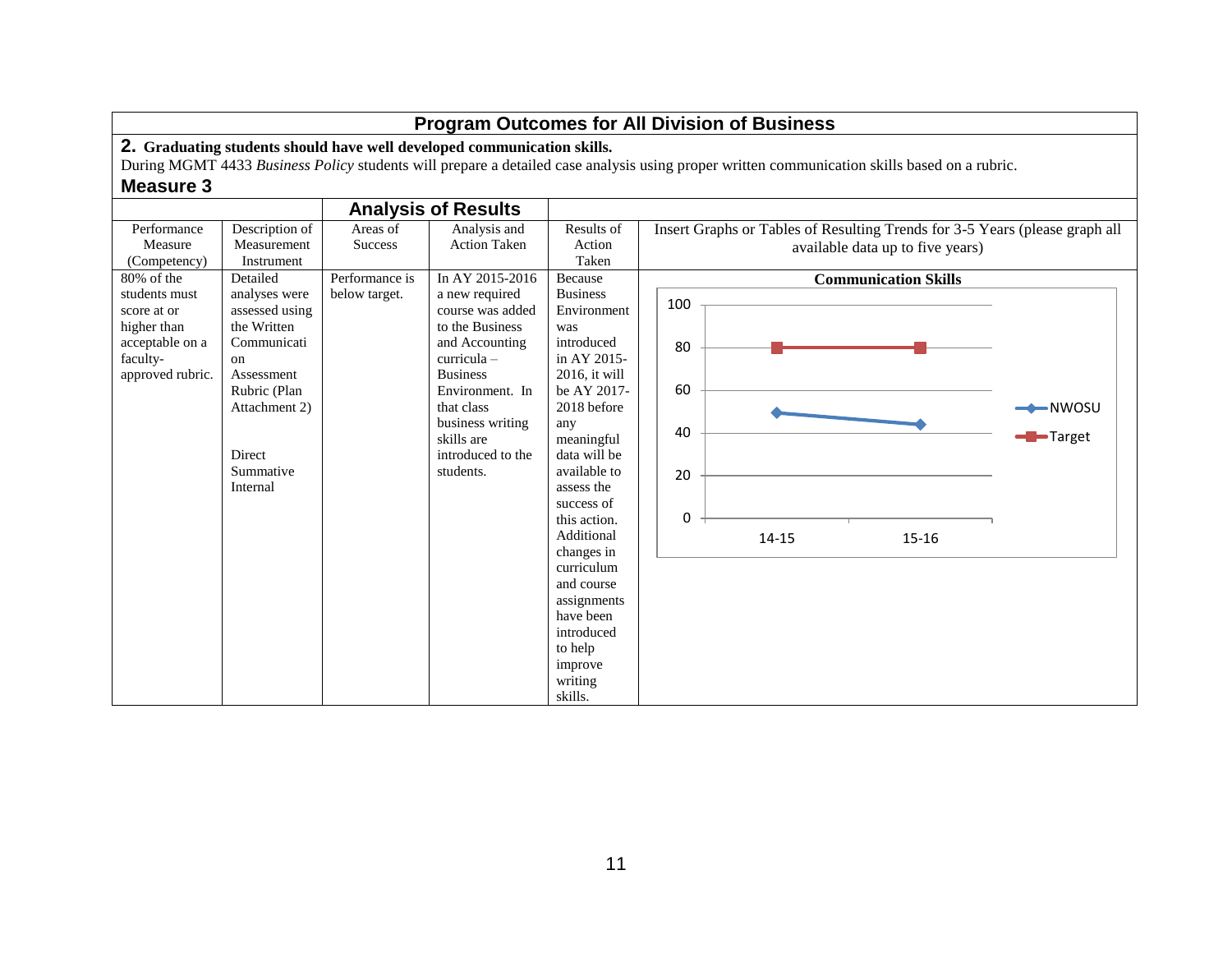|                                               | <b>Program Outcomes for All Division of Business</b>                                                                                                                                                                            |                                                 |                                                                      |                                             |                                                                                                                 |                       |  |  |  |  |  |  |
|-----------------------------------------------|---------------------------------------------------------------------------------------------------------------------------------------------------------------------------------------------------------------------------------|-------------------------------------------------|----------------------------------------------------------------------|---------------------------------------------|-----------------------------------------------------------------------------------------------------------------|-----------------------|--|--|--|--|--|--|
| <b>Measure</b>                                | 2. Graduating students should have well developed communication skills.<br>During MGMT 4433 Business Policy course the students will prepare and make a presentation that will be assessed based on a faculty-developed rubric. |                                                 |                                                                      |                                             |                                                                                                                 |                       |  |  |  |  |  |  |
|                                               |                                                                                                                                                                                                                                 |                                                 | <b>Analysis of Results</b>                                           |                                             |                                                                                                                 |                       |  |  |  |  |  |  |
| Performance<br>Measure<br>(Competency)        | Description<br>of<br>Measurement<br>Instrument                                                                                                                                                                                  | Areas of<br><b>Success</b>                      | Analysis and<br><b>Action Taken</b>                                  | Results of<br><b>Action Taken</b>           | Insert Graphs or Tables of Resulting Trends for 3-5 Years (please graph all<br>available data up to five years) |                       |  |  |  |  |  |  |
| 80% of the<br>students must                   | Stockholder<br>presentations                                                                                                                                                                                                    | Throughout the<br>observation                   | The assessment<br>for this outcome                                   | Changing the<br>rubric appears              | <b>Communication Skills</b>                                                                                     |                       |  |  |  |  |  |  |
| score at or<br>higher than<br>acceptable on a | were<br>assessed by<br>faculty using                                                                                                                                                                                            | period, the goal<br>has been met.               | provided data that<br>demonstrated that<br>students exceeded         | to result in<br>new more<br>beneficial      | 100                                                                                                             |                       |  |  |  |  |  |  |
| faculty-<br>approved rubric.                  | the<br>Presentation<br>Assessment                                                                                                                                                                                               | AY 2014-2015<br>scores dropped<br>to minimum    | or met the<br>expected level of<br>assessment for                    | data to<br>analyze for<br>continuous        | 80                                                                                                              |                       |  |  |  |  |  |  |
|                                               | Rubric (Plan<br>Attachment<br>1)                                                                                                                                                                                                | competency<br>level.<br>$AY15-16$ scores        | communication<br>skills.<br>.In AY 2014-                             | improvement.<br>Other changes<br>to overall | 60                                                                                                              | $-NWOSU$              |  |  |  |  |  |  |
|                                               | Direct<br>Summative                                                                                                                                                                                                             | continued to<br>drop below the<br>target level. | 2015 the rubric<br>for evaluating<br>SLO. The rubric                 | business<br>curriculum<br>with more         | 40                                                                                                              | $\blacksquare$ Target |  |  |  |  |  |  |
|                                               | Internal                                                                                                                                                                                                                        |                                                 | was changed<br>because the prior<br>rubric was not                   | presentations<br>should have a<br>positive  | 20                                                                                                              |                       |  |  |  |  |  |  |
|                                               |                                                                                                                                                                                                                                 |                                                 | discriminating<br>enough to                                          | influence on<br>scores in                   | 0                                                                                                               |                       |  |  |  |  |  |  |
|                                               |                                                                                                                                                                                                                                 |                                                 | facilitate<br>continuous<br>improvement.                             | upcoming<br>years.                          | AY 14-15<br>AY 15-16                                                                                            |                       |  |  |  |  |  |  |
|                                               |                                                                                                                                                                                                                                 |                                                 | After AY 2016-<br>2017 (when four<br>data points are                 |                                             |                                                                                                                 |                       |  |  |  |  |  |  |
|                                               |                                                                                                                                                                                                                                 |                                                 | available) the<br>faculty will<br>examine the data<br>for trends and |                                             |                                                                                                                 |                       |  |  |  |  |  |  |
|                                               |                                                                                                                                                                                                                                 |                                                 | issues.                                                              |                                             |                                                                                                                 |                       |  |  |  |  |  |  |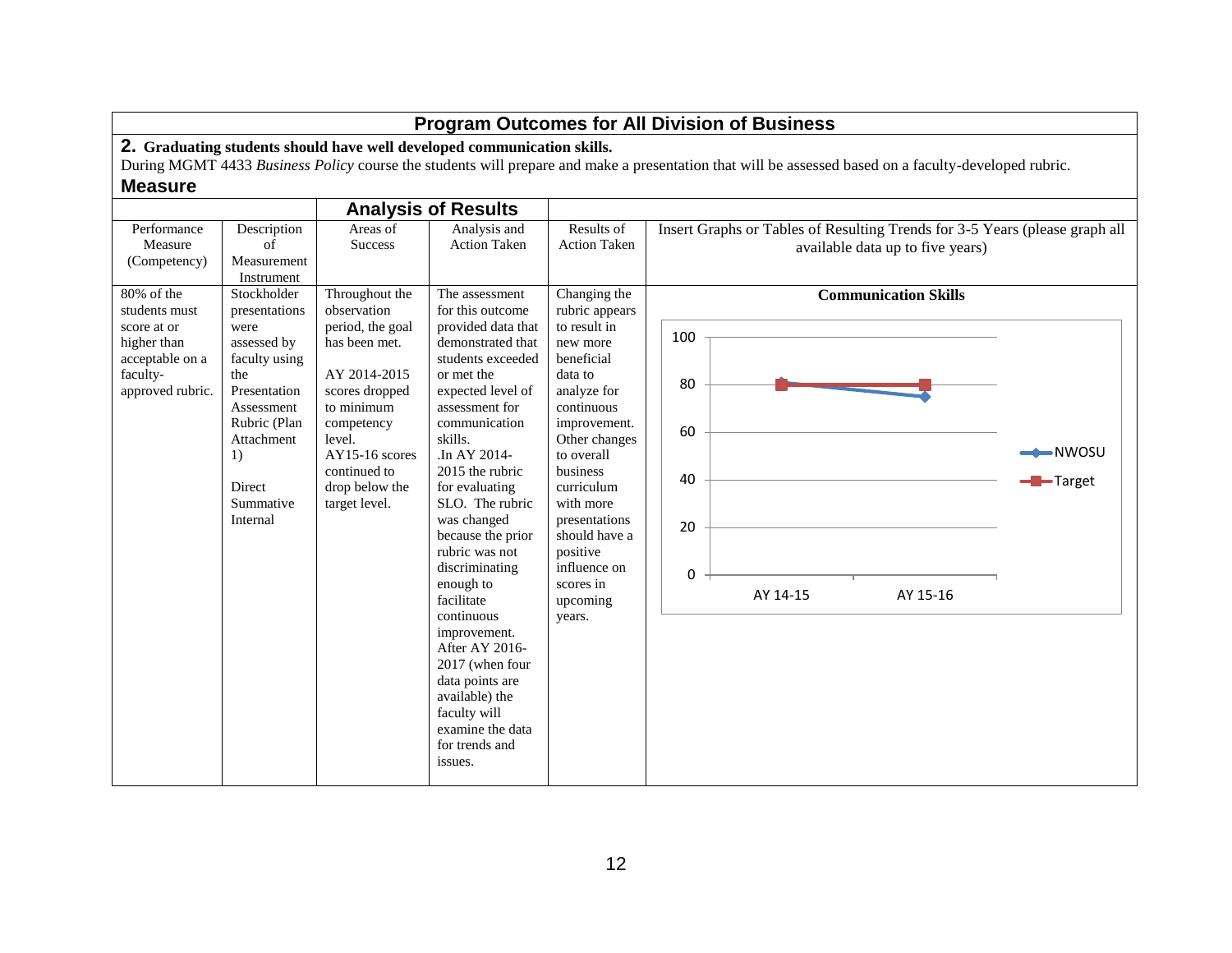**3) Graduating students are expected to think critically.**

During MGMT 3063 Principles of Management students will prepare a case analysis demonstrating the ability to identify issues, analyze issues, develop reasonable alternatives and propose a plausible solution.

#### **MEASURE 1**

|                   |                | <b>Analysis of Results</b> |                     |                     |          |                                                                             |                                  |                         |
|-------------------|----------------|----------------------------|---------------------|---------------------|----------|-----------------------------------------------------------------------------|----------------------------------|-------------------------|
| Performance       | Description of | Areas of                   | Analysis and        | Results of          |          | Insert Graphs or Tables of Resulting Trends for 3-5 Years (please graph all |                                  |                         |
| Measure           | Measurement    | <b>Success</b>             | <b>Action Taken</b> | <b>Action Taken</b> |          |                                                                             | available data up to five years) |                         |
| (Competency)      | Instrument     |                            |                     | (occurs in the      |          |                                                                             |                                  |                         |
|                   |                |                            |                     | following year)     |          |                                                                             |                                  |                         |
| 80% of the        | The assignment | Performance                | This is a new       | The action          | 100      |                                                                             |                                  |                         |
| students will     | was assessed   | is near or                 | measure that was    | taken was in        |          |                                                                             |                                  |                         |
| demonstrate       | using the      | below target.              | added in AY         | AY 2015-2016        |          |                                                                             |                                  |                         |
| (meet or          | Critical       |                            | 2014-2015.          | and therefore, it   | 80       |                                                                             |                                  |                         |
| exceed)           | Thinking       |                            | Prior to this       | will be at least    |          |                                                                             |                                  |                         |
| acceptable        | Assessment     |                            | measure, there      | two academic        |          |                                                                             |                                  |                         |
| critical thinking | Rubric (Plan   |                            | was no formative    | years before the    | 60       |                                                                             |                                  |                         |
| abilities using a | Attachment 4)  |                            | measure             | impact of           |          |                                                                             |                                  | $\longrightarrow$ NWOSU |
| faculty-          |                |                            | regarding critical  | introducing the     | 40       |                                                                             |                                  |                         |
| approved rubric.  | Direct         |                            | thinking. Based     | concept of          |          |                                                                             |                                  | -Target                 |
|                   | Formative      |                            | on prior            | critical thinking   |          |                                                                             |                                  |                         |
|                   | Internal       |                            | summative           | to students in      | 20       |                                                                             |                                  |                         |
|                   |                |                            | assessment and      | <b>Business</b>     |          |                                                                             |                                  |                         |
|                   |                |                            | observations by     | Environment         |          |                                                                             |                                  |                         |
|                   |                |                            | faculty, it was     | can be              | $\Omega$ |                                                                             |                                  |                         |
|                   |                |                            | determined that     | measured for        |          | $14 - 15$                                                                   | $15 - 16$                        |                         |
|                   |                |                            | critical thinking   | success.            |          |                                                                             |                                  |                         |
|                   |                |                            | was not formally    | Assignments         |          |                                                                             |                                  |                         |
|                   |                |                            | introduced to the   | added in            |          |                                                                             |                                  |                         |
|                   |                |                            | students. A new     | <b>GBUS1021</b>     |          |                                                                             |                                  |                         |
|                   |                |                            | required class,     | introduce           |          |                                                                             |                                  |                         |
|                   |                |                            | <b>Business</b>     | students to         |          |                                                                             |                                  |                         |
|                   |                |                            | Environment.        | critical thinking   |          |                                                                             |                                  |                         |
|                   |                |                            | was added to the    | skills.             |          |                                                                             |                                  |                         |
|                   |                |                            | curriculum in       |                     |          |                                                                             |                                  |                         |
|                   |                |                            | AY 2015-2016.       |                     |          |                                                                             |                                  |                         |
|                   |                |                            | Critical thinking   |                     |          |                                                                             |                                  |                         |
|                   |                |                            | is now              |                     |          |                                                                             |                                  |                         |
|                   |                |                            | introduced in this  |                     |          |                                                                             |                                  |                         |
|                   |                |                            | class.              |                     |          |                                                                             |                                  |                         |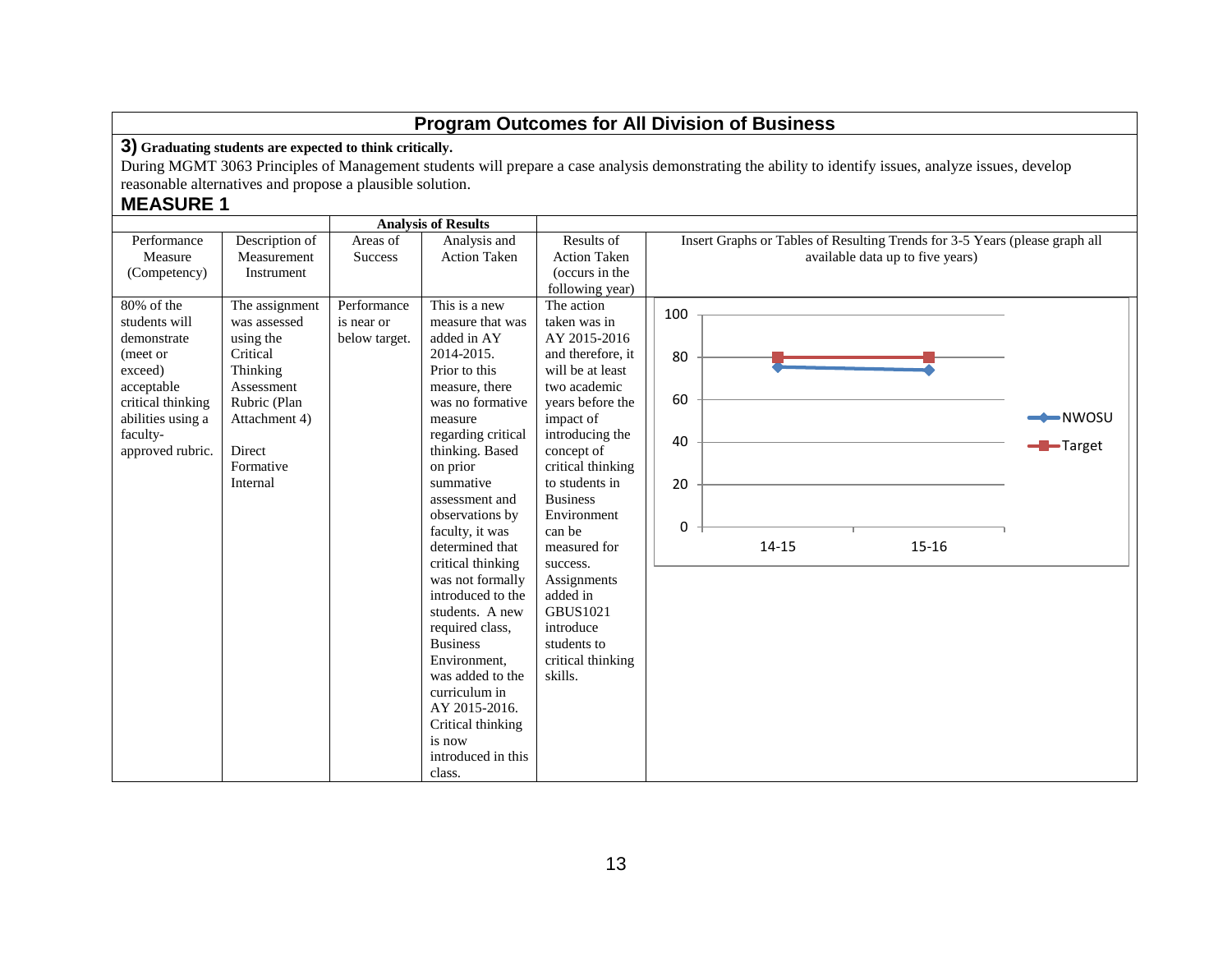**3) Graduating students are expected to think critically.**

During MGMT 4433 Business Policy students will prepare a detailed case analysis demonstrating the ability to identify issues, analyze issues, develop reasonable alternatives and propose a plausible solution.

#### **MEASURE 2**

|                   |                  |                | <b>Analysis of Results</b> |                     |     |                                                                             |                                  |                 |
|-------------------|------------------|----------------|----------------------------|---------------------|-----|-----------------------------------------------------------------------------|----------------------------------|-----------------|
| Performance       | Description of   | Areas of       | Analysis and               | Results of          |     | Insert Graphs or Tables of Resulting Trends for 3-5 Years (please graph all |                                  |                 |
| Measure           | Measurement      | <b>Success</b> | <b>Action Taken</b>        | <b>Action Taken</b> |     |                                                                             | available data up to five years) |                 |
| (Competency)      | Instrument       |                |                            | (occurs in the      |     |                                                                             |                                  |                 |
|                   |                  |                |                            | following year)     |     |                                                                             |                                  |                 |
| 80% of the        | <b>Students</b>  | Performance    | This is a new              | Students are        | 100 |                                                                             |                                  |                 |
| students will     | submitted        | is at or       | rubric that was            | introduced to       |     |                                                                             |                                  |                 |
| demonstrate       | detailed case    | below target.  | added in AY                | case studies and    |     |                                                                             |                                  |                 |
| (meet or          | analyses and     | A significant  | 2014-2015.                 | situations to       | 80  |                                                                             |                                  |                 |
| exceed)           | were assessed    | drop occurs    | Prior to this              | develop their       |     |                                                                             |                                  |                 |
| acceptable        | on items 3-5, 8- | between        | measure, the               | critical thinking   |     |                                                                             |                                  |                 |
| critical thinking | 9. and 11-12 of  | AY14-15        | summative                  | skills. It will     | 60  |                                                                             |                                  |                 |
| abilities by      | Case Analysis    | and AY15-      | measure                    | take two years      |     |                                                                             |                                  | <b>-NWOSU</b>   |
| scoring 20        | Assessment       | 16.            | regarding critical         | before the          | 40  |                                                                             |                                  |                 |
| points or higher  | Rubric (Plan     |                | thinking was not           | students who        |     |                                                                             |                                  | <b>-</b> Target |
| on the faculty-   | Attachment 3)    | Additional     | measuring what             | are entering the    |     |                                                                             |                                  |                 |
| approved rubric   |                  | data is        | the SLO was                | program are         | 20  |                                                                             |                                  |                 |
|                   | Direct           | needed to      | targeting. Based           | taking              |     |                                                                             |                                  |                 |
|                   | Summative        | determine a    | on that prior              | <b>MGMT4433</b>     |     |                                                                             |                                  |                 |
|                   | External         | more           | summative                  | and                 | 0   |                                                                             |                                  |                 |
|                   | Comparative      | appropriate    | assessment and             | demonstrate         |     | 14-15                                                                       | 15-16                            |                 |
|                   |                  | level of       | observations by            | their skills.       |     |                                                                             |                                  |                 |
|                   |                  | performance.   | faculty, it was            |                     |     |                                                                             |                                  |                 |
|                   |                  |                | determined that            |                     |     |                                                                             |                                  |                 |
|                   |                  |                | critical thinking          |                     |     |                                                                             |                                  |                 |
|                   |                  |                | was not formally           |                     |     |                                                                             |                                  |                 |
|                   |                  |                | introduced to the          |                     |     |                                                                             |                                  |                 |
|                   |                  |                | students. A new            |                     |     |                                                                             |                                  |                 |
|                   |                  |                | required class,            |                     |     |                                                                             |                                  |                 |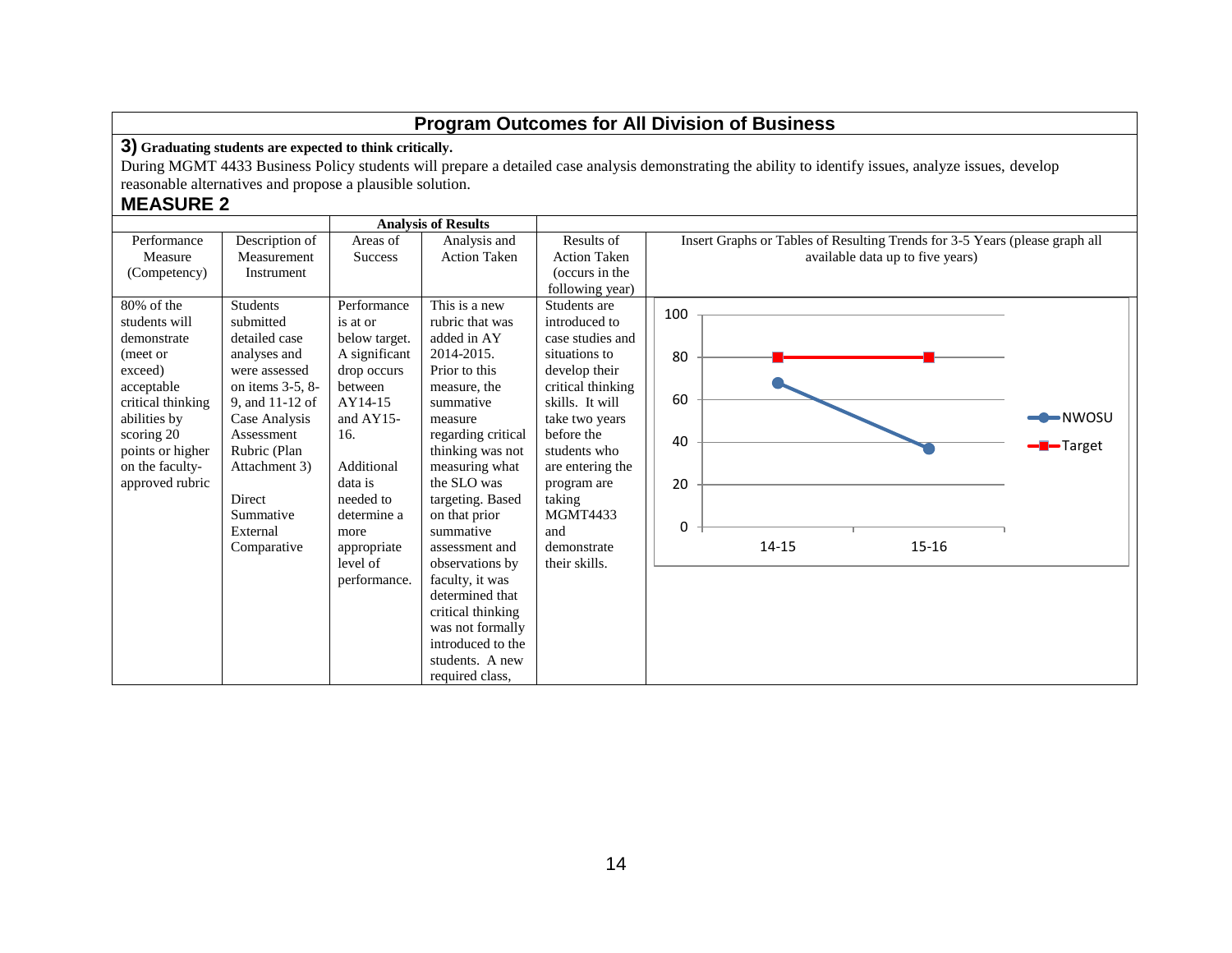|                                                                                                                        |                                                          |                                          |                                                                                                                                                               |                                                                                                                                                                                                                                                                                                                                                |                                  | <b>Program Outcomes for All Division of Business</b>                                                                                                                                                                                                                 |                                  |                                           |
|------------------------------------------------------------------------------------------------------------------------|----------------------------------------------------------|------------------------------------------|---------------------------------------------------------------------------------------------------------------------------------------------------------------|------------------------------------------------------------------------------------------------------------------------------------------------------------------------------------------------------------------------------------------------------------------------------------------------------------------------------------------------|----------------------------------|----------------------------------------------------------------------------------------------------------------------------------------------------------------------------------------------------------------------------------------------------------------------|----------------------------------|-------------------------------------------|
| interpersonal communication/teamwork on the simulation team will be measured using a rubric.<br><b>Measure 1</b>       |                                                          |                                          |                                                                                                                                                               |                                                                                                                                                                                                                                                                                                                                                |                                  | 4) Graduating students are expected to possess knowledge of leadership principles and demonstrate teamwork skills.<br>During the MRKT 3043 Principles of Marketing, the students will complete a team Simulation and associated presentation. Peer evaluation of the |                                  |                                           |
|                                                                                                                        |                                                          |                                          | <b>Analysis of Results</b>                                                                                                                                    |                                                                                                                                                                                                                                                                                                                                                |                                  |                                                                                                                                                                                                                                                                      |                                  |                                           |
| Performance<br>Measure<br>(Competency)                                                                                 | Description of<br>Measurement<br>Instrument              | Areas of<br><b>Success</b>               | Analysis and<br><b>Action Taken</b>                                                                                                                           | Results of<br><b>Action Taken</b><br>(occurs in the<br>following year)                                                                                                                                                                                                                                                                         |                                  | Insert Graphs or Tables of Resulting Trends for 3-5 Years (please graph all                                                                                                                                                                                          | available data up to five years) |                                           |
| $80\%$ of the<br>students must<br>score at or<br>higher than the<br>acceptable on<br>a faculty-<br>approved<br>rubric. | Peer<br>Evaluations<br>Indirect<br>Formative<br>Internal | Performance is<br>at or near<br>target.* | A new required<br>class, Business<br>Environment,<br>was added to<br>the curriculum<br>in AY 2015-<br>2016.<br>Teamwork is<br>now introduced<br>in this class | <b>Instructors</b><br>have not settled<br>on one<br>simulation or<br>how to<br>implement the<br>necessary<br>assignment in<br>MRKT3043 to<br>provide any<br>reasonable<br>results at this<br>time.<br>Marketing<br>faculty will<br>continue to<br>work to find an<br>instrument that<br>will enhance<br>students'<br>learning in this<br>area. | 100<br>80<br>60<br>40<br>20<br>0 | $14 - 15$                                                                                                                                                                                                                                                            | $15 - 16$                        | $\rightarrow$ NWOSU<br>- <b>B</b> -Target |

\* Data for Fall 2015-16 was based on the use of a non-approved rubric.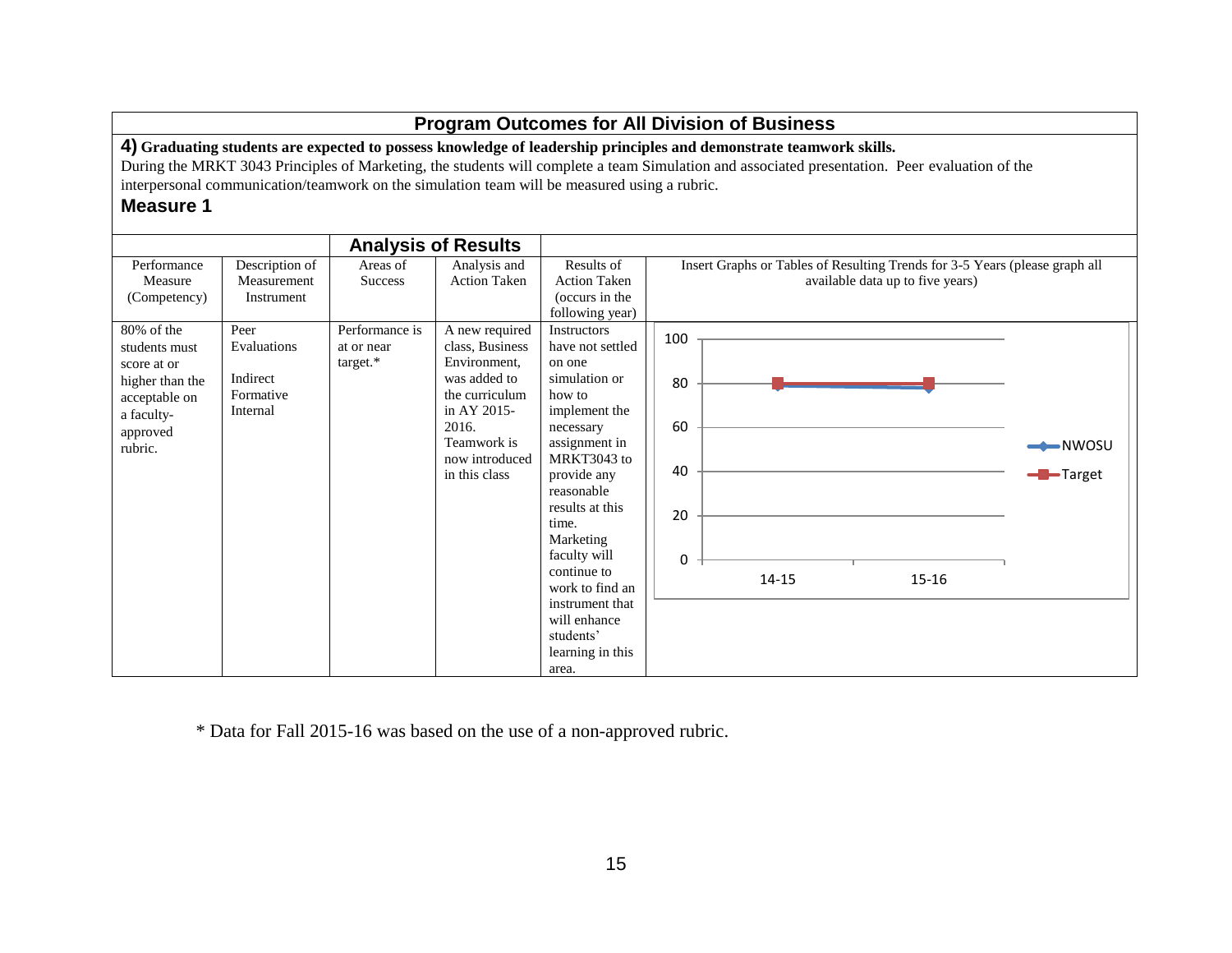|                  | <b>Program Outcomes for All Division of Business</b>                                             |                         |                              |                         |     |                                                                                                                    |                                                                                                                                                   |                              |  |  |  |
|------------------|--------------------------------------------------------------------------------------------------|-------------------------|------------------------------|-------------------------|-----|--------------------------------------------------------------------------------------------------------------------|---------------------------------------------------------------------------------------------------------------------------------------------------|------------------------------|--|--|--|
|                  |                                                                                                  |                         |                              |                         |     | 4) Graduating students are expected to possess knowledge of leadership principles and demonstrate teamwork skills. |                                                                                                                                                   |                              |  |  |  |
|                  |                                                                                                  |                         |                              |                         |     |                                                                                                                    | During the GBUS 3953 Business, Society & Government, the students will complete a team Simulation and associated presentation. Peer evaluation of |                              |  |  |  |
|                  | the interpersonal communication/teamwork on the simulation team will be measured using a rubric. |                         |                              |                         |     |                                                                                                                    |                                                                                                                                                   |                              |  |  |  |
| <b>Measure 2</b> |                                                                                                  |                         |                              |                         |     |                                                                                                                    |                                                                                                                                                   |                              |  |  |  |
|                  |                                                                                                  |                         | <b>Analysis of Results</b>   |                         |     |                                                                                                                    |                                                                                                                                                   |                              |  |  |  |
| Performance      | Description of                                                                                   | Areas of                | Analysis and                 | Results of              |     |                                                                                                                    | Insert Graphs or Tables of Resulting Trends for 3-5 Years (please graph all                                                                       |                              |  |  |  |
| Measure          | Measurement                                                                                      | <b>Success</b>          | <b>Action Taken</b>          | <b>Action Taken</b>     |     |                                                                                                                    | available data up to five years)                                                                                                                  |                              |  |  |  |
| (Competency)     | Instrument                                                                                       |                         |                              | (occurs in the          |     |                                                                                                                    |                                                                                                                                                   |                              |  |  |  |
|                  |                                                                                                  |                         |                              | following year)         |     |                                                                                                                    |                                                                                                                                                   |                              |  |  |  |
| $80\%$ of the    | Peer                                                                                             | Performance is          | Based on prior               | GBUS1021                | 100 |                                                                                                                    |                                                                                                                                                   |                              |  |  |  |
| students must    | Evaluations                                                                                      | below target.           | summative                    | introduces the          |     |                                                                                                                    |                                                                                                                                                   |                              |  |  |  |
| score at or      |                                                                                                  |                         | assessment and               | concept of              |     |                                                                                                                    |                                                                                                                                                   |                              |  |  |  |
| higher than the  | Indirect                                                                                         | A large                 | observations                 | teamwork and            | 80  |                                                                                                                    |                                                                                                                                                   |                              |  |  |  |
| acceptable on    | Formative                                                                                        | increase in             | by faculty, it               | team member             |     |                                                                                                                    |                                                                                                                                                   |                              |  |  |  |
| a faculty-       | Internal                                                                                         | scores occurred         | was                          | evaluation. As          |     |                                                                                                                    |                                                                                                                                                   |                              |  |  |  |
| approved         |                                                                                                  | between AY14-           | determined that              | more team               | 60  |                                                                                                                    |                                                                                                                                                   |                              |  |  |  |
| rubric.          |                                                                                                  | 15 and AY15-            | teamwork was                 | work is                 |     |                                                                                                                    |                                                                                                                                                   | $-$ NWOSU                    |  |  |  |
|                  |                                                                                                  | 16. More data           | not formally                 | introduced in           | 40  |                                                                                                                    |                                                                                                                                                   |                              |  |  |  |
|                  |                                                                                                  | is needed to            | introduced to                | additional              |     |                                                                                                                    |                                                                                                                                                   | $\blacktriangleright$ Target |  |  |  |
|                  |                                                                                                  | determine an            | the students. A              | classes and             |     |                                                                                                                    |                                                                                                                                                   |                              |  |  |  |
|                  |                                                                                                  | appropriate<br>level of | new required                 | students<br>become more | 20  |                                                                                                                    |                                                                                                                                                   |                              |  |  |  |
|                  |                                                                                                  |                         | class, Business              | comfortable             |     |                                                                                                                    |                                                                                                                                                   |                              |  |  |  |
|                  |                                                                                                  | performance.            | Environment.<br>was added to | with evaluating         |     |                                                                                                                    |                                                                                                                                                   |                              |  |  |  |
|                  |                                                                                                  |                         | the curriculum               | their                   | 0   |                                                                                                                    |                                                                                                                                                   |                              |  |  |  |
|                  |                                                                                                  |                         | in AY 2015-                  | teammates, this         |     | 14-15                                                                                                              | $15 - 16$                                                                                                                                         |                              |  |  |  |
|                  |                                                                                                  |                         | 2016.                        | measure should          |     |                                                                                                                    |                                                                                                                                                   |                              |  |  |  |
|                  |                                                                                                  |                         | Teamwork is                  | reflect more            |     |                                                                                                                    |                                                                                                                                                   |                              |  |  |  |
|                  |                                                                                                  |                         | now introduced               | accurately              |     |                                                                                                                    |                                                                                                                                                   |                              |  |  |  |
|                  |                                                                                                  |                         | in this class.               | student                 |     |                                                                                                                    |                                                                                                                                                   |                              |  |  |  |
|                  |                                                                                                  |                         |                              | performance.            |     |                                                                                                                    |                                                                                                                                                   |                              |  |  |  |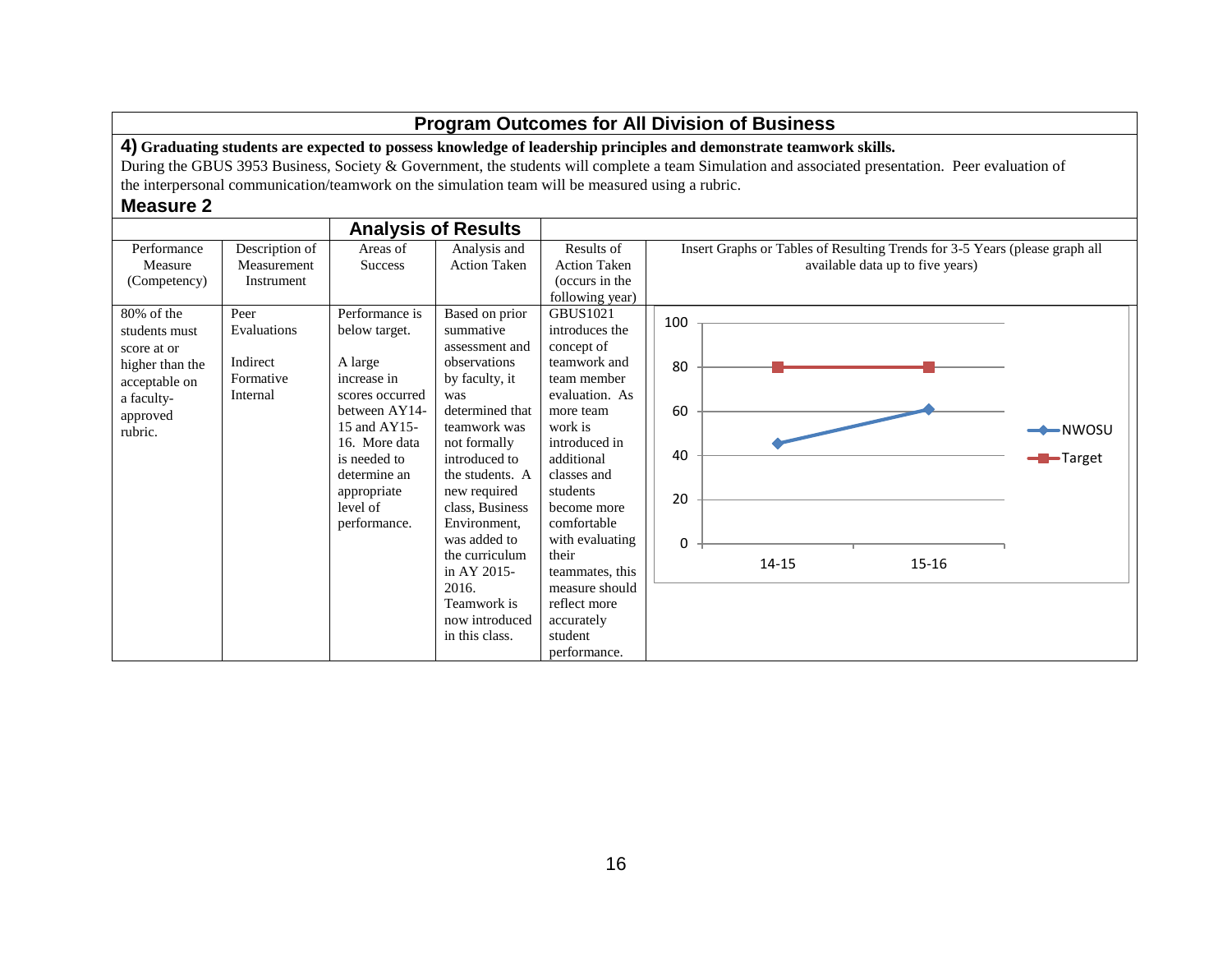#### **4) Graduating students are expected to possess knowledge of leadership principles and demonstrate teamwork skills.**

During the MGMT 4433 Business Policy course the students will complete a team Simulation and associated presentation. Peer evaluation of the interpersonal communication/teamwork on the simulation team will be measured using a rubric.

|                 |                |                 | <b>Analysis of Results</b> |                     |                                                                             |  |
|-----------------|----------------|-----------------|----------------------------|---------------------|-----------------------------------------------------------------------------|--|
| Performance     | Description of | Areas of        | Analysis and               | Results of          | Insert Graphs or Tables of Resulting Trends for 3-5 Years (please graph all |  |
| Measure         | Measurement    | <b>Success</b>  | <b>Action Taken</b>        | <b>Action Taken</b> | available data up to five years)                                            |  |
| (Competency)    | Instrument     |                 |                            | (occurs in the      |                                                                             |  |
|                 |                |                 |                            | following year)     |                                                                             |  |
| 80% of the      | Peer           | The students    | In AY 2012-13              | Long-term           | 100                                                                         |  |
| students must   | Evaluations    | have generally  | team                       | impact of           |                                                                             |  |
| score at or     |                | scored slightly | simulations                | curriculum          |                                                                             |  |
| higher than the | Indirect       | lower than the  | were added to              | changes will be     | 80                                                                          |  |
| acceptable on   | Summative      | target. The     | <b>MRKT 3043</b>           | identified with     |                                                                             |  |
| a faculty-      | Internal       | past three      | and GBUS                   | more time.          |                                                                             |  |
| approved        |                | years, students | $3953$ to give             |                     | 60                                                                          |  |
| rubric.         |                | are performing  | students more              |                     | $\rightarrow$ NWOSU                                                         |  |
|                 |                | at or above     | opportunities              |                     | 40                                                                          |  |
|                 |                | target.         | to develop                 |                     | -Target                                                                     |  |
|                 |                |                 | teamwork                   |                     |                                                                             |  |
|                 |                |                 | skills.                    |                     | 20                                                                          |  |
|                 |                |                 |                            |                     |                                                                             |  |
|                 |                |                 |                            |                     |                                                                             |  |
|                 |                |                 |                            |                     | $\Omega$                                                                    |  |
|                 |                |                 |                            |                     | AY 14-15<br>AY 15-16                                                        |  |
|                 |                |                 |                            |                     |                                                                             |  |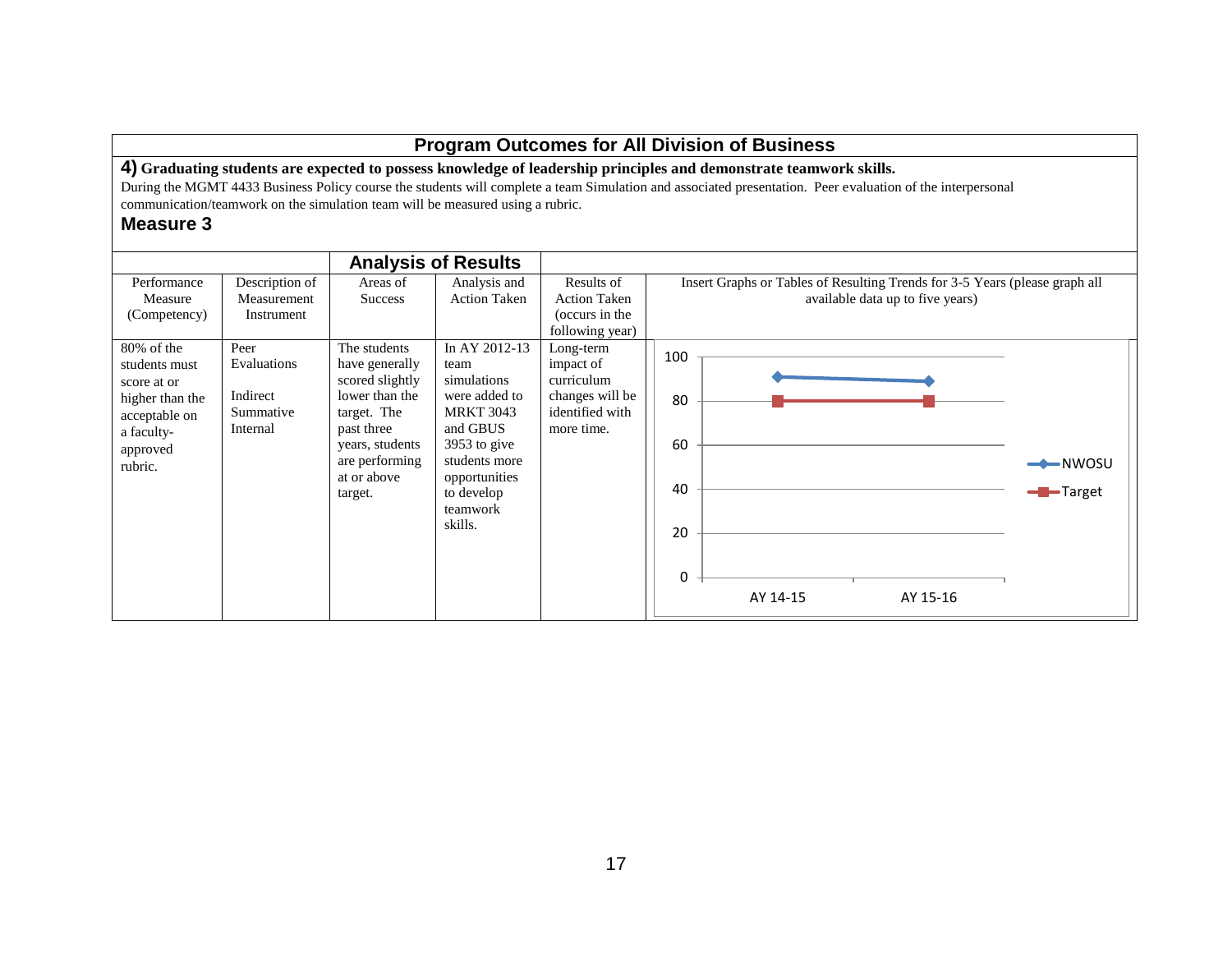**4) Graduating students are expected to possess knowledge of leadership principles and demonstrate teamwork skills.**

In MGMT 4433 Business Policy students will take the PAS assessment.

|                                                                                                        |                                               |                                                                                                                                                                                                                     | <b>Analysis of Results</b>                                                                                                                                                                                                                                                 |                                                                                                                                                                          |                                            |                                                                             |                                  |                                        |
|--------------------------------------------------------------------------------------------------------|-----------------------------------------------|---------------------------------------------------------------------------------------------------------------------------------------------------------------------------------------------------------------------|----------------------------------------------------------------------------------------------------------------------------------------------------------------------------------------------------------------------------------------------------------------------------|--------------------------------------------------------------------------------------------------------------------------------------------------------------------------|--------------------------------------------|-----------------------------------------------------------------------------|----------------------------------|----------------------------------------|
| Performance<br>Measure<br>(Competency)                                                                 | Description of<br>Measurement<br>Instrument   | Areas of<br><b>Success</b>                                                                                                                                                                                          | Analysis and<br><b>Action Taken</b>                                                                                                                                                                                                                                        | Results of<br><b>Action Taken</b><br>(occurs in the<br>following year)                                                                                                   |                                            | Insert Graphs or Tables of Resulting Trends for 3-5 Years (please graph all | available data up to five years) |                                        |
| collectively<br>the students<br>in the testing<br>cohort<br>should be at<br>or above the<br>mean score | <b>PAS</b><br>Direct<br>Summative<br>External | Performance is<br>near or below<br>target.<br>A large drop in<br>scores took<br>place between<br>$AY14-15$ and<br>AY15-16.<br>More data is<br>needed to<br>determine the<br>baseline for<br>student<br>performance. | Two academic<br>years of data<br>are insufficient<br>for meaningful<br>analysis.<br>Question of<br>relevancy of<br>the $AY15-16$<br>results will<br>need to be<br>made in future<br>years if this<br>was an<br>anomaly or an<br>actual<br>reflection of<br>student skills. | Two data<br>points does not<br>identify any<br>trend.<br>However, the<br>cohort taking<br>the PAS in<br>AY15-16<br>scored<br>significantly<br>below the<br>median score. | 100<br>80<br>60<br>40<br>20<br>$\mathbf 0$ | 14-15                                                                       | 15-16                            | $\rightarrow$ NWOSU<br><b>-</b> Target |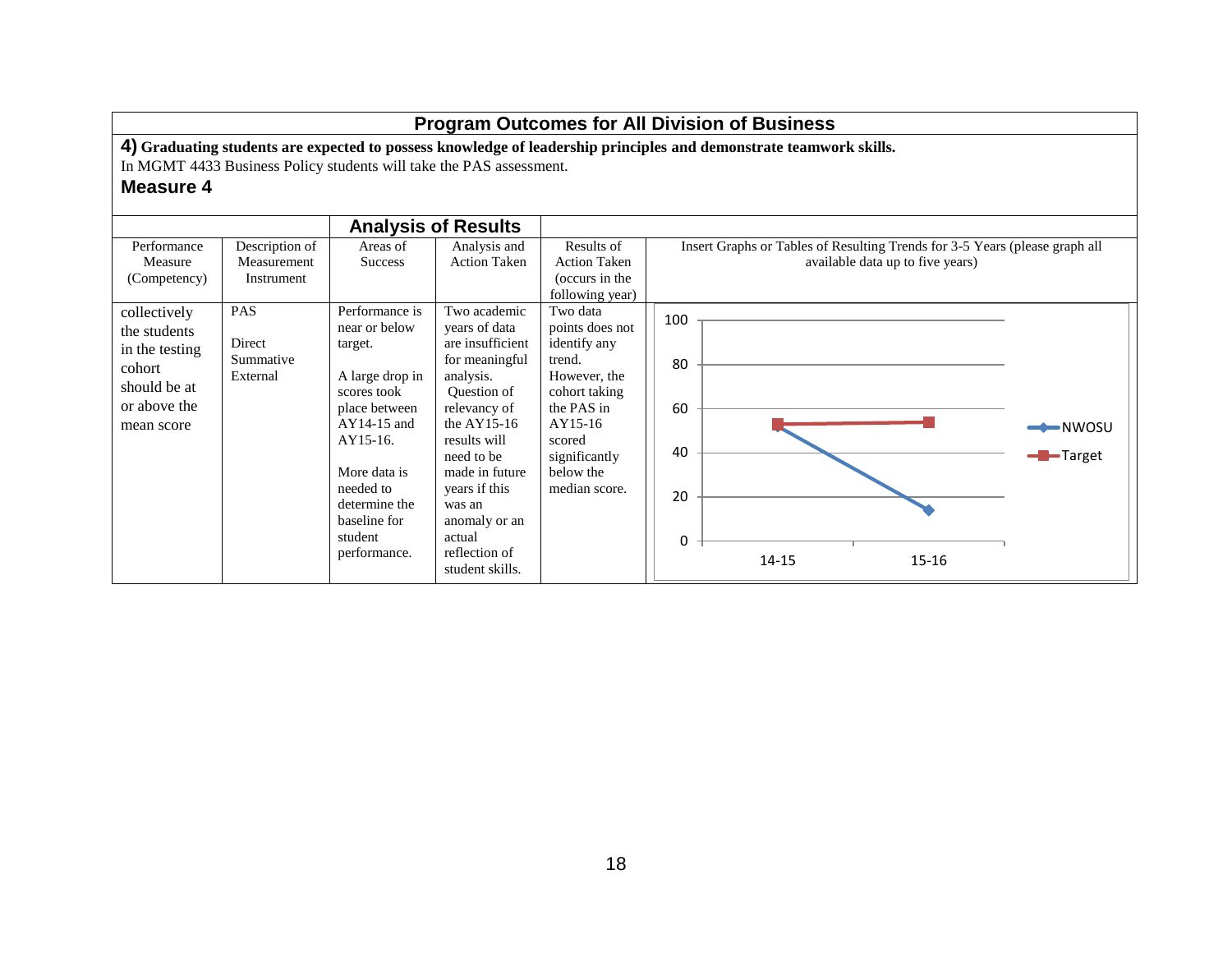**4) Graduating students are expected to possess knowledge of leadership principles and demonstrate teamwork skills.**

In MGMT 4433 Business Policy students will take the PAS assessment.

|                |                |                 | <b>Analysis of Results</b> |                     |                                                                             |
|----------------|----------------|-----------------|----------------------------|---------------------|-----------------------------------------------------------------------------|
| Performance    | Description of | Areas of        | Analysis and               | Results of          | Insert Graphs or Tables of Resulting Trends for 3-5 Years (please graph all |
| Measure        | Measurement    | <b>Success</b>  | <b>Action Taken</b>        | <b>Action Taken</b> | available data up to five years)                                            |
| (Competency)   | Instrument     |                 |                            | (occurs in the      |                                                                             |
|                |                |                 |                            | following year)     |                                                                             |
| In the PAS     | <b>PAS</b>     | Performance is  | Two years of               | The score after     | 100                                                                         |
| Leadership     |                | at or above     | data are                   | three               |                                                                             |
| score          | Direct         | target.         | insignificant to           | consecutive         |                                                                             |
| (Business or   | Summative      |                 | make any                   | years will be       | 80                                                                          |
| Accounting)    | External       | A large drop in | definitive                 | used to             |                                                                             |
| the testing    |                | scores took     | conclusion.                | determine how       |                                                                             |
| cohort         |                | place between   |                            | well students       | 60                                                                          |
| frequency      |                | $AY14-15$ and   | However, the               | are performing      | ━━NWOSU                                                                     |
| correct score  |                | AY15-16.        | cohort taking              | against their       |                                                                             |
| will be higher |                |                 | the PAS during             | Region 6            | 40<br><del>-</del> Target                                                   |
| than the       |                | More data is    | $AY15-16$                  | colleagues.         |                                                                             |
| <b>ACBSP</b>   |                | needed to       | scored well                |                     | 20                                                                          |
| Region 6       |                | determine the   | below the                  |                     |                                                                             |
| frequency      |                | baseline for    | target score.              |                     |                                                                             |
| correct score. |                | student         |                            |                     | 0                                                                           |
|                |                | performance     |                            |                     | 14-15<br>$15 - 16$                                                          |
|                |                |                 |                            |                     |                                                                             |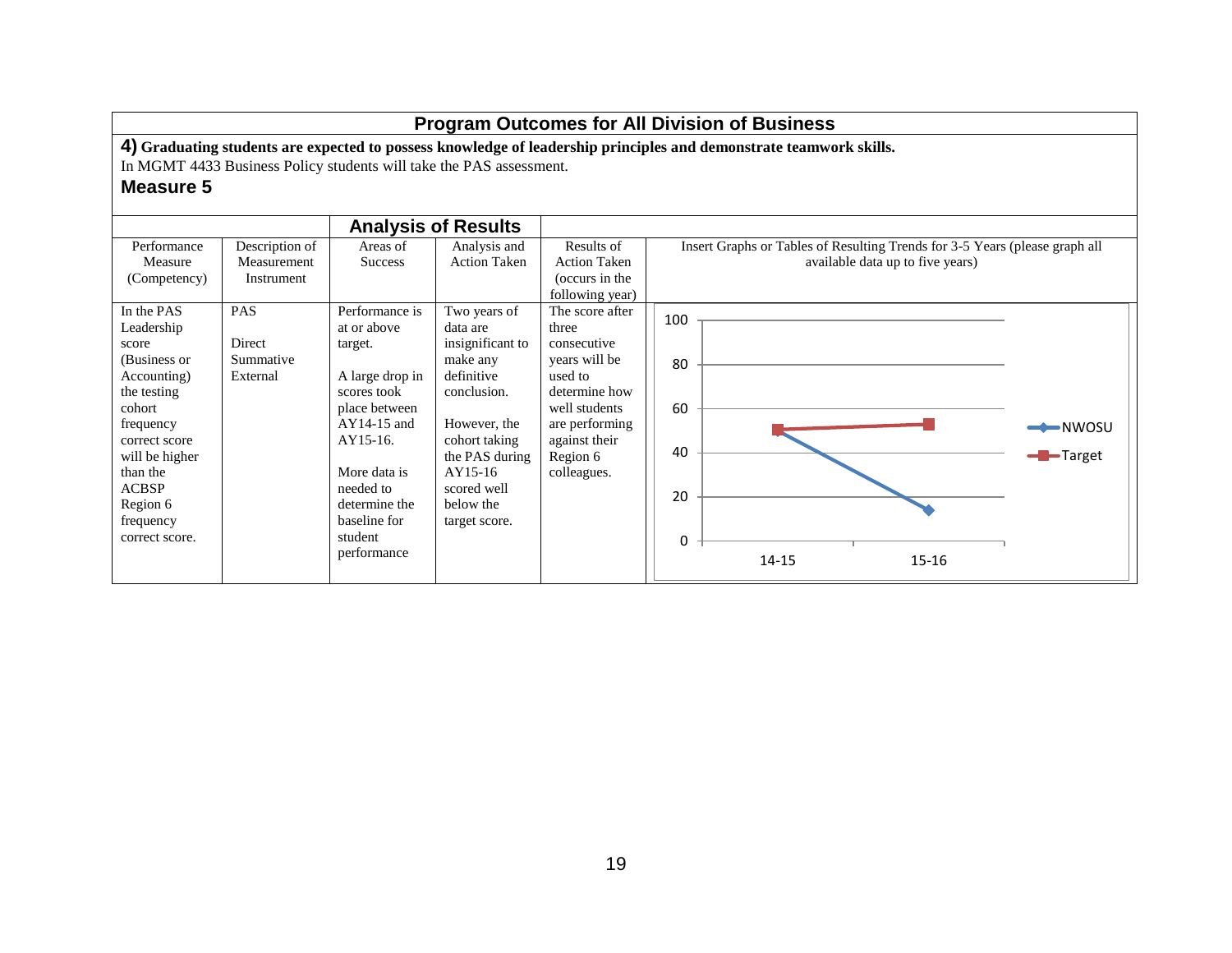|                                                                                                                                   |                                               |                                                                                                                                                                                                                   |                                                                                                                                                                                                    | <b>Program Outcomes for All Division of Business</b>                                                                                                                                 |                                  |           |                                                                                                                 |                     |
|-----------------------------------------------------------------------------------------------------------------------------------|-----------------------------------------------|-------------------------------------------------------------------------------------------------------------------------------------------------------------------------------------------------------------------|----------------------------------------------------------------------------------------------------------------------------------------------------------------------------------------------------|--------------------------------------------------------------------------------------------------------------------------------------------------------------------------------------|----------------------------------|-----------|-----------------------------------------------------------------------------------------------------------------|---------------------|
| <b>Measure 6</b>                                                                                                                  |                                               | In MGMT 4433 Business Policy students will take the PAS assessment.                                                                                                                                               |                                                                                                                                                                                                    | 4) Graduating students are expected to possess knowledge of leadership principles and demonstrate teamwork skills.                                                                   |                                  |           |                                                                                                                 |                     |
|                                                                                                                                   |                                               |                                                                                                                                                                                                                   | <b>Analysis of Results</b>                                                                                                                                                                         |                                                                                                                                                                                      |                                  |           |                                                                                                                 |                     |
| Performance<br>Measure<br>(Competency)                                                                                            | Description of<br>Measurement<br>Instrument   | Areas of<br><b>Success</b>                                                                                                                                                                                        | Analysis and<br><b>Action Taken</b>                                                                                                                                                                | Results of<br><b>Action Taken</b><br>(occurs in the<br>following year)                                                                                                               |                                  |           | Insert Graphs or Tables of Resulting Trends for 3-5 Years (please graph all<br>available data up to five years) |                     |
| The institution<br>frequency<br>correct score<br>will be above<br>the frequency<br>correct score<br>of all ACBSP<br>institutions. | <b>PAS</b><br>Direct<br>Summative<br>External | Performance is<br>near, but below<br>target.<br>A drop in<br>scores took<br>place between<br>$AY14-15$ and<br>$AY15-16$ .<br>More data is<br>needed to<br>determine the<br>baseline for<br>student<br>performance | Two years of<br>data are<br>insignificant to<br>make any<br>definitive<br>conclusion.<br>However, the<br>cohort taking<br>the PAS during<br>$AY15-16$<br>scored well<br>below the<br>target score. | The score after<br>three<br>consecutive<br>years will be<br>used to<br>determine how<br>well students<br>are performing<br>against their<br>colleagues in<br>accredited<br>programs. | 100<br>80<br>60<br>40<br>20<br>0 | $14 - 15$ | $15 - 16$                                                                                                       | —— NWOSU<br>-Target |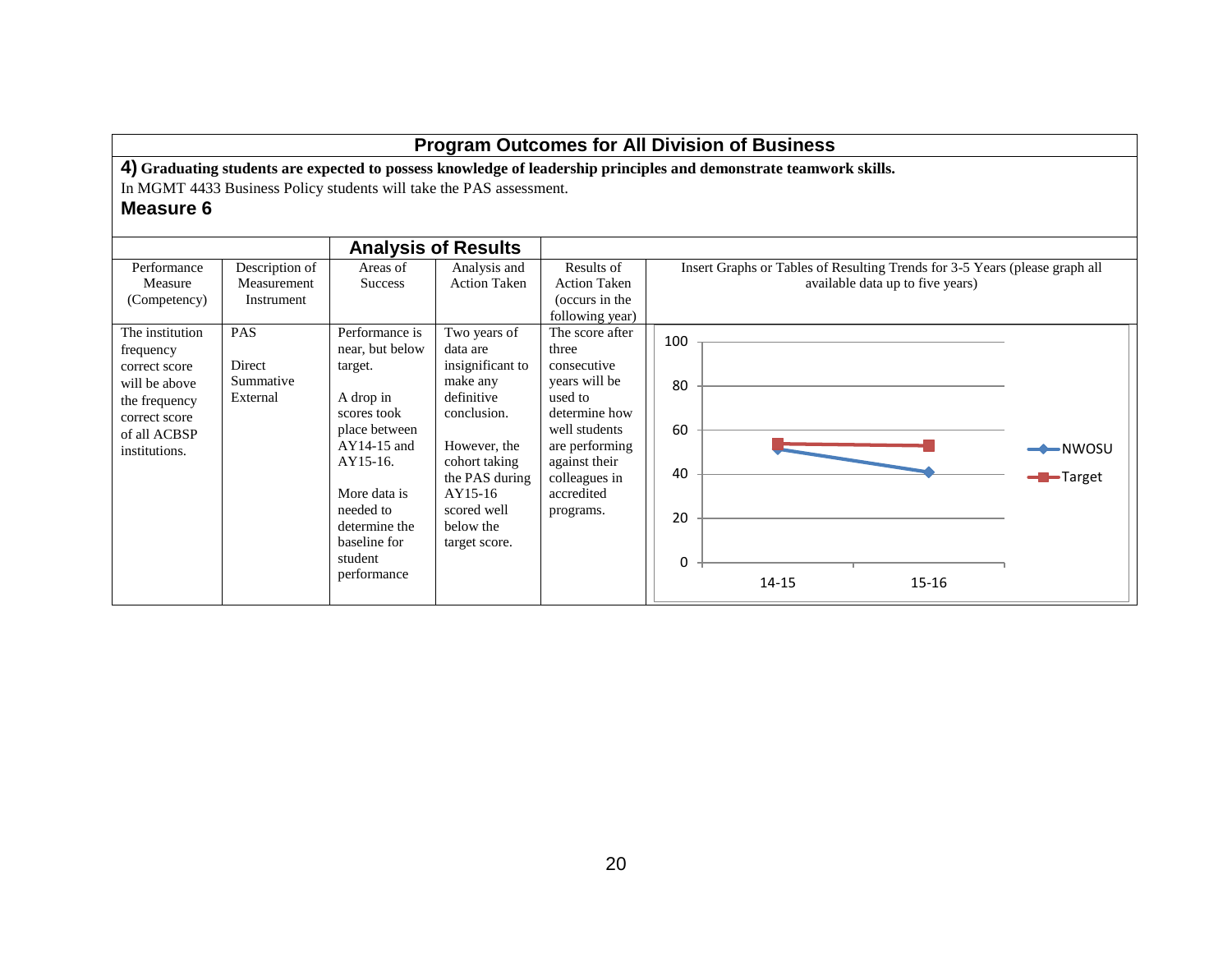|                                                                                                                                                              | <b>Program Outcomes for All Division of Business</b> |                                                                                                                                                                                                                     |                                                                                                                                                                                                        |                                                                                                                                                                                |                                  |           |  |                                                                                                                 |                                |  |  |
|--------------------------------------------------------------------------------------------------------------------------------------------------------------|------------------------------------------------------|---------------------------------------------------------------------------------------------------------------------------------------------------------------------------------------------------------------------|--------------------------------------------------------------------------------------------------------------------------------------------------------------------------------------------------------|--------------------------------------------------------------------------------------------------------------------------------------------------------------------------------|----------------------------------|-----------|--|-----------------------------------------------------------------------------------------------------------------|--------------------------------|--|--|
| <b>Measure 7</b>                                                                                                                                             |                                                      | 4) Graduating students are expected to possess knowledge of leadership principles and demonstrate teamwork skills.<br>In MGMT 4433 Business Policy students will take the PAS assessment.                           |                                                                                                                                                                                                        |                                                                                                                                                                                |                                  |           |  |                                                                                                                 |                                |  |  |
|                                                                                                                                                              |                                                      |                                                                                                                                                                                                                     | <b>Analysis of Results</b>                                                                                                                                                                             |                                                                                                                                                                                |                                  |           |  |                                                                                                                 |                                |  |  |
| Performance<br>Measure<br>(Competency)                                                                                                                       | Description of<br>Measurement<br>Instrument          | Areas of<br><b>Success</b>                                                                                                                                                                                          | Analysis and<br><b>Action Taken</b>                                                                                                                                                                    | Results of<br><b>Action Taken</b><br>(occurs in the<br>following year)                                                                                                         |                                  |           |  | Insert Graphs or Tables of Resulting Trends for 3-5 Years (please graph all<br>available data up to five years) |                                |  |  |
| The institution<br>frequency<br>correct score<br>will be above<br>the frequency<br>correct score<br>of all Publicly<br>Owned<br>Universities<br>institutions | PAS<br>Direct<br>Summative<br>External               | Performance is<br>near but below<br>target.<br>A small drop in<br>scores took<br>place between<br>$AY14-15$ and<br>AY15-16.<br>More data is<br>needed to<br>determine the<br>baseline for<br>student<br>performance | Two years of<br>data are<br>insignificant to<br>make any<br>definitive<br>conclusion.<br>However, the<br>cohort taking<br>the PAS during<br>$AY15-16$<br>scored slightly<br>below the<br>target score. | The score after<br>three<br>consecutive<br>years will be<br>used to<br>determine how<br>well students<br>are performing<br>against<br>colleagues in<br>public<br>institutions. | 100<br>80<br>60<br>40<br>20<br>0 | $14 - 15$ |  | $15 - 16$                                                                                                       | $\rightarrow$ NWOSU<br>-Target |  |  |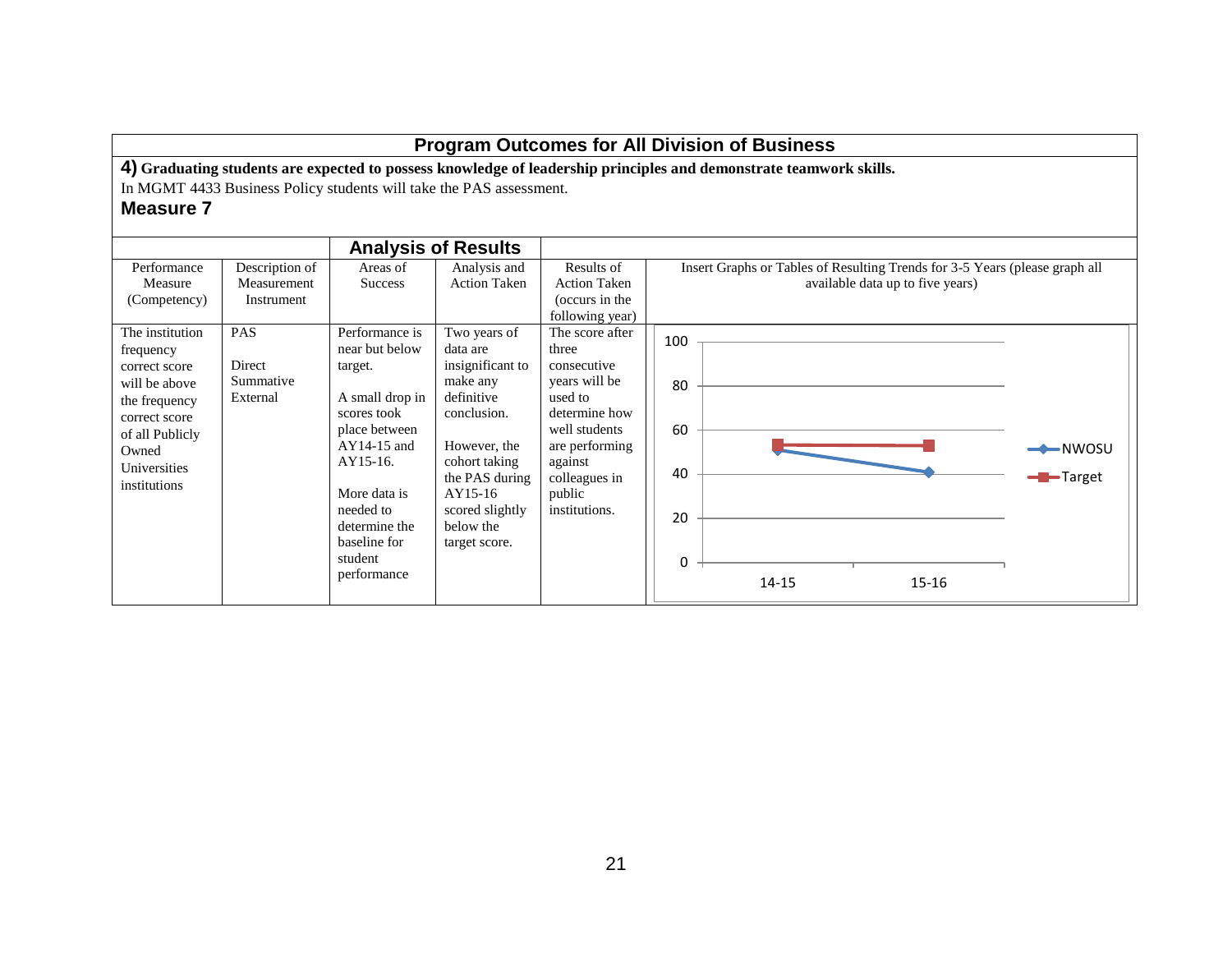**4) Graduating students are expected to possess knowledge of leadership principles and demonstrate teamwork skills.**

In MGMT 4433 Business Policy students will take the PAS assessment.

|                                                                                                                                                                  |                                               |                                                                                                                                                                                                                     | <b>Analysis of Results</b>                                                                                                                                                                         |                                                                                                                                                                                             |                                                                                                                 |
|------------------------------------------------------------------------------------------------------------------------------------------------------------------|-----------------------------------------------|---------------------------------------------------------------------------------------------------------------------------------------------------------------------------------------------------------------------|----------------------------------------------------------------------------------------------------------------------------------------------------------------------------------------------------|---------------------------------------------------------------------------------------------------------------------------------------------------------------------------------------------|-----------------------------------------------------------------------------------------------------------------|
| Performance<br>Measure<br>(Competency)                                                                                                                           | Description of<br>Measurement<br>Instrument   | Areas of<br><b>Success</b>                                                                                                                                                                                          | Analysis and<br><b>Action Taken</b>                                                                                                                                                                | Results of<br><b>Action Taken</b><br>(occurs in the<br>following year)                                                                                                                      | Insert Graphs or Tables of Resulting Trends for 3-5 Years (please graph all<br>available data up to five years) |
| The institution<br>frequency<br>correct score<br>will be above<br>the frequency<br>correct score<br>of all<br>institutions<br>inside the<br><b>United States</b> | <b>PAS</b><br>Direct<br>Summative<br>External | Performance is<br>near but below<br>target.<br>A small drop in<br>scores took<br>place between<br>$AY14-15$ and<br>AY15-16.<br>More data is<br>needed to<br>determine the<br>baseline for<br>student<br>performance | Two years of<br>data are<br>insignificant to<br>make any<br>definitive<br>conclusion.<br>However, the<br>cohort taking<br>the PAS during<br>$AY15-16$<br>scored well<br>below the<br>target score. | The score after<br>three<br>consecutive<br>years will be<br>used to<br>determine how<br>well students<br>are performing<br>against their<br>colleagues in<br>institutions<br>across the US. | 100<br>80<br>60<br>━━━NWOSU<br>40<br>-Target<br>20<br>$\Omega$<br>14-15<br>15-16                                |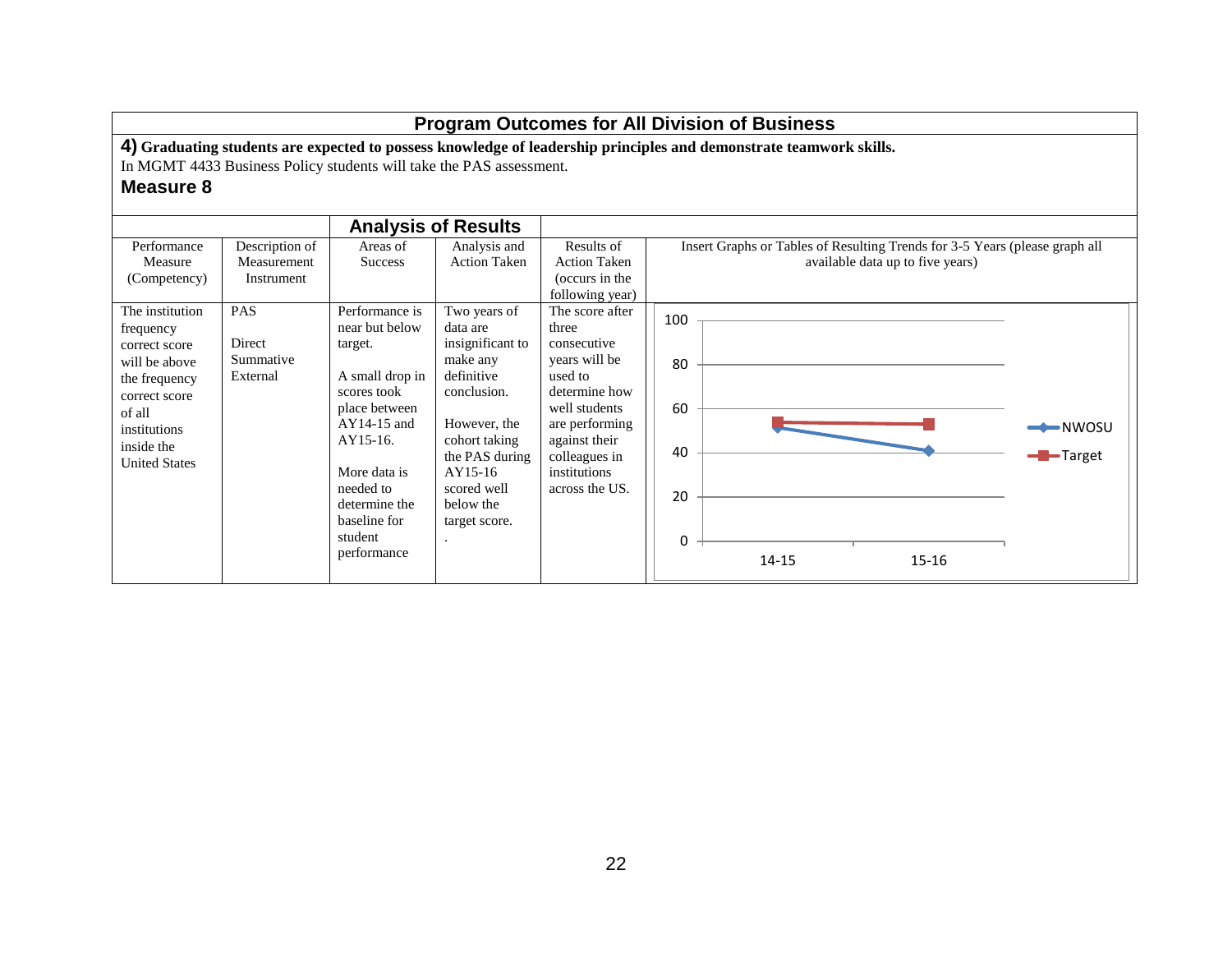**4) Graduating students are expected to possess knowledge of leadership principles and demonstrate teamwork skills.**

In MGMT 4433 Business Policy students will take the PAS assessment.

|                                                                                                                                                                    |                                             |                                                            | <b>Analysis of Results</b>                                            |                                                                        |                                                                                                                 |
|--------------------------------------------------------------------------------------------------------------------------------------------------------------------|---------------------------------------------|------------------------------------------------------------|-----------------------------------------------------------------------|------------------------------------------------------------------------|-----------------------------------------------------------------------------------------------------------------|
| Performance<br>Measure<br>(Competency)                                                                                                                             | Description of<br>Measurement<br>Instrument | Areas of<br><b>Success</b>                                 | Analysis and<br><b>Action Taken</b>                                   | Results of<br><b>Action Taken</b><br>(occurs in the<br>following year) | Insert Graphs or Tables of Resulting Trends for 3-5 Years (please graph all<br>available data up to five years) |
| The institution<br>frequency<br>correct score<br>will be above<br>the frequency<br>correct score<br>of all<br>institutions<br>outside the<br><b>United States.</b> | PAS<br>Direct<br>Summative<br>External      | No data<br>available for<br>international<br>institutions. | International<br>data is not<br>available for<br>this<br>measurement. | No action to be<br>taken.                                              | 100<br>80<br>60<br>$\longrightarrow$ NWOSU<br>40<br>-Target<br>20<br>$\mathbf 0$<br>15-16<br>$14 - 15$          |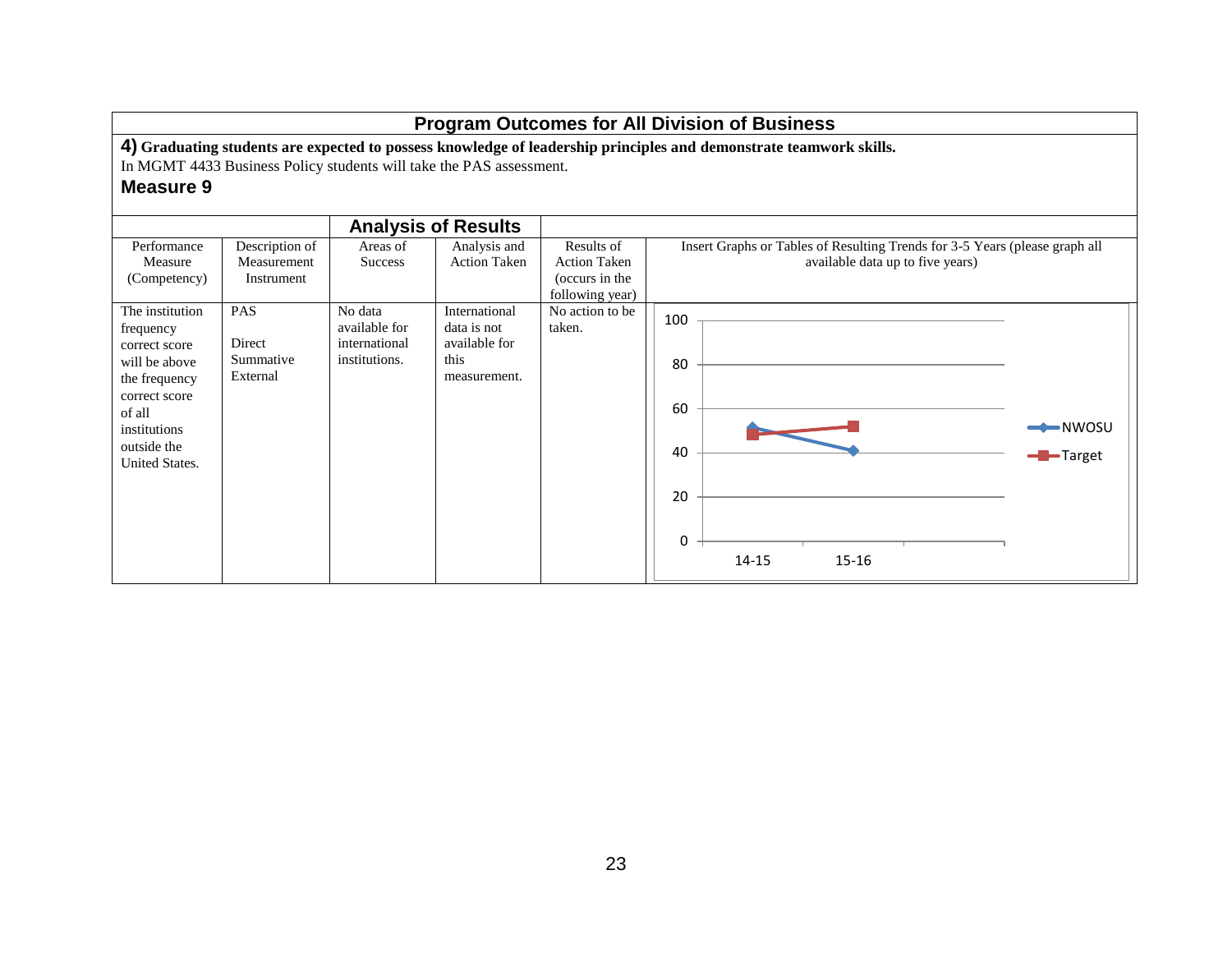|                                                                                                   |                                                          |                                           |                                                                                                                                                                                                  |                                                                                                                                                                                           |                                  | <b>Program Outcomes for All Division of Business</b>                                                                               |                                  |                                          |
|---------------------------------------------------------------------------------------------------|----------------------------------------------------------|-------------------------------------------|--------------------------------------------------------------------------------------------------------------------------------------------------------------------------------------------------|-------------------------------------------------------------------------------------------------------------------------------------------------------------------------------------------|----------------------------------|------------------------------------------------------------------------------------------------------------------------------------|----------------------------------|------------------------------------------|
|                                                                                                   |                                                          |                                           | 5) Graduating students should have the ability to formulate good ethical judgments.                                                                                                              |                                                                                                                                                                                           |                                  | The GBUS3953 Business, Society $\&$ Government course will use a simulation to verify the use of ethical decision-making processes |                                  |                                          |
| <b>Measure 1</b>                                                                                  |                                                          |                                           |                                                                                                                                                                                                  |                                                                                                                                                                                           |                                  |                                                                                                                                    |                                  |                                          |
|                                                                                                   |                                                          |                                           | <b>Analysis of Results</b>                                                                                                                                                                       |                                                                                                                                                                                           |                                  |                                                                                                                                    |                                  |                                          |
| Performance<br>Measure<br>(Competency)<br>80% of the                                              | Description of<br>Measurement<br>Instrument<br>Deepwater | Areas of<br><b>Success</b><br>Performance | Analysis and<br><b>Action Taken</b><br>Two years of data                                                                                                                                         | Results of<br><b>Action Taken</b><br>(occurs in the<br>following year)<br>The same                                                                                                        |                                  | Insert Graphs or Tables of Resulting Trends for 3-5 Years (please graph all                                                        | available data up to five years) |                                          |
| students must<br>score at or<br>higher than<br>acceptable on<br>a faculty-<br>approved<br>rubric. | simulation<br>Direct<br>Formative<br>External            | is below<br>target.                       | are insignificant to<br>make any<br>definitive<br>conclusion.<br>However, the<br>cohort during<br>$AY15-16$ scored<br>slightly higher in<br>previous year but<br>lower than the<br>target score. | simulation is<br>used to provide<br>consistency of<br>instrument so<br>that any<br>changes are not<br>attributable to<br>the instrument<br>but to pedagogy<br>and instructor<br>feedback. | 100<br>80<br>60<br>40<br>20<br>0 | 14-15                                                                                                                              | $15 - 16$                        | $\rightarrow$ NWOSU<br><b>-B</b> -Target |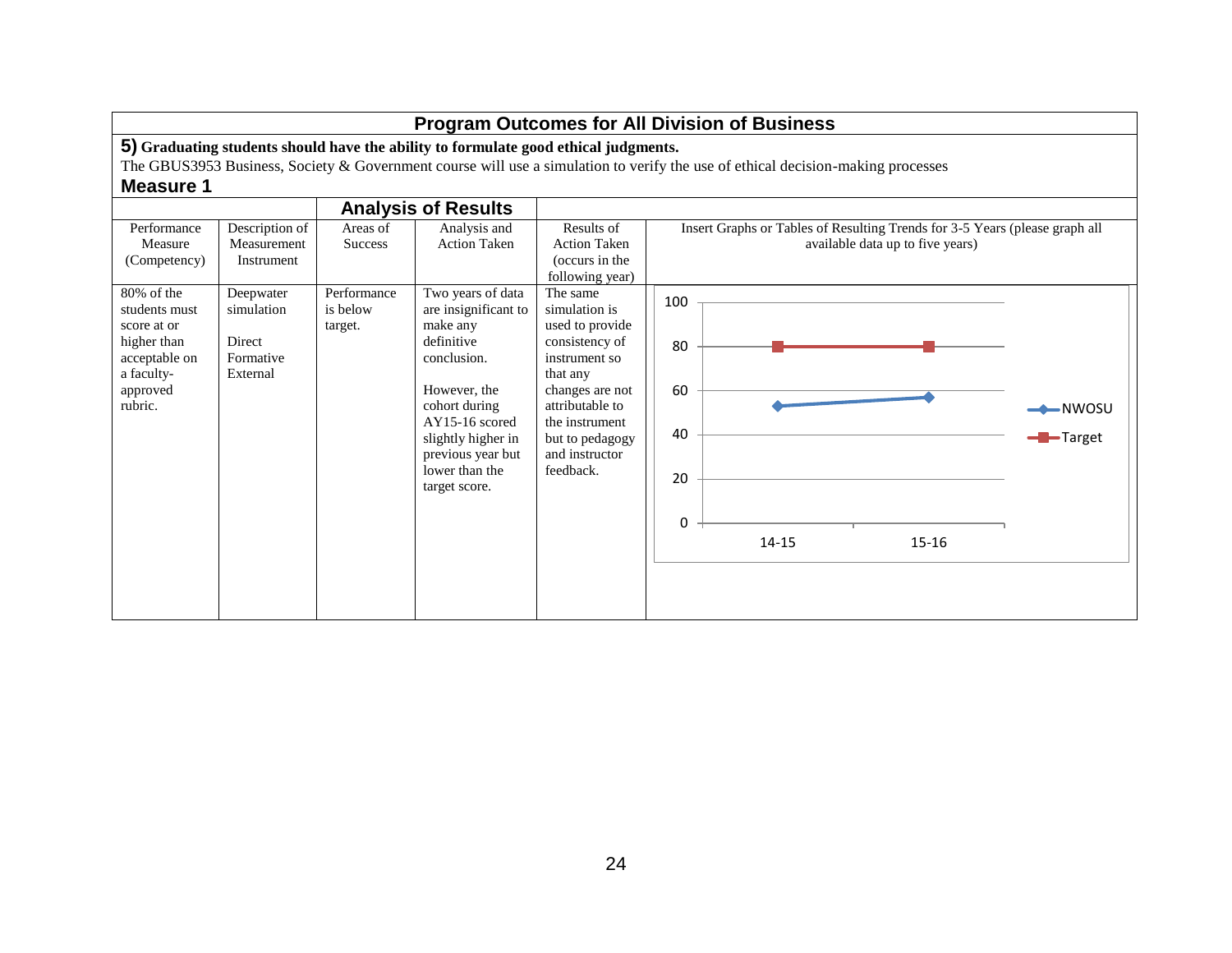During MGMT 4433 *Business Policy* students will prepare a detailed case analysis demonstrating stakeholder identification, and ethical consideration, analysis and decision-making based on a rubric

| Performance   | Description of  | Areas of       | Analysis and Action | Results of          | Insert Graphs or Tables of Resulting Trends for 3-5 Years (please graph all |
|---------------|-----------------|----------------|---------------------|---------------------|-----------------------------------------------------------------------------|
| Measure       | Measurement     | <b>Success</b> | Taken               | <b>Action Taken</b> | available data up to five years)                                            |
| (Competency)  | Instrument      |                |                     | (occurs in the      |                                                                             |
|               |                 |                |                     | following year)     |                                                                             |
| 80% of the    | <b>Business</b> | As of AY       | Changes made in     | Additional data     | <b>Ethical Decision Making</b>                                              |
| students      | Policy case     | $2013 - 14$ ,  | assignment required | are needed to       |                                                                             |
| must score    | analysis as     | student        | elements have made  | determine the       |                                                                             |
| at or higher  | assessed        | scores re:     | an impact upon      | actual              | 100                                                                         |
| than          | using Case      | "Considered    | student ability to  | performance of      |                                                                             |
| acceptable    | Analysis        | Stakeholder    | analyze ethical     | students. The       | 80                                                                          |
| on a faculty- | Assessment      | Analysis"      | impact upon         | assignment has      |                                                                             |
| approved      | Rubric (items   | have met       | management          | remain              |                                                                             |
| rubric.       | $6-7$ and 10-   | expectations.  | decisions.          | unchanged so        | 60                                                                          |
|               | 11)             |                |                     | that any            | $\rightarrow$ NWOSU                                                         |
|               |                 | Scores have    | Long-term trend     | changes can be      |                                                                             |
|               | Direct          | been lower     | cannot be           | related to          | 40<br>-Target                                                               |
|               | Summative       | since $AY13-$  | determined with     | student             |                                                                             |
|               | Internal        | 14.            | only three data     | performance         | 20                                                                          |
|               |                 |                | points.             | and not             |                                                                             |
|               |                 |                |                     | instrument          |                                                                             |
|               |                 |                |                     | used.               | 0                                                                           |
|               |                 |                |                     |                     | AY 13-14<br>AY 14-15<br>AY 15-16                                            |
|               |                 |                |                     |                     |                                                                             |
|               |                 |                |                     |                     |                                                                             |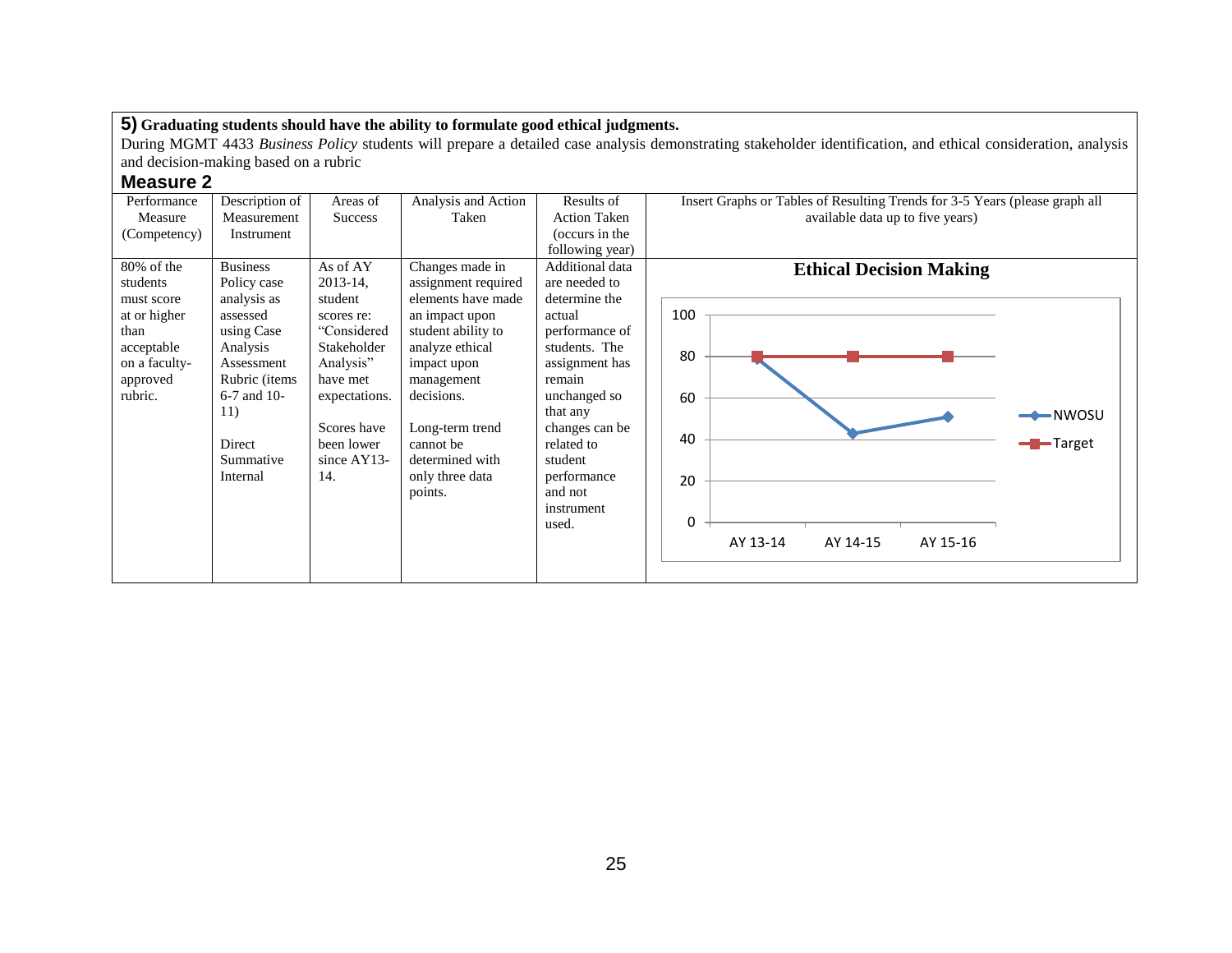In MGMT 4433 Business Policy students will take the PAS assessment.

| Performance      | Description of | Areas of       | Analysis and Action   | Results of          | Insert Graphs or Tables of Resulting Trends for 3-5 Years (please graph all |
|------------------|----------------|----------------|-----------------------|---------------------|-----------------------------------------------------------------------------|
| Measure          | Measurement    | <b>Success</b> | Taken                 | <b>Action Taken</b> | available data up to five years)                                            |
| (Competency)     | Instrument     |                |                       | (occurs in the      |                                                                             |
|                  |                |                |                       | following year)     |                                                                             |
| On the           | <b>PAS</b>     | Scores have    | Two years of data     | Scores after        | <b>Ethical Decision Making</b>                                              |
| Ethics           |                | improved       | are insignificant to  | three years will    |                                                                             |
| section          | Direct         | between        | make any definitive   | be used to          |                                                                             |
| (Business or     | Summative      | AY14-15        | statement. However,   | determine if the    | 100                                                                         |
| Accounting)      | External       | and $AY15$ -   | scores for AY15-16    | improvement         |                                                                             |
| collectively     |                | 16.            | increased drastically | was a               | 80                                                                          |
| the students     |                |                | and were above        | sustainable         |                                                                             |
| in the testing   |                | Scores in      | target.               | improvement or      |                                                                             |
| cohort           |                | $AY15-16$ are  |                       | just an             | 60                                                                          |
| should be at     |                | higher than    |                       | anomaly.            | $\rightarrow$ NWOSU                                                         |
| or above the     |                | the target     |                       |                     |                                                                             |
| 50 <sup>th</sup> |                |                |                       |                     | 40<br>-Target                                                               |
| percentile       |                |                |                       |                     |                                                                             |
|                  |                |                |                       |                     | 20                                                                          |
|                  |                |                |                       |                     |                                                                             |
|                  |                |                |                       |                     |                                                                             |
|                  |                |                |                       |                     | 0                                                                           |
|                  |                |                |                       |                     | 14-15<br>$15 - 16$                                                          |
|                  |                |                |                       |                     |                                                                             |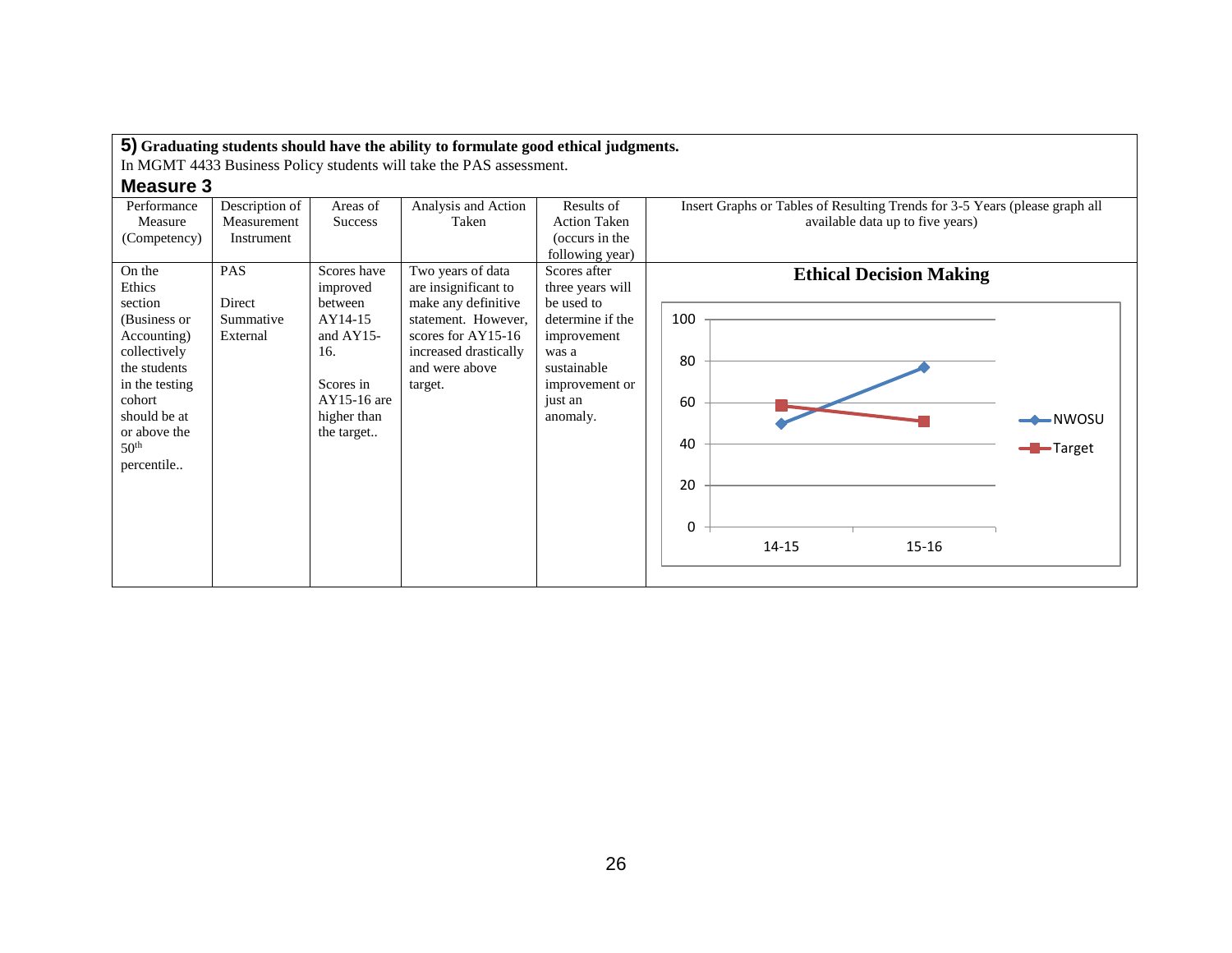In MGMT 4433 Business Policy students will take the PAS assessment.

| ד ט ווטשטווו  |                |               |                     |                     |                                                                             |
|---------------|----------------|---------------|---------------------|---------------------|-----------------------------------------------------------------------------|
| Performance   | Description of | Areas of      | Analysis and Action | Results of          | Insert Graphs or Tables of Resulting Trends for 3-5 Years (please graph all |
| Measure       | Measurement    | Success       | Taken               | <b>Action Taken</b> | available data up to five years)                                            |
| (Competency)  | Instrument     |               |                     | (occurs in the      |                                                                             |
|               |                |               |                     | following year)     |                                                                             |
| On the        | <b>PAS</b>     | Scores have   | Two years of data   | Faculty will        | <b>Ethical Decision Making</b>                                              |
| Ethics        |                | improved      | are inconsequential | continue            |                                                                             |
| section       | Direct         | minimally.    | to make any         | monitoring the      |                                                                             |
| (Business or  | Summative      |               | definitive          | outcomes to see     | 100                                                                         |
| Accounting)   | External       | Performance   | conclusion.         | if the results      |                                                                             |
| the testing   |                | is slightly   |                     | hold true over      |                                                                             |
| cohort        |                | higher than   | However, the cohort | several testing     | 80                                                                          |
| frequency     |                | target, but   | taking the PAS      | periods.            |                                                                             |
| correct score |                | not           | during $AY15-16$    |                     | 60                                                                          |
| will be       |                | significantly | scored higher than  |                     | $\rightarrow$ NWOSU                                                         |
| higher than   |                | above target. | the previous cohort |                     |                                                                             |
| the ACBSP     |                |               | and slightly above  |                     | 40<br>-Target                                                               |
| Region 6      |                |               | the target.         |                     |                                                                             |
| frequency     |                |               |                     |                     | 20                                                                          |
| correct score |                |               |                     |                     |                                                                             |
|               |                |               |                     |                     |                                                                             |
|               |                |               |                     |                     | 0                                                                           |
|               |                |               |                     |                     | 14-15<br>15-16                                                              |
|               |                |               |                     |                     |                                                                             |
|               |                |               |                     |                     |                                                                             |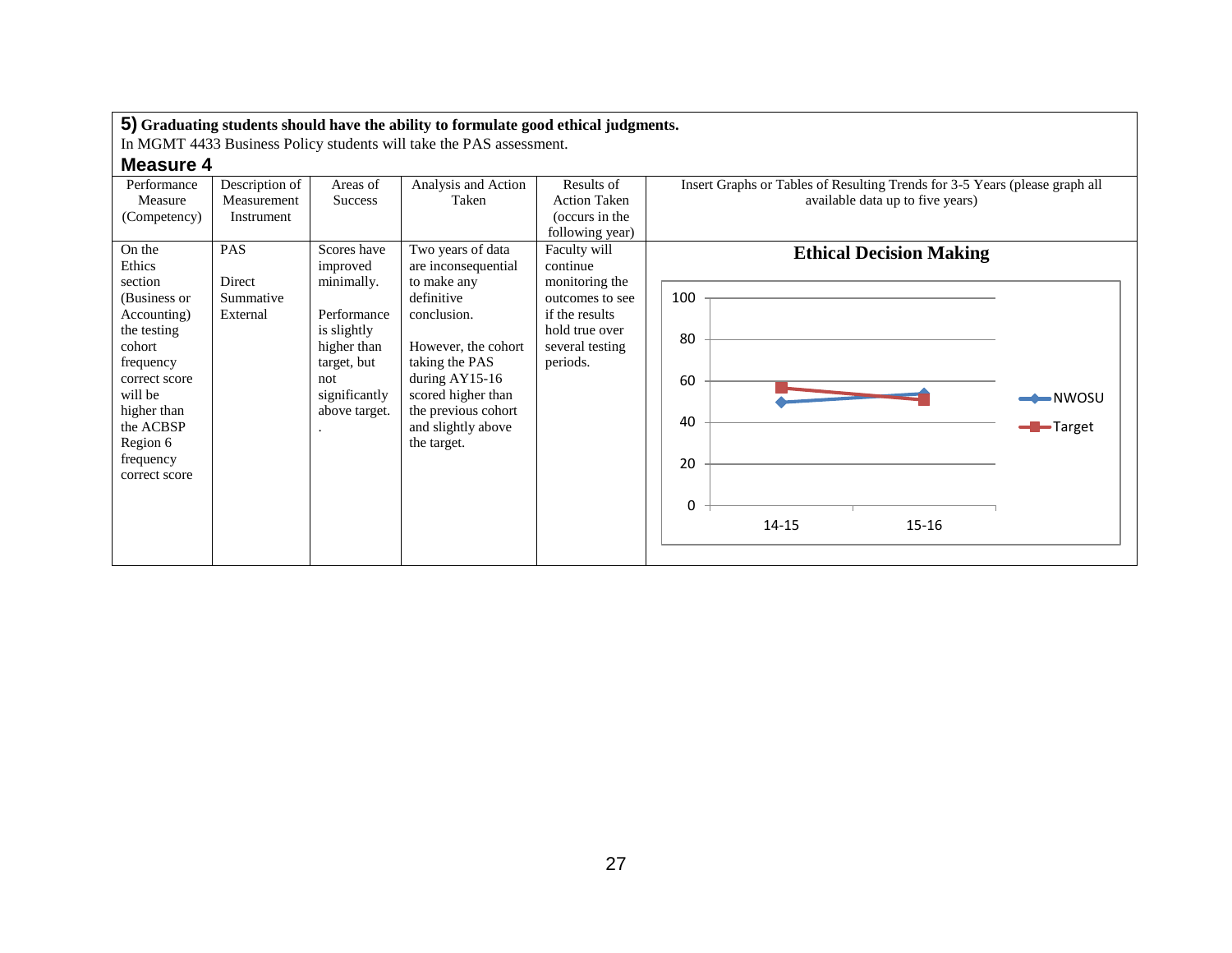In MGMT 4433 Business Policy students will take the PAS assessment.

| Performance   | Description of | Areas of       | Analysis and Action | Results of          | Insert Graphs or Tables of Resulting Trends for 3-5 Years (please graph all |
|---------------|----------------|----------------|---------------------|---------------------|-----------------------------------------------------------------------------|
| Measure       | Measurement    | <b>Success</b> | Taken               | <b>Action Taken</b> | available data up to five years)                                            |
| (Competency)  | Instrument     |                |                     | (occurs in the      |                                                                             |
|               |                |                |                     | following year)     |                                                                             |
| The           | <b>PAS</b>     | Scores have    | Two years of data   | Faculty will        | <b>Ethical Decision Making</b>                                              |
| institution   |                | improved       | are inconsequential | continue            |                                                                             |
| frequency     | Direct         | minimally.     | to make any         | monitoring the      |                                                                             |
| correct score | Summative      |                | definitive          | outcomes to see     | 100                                                                         |
| will be       | External       | Performance    | conclusion.         | if the results      |                                                                             |
| above the     |                | is slightly    |                     | hold true over      |                                                                             |
| frequency     |                | higher than    | However, the cohort | several testing     | 80                                                                          |
| correct score |                | target, but    | taking the PAS      | periods.            |                                                                             |
| of all        |                | not            | during $AY15-16$    |                     | 60                                                                          |
| <b>ACBSP</b>  |                | significantly  | scored higher than  |                     |                                                                             |
| institutions. |                | above target.  | the previous cohort |                     |                                                                             |
|               |                |                | and slightly above  |                     | 40<br>-Target                                                               |
|               |                |                | the target.         |                     |                                                                             |
|               |                |                |                     |                     | 20                                                                          |
|               |                |                |                     |                     |                                                                             |
|               |                |                |                     |                     |                                                                             |
|               |                |                |                     |                     | 0                                                                           |
|               |                |                |                     |                     | 14-15<br>15-16                                                              |
|               |                |                |                     |                     |                                                                             |
|               |                |                |                     |                     |                                                                             |
|               |                |                |                     |                     |                                                                             |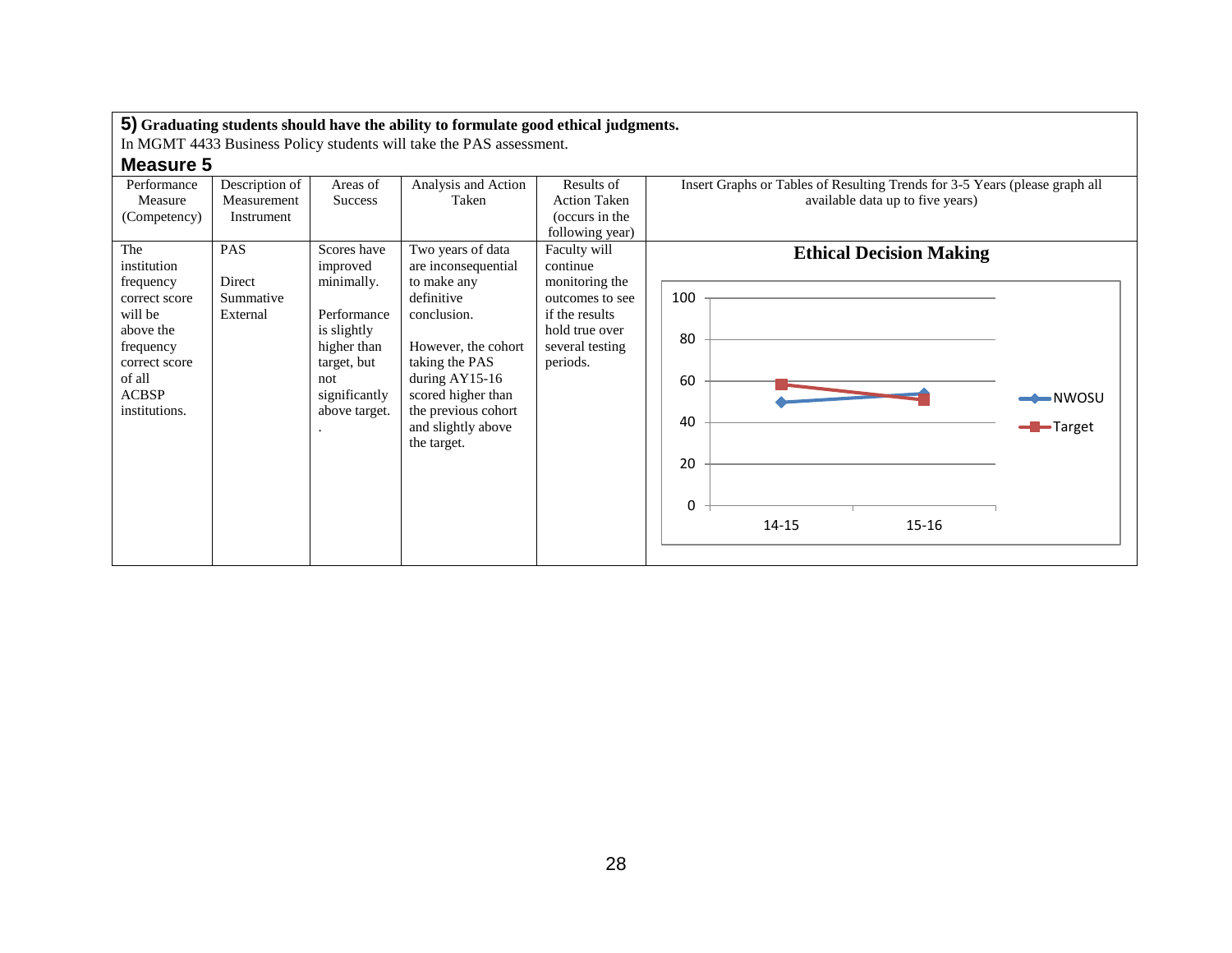In MGMT 4433 Business Policy students will take the PAS assessment.

| uuu.vv        |                |                |                     |                     |                                                                             |
|---------------|----------------|----------------|---------------------|---------------------|-----------------------------------------------------------------------------|
| Performance   | Description of | Areas of       | Analysis and Action | Results of          | Insert Graphs or Tables of Resulting Trends for 3-5 Years (please graph all |
| Measure       | Measurement    | <b>Success</b> | Taken               | <b>Action Taken</b> | available data up to five years)                                            |
| (Competency)  | Instrument     |                |                     | (occurs in the      |                                                                             |
|               |                |                |                     | following year)     |                                                                             |
| The           | <b>PAS</b>     | Scores have    | Two years of data   | Faculty will        | <b>Ethical Decision Making</b>                                              |
| institution   |                | improved       | are inconsequential | continue            |                                                                             |
| frequency     | Direct         | minimally.     | to make any         | monitoring the      |                                                                             |
| correct score | Summative      |                | definitive          | outcomes to see     | 100                                                                         |
| will be       | External       | Performance    | conclusion.         | if the results      |                                                                             |
| above the     |                | is slightly    |                     | hold true over      | 80                                                                          |
| frequency     |                | higher than    | However, the cohort | several testing     |                                                                             |
| correct score |                | target, but    | taking the PAS      | periods.            |                                                                             |
| of all        |                | not            | during $AY15-16$    |                     | 60                                                                          |
| Publicly      |                | significantly  | scored higher than  |                     | $\rightarrow$ NWOSU                                                         |
| Owned         |                | above target.  | the previous cohort |                     |                                                                             |
| Universities  |                |                | and slightly above  |                     | 40<br>-Target                                                               |
| institutions  |                |                | the target.         |                     |                                                                             |
|               |                |                |                     |                     | 20                                                                          |
|               |                |                |                     |                     |                                                                             |
|               |                |                |                     |                     |                                                                             |
|               |                |                |                     |                     | 0                                                                           |
|               |                |                |                     |                     | $15 - 16$<br>$14 - 15$                                                      |
|               |                |                |                     |                     |                                                                             |
|               |                |                |                     |                     |                                                                             |
|               |                |                |                     |                     |                                                                             |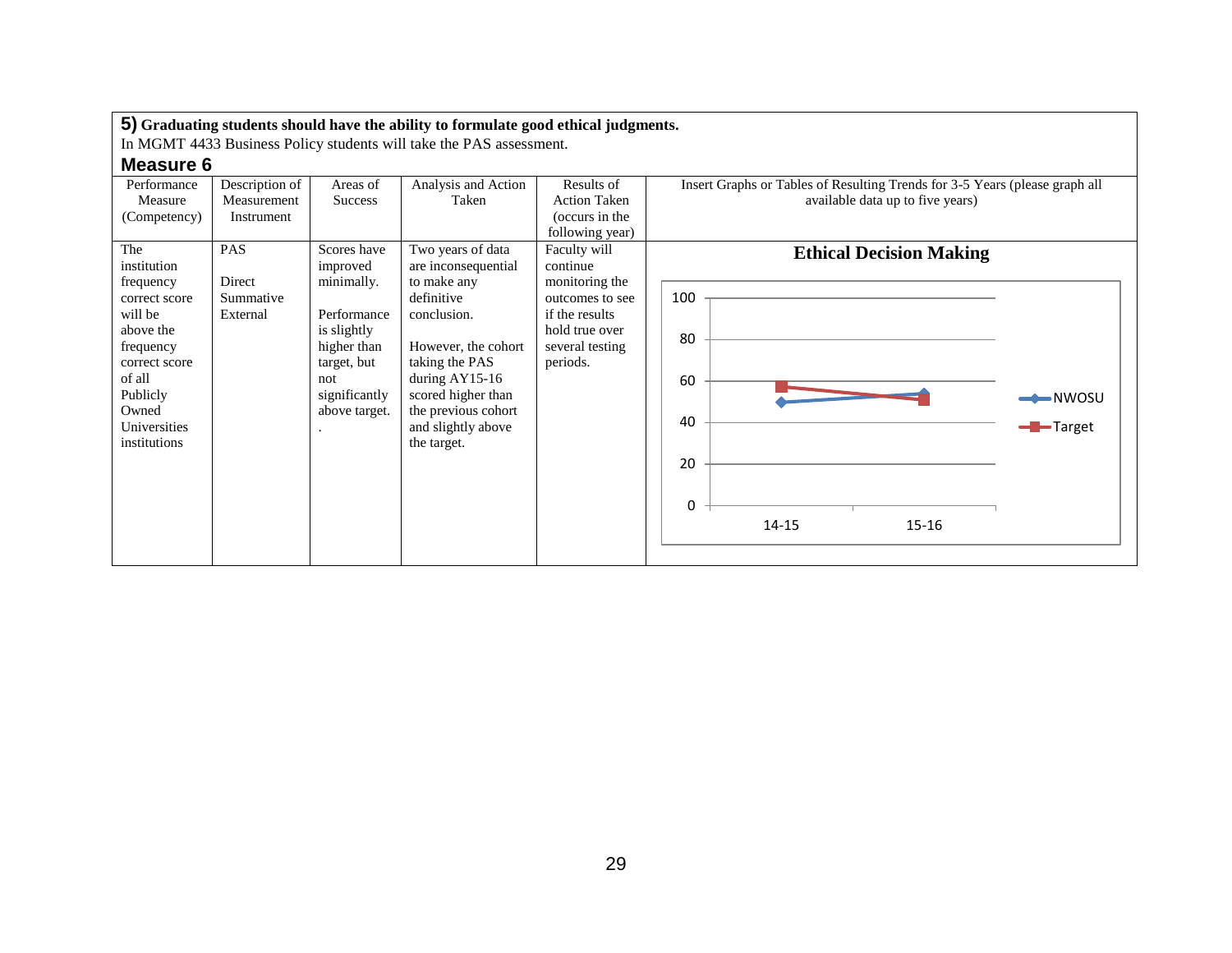In MGMT 4433 Business Policy students will take the PAS assessment.

| Performance   | Description of | Areas of      | Analysis and Action | Results of          | Insert Graphs or Tables of Resulting Trends for 3-5 Years (please graph all |
|---------------|----------------|---------------|---------------------|---------------------|-----------------------------------------------------------------------------|
| Measure       | Measurement    | Success       | Taken               | <b>Action Taken</b> | available data up to five years)                                            |
| (Competency)  | Instrument     |               |                     | (occurs in the      |                                                                             |
|               |                |               |                     | following year)     |                                                                             |
| The           | PAS            | Scores have   | Two years of data   | Faculty will        | <b>Ethical Decision Making</b>                                              |
| institution   |                | improved      | are inconsequential | continue            |                                                                             |
| frequency     | Direct         | minimally.    | to make any         | monitoring the      |                                                                             |
| correct score | Summative      |               | definitive          | outcomes to see     | 100                                                                         |
| will be       | External       | Performance   | conclusion.         | if the results      |                                                                             |
| above the     |                | is slightly   |                     | hold true over      | 80                                                                          |
| frequency     |                | higher than   | However, the cohort | several testing     |                                                                             |
| correct score |                | target, but   | taking the PAS      | periods.            |                                                                             |
| of all        |                | not           | during $AY15-16$    |                     | 60                                                                          |
| institutions  |                | significantly | scored higher than  |                     | $\rightarrow$ NWOSU                                                         |
| inside the    |                | above target. | the previous cohort |                     |                                                                             |
| United        |                |               | and slightly above  |                     | 40<br>-Target                                                               |
| States.       |                |               | the target.         |                     |                                                                             |
|               |                |               |                     |                     | 20                                                                          |
|               |                |               |                     |                     |                                                                             |
|               |                |               |                     |                     |                                                                             |
|               |                |               |                     |                     | 0                                                                           |
|               |                |               |                     |                     | 14-15<br>15-16                                                              |
|               |                |               |                     |                     |                                                                             |
|               |                |               |                     |                     |                                                                             |
|               |                |               |                     |                     |                                                                             |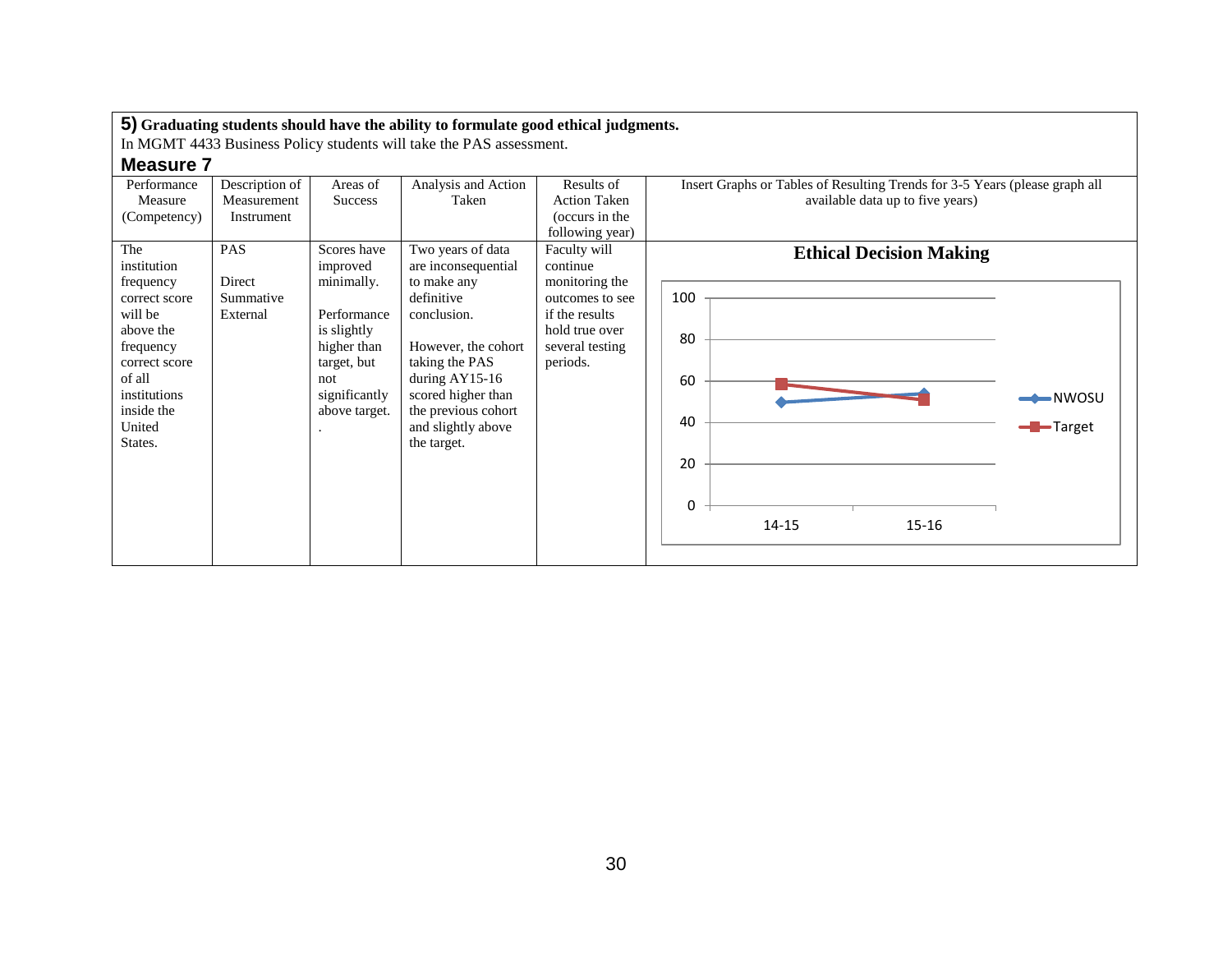In MGMT 4433 Business Policy students will take the PAS assessment.

| Performance<br>Measure | Description of<br>Measurement | Areas of<br><b>Success</b> | Analysis and Action<br>Taken | Results of<br><b>Action Taken</b> | Insert Graphs or Tables of Resulting Trends for 3-5 Years (please graph all<br>available data up to five years) |
|------------------------|-------------------------------|----------------------------|------------------------------|-----------------------------------|-----------------------------------------------------------------------------------------------------------------|
| (Competency)           | Instrument                    |                            |                              | (occurs in the                    |                                                                                                                 |
|                        |                               |                            |                              | following year)                   |                                                                                                                 |
| The                    | PAS                           | One data                   | Data from                    | No action to be                   | <b>Ethical Decision Making</b>                                                                                  |
| institution            |                               | point is                   | international                | taken.                            |                                                                                                                 |
| frequency              | Direct                        | insignificant              | institutions is not          |                                   |                                                                                                                 |
| correct score          | Summative                     | to make any                | available.                   |                                   | 100                                                                                                             |
| will be                | External                      | conclusions.               |                              |                                   |                                                                                                                 |
| above the              |                               |                            |                              |                                   | 80                                                                                                              |
| frequency              |                               |                            |                              |                                   |                                                                                                                 |
| correct score          |                               |                            |                              |                                   |                                                                                                                 |
| of all                 |                               |                            |                              |                                   | 60                                                                                                              |
| institutions           |                               |                            |                              |                                   | $\rightarrow$ NWOSU                                                                                             |
| outside the            |                               |                            |                              |                                   | 40                                                                                                              |
| United                 |                               |                            |                              |                                   | -Target                                                                                                         |
| States.                |                               |                            |                              |                                   |                                                                                                                 |
|                        |                               |                            |                              |                                   | 20                                                                                                              |
|                        |                               |                            |                              |                                   |                                                                                                                 |
|                        |                               |                            |                              |                                   | 0                                                                                                               |
|                        |                               |                            |                              |                                   |                                                                                                                 |
|                        |                               |                            |                              |                                   | $14 - 15$<br>$15 - 16$                                                                                          |
|                        |                               |                            |                              |                                   |                                                                                                                 |
|                        |                               |                            |                              |                                   |                                                                                                                 |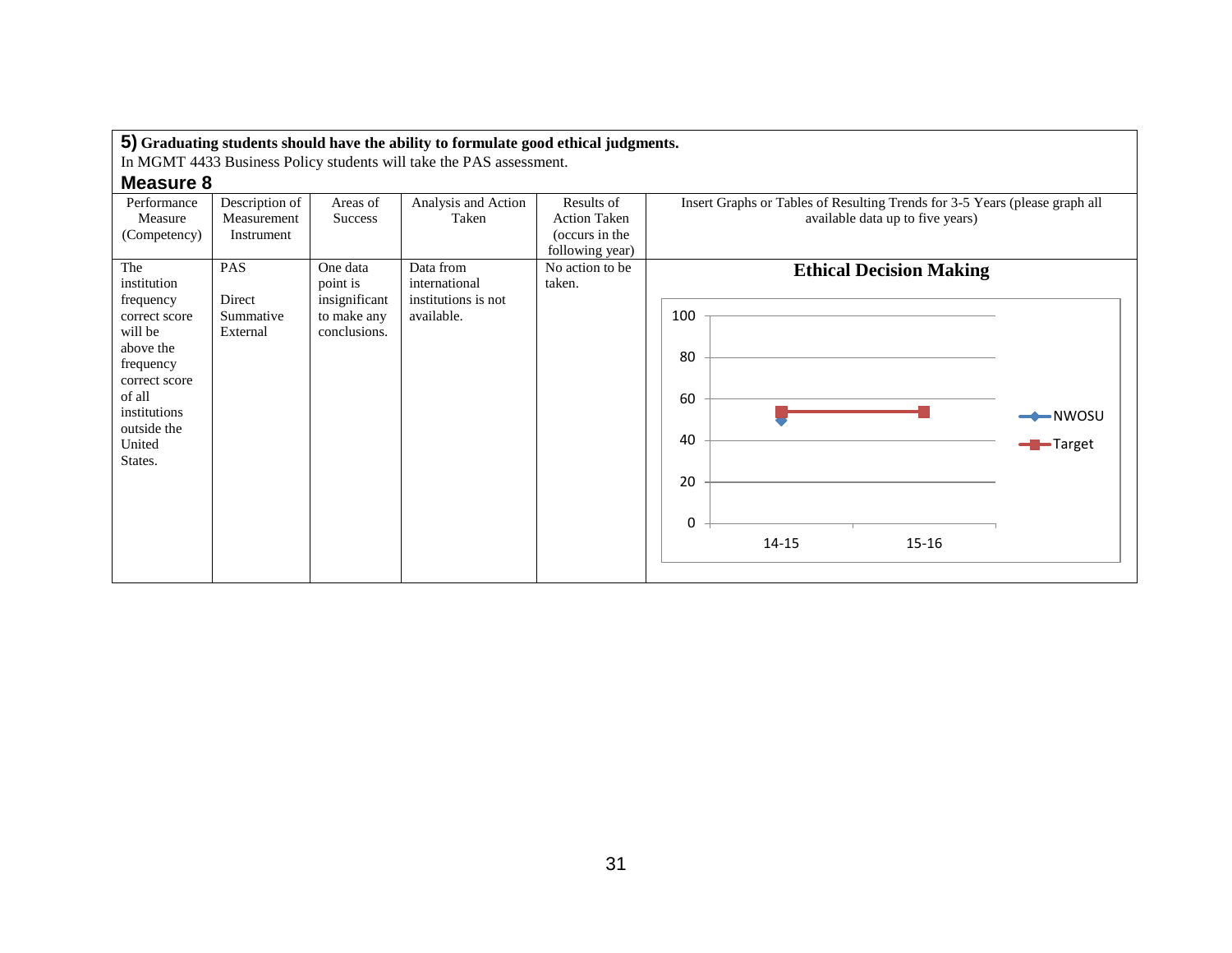# **PROGRAM GOALS FOR ALL DIVISION OF BUSINESS MAJORS**

**6. Graduating students should demonstrate the necessary skill to identify, conceptualize, diagnose, evaluate, and analyze business problems.** During the MGMT 4433 Business Policy course each student will prepare a detailed case analysis to demonstrate these abilities. **Measure 1**

|                                                                                                                        |                                                                                                                                                        | <b>Analysis of Results</b>                                                                |                                                                                                                                                                                                                                                                                                                               |                                                                                                                                                                                                                           |                                                                                                                 |  |
|------------------------------------------------------------------------------------------------------------------------|--------------------------------------------------------------------------------------------------------------------------------------------------------|-------------------------------------------------------------------------------------------|-------------------------------------------------------------------------------------------------------------------------------------------------------------------------------------------------------------------------------------------------------------------------------------------------------------------------------|---------------------------------------------------------------------------------------------------------------------------------------------------------------------------------------------------------------------------|-----------------------------------------------------------------------------------------------------------------|--|
| Performance<br>Measure<br>(Competency)                                                                                 | Description of<br>Measurement<br>Instrument                                                                                                            | Areas of<br><b>Success</b>                                                                | Analysis and<br><b>Action Taken</b>                                                                                                                                                                                                                                                                                           | Results of<br><b>Action Taken</b><br>(occurs in the<br>following year)                                                                                                                                                    | Insert Graphs or Tables of Resulting Trends for 3-5 Years (please graph all<br>available data up to five years) |  |
| 80% of the<br>students<br>must score<br>at or higher<br>than the<br>acceptable<br>on a faculty-<br>approved<br>rubric. | <b>MGMT 4433</b><br>Case analysis<br>assessed using<br>Case Analysis<br>Assessment<br>Rubric (Plan<br>Attachment 3)<br>Direct<br>Summative<br>Internal | Performance has<br>been below<br>target but<br>improvement<br>has been made<br>in scores. | Scores have<br>improved from<br>$47 - 60\%$ .<br>Students were<br>given a sample<br>case analysis<br>starting in Fall<br>2013 to better<br>demonstrate<br>acceptable level<br>of performance.<br>In prior<br>semesters,<br>students were<br>simply given a<br>description of<br>what was<br>expected in the<br>case analysis. | Students will<br>continue to<br>receive a<br>sample of a<br>written case<br>study as a guide<br>to use.<br>Additional<br>written<br>assignments in<br>other classes are<br>needed to help<br>reinforce these<br>concepts. | 100<br>80<br>60<br>$\rightarrow$ NWOSU<br>40<br>-Target<br>20<br>$\Omega$<br>AY 14-15<br>AY 15-16               |  |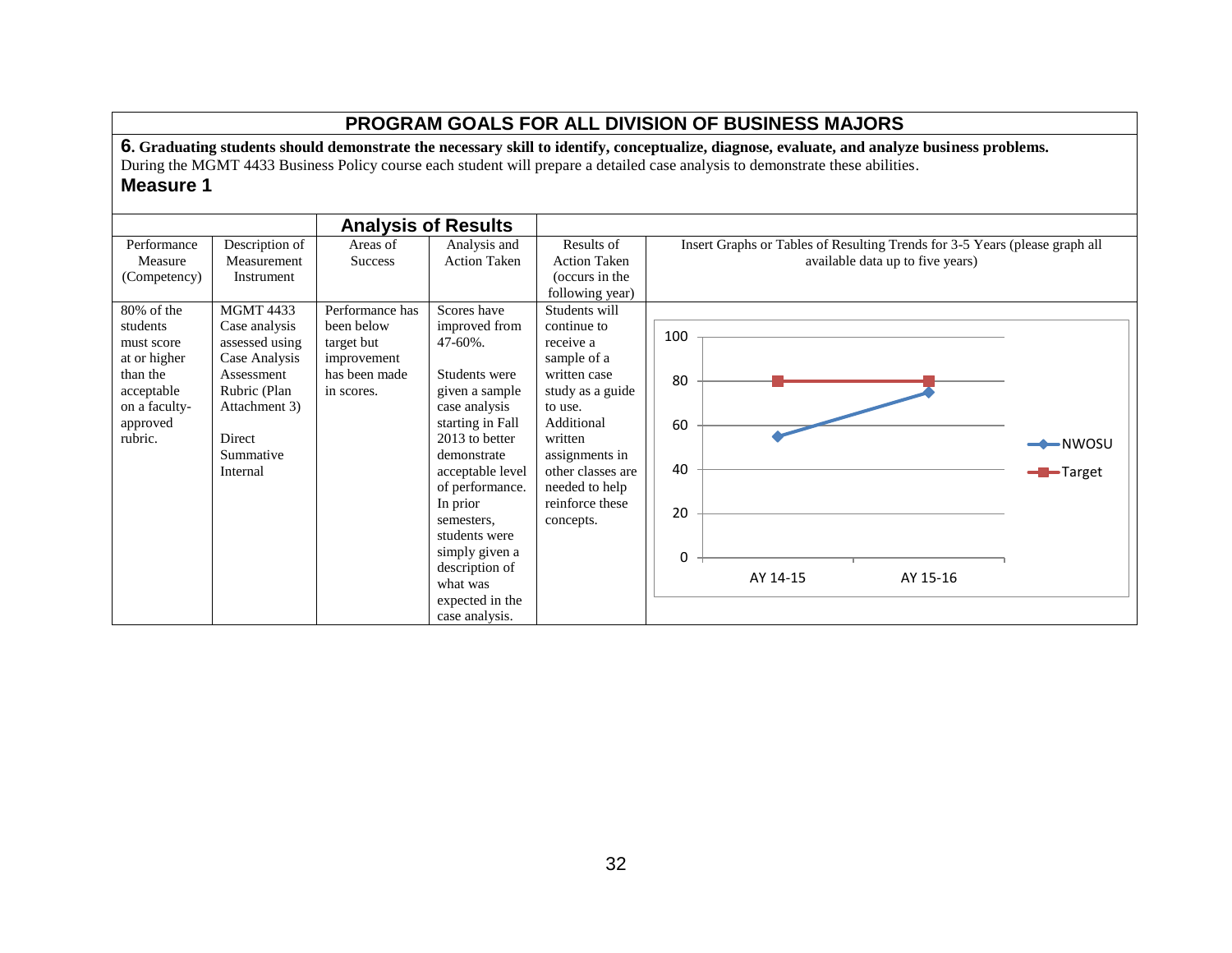# **PROGRAM GOALS FOR ACCOUNTING MAJOR**

**1. Graduating students should have appropriate accounting software skills.**

In ACCT 4133 Accounting Information Systems a computer software project with a written report would be an internal measure of the students'

accounting/bookkeeping software skills

|                                                                                               |                                                                                                                                                                                                                                              |                                        | <b>Analysis of Results</b>                                                                                                                                                                                                    |                                                                                           |                                  |                                                                             |                                  |                                |
|-----------------------------------------------------------------------------------------------|----------------------------------------------------------------------------------------------------------------------------------------------------------------------------------------------------------------------------------------------|----------------------------------------|-------------------------------------------------------------------------------------------------------------------------------------------------------------------------------------------------------------------------------|-------------------------------------------------------------------------------------------|----------------------------------|-----------------------------------------------------------------------------|----------------------------------|--------------------------------|
| Performance<br>Measure<br>(Competency)<br>80% of the                                          | Description of<br>Measurement<br>Instrument<br>In ACCT 4133                                                                                                                                                                                  | Areas of<br><b>Success</b><br>Data has | Analysis and<br><b>Action Taken</b><br>Volatility in                                                                                                                                                                          | Results of<br><b>Action Taken</b><br>(occurs in the<br>following year)<br>No action to be | 100                              | Insert Graphs or Tables of Resulting Trends for 3-5 Years (please graph all | available data up to five years) |                                |
| students will<br>score at or<br>higher than<br>acceptable on a<br>faculty-<br>approved rubric | Accounting<br>Information<br><b>Systems</b><br>students<br>complete a<br>computer<br>software<br>project with a<br>written report<br>as assessed by<br>Accounting/Bo<br>okkeeping<br>Software<br>Assessment<br>Rubric (Plan<br>Attachment 7) | not been<br>provided.                  | faculty teaching<br>this course has<br>resulted in no<br>data being<br>collected.<br>Consistency in<br>assigning<br>courses taught to<br>one faculty<br>should remove<br>this hindrance to<br>collecting<br>appropriate data. | reviewed.                                                                                 | 80<br>60<br>40<br>20<br>$\Omega$ | $14 - 15$                                                                   | 15-16                            | $\rightarrow$ NWOSU<br>-Target |
|                                                                                               | Direct<br>Summative<br>Internal                                                                                                                                                                                                              |                                        |                                                                                                                                                                                                                               |                                                                                           |                                  |                                                                             |                                  |                                |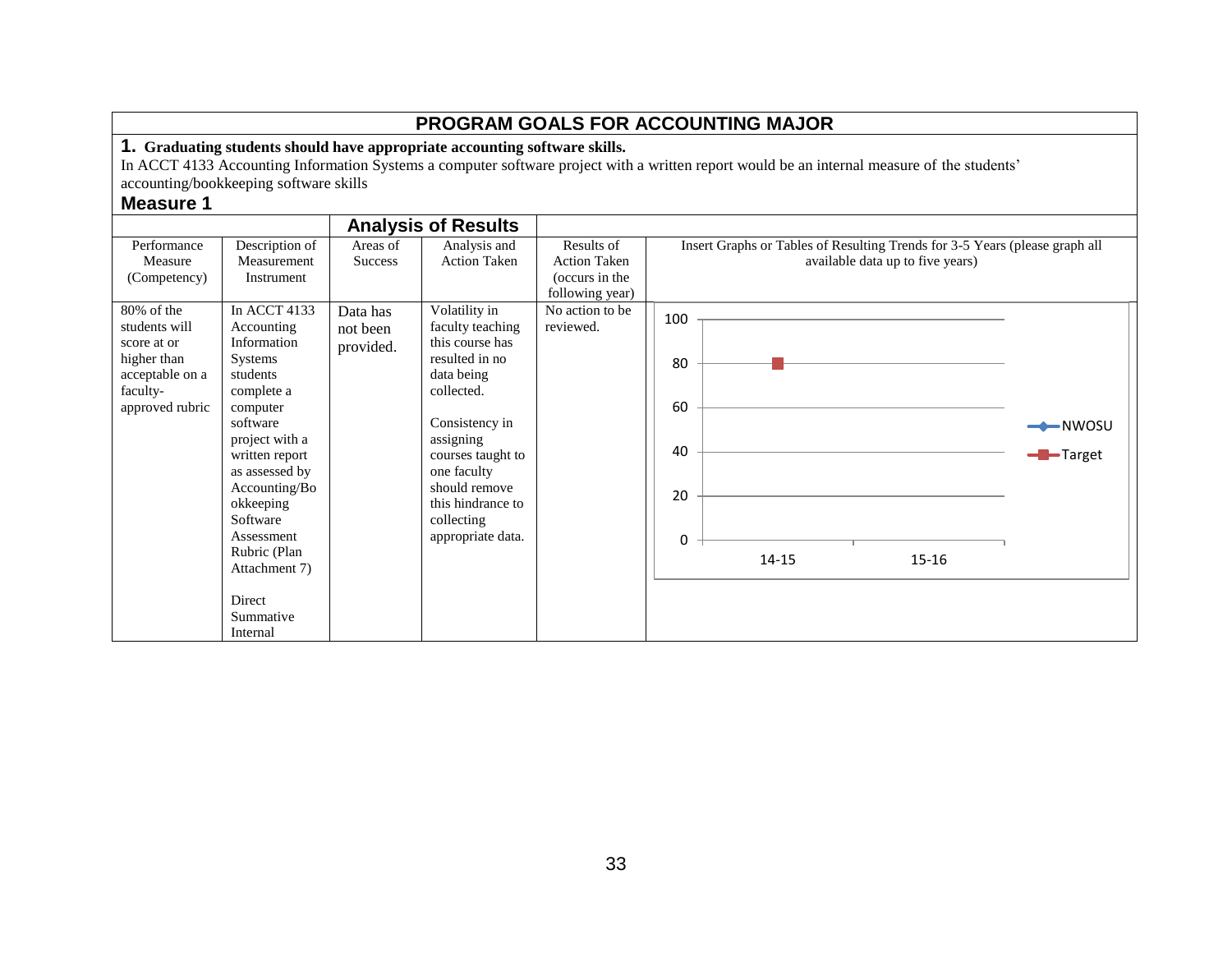|                                                                                                                                                            |                                                                                                                                                                                                                               |                                       |                                                                                                                                                                                                                       |                                                                                                                 |                                         | <b>PROGRAM GOALS FOR ACCOUNTING MAJOR</b> |           |                                         |
|------------------------------------------------------------------------------------------------------------------------------------------------------------|-------------------------------------------------------------------------------------------------------------------------------------------------------------------------------------------------------------------------------|---------------------------------------|-----------------------------------------------------------------------------------------------------------------------------------------------------------------------------------------------------------------------|-----------------------------------------------------------------------------------------------------------------|-----------------------------------------|-------------------------------------------|-----------|-----------------------------------------|
|                                                                                                                                                            |                                                                                                                                                                                                                               |                                       | 1. Graduating students should have appropriate accounting software skills.<br>In ACCT 3153 Cost Accounting I there will be an Excel-based project.                                                                    |                                                                                                                 |                                         |                                           |           |                                         |
| <b>Measure 2</b>                                                                                                                                           |                                                                                                                                                                                                                               |                                       |                                                                                                                                                                                                                       |                                                                                                                 |                                         |                                           |           |                                         |
|                                                                                                                                                            |                                                                                                                                                                                                                               |                                       | <b>Analysis of Results</b>                                                                                                                                                                                            |                                                                                                                 |                                         |                                           |           |                                         |
| Description of<br>Performance<br>Areas of<br>Analysis and<br><b>Action Taken</b><br>Measurement<br>Measure<br><b>Success</b><br>(Competency)<br>Instrument |                                                                                                                                                                                                                               |                                       | Results of<br><b>Action Taken</b><br>(occurs in the<br>following year)                                                                                                                                                | Insert Graphs or Tables of Resulting Trends for 3-5 Years (please graph all<br>available data up to five years) |                                         |                                           |           |                                         |
| $80\%$ of the<br>students will<br>score at or<br>higher than<br>acceptable on a<br>faculty-<br>approved rubric                                             | In ACCT 3153<br>Cost<br>Accounting I<br>there will be an<br>Excel-based<br>project, as<br>assessed by<br>Accounting<br>Student Excel<br>Assessment<br>Rubric (Plan<br>Attachment 8)<br><b>Direct</b><br>Summative<br>Internal | Performance<br>is below<br>$target.*$ | Results are<br>below target set.<br>New rubric and<br>teaching<br>concepts may be<br>attributed to low<br>scores.<br>Additional data<br>over more years<br>will be needed to<br>make any<br>reasonable<br>conclusion. | No action to<br>be reviewed.                                                                                    | 100<br>80<br>60<br>40<br>20<br>$\Omega$ | 14-15                                     | $15 - 16$ | $\rightarrow$ NWOSU<br><b>-B</b> Target |

\* Data for Fall 2014 was based, in part, on the use of a non-approved rubric.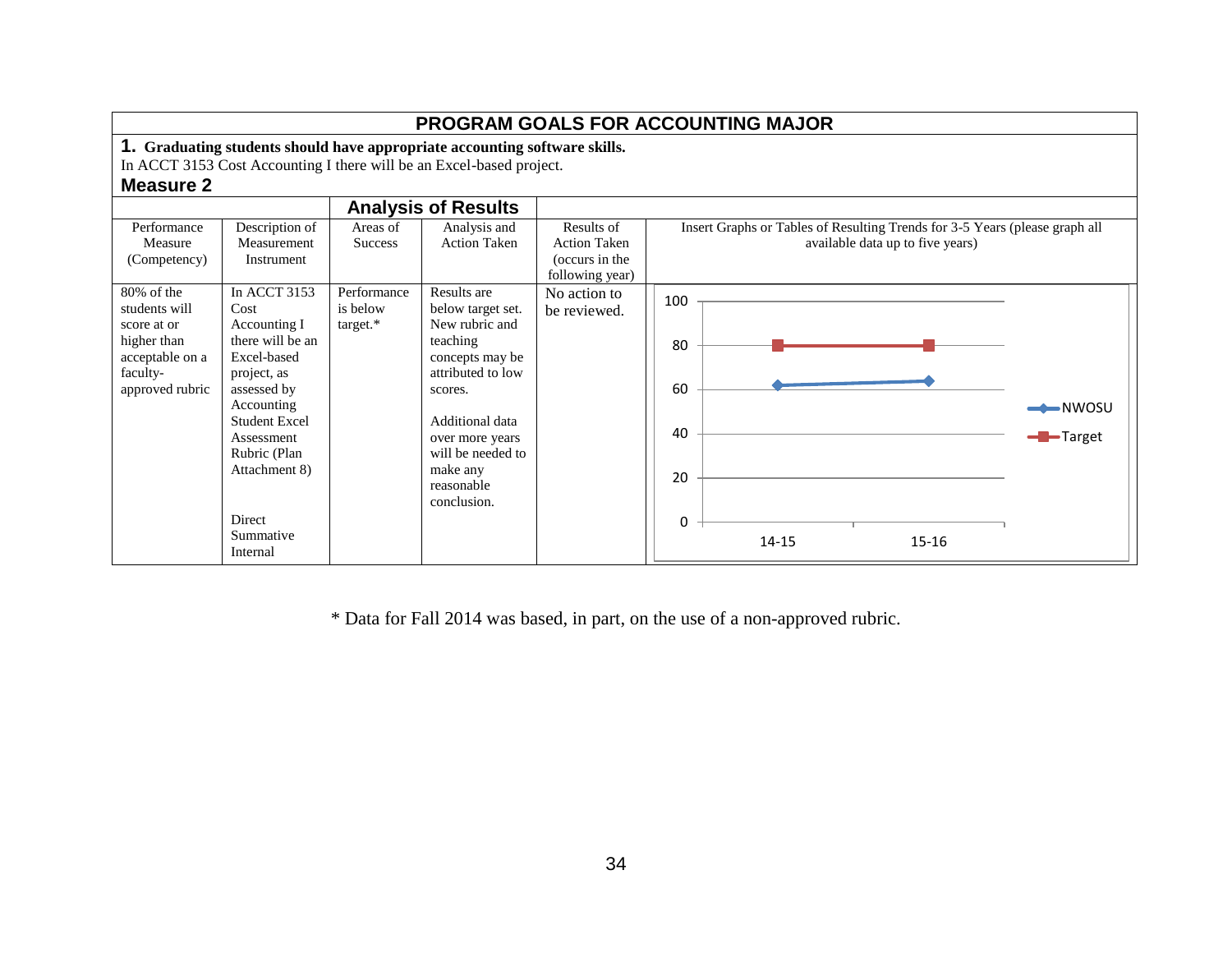|                                                                                                             |                                                                                                                                                                                                                                           |                                                     | <b>PROGRAM GOALS FOR ACCOUNTING MAJOR</b>                                                                                                                            |                                                                        |                                         |                                                                                                                 |                            |
|-------------------------------------------------------------------------------------------------------------|-------------------------------------------------------------------------------------------------------------------------------------------------------------------------------------------------------------------------------------------|-----------------------------------------------------|----------------------------------------------------------------------------------------------------------------------------------------------------------------------|------------------------------------------------------------------------|-----------------------------------------|-----------------------------------------------------------------------------------------------------------------|----------------------------|
| Measure 3                                                                                                   |                                                                                                                                                                                                                                           |                                                     | 1. Graduating students should have appropriate accounting software skills.<br>In ACCT 3133 Individual Income Tax there will be an income tax software-based project. |                                                                        |                                         |                                                                                                                 |                            |
|                                                                                                             |                                                                                                                                                                                                                                           |                                                     | <b>Analysis of Results</b>                                                                                                                                           |                                                                        |                                         |                                                                                                                 |                            |
| Performance<br>Measure<br>(Competency)                                                                      | Description of<br>Measurement<br>Instrument                                                                                                                                                                                               | Areas of<br><b>Success</b>                          | Analysis and<br><b>Action Taken</b>                                                                                                                                  | Results of<br><b>Action Taken</b><br>(occurs in the<br>following year) |                                         | Insert Graphs or Tables of Resulting Trends for 3-5 Years (please graph all<br>available data up to five years) |                            |
| 80% of the<br>students will<br>score at or<br>higher than<br>acceptable on a<br>faculty-<br>approved rubric | In ACCT 3133<br>Individual<br>Income Tax<br>there will be an<br>income tax<br>software-based<br>project, as<br>assessed using<br>Income Tax<br>Software<br>Assessment<br>Rubric (Plan<br>Attachment 9)<br>Direct<br>Summative<br>Internal | Student<br>scores have<br>been above<br>the target. | Faculty turnover<br>has occurred.<br>New faculty<br>teaching this<br>course will be<br>instructed about<br>the assessment<br>tools and topics.                       | No action to be<br>reviewed.                                           | 100<br>80<br>60<br>40<br>20<br>$\Omega$ | 15-16<br>$14 - 15$                                                                                              | ←NWOSU<br><b>- T</b> arget |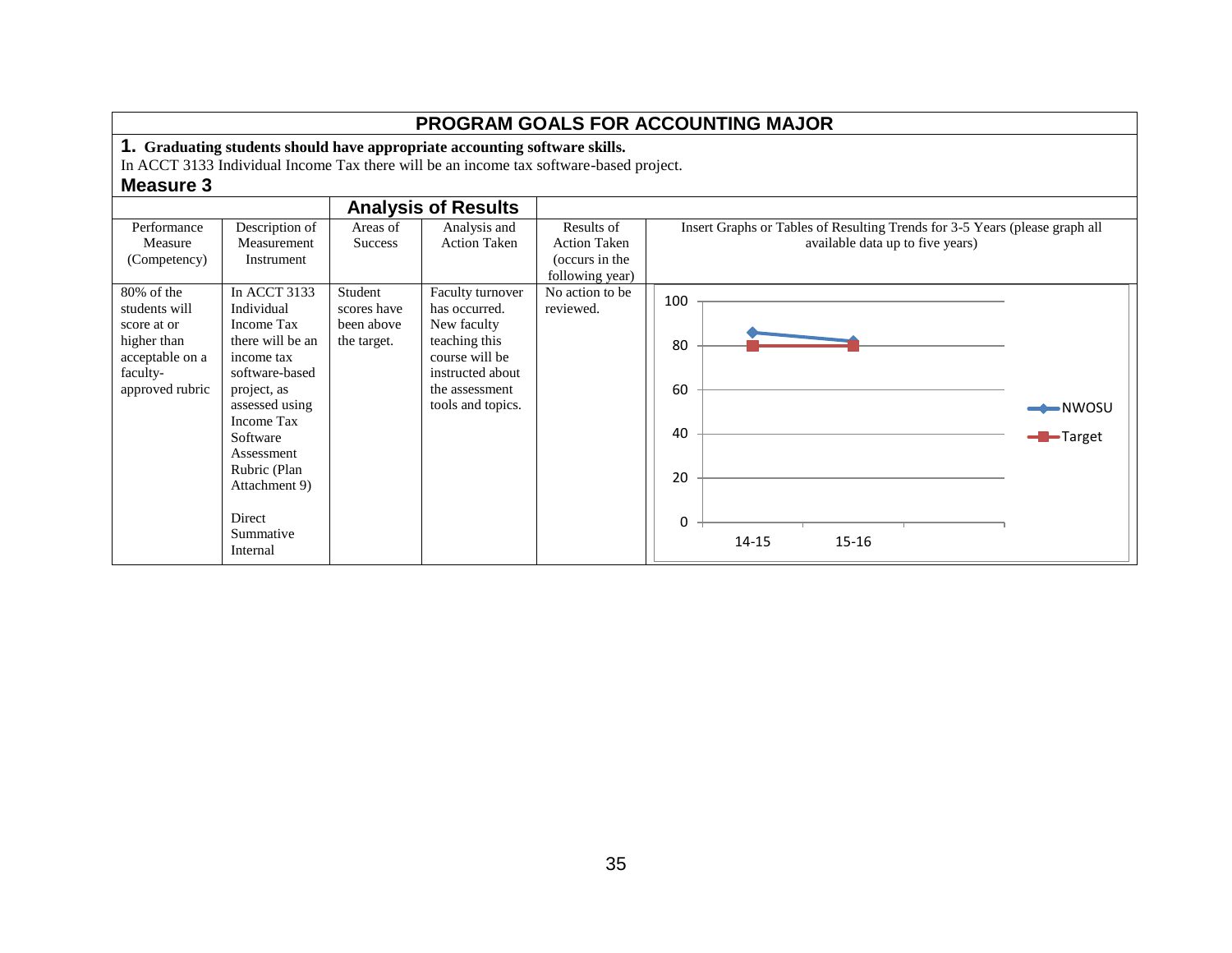|                                                                                                                |                                                                                                                                                                                                                                             |                                                    |                                                                                                                                                                                               |                                                                        |                                         | <b>PROGRAM GOALS FOR ACCOUNTING MAJOR</b> |                                                                                                                 |                                           |
|----------------------------------------------------------------------------------------------------------------|---------------------------------------------------------------------------------------------------------------------------------------------------------------------------------------------------------------------------------------------|----------------------------------------------------|-----------------------------------------------------------------------------------------------------------------------------------------------------------------------------------------------|------------------------------------------------------------------------|-----------------------------------------|-------------------------------------------|-----------------------------------------------------------------------------------------------------------------|-------------------------------------------|
| Measure 4                                                                                                      |                                                                                                                                                                                                                                             |                                                    | <b>1.</b> Graduating students should have appropriate accounting software skills.<br>In MGMT 4433 Business Policy, students will submit a detailed analysis demonstrating MS Word competency. |                                                                        |                                         |                                           |                                                                                                                 |                                           |
|                                                                                                                |                                                                                                                                                                                                                                             |                                                    | <b>Analysis of Results</b>                                                                                                                                                                    |                                                                        |                                         |                                           |                                                                                                                 |                                           |
| Performance<br>Measure<br>(Competency)                                                                         | Description of<br>Measurement<br>Instrument                                                                                                                                                                                                 | Areas of<br><b>Success</b>                         | Analysis and<br><b>Action Taken</b>                                                                                                                                                           | Results of<br><b>Action Taken</b><br>(occurs in the<br>following year) |                                         |                                           | Insert Graphs or Tables of Resulting Trends for 3-5 Years (please graph all<br>available data up to five years) |                                           |
| $80\%$ of the<br>students will<br>score at or<br>higher than<br>acceptable on a<br>faculty-<br>approved rubric | In MGMT<br>4433 Business<br>Policy, students<br>will submit a<br>detailed<br>analysis<br>demonstrating<br>MS Word<br>competency,<br>using MS Word<br>Assessment<br>Rubric (Plan<br>Attachment 10)<br><b>Direct</b><br>Summative<br>Internal | Performance<br>is above<br>and/or below<br>target. | Students' skills<br>are developed in<br>multiple courses<br>from high school<br>through their<br>collegiate<br>experience that<br>require MS<br>Word.                                         | No action to be<br>taken.                                              | 100<br>80<br>60<br>40<br>20<br>$\Omega$ | $14 - 15$                                 | $15 - 16$                                                                                                       | $\rightarrow$ NWOSU<br>- <b>D</b> -Target |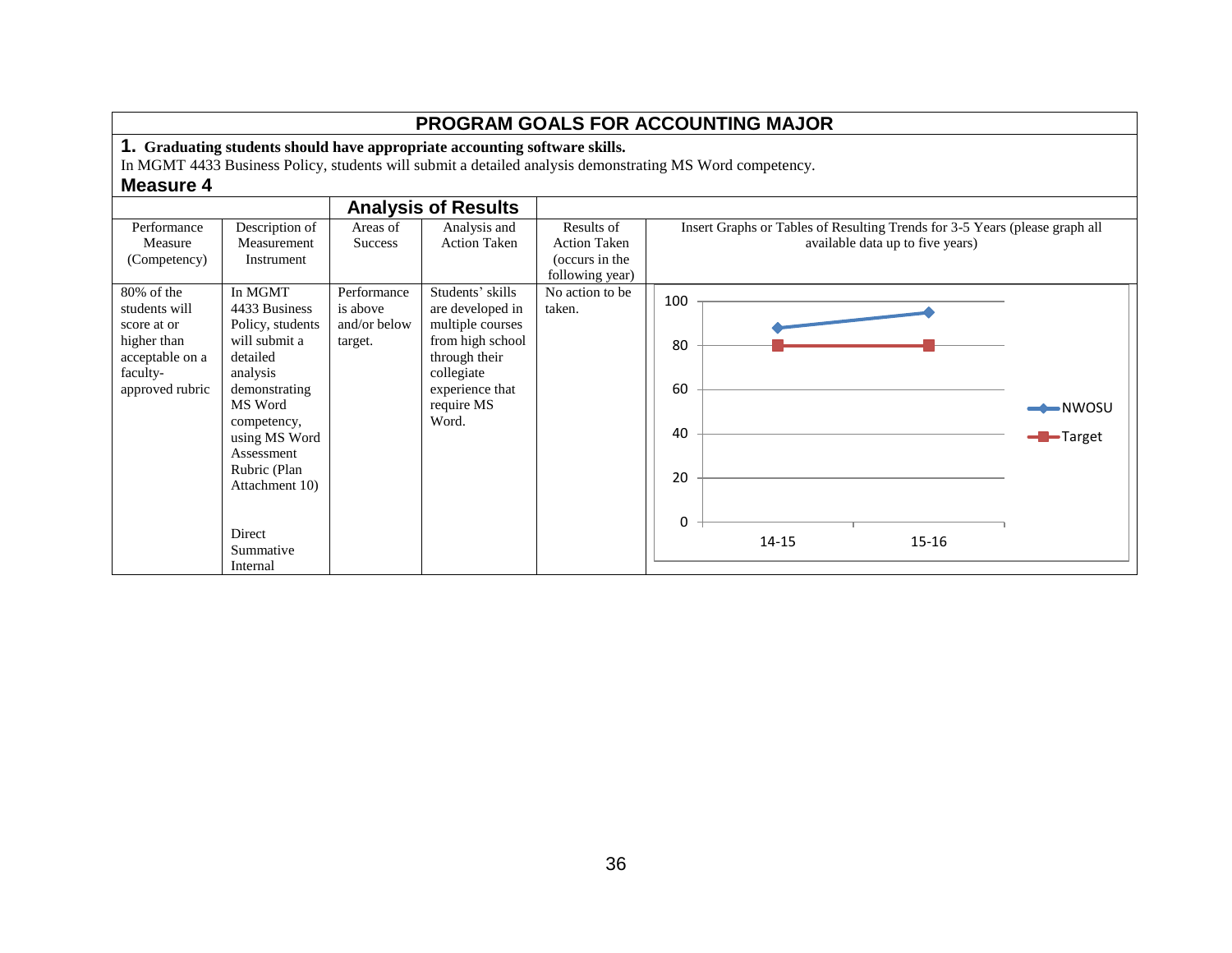|                                                                                                                                                             |                                              |                                                                                                                    |                                                                        | <b>PROGRAM GOALS FOR ACCOUNTING MAJOR</b>                                                                       |                                |
|-------------------------------------------------------------------------------------------------------------------------------------------------------------|----------------------------------------------|--------------------------------------------------------------------------------------------------------------------|------------------------------------------------------------------------|-----------------------------------------------------------------------------------------------------------------|--------------------------------|
| 2. Graduating students should know the accounting standards of the accounting profession.                                                                   |                                              |                                                                                                                    |                                                                        |                                                                                                                 |                                |
| In ACCT 3103 Intermediate Accounting I students will take a test regarding Accounting standards                                                             |                                              |                                                                                                                    |                                                                        |                                                                                                                 |                                |
| <b>Measure 1</b>                                                                                                                                            |                                              |                                                                                                                    |                                                                        |                                                                                                                 |                                |
|                                                                                                                                                             |                                              | <b>Analysis of Results</b>                                                                                         |                                                                        |                                                                                                                 |                                |
| Performance<br>Measure<br>Measurement<br>(Competency)<br>Instrument                                                                                         | Description of<br>Areas of<br><b>Success</b> | Analysis and<br><b>Action Taken</b>                                                                                | Results of<br><b>Action Taken</b><br>(occurs in the<br>following year) | Insert Graphs or Tables of Resulting Trends for 3-5 Years (please graph all<br>available data up to five years) |                                |
| 80% of the<br><b>Standards</b><br>test in ACCT<br>students will<br>3103<br>score 80% or<br>higher on the<br><b>Direct</b><br>test.<br>Formative<br>External | Performance<br>is below or<br>near target.   | The score after<br>three consecutive<br>years will be used<br>to determine how<br>well students are<br>performing. | No action to<br>be reviewed.                                           | 100<br>80<br>60<br>40<br>20<br>$\Omega$<br>14-15<br>15-16                                                       | $\rightarrow$ NWOSU<br>-Target |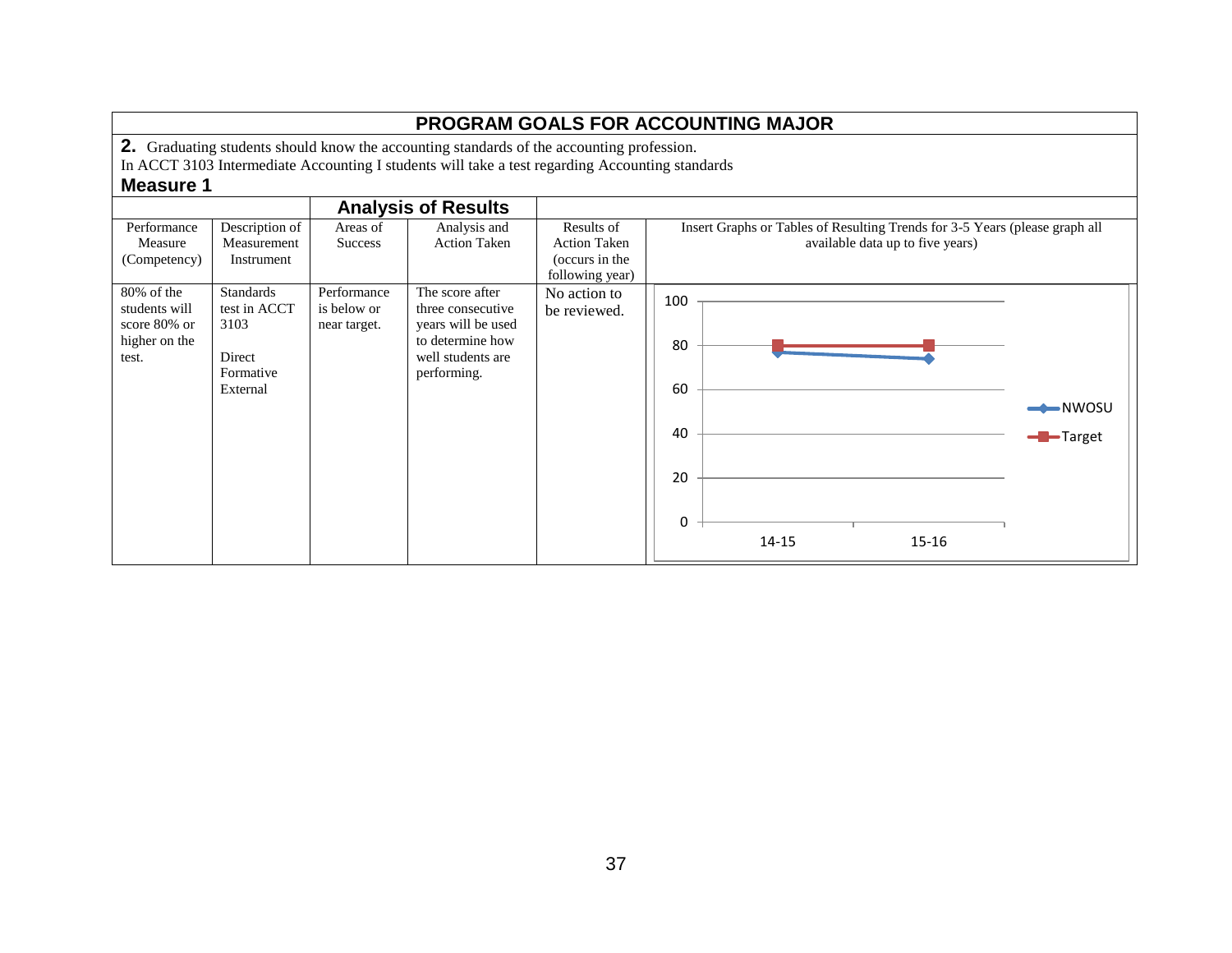|                                                                                                                                                             |                                                                             |                                                                                                                   |                                                                        | <b>PROGRAM GOALS FOR ACCOUNTING MAJOR</b>                                                                       |  |
|-------------------------------------------------------------------------------------------------------------------------------------------------------------|-----------------------------------------------------------------------------|-------------------------------------------------------------------------------------------------------------------|------------------------------------------------------------------------|-----------------------------------------------------------------------------------------------------------------|--|
| 2. Graduating students should know the accounting standards of the accounting profession.                                                                   |                                                                             |                                                                                                                   |                                                                        |                                                                                                                 |  |
| In ACCT 3113 Intermediate Accounting II students will take a test regarding Accounting standards                                                            |                                                                             |                                                                                                                   |                                                                        |                                                                                                                 |  |
| <b>Measure 2</b>                                                                                                                                            |                                                                             |                                                                                                                   |                                                                        |                                                                                                                 |  |
|                                                                                                                                                             |                                                                             | <b>Analysis of Results</b>                                                                                        |                                                                        |                                                                                                                 |  |
| Description of<br>Performance<br>Measurement<br>Measure<br>(Competency)<br>Instrument                                                                       | Areas of<br><b>Success</b>                                                  | Analysis and<br><b>Action Taken</b>                                                                               | Results of<br><b>Action Taken</b><br>(occurs in the<br>following year) | Insert Graphs or Tables of Resulting Trends for 3-5 Years (please graph all<br>available data up to five years) |  |
| 80% of the<br><b>Standards</b><br>test in ACCT<br>students will<br>score 80% or<br>3113<br>higher on the<br><b>Direct</b><br>test.<br>Summative<br>External | Performance<br>is above<br>target but is<br>statistically<br>insignificant. | The score after<br>three consecutive<br>years will be used<br>to determine how<br>well students are<br>performing | No action to be<br>reviewed.                                           | 100<br>80<br>60<br>$-$ NWOSU<br>40<br><del>-</del> Target<br>20<br>0<br>$14 - 15$<br>$15 - 16$                  |  |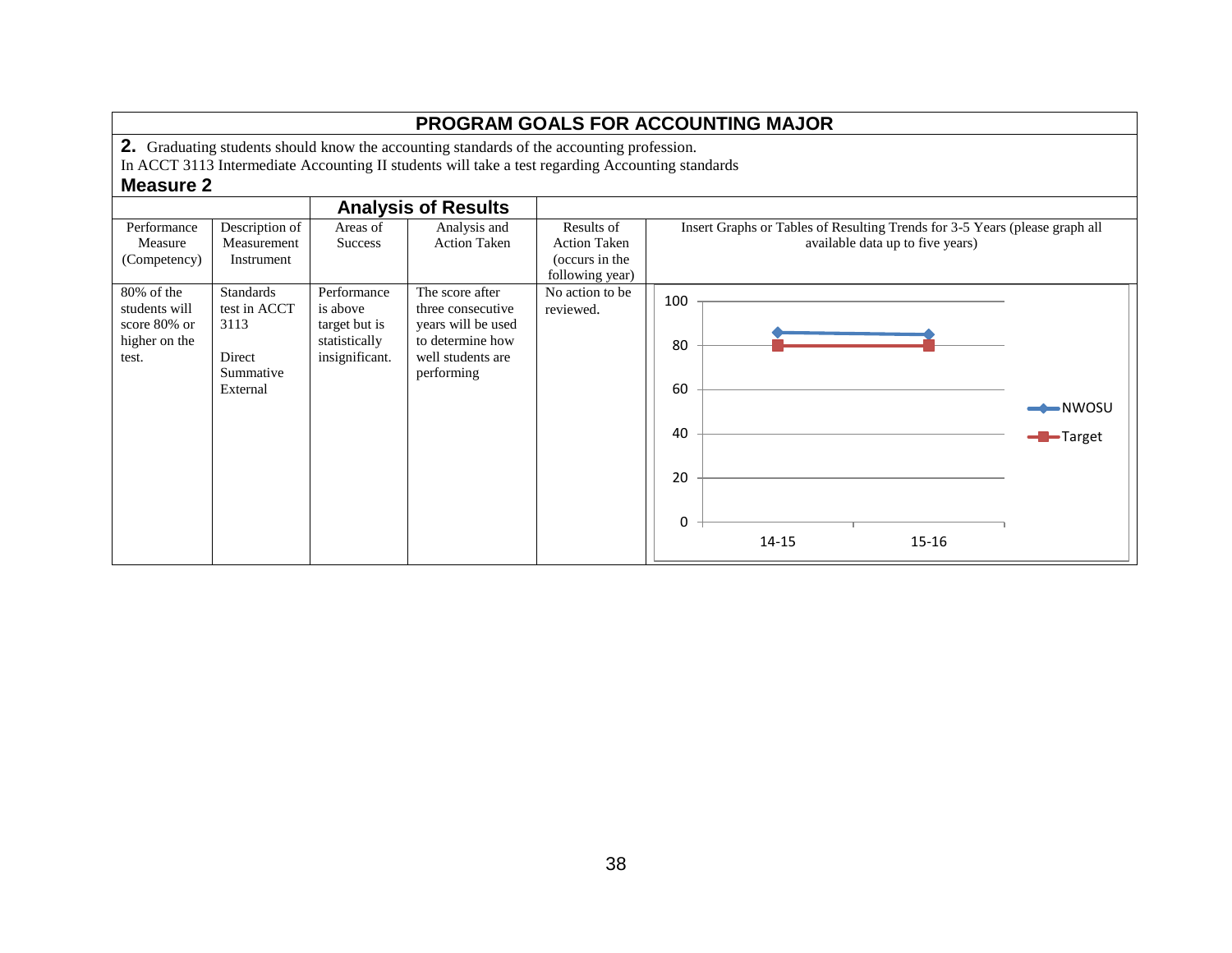|               |                  |                |                                                                                                 |                     |     | <b>PROGRAM GOALS FOR ACCOUNTING MAJOR</b>                                   |                                  |                             |
|---------------|------------------|----------------|-------------------------------------------------------------------------------------------------|---------------------|-----|-----------------------------------------------------------------------------|----------------------------------|-----------------------------|
|               |                  |                | 2. Graduating students should know the accounting standards of the accounting profession.       |                     |     |                                                                             |                                  |                             |
|               |                  |                | In ACCT 4303 International Accounting, students will take a test regarding Accounting standards |                     |     |                                                                             |                                  |                             |
| Measure 3     |                  |                |                                                                                                 |                     |     |                                                                             |                                  |                             |
|               |                  |                | <b>Analysis of Results</b>                                                                      |                     |     |                                                                             |                                  |                             |
| Performance   | Description of   | Areas of       | Analysis and                                                                                    | Results of          |     | Insert Graphs or Tables of Resulting Trends for 3-5 Years (please graph all |                                  |                             |
| Measure       | Measurement      | <b>Success</b> | <b>Action Taken</b>                                                                             | <b>Action Taken</b> |     |                                                                             | available data up to five years) |                             |
| (Competency)  | Instrument       |                |                                                                                                 | (occurs in the      |     |                                                                             |                                  |                             |
|               |                  |                |                                                                                                 | following year)     |     |                                                                             |                                  |                             |
| 80% of the    | <b>Standards</b> | Two years of   | The class is only                                                                               | No action to be     | 100 |                                                                             |                                  |                             |
| students will | test in ACCT     | data are       | taught one semester                                                                             | reviewed.           |     |                                                                             |                                  |                             |
| score 80% or  | 4303             | insignificant  | per academic year.                                                                              |                     |     |                                                                             |                                  |                             |
| higher on the |                  | to make any    | One semester of                                                                                 |                     | 80  |                                                                             |                                  |                             |
| test.         | Direct           | definitive     | data is insufficient.                                                                           |                     |     |                                                                             |                                  |                             |
|               | Summative        | conclusion.    | for meaningful                                                                                  |                     |     |                                                                             |                                  |                             |
|               | External         |                | analysis.                                                                                       |                     | 60  |                                                                             |                                  |                             |
|               |                  | However, the   |                                                                                                 |                     |     |                                                                             |                                  | $\blacktriangleright$ NWOSU |
|               |                  | cohort taking  | After AY 2016-                                                                                  |                     |     |                                                                             |                                  |                             |
|               |                  | the PAS        | 2017, when there                                                                                |                     | 40  |                                                                             |                                  | - <b>D</b> -Target          |
|               |                  | during AY15-   | are three data                                                                                  |                     |     |                                                                             |                                  |                             |
|               |                  | 16 scored      | points, the faculty                                                                             |                     | 20  |                                                                             |                                  |                             |
|               |                  | well below     | will examine the                                                                                |                     |     |                                                                             |                                  |                             |
|               |                  | the previous   | data to determine                                                                               |                     |     |                                                                             |                                  |                             |
|               |                  | cohort.        | any trends or                                                                                   |                     | 0   |                                                                             |                                  |                             |
|               |                  |                | issues.                                                                                         |                     |     | $14 - 15$                                                                   | $15 - 16$                        |                             |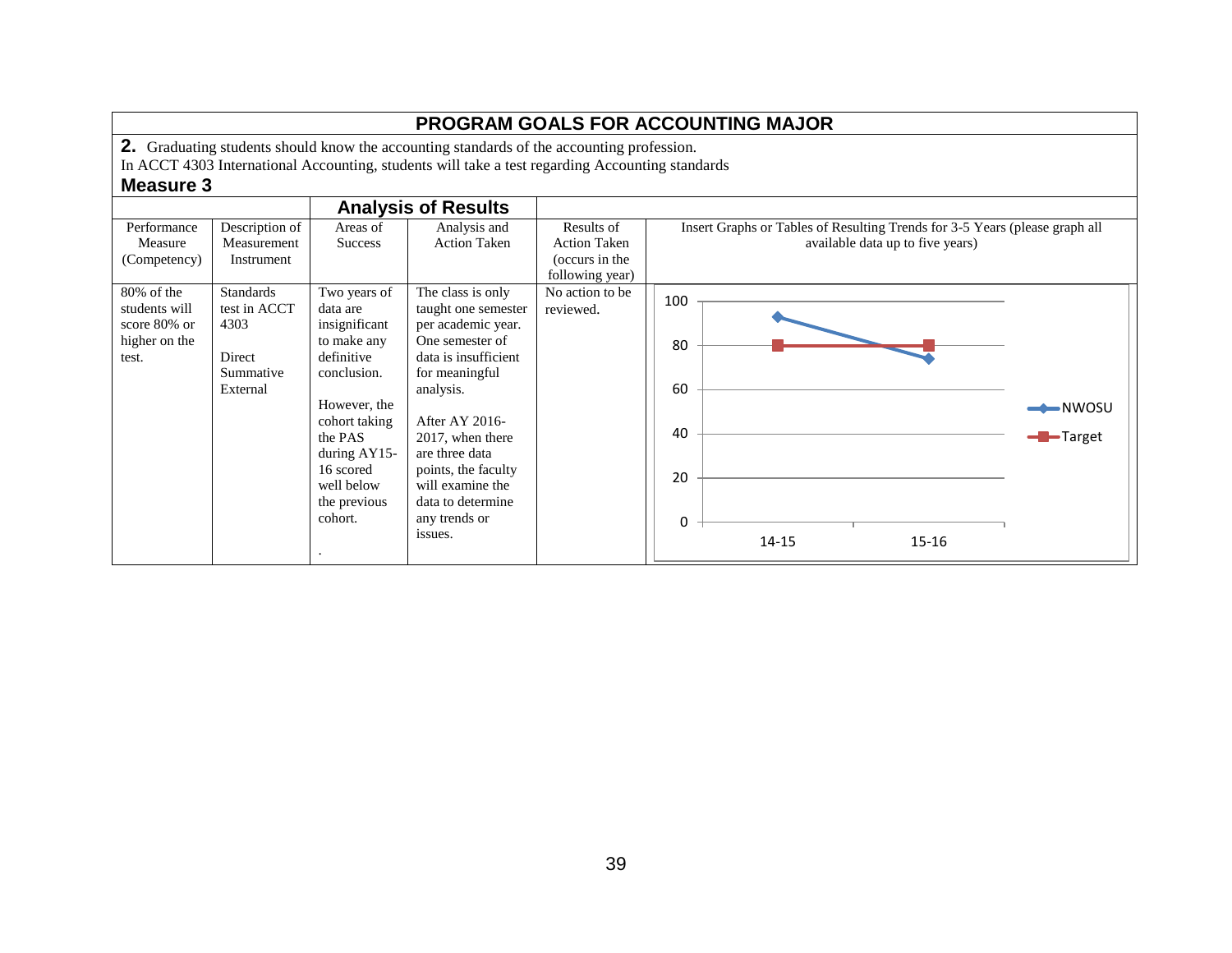### **3) Graduating students should recognize ethical conduct in Accounting.** In MGMT 4433 Business Policy students will take the PAS assessment. **Measure 1** Performance Measure (Competency) Description of Measurement Instrument Areas of **Success** Analysis and Action Taken Results of Action Taken (occurs in the following year) Insert Graphs or Tables of Resulting Trends for 3-5 Years (please graph all available data up to five years) On the Ethics section (Business or Accounting) collectively the students in the testing cohort should be at or above the 50th percentile.. PAS Direct Summative External Performance is below target. Two years of data are insignificant to make any definitive conclusion. However, the cohort taking the PAS during AY15-16 scored well below the target score. The score after three consecutive years will be used to determine how well students are performing Recruiting a qualified and effective accounting instructor is needed to replace the faculty member who left. **Ethical Decision Making** 0 20 40 60 80 100 14-15 15-16 **NWOSU -D**-Target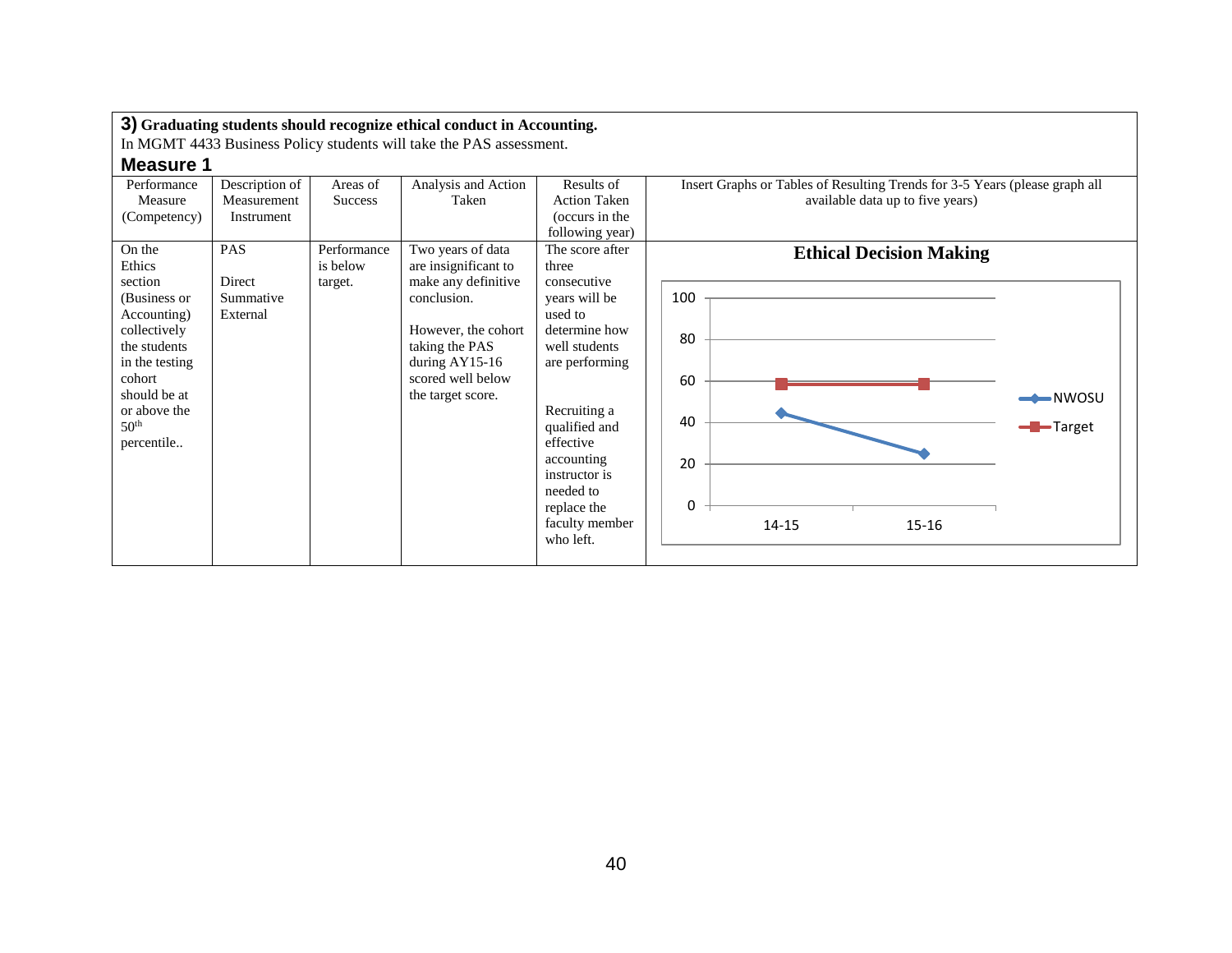In MGMT 4433 Business Policy students will take the PAS assessment.

| Performance<br>Measure | Description of<br>Measurement | Areas of<br><b>Success</b> | Analysis and Action<br>Taken | Results of<br><b>Action Taken</b> | Insert Graphs or Tables of Resulting Trends for 3-5 Years (please graph all<br>available data up to five years) |
|------------------------|-------------------------------|----------------------------|------------------------------|-----------------------------------|-----------------------------------------------------------------------------------------------------------------|
| (Competency)           | Instrument                    |                            |                              | (occurs in the                    |                                                                                                                 |
|                        |                               |                            |                              | following year)                   |                                                                                                                 |
| On the                 | PAS                           | Performance                | Two years of data            | The score after                   | <b>Ethical Decision Making</b>                                                                                  |
| Ethics                 |                               | is below                   | are insignificant to         | three                             |                                                                                                                 |
| section                | Direct                        | target.                    | make any definitive          | consecutive                       |                                                                                                                 |
| (Business or           | Summative                     |                            | conclusion.                  | years will be                     | 100                                                                                                             |
| Accounting)            | External                      |                            |                              | used to                           |                                                                                                                 |
| the testing            |                               |                            | However, the cohort          | determine how                     | 80                                                                                                              |
| cohort                 |                               |                            | taking the PAS               | well students                     |                                                                                                                 |
| frequency              |                               |                            | during $AY15-16$             | are performing                    |                                                                                                                 |
| correct score          |                               |                            | scored well below            |                                   | 60                                                                                                              |
| will be                |                               |                            | the target score.            |                                   | $\rightarrow\hspace{-.05in}NWOSU$                                                                               |
| higher than            |                               |                            |                              |                                   | 40                                                                                                              |
| the ACBSP              |                               |                            |                              |                                   | -Target                                                                                                         |
| Region 6               |                               |                            |                              |                                   |                                                                                                                 |
| frequency              |                               |                            |                              |                                   | 20                                                                                                              |
| correct score          |                               |                            |                              |                                   |                                                                                                                 |
|                        |                               |                            |                              |                                   |                                                                                                                 |
|                        |                               |                            |                              |                                   | 0                                                                                                               |
|                        |                               |                            |                              |                                   | $14 - 15$<br>15-16                                                                                              |
|                        |                               |                            |                              |                                   |                                                                                                                 |
|                        |                               |                            |                              |                                   |                                                                                                                 |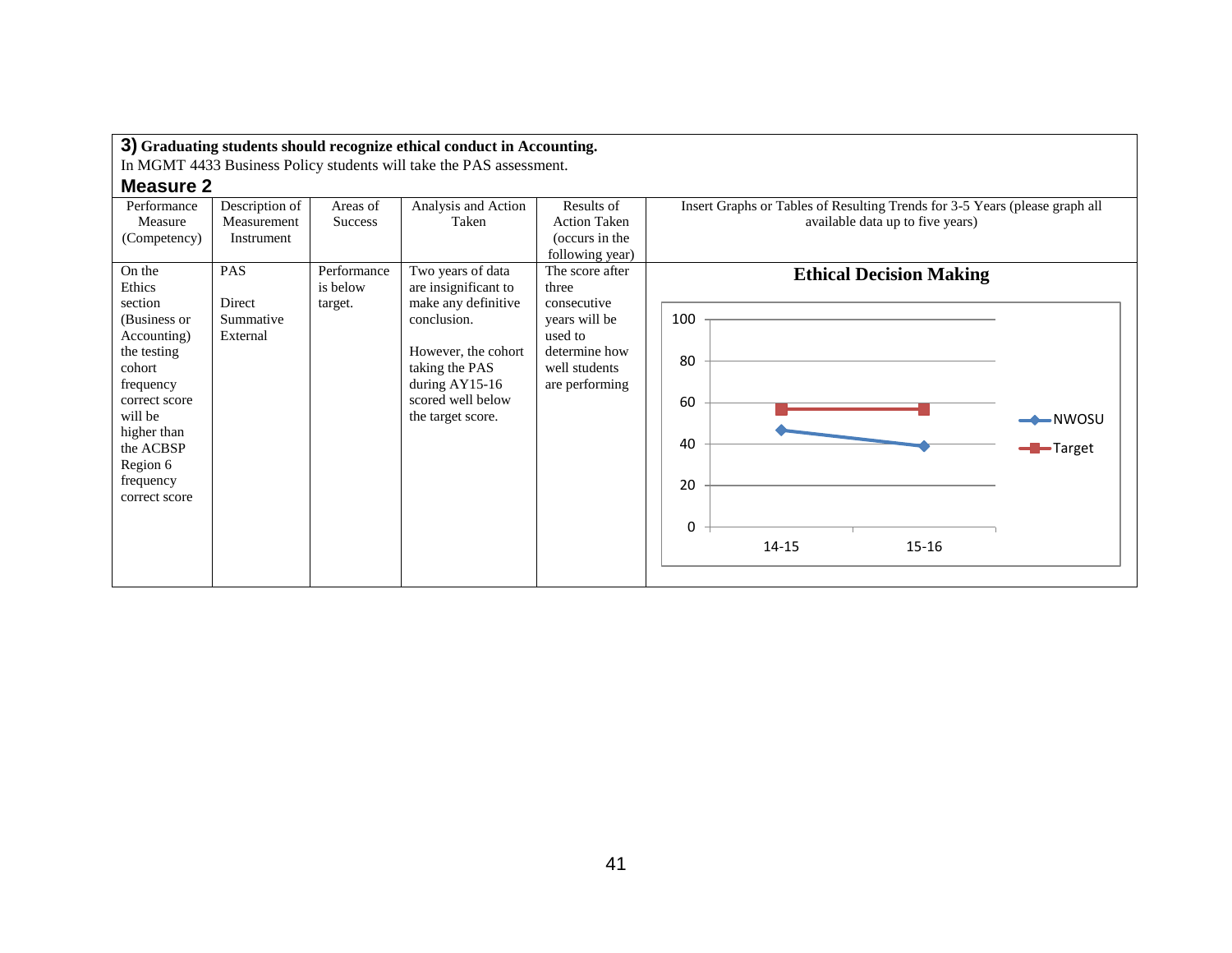In MGMT 4433 Business Policy students will take the PAS assessment.

| Performance   | Description of | Areas of       | Analysis and Action  | Results of          | Insert Graphs or Tables of Resulting Trends for 3-5 Years (please graph all |
|---------------|----------------|----------------|----------------------|---------------------|-----------------------------------------------------------------------------|
| Measure       | Measurement    | <b>Success</b> | Taken                | <b>Action Taken</b> | available data up to five years)                                            |
| (Competency)  | Instrument     |                |                      | (occurs in the      |                                                                             |
|               |                |                |                      | following year)     |                                                                             |
| The           | PAS            | Performance    | Two years of data    | The score after     | <b>Ethical Decision Making</b>                                              |
| institution   |                | is below       | are insignificant to | three               |                                                                             |
| frequency     | Direct         | target.        | make any definitive  | consecutive         |                                                                             |
| correct score | Summative      |                | conclusion.          | years will be       | 100                                                                         |
| will be       | External       |                |                      | used to             |                                                                             |
| above the     |                |                | However, the cohort  | determine how       |                                                                             |
| frequency     |                |                | taking the PAS       | well students       | 80                                                                          |
| correct score |                |                | during $AY15-16$     | are performing.     |                                                                             |
| of all        |                |                | scored well below    |                     | 60                                                                          |
| <b>ACBSP</b>  |                |                | the target score and |                     | $\rightarrow$ NWOSU                                                         |
| institutions. |                |                | lower than previous  |                     |                                                                             |
|               |                |                | cohorts.             |                     | 40<br>-Target                                                               |
|               |                |                |                      |                     |                                                                             |
|               |                |                |                      |                     | 20                                                                          |
|               |                |                |                      |                     |                                                                             |
|               |                |                |                      |                     |                                                                             |
|               |                |                |                      |                     | 0                                                                           |
|               |                |                |                      |                     | 15-16<br>14-15                                                              |
|               |                |                |                      |                     |                                                                             |
|               |                |                |                      |                     |                                                                             |
|               |                |                |                      |                     |                                                                             |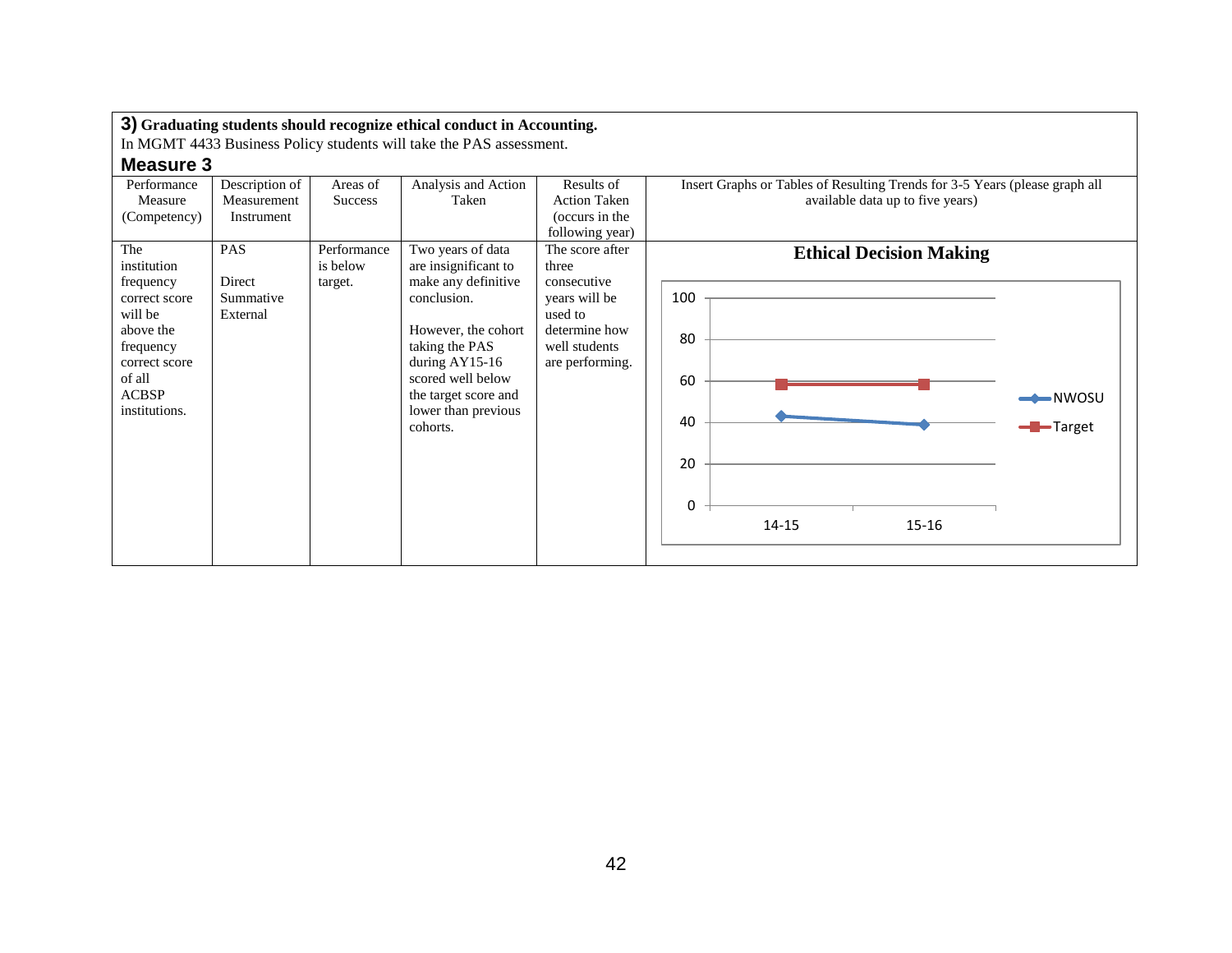In MGMT 4433 Business Policy students will take the PAS assessment.

| Performance   | Description of | Areas of       | Analysis and Action  | Results of          | Insert Graphs or Tables of Resulting Trends for 3-5 Years (please graph all |
|---------------|----------------|----------------|----------------------|---------------------|-----------------------------------------------------------------------------|
| Measure       | Measurement    | <b>Success</b> | Taken                | <b>Action Taken</b> | available data up to five years)                                            |
| (Competency)  | Instrument     |                |                      | (occurs in the      |                                                                             |
|               |                |                |                      | following year)     |                                                                             |
| The           | PAS            | Performance    | Two years of data    | The score after     | <b>Ethical Decision Making</b>                                              |
| institution   |                | is below       | are insignificant to | three               |                                                                             |
| frequency     | Direct         | target.        | make any definitive  | consecutive         |                                                                             |
| correct score | Summative      |                | conclusion.          | years will be       | 100                                                                         |
| will be       | External       |                |                      | used to             |                                                                             |
| above the     |                |                | However, the cohort  | determine how       |                                                                             |
| frequency     |                |                | taking the PAS       | well students       | 80                                                                          |
| correct score |                |                | during AY15-16       | are performing.     |                                                                             |
| of all        |                |                | scored well below    |                     | 60                                                                          |
| Publicly      |                |                | the target score and |                     | $\rightarrow$ NWOSU                                                         |
| Owned         |                |                | lower than previous  |                     |                                                                             |
| Universities  |                |                | cohorts.             |                     | 40<br>-Target                                                               |
| institutions  |                |                |                      |                     |                                                                             |
|               |                |                |                      |                     | 20                                                                          |
|               |                |                |                      |                     |                                                                             |
|               |                |                |                      |                     |                                                                             |
|               |                |                |                      |                     | 0                                                                           |
|               |                |                |                      |                     | 14-15<br>$15 - 16$                                                          |
|               |                |                |                      |                     |                                                                             |
|               |                |                |                      |                     |                                                                             |
|               |                |                |                      |                     |                                                                             |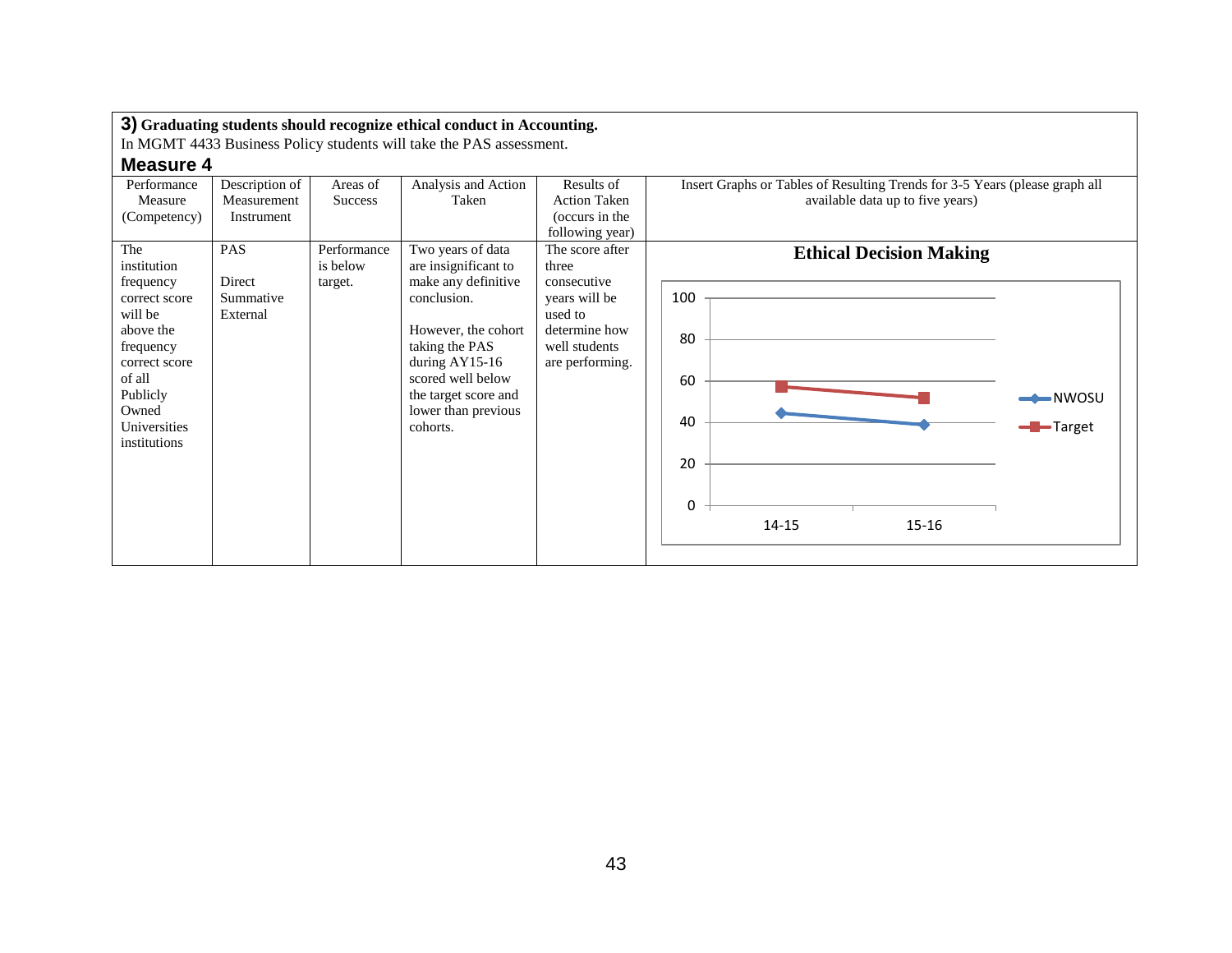In MGMT 4433 Business Policy students will take the PAS assessment.

| Performance                                                                                                                                    | Description of                         | Areas of                           | Analysis and Action                                                                                                                                                                                              | Results of                                                                                                               | Insert Graphs or Tables of Resulting Trends for 3-5 Years (please graph all |                     |
|------------------------------------------------------------------------------------------------------------------------------------------------|----------------------------------------|------------------------------------|------------------------------------------------------------------------------------------------------------------------------------------------------------------------------------------------------------------|--------------------------------------------------------------------------------------------------------------------------|-----------------------------------------------------------------------------|---------------------|
| Measure                                                                                                                                        | Measurement                            | <b>Success</b>                     | Taken                                                                                                                                                                                                            | <b>Action Taken</b>                                                                                                      | available data up to five years)                                            |                     |
| (Competency)                                                                                                                                   | Instrument                             |                                    |                                                                                                                                                                                                                  | (occurs in the                                                                                                           |                                                                             |                     |
|                                                                                                                                                |                                        |                                    |                                                                                                                                                                                                                  | following year)                                                                                                          |                                                                             |                     |
| The<br>institution<br>frequency<br>correct score<br>will be<br>above the<br>frequency<br>correct score<br>of all<br>institutions<br>inside the | PAS<br>Direct<br>Summative<br>External | Performance<br>is below<br>target. | Two years of data<br>are insignificant to<br>make any definitive<br>conclusion.<br>However, the cohort<br>taking the PAS<br>during $AY15-16$<br>scored well below<br>the target score and<br>lower than previous | The score after<br>three<br>consecutive<br>years will be<br>used to<br>determine how<br>well students<br>are performing. | <b>Ethical Decision Making</b><br>70<br>60<br>50<br>40                      | $\rightarrow$ NWOSU |
| United                                                                                                                                         |                                        |                                    | cohorts.                                                                                                                                                                                                         |                                                                                                                          | 30                                                                          | -Target             |
| States.                                                                                                                                        |                                        |                                    |                                                                                                                                                                                                                  |                                                                                                                          | 20<br>10<br>0                                                               |                     |
|                                                                                                                                                |                                        |                                    |                                                                                                                                                                                                                  |                                                                                                                          | 14-15<br>15-16                                                              |                     |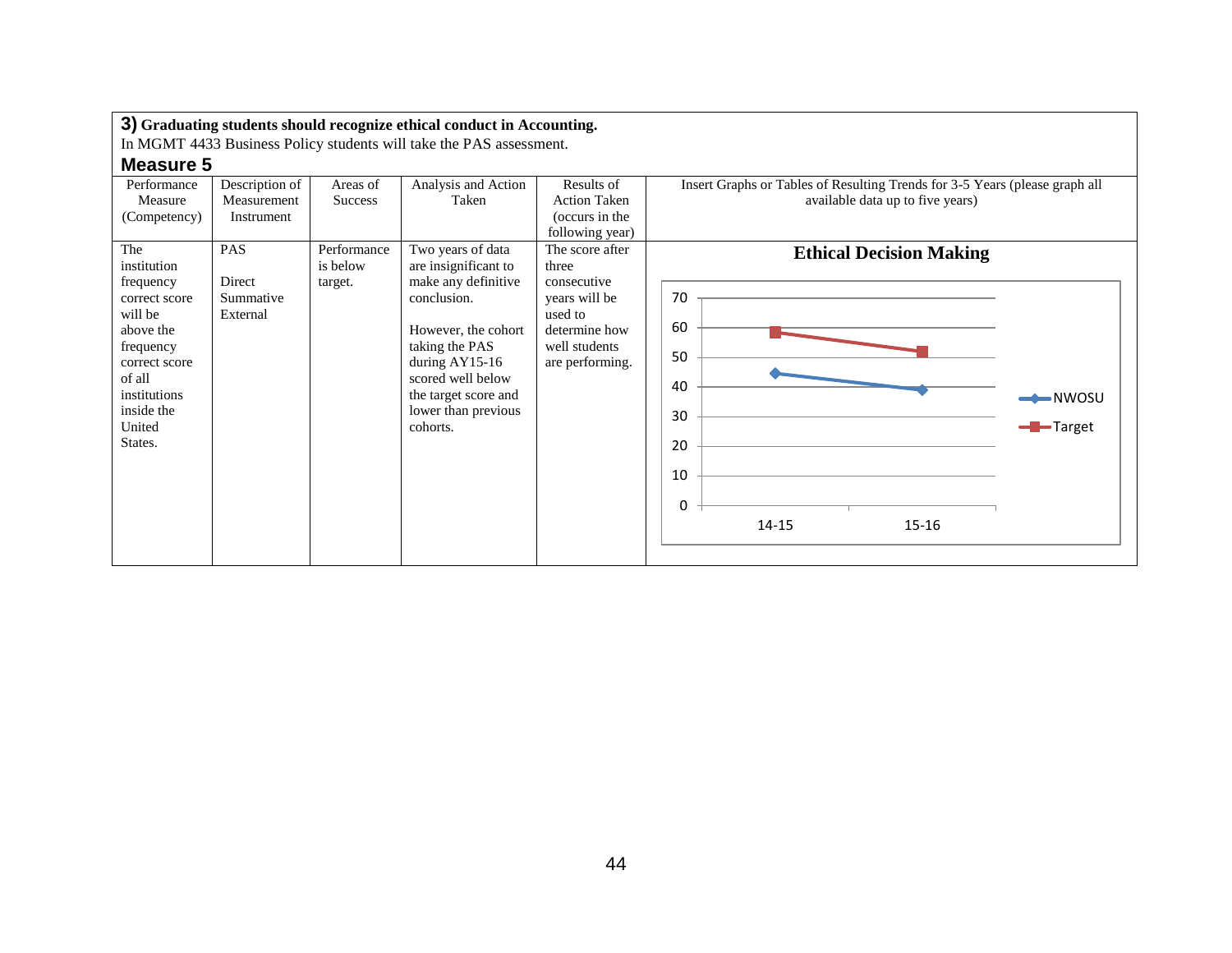In MGMT 4433 Business Policy students will take the PAS assessment.

| Performance   | Description of | Areas of       | Analysis and Action | Results of          | Insert Graphs or Tables of Resulting Trends for 3-5 Years (please graph all |
|---------------|----------------|----------------|---------------------|---------------------|-----------------------------------------------------------------------------|
| Measure       | Measurement    | <b>Success</b> | Taken               | <b>Action Taken</b> | available data up to five years)                                            |
| (Competency)  | Instrument     |                |                     | (occurs in the      |                                                                             |
|               |                |                |                     | following year)     |                                                                             |
| The           | PAS            |                | Data from           | No action           | <b>Ethical Decision Making</b>                                              |
| institution   |                |                | international       | taken.              |                                                                             |
| frequency     | Direct         |                | institutions is not |                     |                                                                             |
| correct score | Summative      |                | available.          |                     | 60                                                                          |
| will be       | External       |                |                     |                     |                                                                             |
| above the     |                |                |                     |                     | 50                                                                          |
| frequency     |                |                |                     |                     |                                                                             |
| correct score |                |                |                     |                     | 40                                                                          |
| of all        |                |                |                     |                     |                                                                             |
| institutions  |                |                |                     |                     | $\rightarrow$ NWOSU                                                         |
| outside the   |                |                |                     |                     | 30                                                                          |
| United        |                |                |                     |                     | -Target                                                                     |
| States.       |                |                |                     |                     | 20                                                                          |
|               |                |                |                     |                     |                                                                             |
|               |                |                |                     |                     | 10                                                                          |
|               |                |                |                     |                     |                                                                             |
|               |                |                |                     |                     | 0                                                                           |
|               |                |                |                     |                     | 15-16<br>14-15                                                              |
|               |                |                |                     |                     |                                                                             |
|               |                |                |                     |                     |                                                                             |
|               |                |                |                     |                     |                                                                             |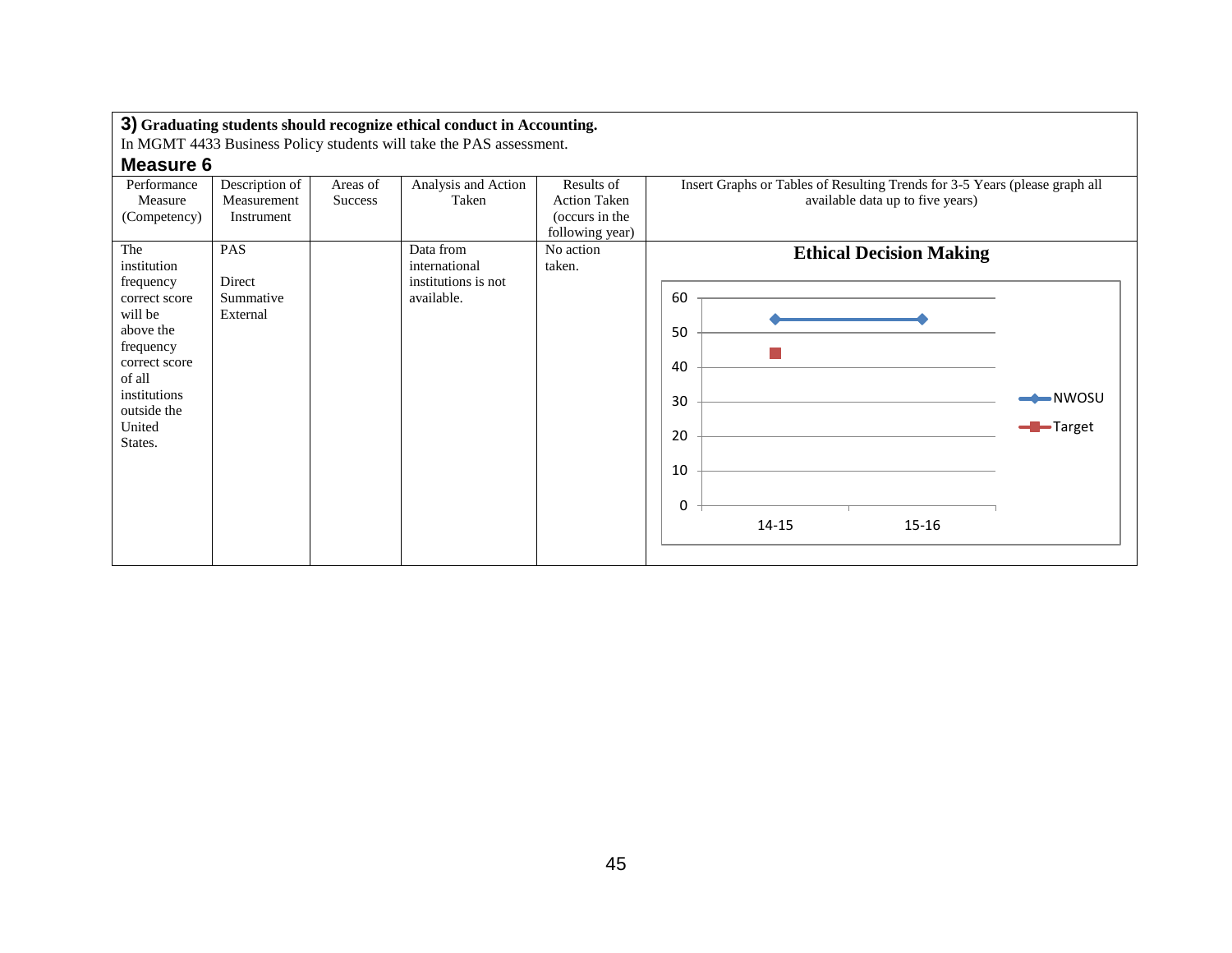| <b>Measure 1</b> |  |
|------------------|--|
|------------------|--|

| Description of<br>Analysis and Action<br>Insert Graphs or Tables of Resulting Trends for 3-5 Years (please graph all<br>Performance<br>Areas of<br>Results of<br>available data up to five years)<br>Measurement<br><b>Action Taken</b><br>Measure<br><b>Success</b><br>Taken<br>(occurs in the<br>(Competency)<br>Instrument<br>following year)<br><b>PAS</b><br>On the<br>Performance<br>The score after<br>Two years of data<br><b>Ethical Decision Making</b><br>is above or<br>are insignificant to<br>Accounting<br>three<br>Direct<br>make any definitive<br>section of<br>consecutive<br>meets target.<br>100<br>the PAS<br>conclusion.<br>years will be<br>Summative<br>used to<br>External<br>assessment<br>However, the cohort<br>determine how<br>test,<br>80<br>taking the PAS<br>well students<br>collectively<br>during $AY15-16$<br>the students<br>are performing.<br>scored above the<br>in the testing<br>60<br>cohort<br>target score and<br>$\rightarrow$ NWOSU<br>should be at<br>lower than previous<br>40<br>-Target<br>or above the<br>cohorts.<br>50 <sup>th</sup><br>percentile.<br>20<br>0<br>$15 - 16$<br>14-15 |  |  |  |
|----------------------------------------------------------------------------------------------------------------------------------------------------------------------------------------------------------------------------------------------------------------------------------------------------------------------------------------------------------------------------------------------------------------------------------------------------------------------------------------------------------------------------------------------------------------------------------------------------------------------------------------------------------------------------------------------------------------------------------------------------------------------------------------------------------------------------------------------------------------------------------------------------------------------------------------------------------------------------------------------------------------------------------------------------------------------------------------------------------------------------------------------|--|--|--|
|                                                                                                                                                                                                                                                                                                                                                                                                                                                                                                                                                                                                                                                                                                                                                                                                                                                                                                                                                                                                                                                                                                                                              |  |  |  |
|                                                                                                                                                                                                                                                                                                                                                                                                                                                                                                                                                                                                                                                                                                                                                                                                                                                                                                                                                                                                                                                                                                                                              |  |  |  |
|                                                                                                                                                                                                                                                                                                                                                                                                                                                                                                                                                                                                                                                                                                                                                                                                                                                                                                                                                                                                                                                                                                                                              |  |  |  |
|                                                                                                                                                                                                                                                                                                                                                                                                                                                                                                                                                                                                                                                                                                                                                                                                                                                                                                                                                                                                                                                                                                                                              |  |  |  |
|                                                                                                                                                                                                                                                                                                                                                                                                                                                                                                                                                                                                                                                                                                                                                                                                                                                                                                                                                                                                                                                                                                                                              |  |  |  |
|                                                                                                                                                                                                                                                                                                                                                                                                                                                                                                                                                                                                                                                                                                                                                                                                                                                                                                                                                                                                                                                                                                                                              |  |  |  |
|                                                                                                                                                                                                                                                                                                                                                                                                                                                                                                                                                                                                                                                                                                                                                                                                                                                                                                                                                                                                                                                                                                                                              |  |  |  |
|                                                                                                                                                                                                                                                                                                                                                                                                                                                                                                                                                                                                                                                                                                                                                                                                                                                                                                                                                                                                                                                                                                                                              |  |  |  |
|                                                                                                                                                                                                                                                                                                                                                                                                                                                                                                                                                                                                                                                                                                                                                                                                                                                                                                                                                                                                                                                                                                                                              |  |  |  |
|                                                                                                                                                                                                                                                                                                                                                                                                                                                                                                                                                                                                                                                                                                                                                                                                                                                                                                                                                                                                                                                                                                                                              |  |  |  |
|                                                                                                                                                                                                                                                                                                                                                                                                                                                                                                                                                                                                                                                                                                                                                                                                                                                                                                                                                                                                                                                                                                                                              |  |  |  |
|                                                                                                                                                                                                                                                                                                                                                                                                                                                                                                                                                                                                                                                                                                                                                                                                                                                                                                                                                                                                                                                                                                                                              |  |  |  |
|                                                                                                                                                                                                                                                                                                                                                                                                                                                                                                                                                                                                                                                                                                                                                                                                                                                                                                                                                                                                                                                                                                                                              |  |  |  |
|                                                                                                                                                                                                                                                                                                                                                                                                                                                                                                                                                                                                                                                                                                                                                                                                                                                                                                                                                                                                                                                                                                                                              |  |  |  |
|                                                                                                                                                                                                                                                                                                                                                                                                                                                                                                                                                                                                                                                                                                                                                                                                                                                                                                                                                                                                                                                                                                                                              |  |  |  |
|                                                                                                                                                                                                                                                                                                                                                                                                                                                                                                                                                                                                                                                                                                                                                                                                                                                                                                                                                                                                                                                                                                                                              |  |  |  |
|                                                                                                                                                                                                                                                                                                                                                                                                                                                                                                                                                                                                                                                                                                                                                                                                                                                                                                                                                                                                                                                                                                                                              |  |  |  |
|                                                                                                                                                                                                                                                                                                                                                                                                                                                                                                                                                                                                                                                                                                                                                                                                                                                                                                                                                                                                                                                                                                                                              |  |  |  |
|                                                                                                                                                                                                                                                                                                                                                                                                                                                                                                                                                                                                                                                                                                                                                                                                                                                                                                                                                                                                                                                                                                                                              |  |  |  |
|                                                                                                                                                                                                                                                                                                                                                                                                                                                                                                                                                                                                                                                                                                                                                                                                                                                                                                                                                                                                                                                                                                                                              |  |  |  |
|                                                                                                                                                                                                                                                                                                                                                                                                                                                                                                                                                                                                                                                                                                                                                                                                                                                                                                                                                                                                                                                                                                                                              |  |  |  |
|                                                                                                                                                                                                                                                                                                                                                                                                                                                                                                                                                                                                                                                                                                                                                                                                                                                                                                                                                                                                                                                                                                                                              |  |  |  |
|                                                                                                                                                                                                                                                                                                                                                                                                                                                                                                                                                                                                                                                                                                                                                                                                                                                                                                                                                                                                                                                                                                                                              |  |  |  |
|                                                                                                                                                                                                                                                                                                                                                                                                                                                                                                                                                                                                                                                                                                                                                                                                                                                                                                                                                                                                                                                                                                                                              |  |  |  |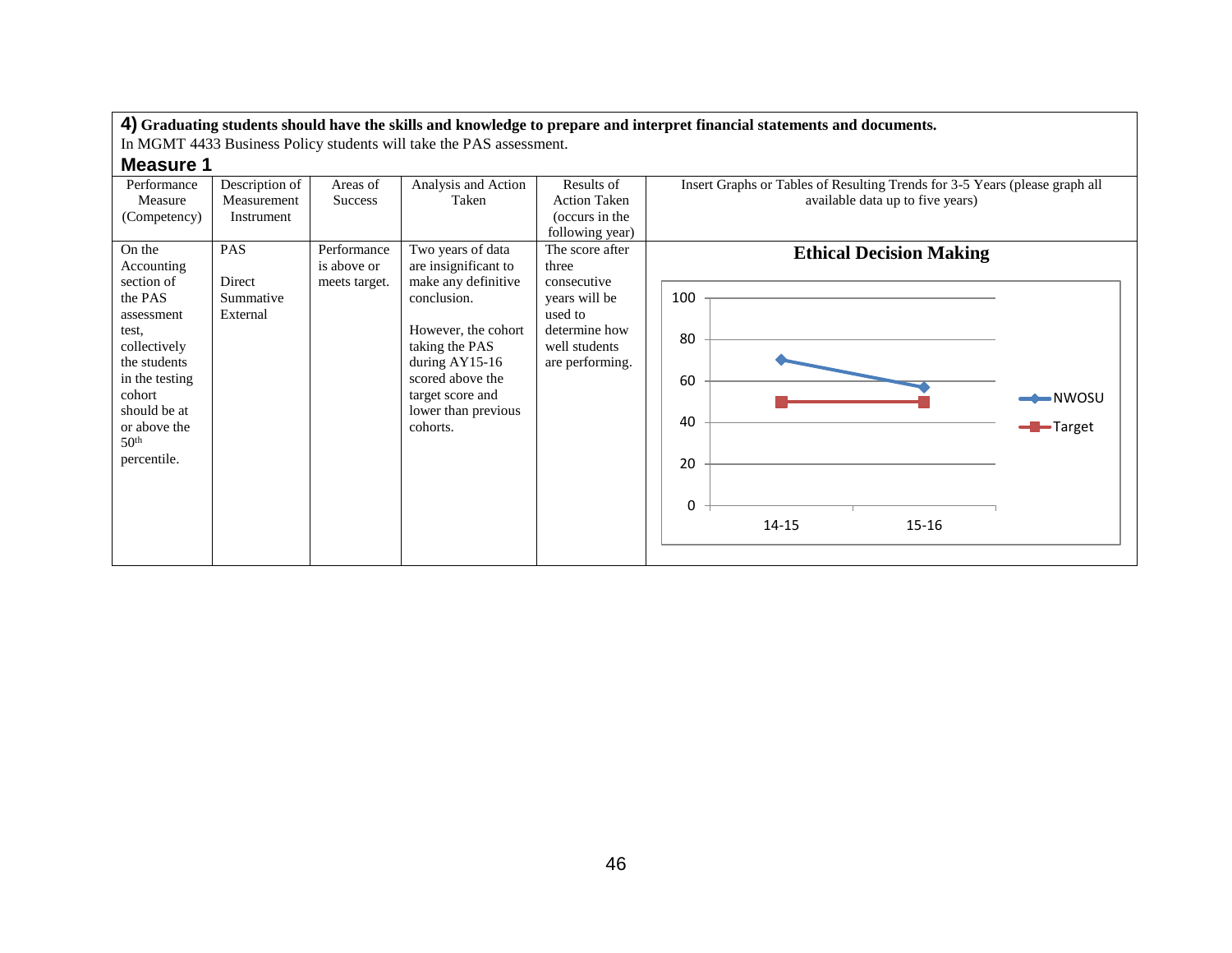In MGMT 4433 Business Policy students will take the PAS assessment.

| <b>Measure 2</b> |  |
|------------------|--|
|------------------|--|

| Performance   | Description of | Areas of   | Analysis and Action | Results of          | Insert Graphs or Tables of Resulting Trends for 3-5 Years (please graph all |
|---------------|----------------|------------|---------------------|---------------------|-----------------------------------------------------------------------------|
| Measure       | Measurement    | Success    | Taken               | <b>Action Taken</b> | available data up to five years)                                            |
| (Competency)  | Instrument     |            |                     | (occurs in the      |                                                                             |
|               |                |            |                     | following year)     |                                                                             |
| On the        | PAS            | N/A        | No comparison data  | No action           | <b>Ethical Decision Making</b>                                              |
| Accounting    |                | Refer to   | is available.       | taken.              |                                                                             |
| section of    | Direct         | Measures 1 |                     |                     |                                                                             |
| the PAS       | Summative      | and $3$ .  |                     |                     | 100                                                                         |
| assessment    | External       |            |                     |                     |                                                                             |
| test, the     |                |            |                     |                     |                                                                             |
| testing       |                |            |                     |                     | 80                                                                          |
| cohort        |                |            |                     |                     |                                                                             |
| frequency     |                |            |                     |                     | 60                                                                          |
| correct score |                |            |                     |                     |                                                                             |
| will be       |                |            |                     |                     |                                                                             |
| higher than   |                |            |                     |                     | 40<br>-Target                                                               |
| the ACBSP     |                |            |                     |                     |                                                                             |
| Region 6      |                |            |                     |                     | 20                                                                          |
| frequency     |                |            |                     |                     |                                                                             |
| correct       |                |            |                     |                     |                                                                             |
| score.        |                |            |                     |                     | $\Omega$                                                                    |
|               |                |            |                     |                     | 14-15<br>15-16                                                              |
|               |                |            |                     |                     |                                                                             |
|               |                |            |                     |                     |                                                                             |
|               |                |            |                     |                     |                                                                             |

Peregrine Academic Services, at this time, does not provide comparative data regarding ACBSP Region 6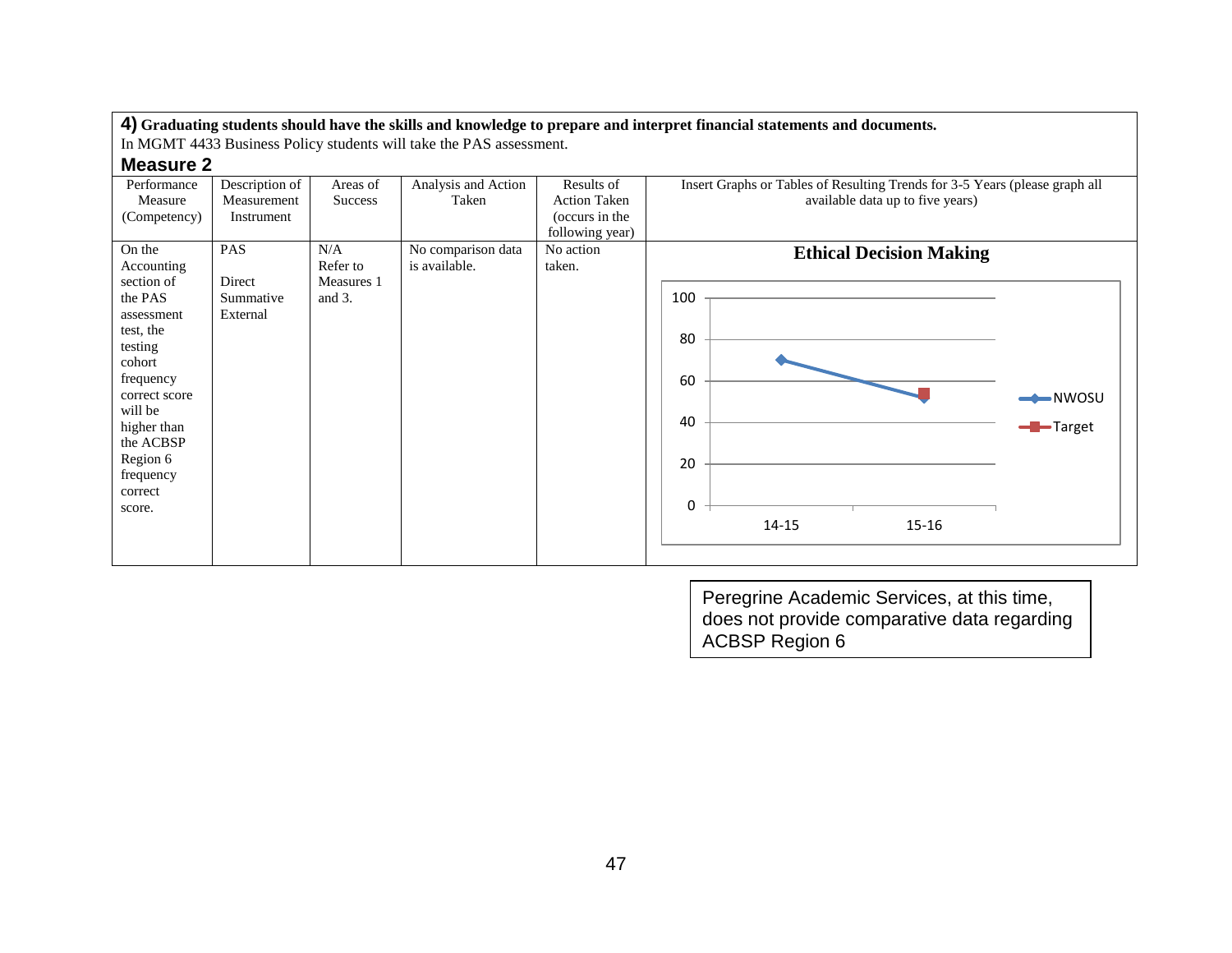| <b>Measure 3</b> |  |
|------------------|--|
|------------------|--|

| Performance   | Description of | Areas of       | Analysis and Action  | Results of          | Insert Graphs or Tables of Resulting Trends for 3-5 Years (please graph all |  |  |  |
|---------------|----------------|----------------|----------------------|---------------------|-----------------------------------------------------------------------------|--|--|--|
| Measure       | Measurement    | <b>Success</b> | Taken                | <b>Action Taken</b> | available data up to five years)                                            |  |  |  |
| (Competency)  | Instrument     |                |                      | (occurs in the      |                                                                             |  |  |  |
|               |                |                |                      | following year)     |                                                                             |  |  |  |
| The           | <b>PAS</b>     | Performance    | Two years of data    | The score after     | <b>Ethical Decision Making</b>                                              |  |  |  |
| institution   |                | is above or    | are insignificant to | three               |                                                                             |  |  |  |
| frequency     | Direct         | meets target.  | make any definitive  | consecutive         |                                                                             |  |  |  |
| correct score | Summative      |                | conclusion.          | years will be       | 100                                                                         |  |  |  |
| will be       | External       |                |                      | used to             |                                                                             |  |  |  |
| above the     |                |                | However, the cohort  | determine how       |                                                                             |  |  |  |
| frequency     |                |                | taking the PAS       | well students       | 80                                                                          |  |  |  |
| correct score |                |                | during $AY15-16$     | are performing.     |                                                                             |  |  |  |
| of all        |                |                | scored well equal to |                     | 60                                                                          |  |  |  |
| <b>ACBSP</b>  |                |                | the target score and |                     | $\rightarrow$ NWOSU                                                         |  |  |  |
| institutions. |                |                | lower than previous  |                     |                                                                             |  |  |  |
|               |                |                | cohorts.             |                     | 40<br>-Target                                                               |  |  |  |
|               |                |                |                      |                     |                                                                             |  |  |  |
|               |                |                |                      |                     |                                                                             |  |  |  |
|               |                |                |                      |                     | 20                                                                          |  |  |  |
|               |                |                |                      |                     |                                                                             |  |  |  |
|               |                |                |                      |                     | 0                                                                           |  |  |  |
|               |                |                |                      |                     |                                                                             |  |  |  |
|               |                |                |                      |                     | 14-15<br>15-16                                                              |  |  |  |
|               |                |                |                      |                     |                                                                             |  |  |  |
|               |                |                |                      |                     |                                                                             |  |  |  |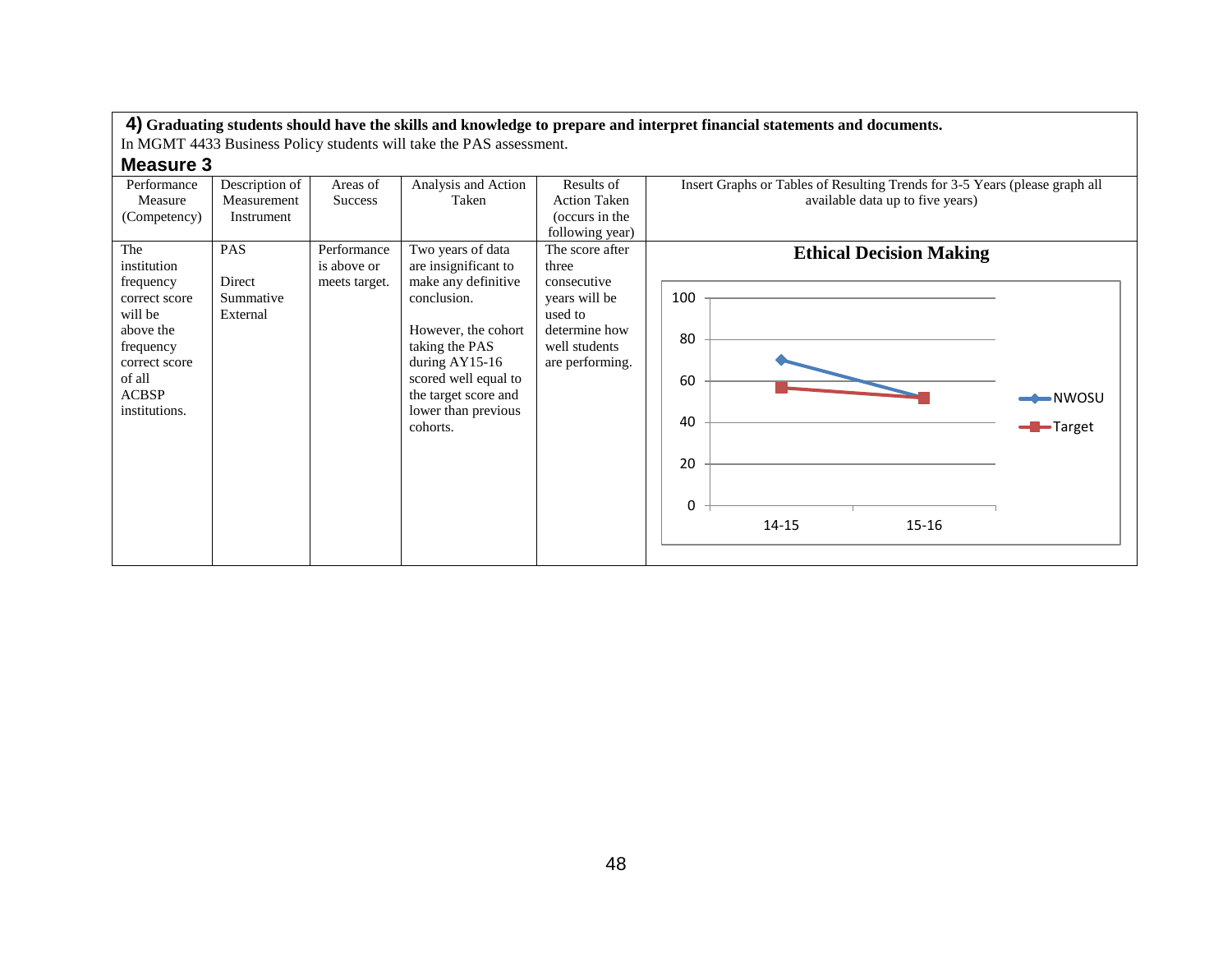| <b>Measure 4</b> |  |
|------------------|--|
|------------------|--|

| Performance                                                                                                         | Description of            | Areas of                           | Analysis and Action                                                                                                                           | Results of                                                                    | Insert Graphs or Tables of Resulting Trends for 3-5 Years (please graph all |
|---------------------------------------------------------------------------------------------------------------------|---------------------------|------------------------------------|-----------------------------------------------------------------------------------------------------------------------------------------------|-------------------------------------------------------------------------------|-----------------------------------------------------------------------------|
| Measure<br>(Competency)                                                                                             | Measurement<br>Instrument | <b>Success</b>                     | Taken                                                                                                                                         | <b>Action Taken</b><br>(occurs in the<br>following year)                      | available data up to five years)                                            |
| The<br>institution<br>frequency                                                                                     | PAS<br>Direct             | Performance<br>is above<br>target. | Two years of data<br>are insignificant to<br>make any definitive                                                                              | The score after<br>three<br>consecutive                                       | <b>Ethical Decision Making</b>                                              |
| correct score<br>will be<br>above the<br>frequency<br>correct score<br>of all<br>Publicly<br>Owned<br>institutions. | Summative<br>External     |                                    | conclusion.<br>However, the cohort<br>taking the PAS<br>during $AY15-16$<br>scored at the target<br>score and lower than<br>previous cohorts. | years will be<br>used to<br>determine how<br>well students<br>are performing. | 100<br>80<br>60<br>$\rightarrow\hspace{-.05in}NWOSU$<br>40<br>-Target       |
|                                                                                                                     |                           |                                    |                                                                                                                                               |                                                                               | 20<br>0<br>$15 - 16$<br>$14 - 15$                                           |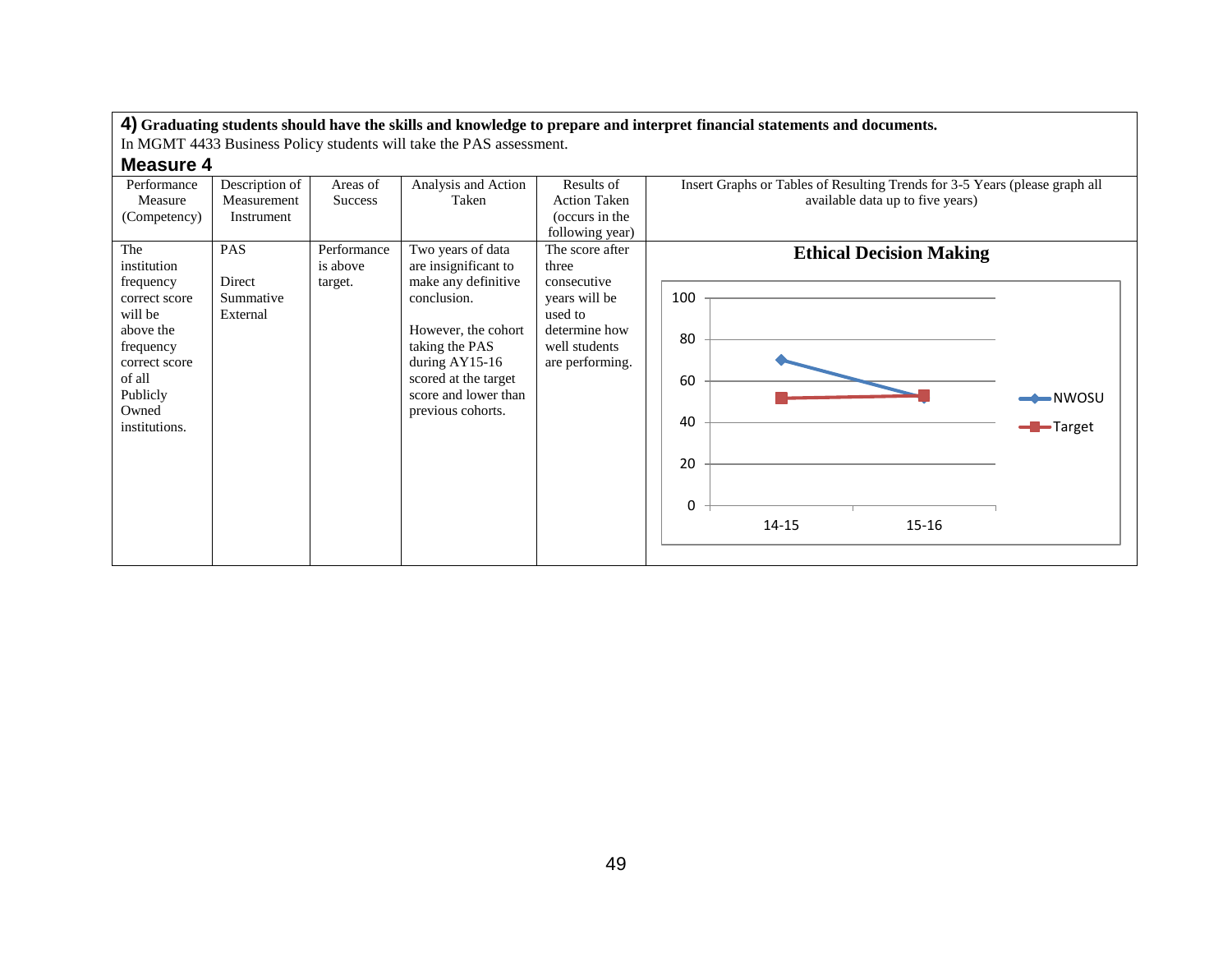| <b>Measure 5</b> |  |
|------------------|--|
|------------------|--|

| Performance   | Description of | Areas of       | Analysis and Action  | Results of          | Insert Graphs or Tables of Resulting Trends for 3-5 Years (please graph all |  |  |  |
|---------------|----------------|----------------|----------------------|---------------------|-----------------------------------------------------------------------------|--|--|--|
| Measure       | Measurement    | <b>Success</b> | Taken                | <b>Action Taken</b> | available data up to five years)                                            |  |  |  |
| (Competency)  | Instrument     |                |                      | (occurs in the      |                                                                             |  |  |  |
|               |                |                |                      | following year)     |                                                                             |  |  |  |
| The           | PAS            | Performance    | Two years of data    | The score after     | <b>Ethical Decision Making</b>                                              |  |  |  |
| institution   |                | is above or    | are insignificant to | three               |                                                                             |  |  |  |
| frequency     | Direct         | meets target.  | make any definitive  | consecutive         |                                                                             |  |  |  |
| correct score | Summative      |                | conclusion.          | years will be       | 100                                                                         |  |  |  |
| will be       | External       |                |                      | used to             |                                                                             |  |  |  |
| above the     |                |                | However, the cohort  | determine how       |                                                                             |  |  |  |
| frequency     |                |                | taking the PAS       | well students       | 80                                                                          |  |  |  |
| correct score |                |                | during $AY15-16$     | are performing.     |                                                                             |  |  |  |
| of all        |                |                | scored at the target |                     | 60                                                                          |  |  |  |
| institutions  |                |                | score and lower than |                     | $\rightarrow\hspace{-.05in}NWOSU$                                           |  |  |  |
| inside the    |                |                | previous cohorts.    |                     |                                                                             |  |  |  |
| United        |                |                |                      |                     | 40<br>-Target                                                               |  |  |  |
| States.       |                |                |                      |                     |                                                                             |  |  |  |
|               |                |                |                      |                     |                                                                             |  |  |  |
|               |                |                |                      |                     | 20                                                                          |  |  |  |
|               |                |                |                      |                     |                                                                             |  |  |  |
|               |                |                |                      |                     | 0                                                                           |  |  |  |
|               |                |                |                      |                     |                                                                             |  |  |  |
|               |                |                |                      |                     | $15 - 16$<br>$14 - 15$                                                      |  |  |  |
|               |                |                |                      |                     |                                                                             |  |  |  |
|               |                |                |                      |                     |                                                                             |  |  |  |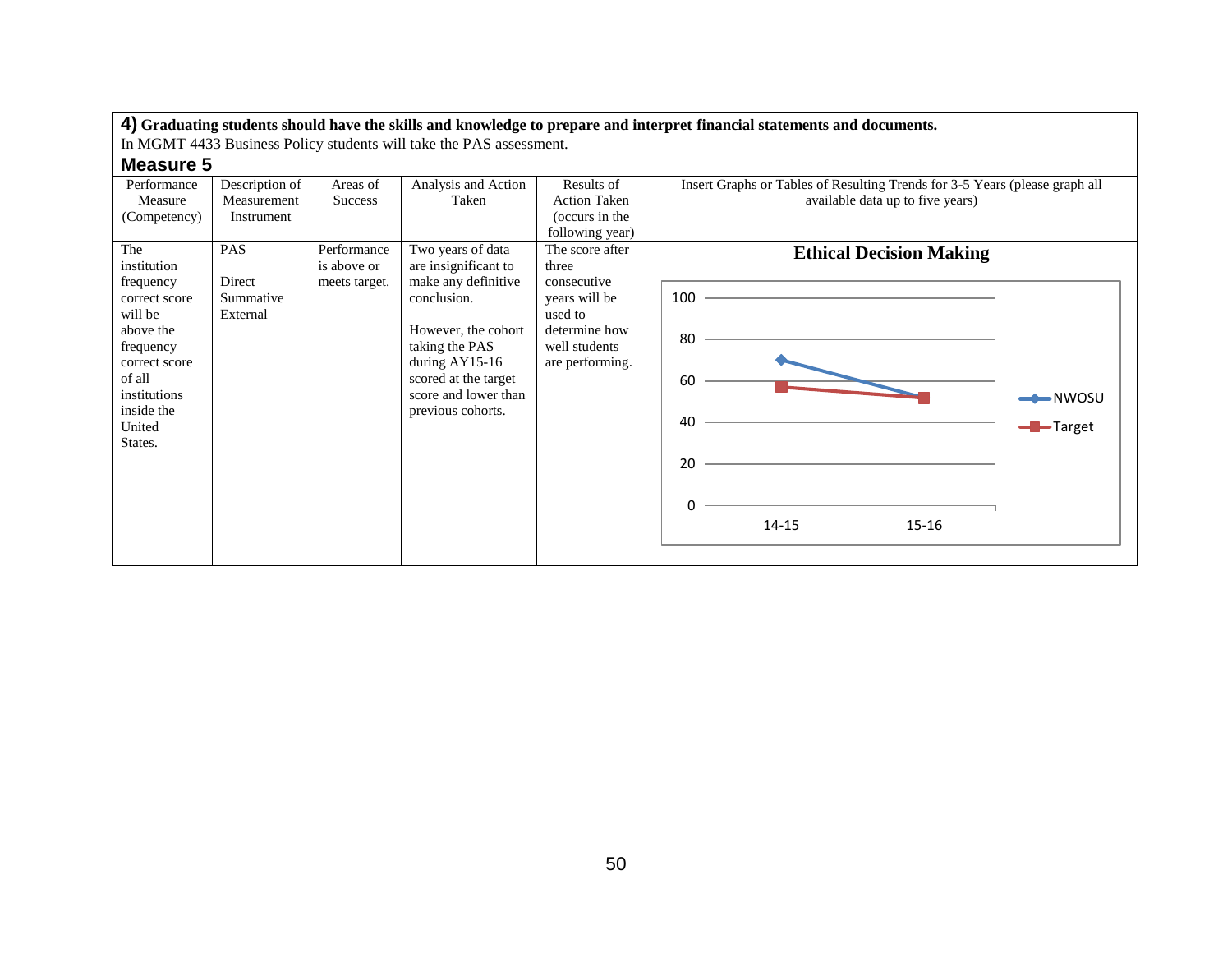In MGMT 4433 Business Policy students will take the PAS assessment.

| <b>Measure 2</b> |  |
|------------------|--|
|------------------|--|

| Performance   | Description of | Areas of       | Analysis and Action | Results of          | Insert Graphs or Tables of Resulting Trends for 3-5 Years (please graph all |  |  |  |  |
|---------------|----------------|----------------|---------------------|---------------------|-----------------------------------------------------------------------------|--|--|--|--|
| Measure       | Measurement    | <b>Success</b> | Taken               | <b>Action Taken</b> | available data up to five years)                                            |  |  |  |  |
| (Competency)  | Instrument     |                |                     | (occurs in the      |                                                                             |  |  |  |  |
|               |                |                |                     | following year)     |                                                                             |  |  |  |  |
| The           | PAS            | N/A            |                     | No action to be     | <b>Ethical Decision Making</b>                                              |  |  |  |  |
| institution   |                | Refer to       |                     | taken.              |                                                                             |  |  |  |  |
| frequency     | Direct         | Measure 1.     |                     |                     |                                                                             |  |  |  |  |
| correct score | Summative      |                |                     |                     | 100                                                                         |  |  |  |  |
| will be       | External       |                |                     |                     |                                                                             |  |  |  |  |
| above the     |                |                |                     |                     |                                                                             |  |  |  |  |
| frequency     |                |                |                     |                     | 80                                                                          |  |  |  |  |
| correct score |                |                |                     |                     |                                                                             |  |  |  |  |
| of all        |                |                |                     |                     | 60                                                                          |  |  |  |  |
| institutions  |                |                |                     |                     | $\rightarrow$ NWOSU                                                         |  |  |  |  |
| outside the   |                |                |                     |                     |                                                                             |  |  |  |  |
| United        |                |                |                     |                     | 40<br>-Target                                                               |  |  |  |  |
| States.       |                |                |                     |                     |                                                                             |  |  |  |  |
|               |                |                |                     |                     |                                                                             |  |  |  |  |
|               |                |                |                     |                     | 20                                                                          |  |  |  |  |
|               |                |                |                     |                     |                                                                             |  |  |  |  |
|               |                |                |                     |                     | 0                                                                           |  |  |  |  |
|               |                |                |                     |                     |                                                                             |  |  |  |  |
|               |                |                |                     |                     | $14 - 15$<br>15-16                                                          |  |  |  |  |
|               |                |                |                     |                     |                                                                             |  |  |  |  |
|               |                |                |                     |                     |                                                                             |  |  |  |  |

Peregrine Academic Services, at this time, does not provide comparative data regarding institutions outside the US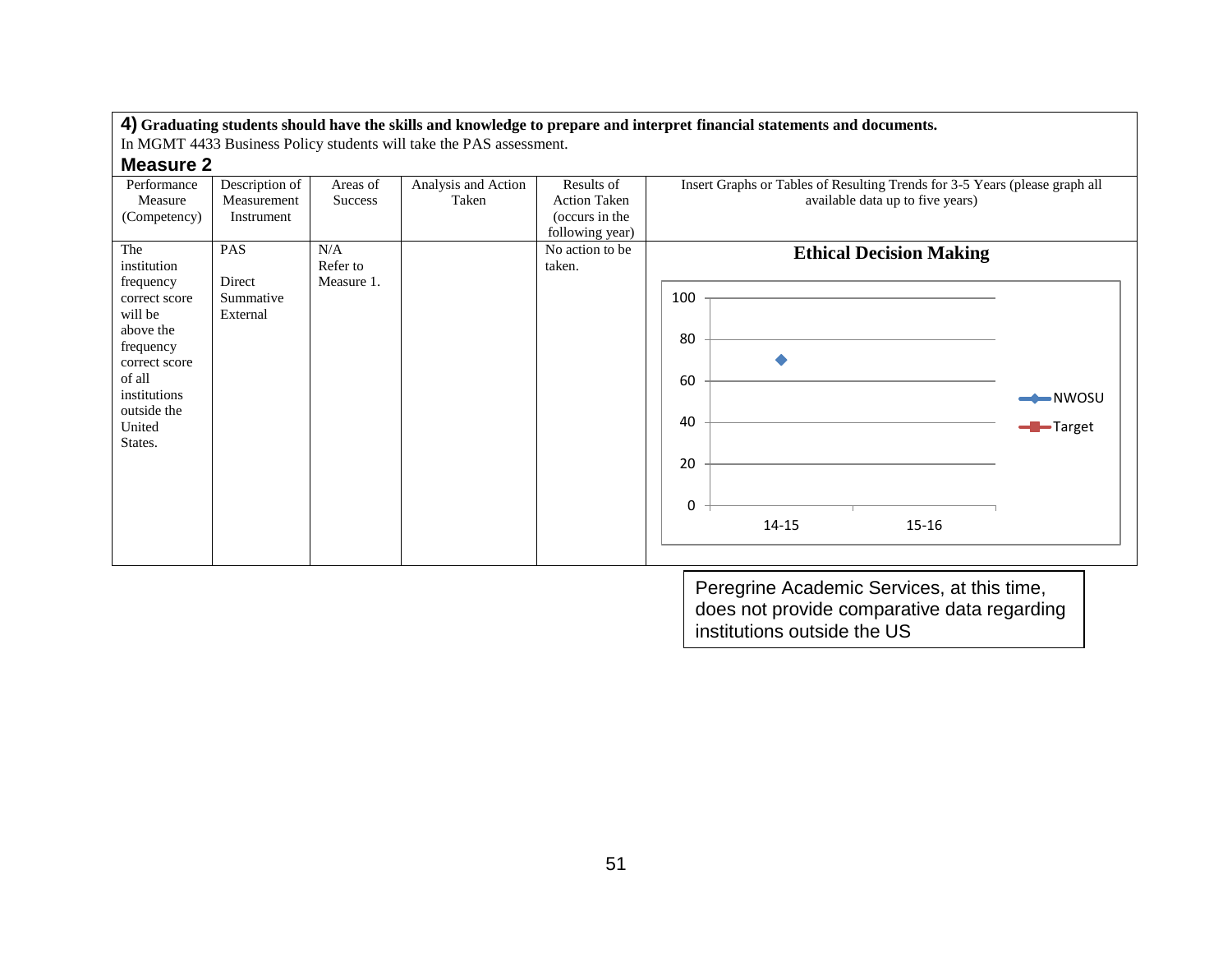|                                                                                                                                                                                                                               |                                             |                            |                                                                                 |                                                                        | <b>PROGRAM GOALS FOR BUSINESS ADMINISTRATION MAJOR</b>                                                          |  |
|-------------------------------------------------------------------------------------------------------------------------------------------------------------------------------------------------------------------------------|---------------------------------------------|----------------------------|---------------------------------------------------------------------------------|------------------------------------------------------------------------|-----------------------------------------------------------------------------------------------------------------|--|
|                                                                                                                                                                                                                               |                                             |                            |                                                                                 |                                                                        | 1) Graduating students will demonstrate elevated knowledge in the disciplines associated with their minor.      |  |
|                                                                                                                                                                                                                               |                                             |                            | In MGMT 4433 Business Policy course students will take the PAS assessment test. |                                                                        |                                                                                                                 |  |
|                                                                                                                                                                                                                               | Measure 1 – Accounting minor                |                            |                                                                                 |                                                                        |                                                                                                                 |  |
|                                                                                                                                                                                                                               |                                             |                            | <b>Analysis of Results</b>                                                      |                                                                        |                                                                                                                 |  |
| Performance<br>Measure<br>(Competency)                                                                                                                                                                                        | Description of<br>Measurement<br>Instrument | Areas of<br><b>Success</b> | Analysis and<br><b>Action Taken</b>                                             | Results of<br><b>Action Taken</b><br>(occurs in the<br>following year) | Insert Graphs or Tables of Resulting Trends for 3-5 Years (please graph all<br>available data up to five years) |  |
| On the<br>Accounting<br>portion of the<br>PAS test, 80%<br>of the<br>Accounting<br>minors will<br>score above the<br>average<br>frequency<br>correct score of<br>non-Accounting<br>minor students<br>taking the same<br>exam. | PAS Test<br>Direct<br>Summative<br>External | Data not<br>collected.     | No action taken.                                                                | No action to be.<br>taken.                                             | 100<br>80<br>60<br><b>-B</b> -Target<br>40<br>20<br>$\Omega$<br>14-15<br>15-16                                  |  |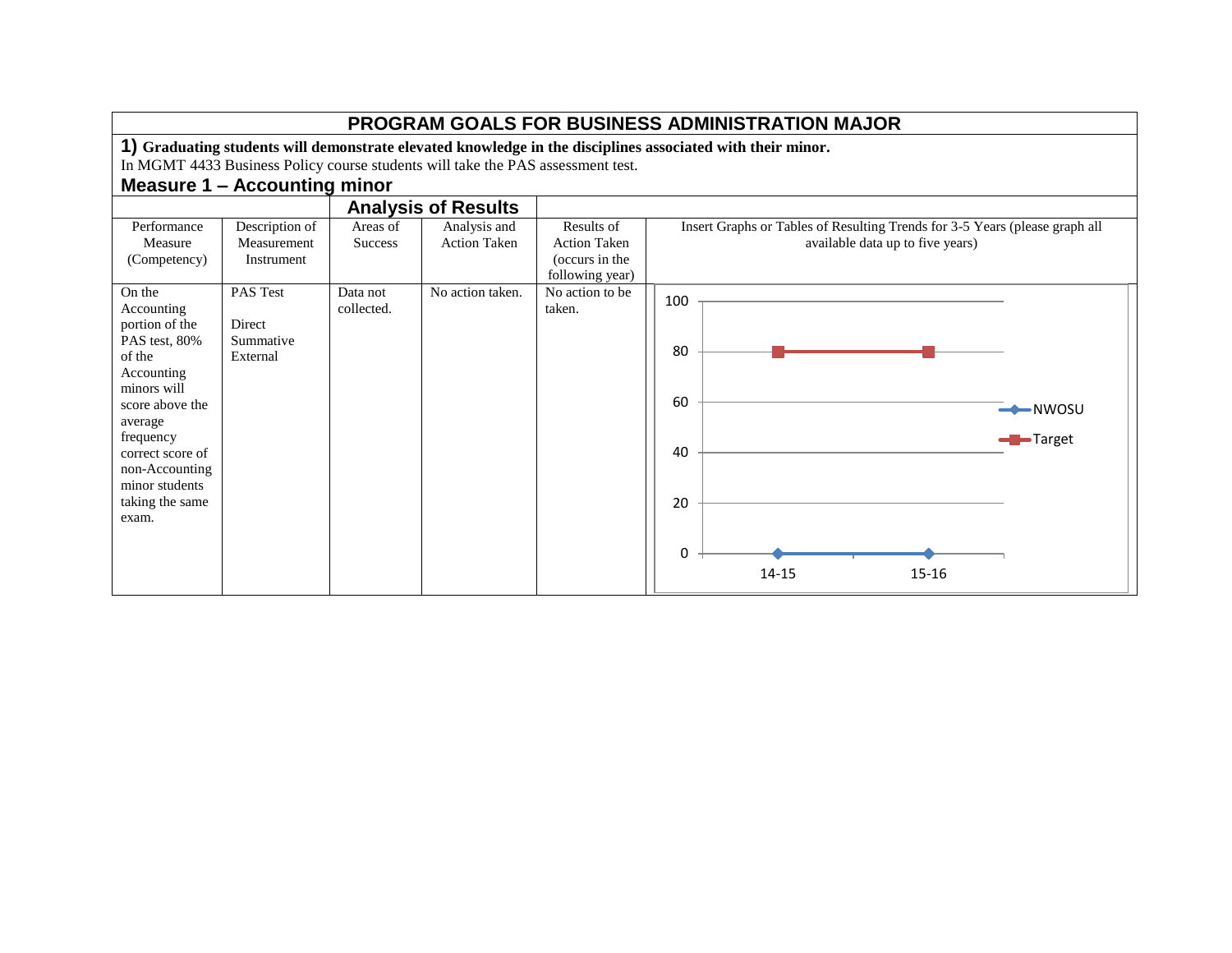|                           |                              |                        |                                                                                 |                                |     | <b>PROGRAM GOALS FOR BUSINESS ADMINISTRATION MAJOR</b>                                                     |                                  |          |
|---------------------------|------------------------------|------------------------|---------------------------------------------------------------------------------|--------------------------------|-----|------------------------------------------------------------------------------------------------------------|----------------------------------|----------|
|                           |                              |                        |                                                                                 |                                |     | 1) Graduating students will demonstrate elevated knowledge in the disciplines associated with their minor. |                                  |          |
|                           |                              |                        | In MGMT 4433 Business Policy course students will take the PAS assessment test. |                                |     |                                                                                                            |                                  |          |
|                           | Measure 1 - Management minor |                        |                                                                                 |                                |     |                                                                                                            |                                  |          |
|                           |                              |                        | <b>Analysis of Results</b>                                                      |                                |     |                                                                                                            |                                  |          |
| Performance               | Description of               | Areas of               | Analysis and                                                                    | Results of                     |     | Insert Graphs or Tables of Resulting Trends for 3-5 Years (please graph all                                |                                  |          |
| Measure                   | Measurement                  | <b>Success</b>         | <b>Action Taken</b>                                                             | <b>Action Taken</b>            |     |                                                                                                            | available data up to five years) |          |
| (Competency)              | Instrument                   |                        |                                                                                 | (occurs in the                 |     |                                                                                                            |                                  |          |
|                           |                              |                        |                                                                                 | following year)                |     |                                                                                                            |                                  |          |
| On the                    | <b>PAS Test</b>              | Scores have            | Two years of                                                                    | The score after                | 100 |                                                                                                            |                                  |          |
| Management                |                              | dropped                | data are                                                                        | three                          |     |                                                                                                            |                                  |          |
| portion of the            | <b>Direct</b>                | significantly          | insignificant to                                                                | consecutive                    |     |                                                                                                            |                                  |          |
| PAS test, 80%             | Summative                    | between                | make any                                                                        | years will be                  |     |                                                                                                            |                                  |          |
| of the                    | External                     | AY14-15                | definitive                                                                      | used to                        | 80  |                                                                                                            |                                  |          |
| Management<br>minors will |                              | and AY15-<br>16. AY14- | conclusion.                                                                     | determine how<br>well students |     |                                                                                                            |                                  |          |
| score above the           |                              | 15 each                | However, the                                                                    |                                |     |                                                                                                            |                                  |          |
|                           |                              | Management             | cohort taking the                                                               | are performing                 | 60  |                                                                                                            |                                  | $-NWOSU$ |
| average<br>frequency      |                              | minor                  | PAS during                                                                      |                                |     |                                                                                                            |                                  |          |
| correct score of          |                              | student                | AY15-16 scored                                                                  |                                |     |                                                                                                            |                                  | -Target  |
| $non-$                    |                              | taking the             | well below the                                                                  |                                | 40  |                                                                                                            |                                  |          |
| Management                |                              | PAS scored             | target score and                                                                |                                |     |                                                                                                            |                                  |          |
| minor students            |                              | above the              | the previous                                                                    |                                |     |                                                                                                            |                                  |          |
| taking the same           |                              | non-                   | cohort.                                                                         |                                | 20  |                                                                                                            |                                  |          |
| exam.                     |                              | Management             |                                                                                 |                                |     |                                                                                                            |                                  |          |
|                           |                              | students on            | $AY14-15$ is                                                                    |                                |     |                                                                                                            |                                  |          |
|                           |                              | management             | probably an                                                                     |                                | 0   |                                                                                                            |                                  |          |
|                           |                              | topics.                | anomaly.                                                                        |                                |     | 14-15                                                                                                      | $15 - 16$                        |          |
|                           |                              |                        |                                                                                 |                                |     |                                                                                                            |                                  |          |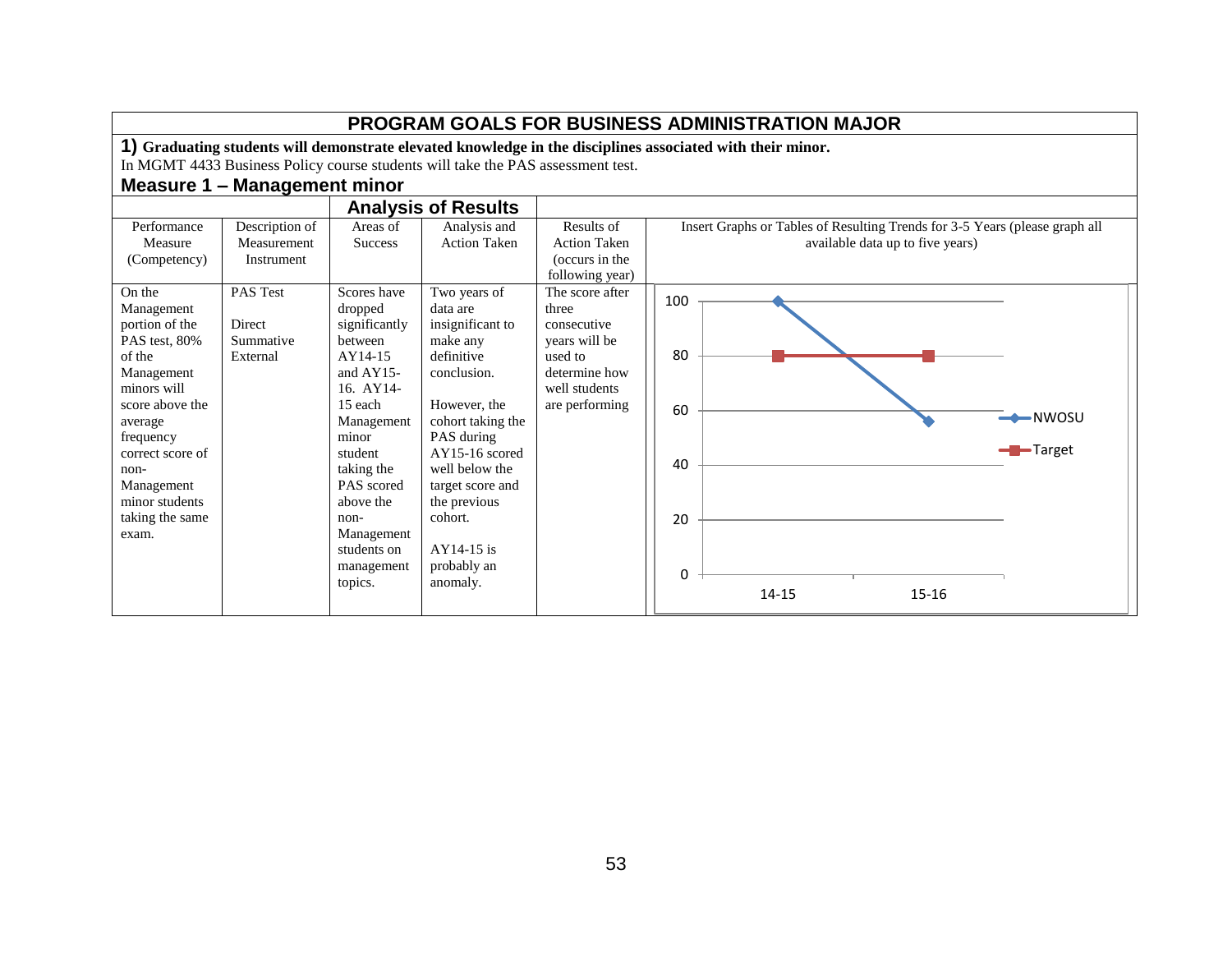| Performance<br>Measure<br>(Competency)                                                                                                                                                                                      | Measure 1 - Marketing minor<br>Description of<br>Measurement<br>Instrument | Areas of<br><b>Success</b>         | In MGMT 4433 Business Policy course students will take the PAS assessment test.<br><b>Analysis of Results</b><br>Analysis and<br><b>Action Taken</b>                                                                                 | Results of<br><b>Action Taken</b><br>(occurs in the                                                                                        |                                  | <b>PROGRAM GOALS FOR BUSINESS ADMINISTRATION MAJOR</b><br>1) Graduating students will demonstrate elevated knowledge in the disciplines associated with their minor.<br>Insert Graphs or Tables of Resulting Trends for 3-5 Years (please graph all | available data up to five years) |                                  |
|-----------------------------------------------------------------------------------------------------------------------------------------------------------------------------------------------------------------------------|----------------------------------------------------------------------------|------------------------------------|--------------------------------------------------------------------------------------------------------------------------------------------------------------------------------------------------------------------------------------|--------------------------------------------------------------------------------------------------------------------------------------------|----------------------------------|-----------------------------------------------------------------------------------------------------------------------------------------------------------------------------------------------------------------------------------------------------|----------------------------------|----------------------------------|
| On the<br>Management<br>portion of the<br>PAS test, 80%<br>of the<br>Marketing<br>minors will<br>score above the<br>average<br>frequency<br>correct score of<br>non-Marketing<br>minor students<br>taking the same<br>exam. | PAS Test<br>Direct<br>Summative<br>External                                | Performance<br>is below<br>target. | Two years of<br>data are<br>insignificant to<br>make any<br>definitive<br>conclusion.<br>However, the<br>cohort taking the<br>PAS during<br>$AY15-16$ scored<br>well below the<br>target score and<br>lower than<br>previous cohort. | following year)<br>The score after<br>three<br>consecutive<br>years will be<br>used to<br>determine how<br>well students<br>are performing | 100<br>80<br>60<br>40<br>20<br>0 | 14-15                                                                                                                                                                                                                                               | $15 - 16$                        | $\rightarrow$ NWOSU<br>-D-Target |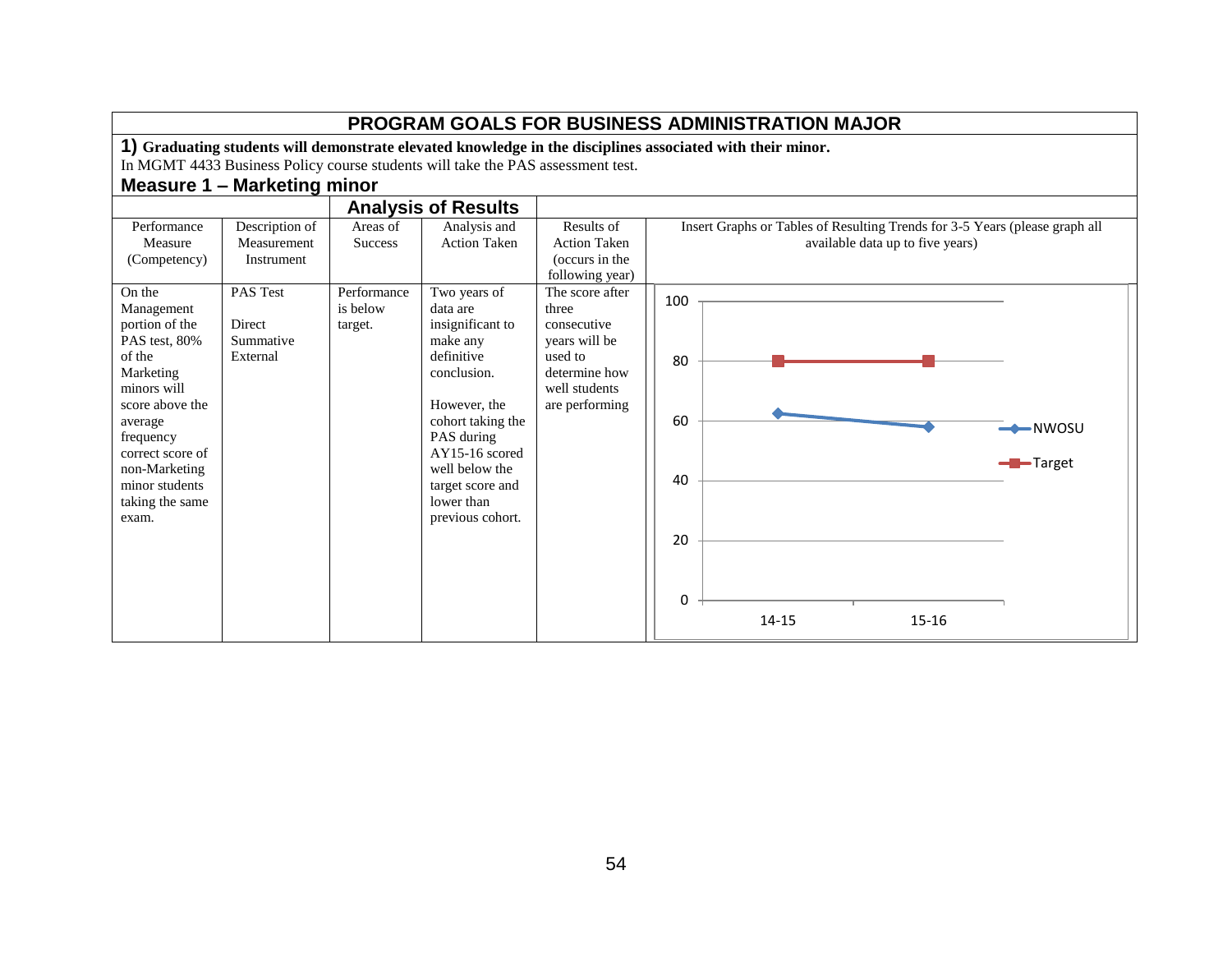|                                                                                                                                                                                                                             | PROGRAM GOALS FOR BUSINESS ADMINISTRATION MAJOR                                                            |                                                                                                                                               |                                                                                                                                                                                                                                    |                                                                                                                          |                                  |       |                                  |                                                                             |  |
|-----------------------------------------------------------------------------------------------------------------------------------------------------------------------------------------------------------------------------|------------------------------------------------------------------------------------------------------------|-----------------------------------------------------------------------------------------------------------------------------------------------|------------------------------------------------------------------------------------------------------------------------------------------------------------------------------------------------------------------------------------|--------------------------------------------------------------------------------------------------------------------------|----------------------------------|-------|----------------------------------|-----------------------------------------------------------------------------|--|
|                                                                                                                                                                                                                             | 1) Graduating students will demonstrate elevated knowledge in the disciplines associated with their minor. |                                                                                                                                               |                                                                                                                                                                                                                                    |                                                                                                                          |                                  |       |                                  |                                                                             |  |
|                                                                                                                                                                                                                             | In MGMT 4433 Business Policy course students will take the PAS assessment test.                            |                                                                                                                                               |                                                                                                                                                                                                                                    |                                                                                                                          |                                  |       |                                  |                                                                             |  |
|                                                                                                                                                                                                                             | Measure 1 - General Business minor                                                                         |                                                                                                                                               |                                                                                                                                                                                                                                    |                                                                                                                          |                                  |       |                                  |                                                                             |  |
|                                                                                                                                                                                                                             |                                                                                                            |                                                                                                                                               | <b>Analysis of Results</b>                                                                                                                                                                                                         |                                                                                                                          |                                  |       |                                  |                                                                             |  |
| Performance<br>Measure<br>(Competency)                                                                                                                                                                                      | Description of<br>Measurement<br>Instrument                                                                | Areas of<br><b>Success</b>                                                                                                                    | Analysis and<br><b>Action Taken</b>                                                                                                                                                                                                | Results of<br><b>Action Taken</b><br>(occurs in the<br>following year)                                                   |                                  |       | available data up to five years) | Insert Graphs or Tables of Resulting Trends for 3-5 Years (please graph all |  |
| On the<br>Management<br>portion of the<br>PAS test, 80%<br>of the<br>Marketing<br>minors will<br>score above the<br>average<br>frequency<br>correct score of<br>non-Marketing<br>minor students<br>taking the same<br>exam. | <b>PAS Test</b><br>Direct<br>Summative<br>External                                                         | Performance<br>is below<br>target.<br>Performance<br>of Marketing<br>Majors<br>appears to be<br>superior to<br>$non-$<br>Marketing<br>majors. | Two years of<br>data are<br>insignificant to<br>make any<br>definitive<br>conclusion.<br>However, the<br>cohort taking the<br>PAS during<br>AY15-16 scored<br>above the<br>previous cohort<br>but still below<br>the target score. | The score after<br>three<br>consecutive<br>years will be<br>used to<br>determine how<br>well students<br>are performing. | 100<br>80<br>60<br>40<br>20<br>0 | 14-15 | $15 - 16$                        | <b>→</b> Target<br><del>–■ </del> NWOSU MRKT                                |  |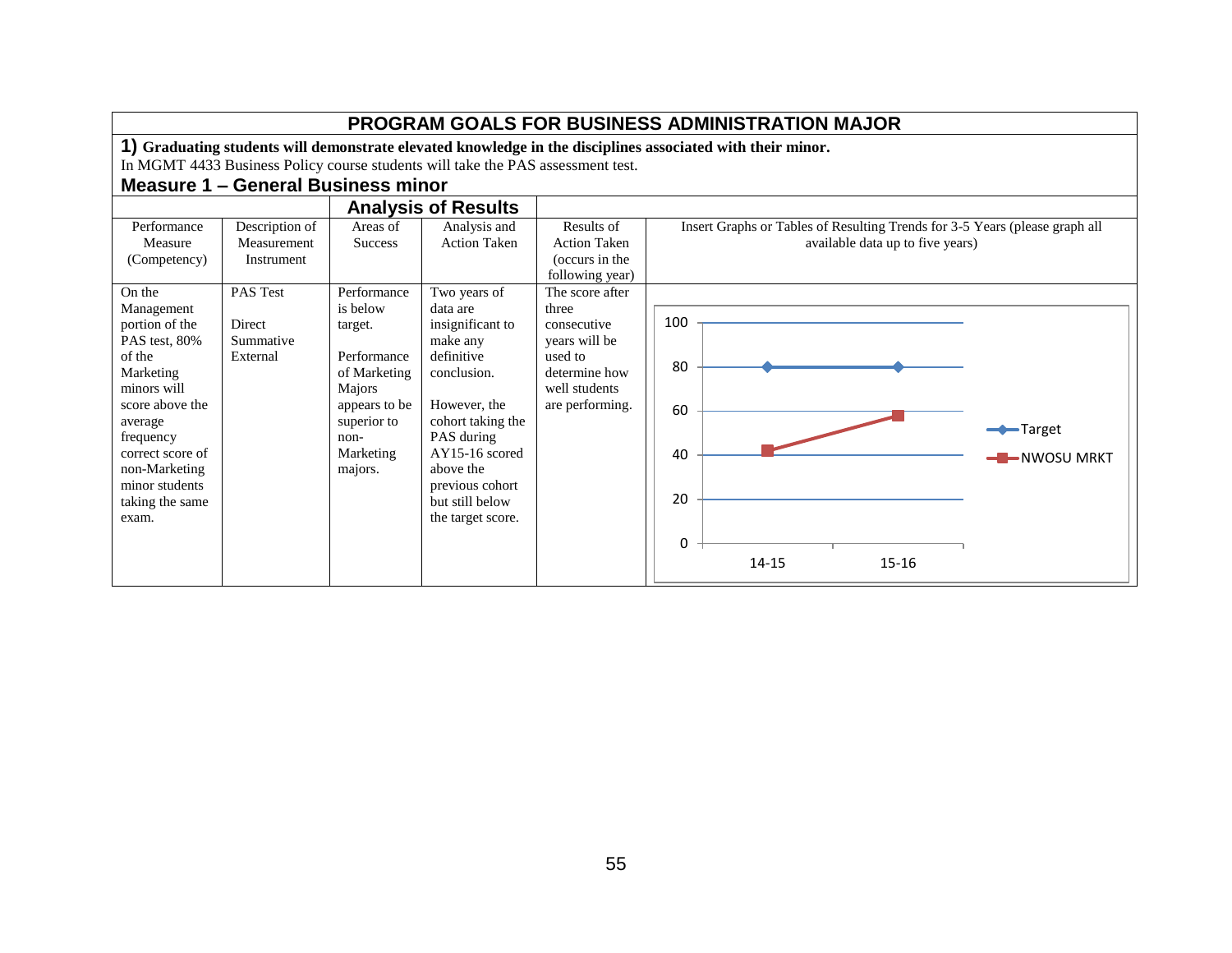|                                                                                                                | <b>PROGRAM GOALS FOR BUSINESS ADMINISTRATION MAJOR</b>                                                                                                                                                                   |                                 |                                     |                                                                        |                                                                                                                 |  |  |  |  |
|----------------------------------------------------------------------------------------------------------------|--------------------------------------------------------------------------------------------------------------------------------------------------------------------------------------------------------------------------|---------------------------------|-------------------------------------|------------------------------------------------------------------------|-----------------------------------------------------------------------------------------------------------------|--|--|--|--|
|                                                                                                                | 1) Graduating students will demonstrate elevated knowledge in the disciplines associated with their minor.<br>In GBUS 3613 Principles of Entrepreneurship, Entrepreneurship minor students will prepare a business plan. |                                 |                                     |                                                                        |                                                                                                                 |  |  |  |  |
|                                                                                                                | <b>Measure 1 - Entrepreneurship minor</b>                                                                                                                                                                                |                                 |                                     |                                                                        |                                                                                                                 |  |  |  |  |
|                                                                                                                |                                                                                                                                                                                                                          |                                 | <b>Analysis of Results</b>          |                                                                        |                                                                                                                 |  |  |  |  |
| Performance<br>Measure<br>(Competency)                                                                         | Description of<br>Measurement<br>Instrument                                                                                                                                                                              | Areas of<br><b>Success</b>      | Analysis and<br><b>Action Taken</b> | Results of<br><b>Action Taken</b><br>(occurs in the<br>following year) | Insert Graphs or Tables of Resulting Trends for 3-5 Years (please graph all<br>available data up to five years) |  |  |  |  |
| 80% of the<br>students will<br>score at or<br>higher than<br>acceptable on<br>a faculty-<br>approved<br>rubric | <b>Business Plan</b><br>assessed using<br><b>Business Plan</b><br>Assessment<br>Rubric (Plan<br>Attachment 11)<br>Direct<br>Summative<br>External                                                                        | No data for<br><b>Fall 2014</b> | No action taken.                    | No actions to<br>review.                                               | 100<br>80<br>60<br>$\longrightarrow$ NWOSU Mgmt<br>40<br>$\blacksquare$ Target<br>20<br>0<br>14-15<br>15-16     |  |  |  |  |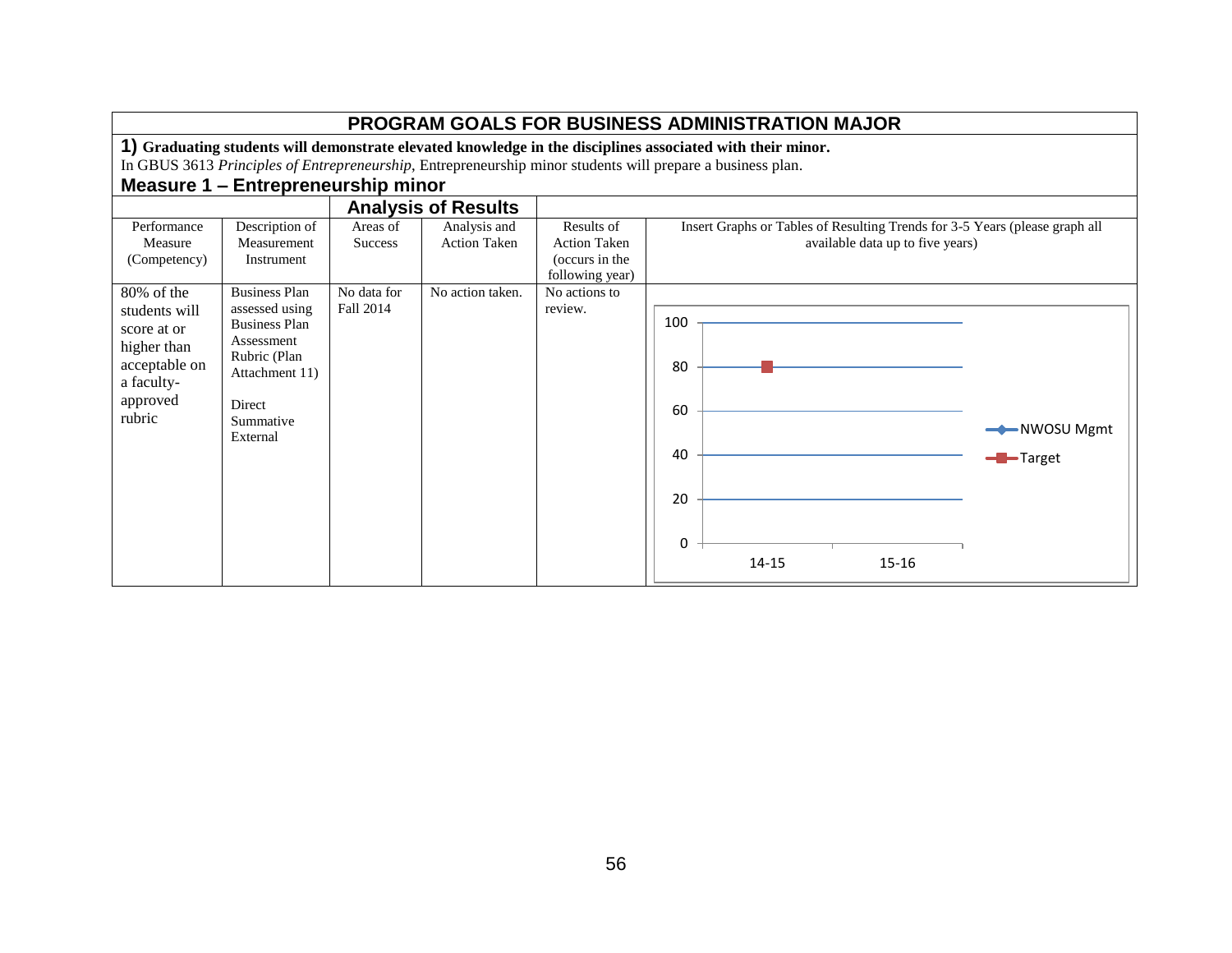### **PROGRAM GOALS FOR BUSINESS ADMINISTRATION MAJOR 2) Graduating students should demonstrate sufficient knowledge of appropriate business software to prepare appropriate documents.** In MGMT 4433 Business Policy students will submit a written detailed analysis in MS Word (or compatible software) format. **Measure 1 Analysis of Results** Results of Areas of Analysis and Insert Graphs or Tables of Resulting Trends for 3-5 Years (please graph all Performance Description of  $\mathbf{I}$ Measure Measurement Success Action Taken Action Taken available data up to five years)

| Measure<br>(Competency)                                                                                               | Measurement<br>Instrument                                                                                                                                                                                                | <b>Success</b>                                                                      | <b>Action Taken</b>                                                                                                                                                                                                   | <b>Action Taken</b><br>(occurs in the<br>following year)                                                                | available data up to five years)                           |                                |
|-----------------------------------------------------------------------------------------------------------------------|--------------------------------------------------------------------------------------------------------------------------------------------------------------------------------------------------------------------------|-------------------------------------------------------------------------------------|-----------------------------------------------------------------------------------------------------------------------------------------------------------------------------------------------------------------------|-------------------------------------------------------------------------------------------------------------------------|------------------------------------------------------------|--------------------------------|
| 80% of the<br>students<br>must score<br>at or higher<br>than the<br>acceptable<br>on a faculty-<br>approved<br>rubric | Students will<br>submit a<br>written detailed<br>analysis in MS<br>Word (or<br>compatible<br>software)<br>format using<br>the MS Word<br>Assessment<br>Rubric (Plan<br>Attachment 10)<br>Direct<br>Summative<br>Internal | Performance has<br>improved<br>between AY14-<br>15 cohort and<br>AY15-16<br>cohort. | Two years of<br>data are<br>insignificant to<br>make any<br>definitive<br>conclusion.<br>However, the<br>cohort taking<br>the PAS during<br>$AY15-16$<br>scored well<br>above previous<br>cohort and<br>above target. | The score after<br>three<br>consecutive<br>years will be<br>used to<br>determine how<br>well students<br>are performing | 100<br>80<br>60<br>40<br>20<br>0<br>$15 - 16$<br>$14 - 15$ | $\rightarrow$ NWOSU<br>-Target |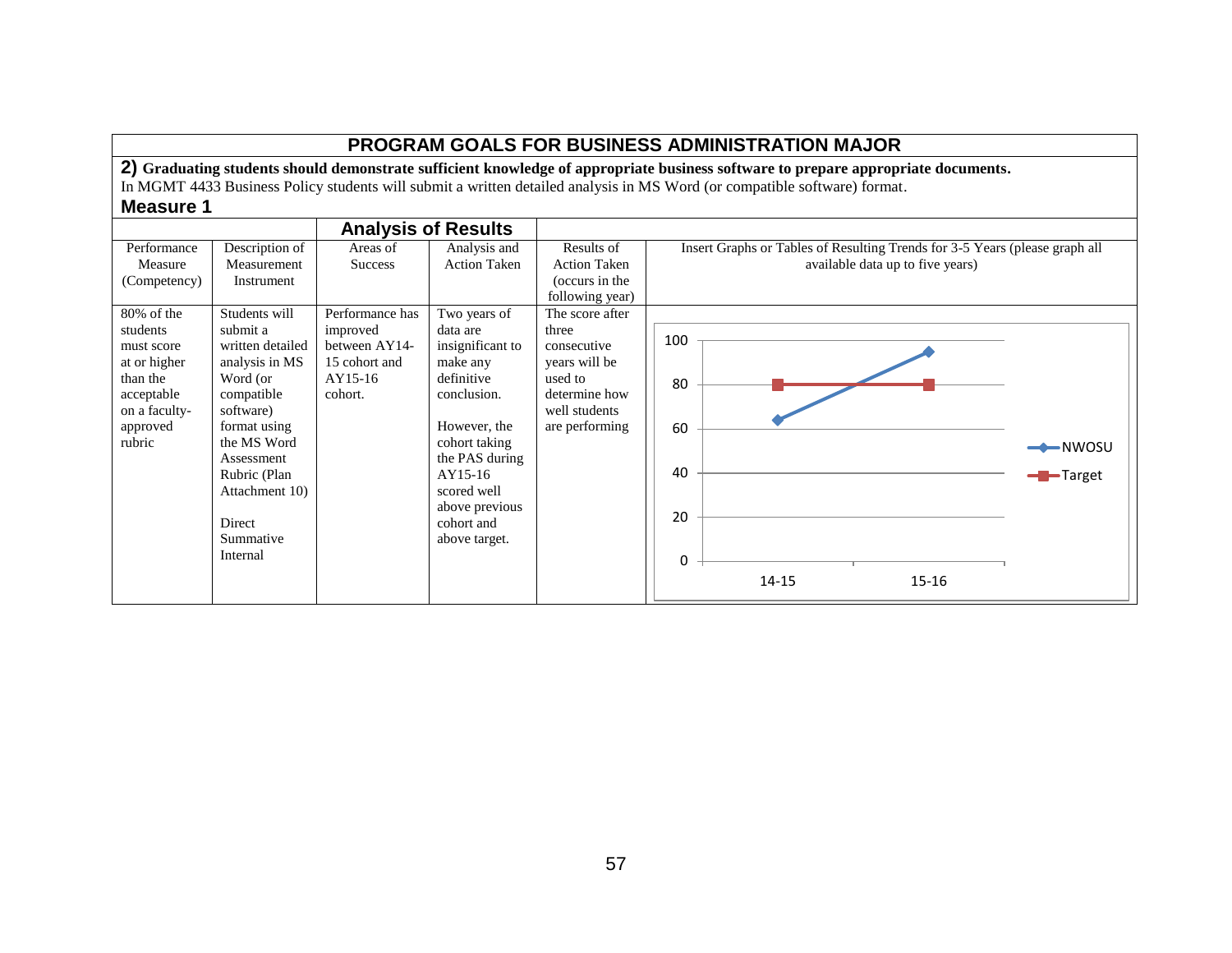### **PROGRAM GOALS FOR BUSINESS ADMINISTRATION MAJOR 2) Graduating students should demonstrate sufficient knowledge of appropriate business software to prepare appropriate documents** In MGMT 4433 Business Policy students will make a presentation using a PowerPoint (or compatible software) presentation. **Measure 2 Analysis of Results** Performance Measure (Competency) Description of Measurement Instrument Areas of Success Analysis and Action Taken Results of Action Taken (occurs in the following year) Insert Graphs or Tables of Resulting Trends for 3-5 Years (please graph all available data up to five years) 80% of the students must score at or higher than the acceptable on a facultyapproved rubric Stockholder presentations using the PowerPoint Assessment Rubric (Plan Attachment 11) Direct Summative Internal Scores have improved between AY14- 15 cohort and AY15-16 cohort. Two years of data are insignificant to make any definitive conclusion. However, the cohort taking the PAS during AY15-16 scored well above the AY14-15 cohort and slightly above the target score. The score after three consecutive years will be used to determine how well students are performing 0 20 40 60 80 100 14-15 15-16  $\longrightarrow$ NWOSU **-D**-Target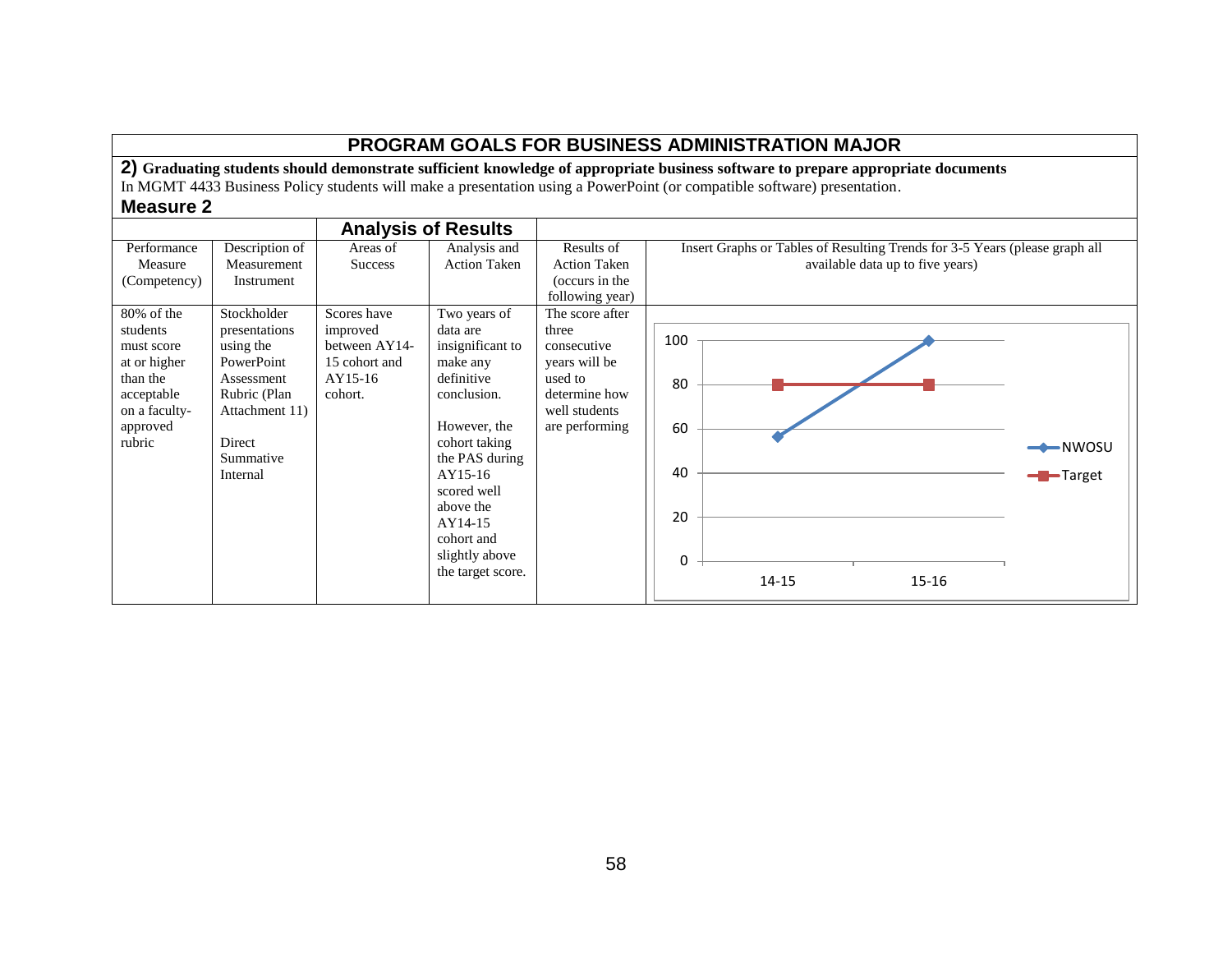|           |                                                                                                                                  |                            |  |  | PROGRAM GOALS FOR BUSINESS ADMINISTRATION MAJOR                                                                                          |  |  |  |
|-----------|----------------------------------------------------------------------------------------------------------------------------------|----------------------------|--|--|------------------------------------------------------------------------------------------------------------------------------------------|--|--|--|
|           | 2) Graduating students should demonstrate sufficient knowledge of appropriate business software to prepare appropriate documents |                            |  |  |                                                                                                                                          |  |  |  |
|           |                                                                                                                                  |                            |  |  | In GBUS 3753 Business Research students will demonstrate their ability to use Excel (or compatible software) by completing an assignment |  |  |  |
| Measure 3 |                                                                                                                                  |                            |  |  |                                                                                                                                          |  |  |  |
|           |                                                                                                                                  | <b>Analysis of Results</b> |  |  |                                                                                                                                          |  |  |  |
|           |                                                                                                                                  |                            |  |  |                                                                                                                                          |  |  |  |

|                                                                                                                       |                                                                                                                                                                    |                                  | Alialysis Ul Nesults                                                                                                                                                                              |                                                                                                                         |                                                                                                                 |
|-----------------------------------------------------------------------------------------------------------------------|--------------------------------------------------------------------------------------------------------------------------------------------------------------------|----------------------------------|---------------------------------------------------------------------------------------------------------------------------------------------------------------------------------------------------|-------------------------------------------------------------------------------------------------------------------------|-----------------------------------------------------------------------------------------------------------------|
| Performance<br>Measure<br>(Competency)                                                                                | Description of<br>Measurement<br>Instrument                                                                                                                        | Areas of<br><b>Success</b>       | Analysis and<br><b>Action Taken</b>                                                                                                                                                               | Results of<br><b>Action Taken</b><br>(occurs in the<br>following year)                                                  | Insert Graphs or Tables of Resulting Trends for 3-5 Years (please graph all<br>available data up to five years) |
| 80% of the<br>students<br>must score<br>at or higher<br>than the<br>acceptable<br>on a faculty-<br>approved<br>rubric | Excel<br>assignment (or<br>compatible<br>software)<br>format using<br>the Excel<br>Assessment<br>Rubric (Plan<br>Attachment 13)<br>Direct<br>Summative<br>Internal | Performance is<br>below target.* | Two years of<br>data are<br>insignificant to<br>make any<br>definitive<br>conclusion.<br>However, the<br>cohort taking<br>the PAS during<br>$AY15-16$<br>scored well<br>below the target<br>score | The score after<br>three<br>consecutive<br>years will be<br>used to<br>determine how<br>well students<br>are performing | 100<br>80<br>60<br>$\rightarrow$ NWOSU<br>40<br>-Target<br>20<br>0<br>15-16<br>$14 - 15$                        |

\* Data for Fall 2014/Spring 2015 was based on the use of a non-approved rubric.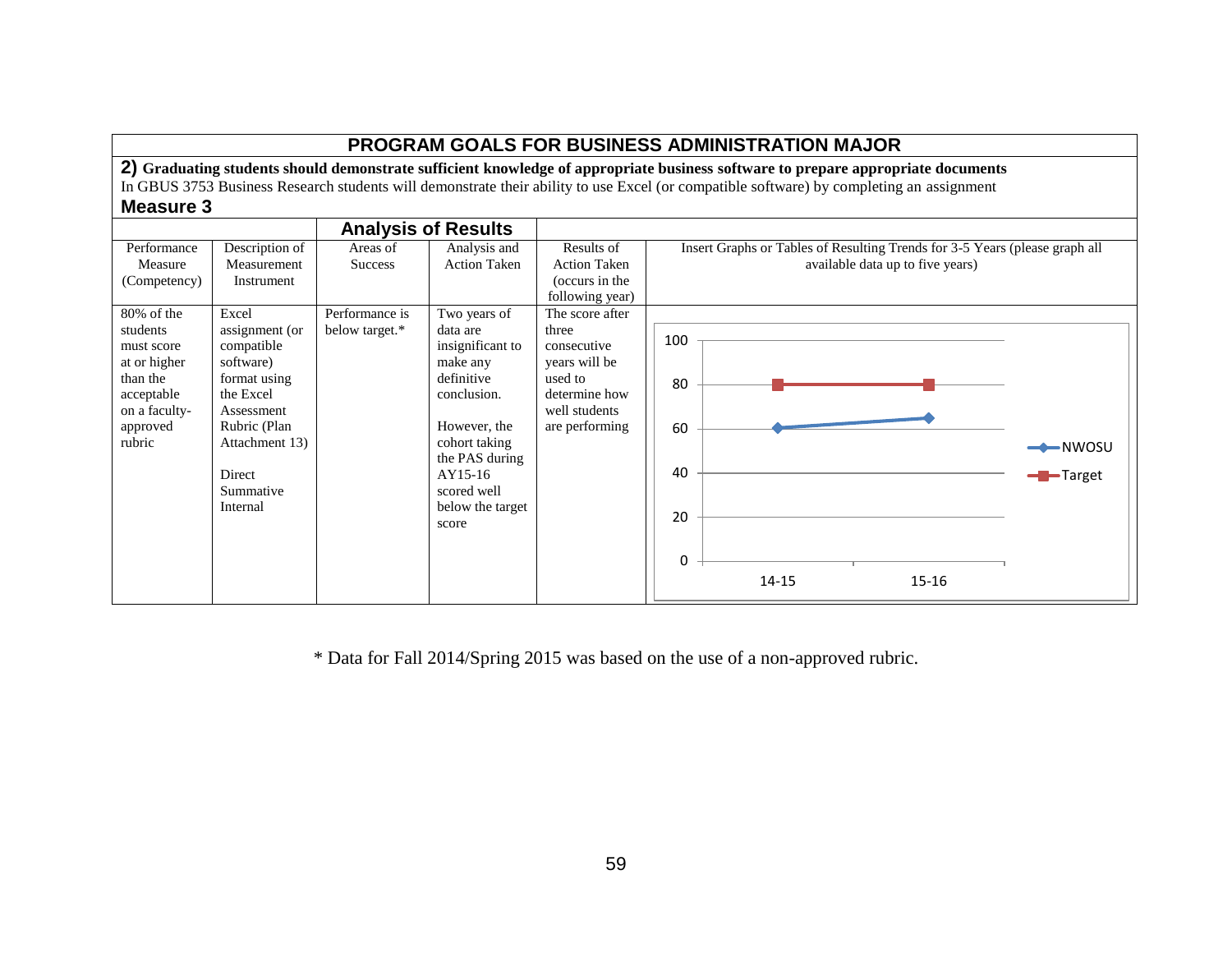| <b>Measure 1</b><br>Performance                                                                                                                                       | Description of                  | Areas of                | Analysis and Action                                                                                                                                                | Results of                                                                                  | Insert Graphs or Tables of Resulting Trends for 3-5 Years (please graph all                    |
|-----------------------------------------------------------------------------------------------------------------------------------------------------------------------|---------------------------------|-------------------------|--------------------------------------------------------------------------------------------------------------------------------------------------------------------|---------------------------------------------------------------------------------------------|------------------------------------------------------------------------------------------------|
| Measure<br>(Competency)                                                                                                                                               | Measurement<br>Instrument       | <b>Success</b>          | Taken                                                                                                                                                              | <b>Action Taken</b><br>(occurs in the<br>following year)                                    | available data up to five years)                                                               |
| On the<br>Ethics                                                                                                                                                      | <b>PAS</b>                      | Performance<br>is below | Two years of data<br>are insignificant to                                                                                                                          | The score after<br>three                                                                    | <b>Ethical Decision Making</b>                                                                 |
| section<br>(Business or<br>Accounting)<br>collectively<br>the students<br>in the testing<br>cohort<br>should be at<br>or above the<br>50 <sup>th</sup><br>percentile. | Direct<br>Summative<br>External | target.                 | make any definitive<br>conclusion.<br>However, the cohort<br>taking the PAS<br>during AY14-15 and<br>the cohort taking the<br>PAS during AY15-<br>16 scored equal. | consecutive<br>years will be<br>used to<br>determine how<br>well students<br>are performing | 100<br>80<br>60<br>$\rightarrow$ NWOSU<br>40<br><b>-</b> ∎ Target<br>20<br>0<br>14-15<br>15-16 |

(See page 27)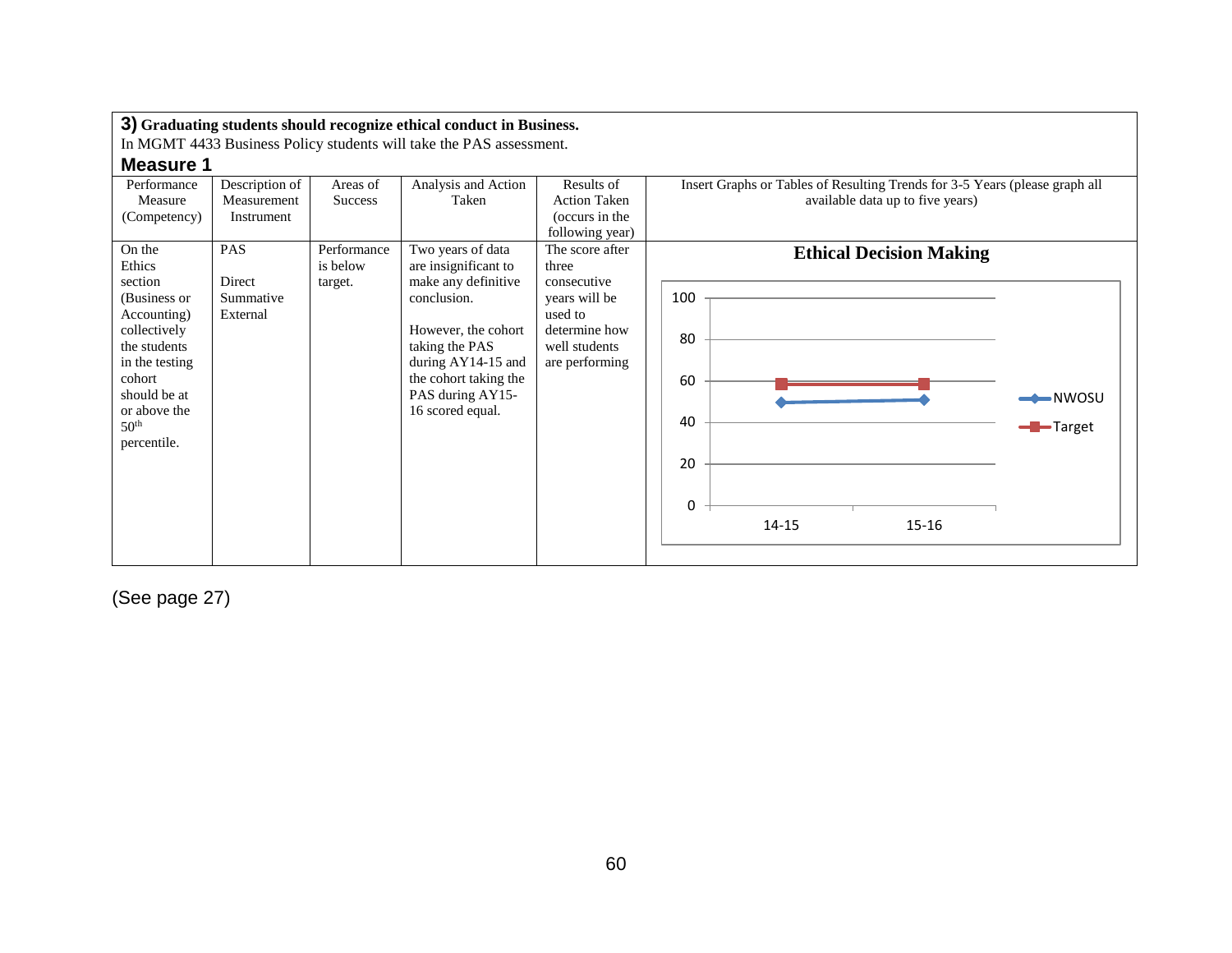|                                                                                                                                                                                |                                                           |                                                         | 3) Graduating students should recognize ethical conduct in Business.                                                                                 |                                                                                                    |                                                                                                                                                   |
|--------------------------------------------------------------------------------------------------------------------------------------------------------------------------------|-----------------------------------------------------------|---------------------------------------------------------|------------------------------------------------------------------------------------------------------------------------------------------------------|----------------------------------------------------------------------------------------------------|---------------------------------------------------------------------------------------------------------------------------------------------------|
|                                                                                                                                                                                |                                                           |                                                         | In MGMT 4433 Business Policy students will take the PAS assessment.                                                                                  |                                                                                                    |                                                                                                                                                   |
| Measure 2                                                                                                                                                                      |                                                           |                                                         |                                                                                                                                                      |                                                                                                    |                                                                                                                                                   |
| Performance<br>Measure<br>(Competency)<br>On the<br>Ethics                                                                                                                     | Description of<br>Measurement<br>Instrument<br><b>PAS</b> | Areas of<br><b>Success</b><br>Scores are<br>near target | Analysis and Action<br>Taken<br>Two years of data<br>are insignificant to                                                                            | Results of<br><b>Action Taken</b><br>(occurs in the<br>following year)<br>The score after<br>three | Insert Graphs or Tables of Resulting Trends for 3-5 Years (please graph all<br>available data up to five years)<br><b>Ethical Decision Making</b> |
| section<br>(Business or<br>Accounting)<br>the testing<br>cohort<br>frequency<br>correct score<br>will be<br>higher than<br>the ACBSP<br>Region 6<br>frequency<br>correct score | <b>Direct</b><br>Summative<br>External                    | set.                                                    | make any definitive<br>conclusion.<br>However, very little<br>change in scores has<br>taken place between<br>the $AY14-15$ and<br>$AY15-16$ cohorts. | consecutive<br>years will be<br>used to<br>determine how<br>well students<br>are performing.       | 100<br>80<br>60<br>——NWOSU<br>40<br><del>-</del> Target<br>20<br>0<br>14-15<br>15-16                                                              |
|                                                                                                                                                                                |                                                           |                                                         |                                                                                                                                                      |                                                                                                    |                                                                                                                                                   |

(See page 29)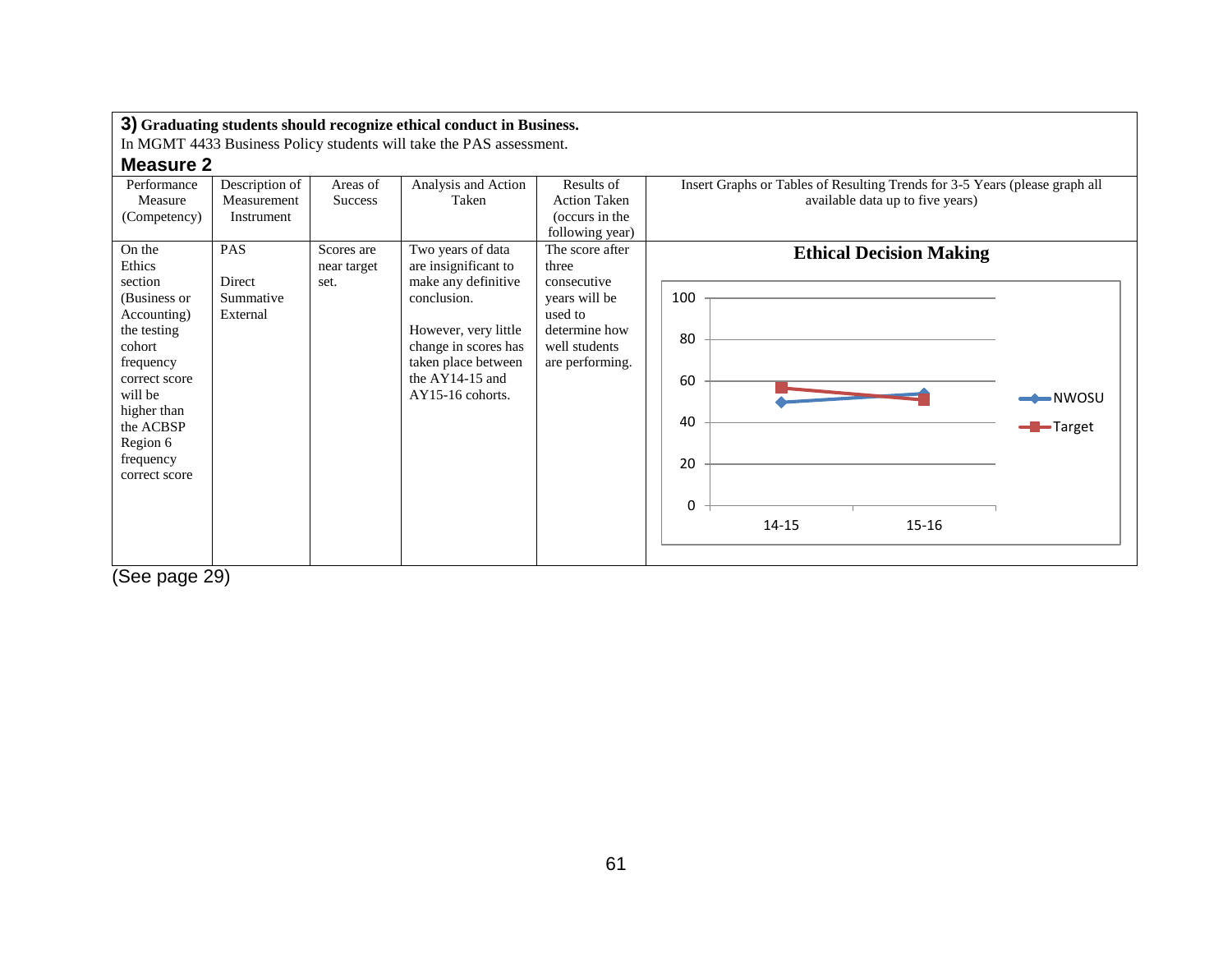| <b>Measure 3</b>                                                                                                                                  | In MGMT 4433 Business Policy students will take the PAS assessment. |                                     |                                                                                                                                                                                                   |                                                                                                                          |                                                                                                                                                     |  |  |  |  |
|---------------------------------------------------------------------------------------------------------------------------------------------------|---------------------------------------------------------------------|-------------------------------------|---------------------------------------------------------------------------------------------------------------------------------------------------------------------------------------------------|--------------------------------------------------------------------------------------------------------------------------|-----------------------------------------------------------------------------------------------------------------------------------------------------|--|--|--|--|
| Performance<br>Measure<br>(Competency)                                                                                                            | Description of<br>Measurement<br>Instrument                         | Areas of<br><b>Success</b>          | Analysis and Action<br>Taken                                                                                                                                                                      | Results of<br><b>Action Taken</b><br>(occurs in the<br>following year)                                                   | Insert Graphs or Tables of Resulting Trends for 3-5 Years (please graph all<br>available data up to five years)                                     |  |  |  |  |
| The<br>institution<br>frequency<br>correct score<br>will be<br>above the<br>frequency<br>correct score<br>of all<br><b>ACBSP</b><br>institutions. | <b>PAS</b><br><b>Direct</b><br>Summative<br>External<br>$- -$       | Scores are<br>near or at<br>target. | Two years of data<br>are insignificant to<br>make any definitive<br>conclusion.<br>However, very little<br>change in scores has<br>taken place between<br>the $AY14-15$ and<br>$AY15-16$ cohorts. | The score after<br>three<br>consecutive<br>years will be<br>used to<br>determine how<br>well students<br>are performing. | <b>Ethical Decision Making</b><br>100<br>80<br>60<br>$\rightarrow$ NWOSU<br>40<br>$\blacksquare$ Target<br>20<br>$\Omega$<br>$14 - 15$<br>$15 - 16$ |  |  |  |  |

(See page 30)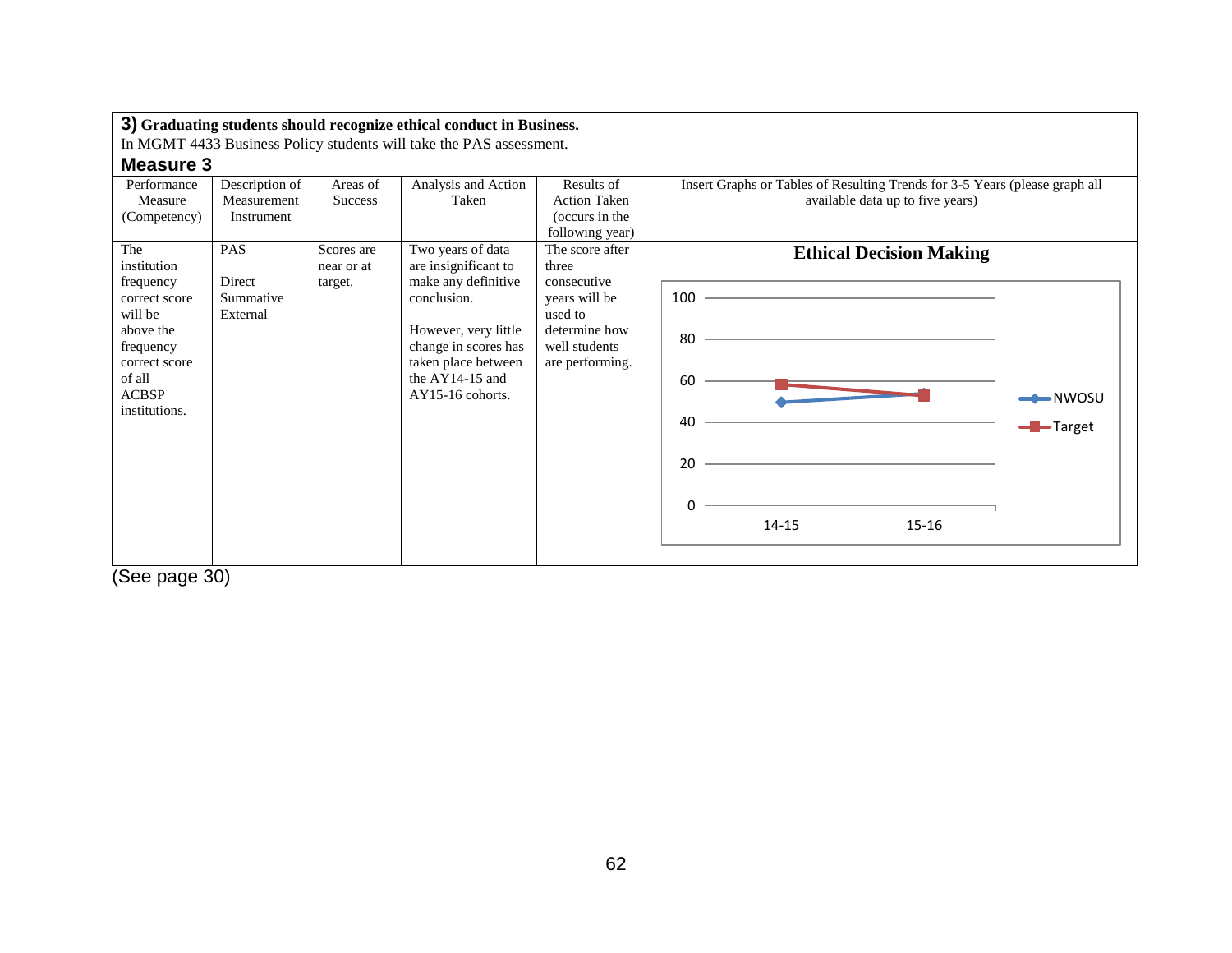|                                                                                                                                                                |                                                           |                                          | 3) Graduating students should recognize ethical conduct in Business.                                                                                                         |                                                                                                       |                                                                                                                                                                                                                                                                                                                 |
|----------------------------------------------------------------------------------------------------------------------------------------------------------------|-----------------------------------------------------------|------------------------------------------|------------------------------------------------------------------------------------------------------------------------------------------------------------------------------|-------------------------------------------------------------------------------------------------------|-----------------------------------------------------------------------------------------------------------------------------------------------------------------------------------------------------------------------------------------------------------------------------------------------------------------|
|                                                                                                                                                                |                                                           |                                          | In MGMT 4433 Business Policy students will take the PAS assessment.                                                                                                          |                                                                                                       |                                                                                                                                                                                                                                                                                                                 |
| Measure 4                                                                                                                                                      |                                                           |                                          |                                                                                                                                                                              |                                                                                                       |                                                                                                                                                                                                                                                                                                                 |
| Performance<br>Measure<br>(Competency)<br>The                                                                                                                  | Description of<br>Measurement<br>Instrument<br><b>PAS</b> | Areas of<br><b>Success</b><br>Scores are | Analysis and Action<br>Taken<br>Two years of data                                                                                                                            | Results of<br><b>Action Taken</b><br>(occurs in the<br>following year)<br>The score after             | Insert Graphs or Tables of Resulting Trends for 3-5 Years (please graph all<br>available data up to five years)                                                                                                                                                                                                 |
| institution<br>frequency<br>correct score<br>will be<br>above the<br>frequency<br>correct score<br>of all<br>Publicly<br>Owned<br>Universities<br>institutions | Direct<br>Summative<br>External                           | near or at<br>target.                    | are insignificant to<br>make any definitive<br>conclusion.<br>However, very little<br>change in scores has<br>taken place between<br>the $AY14-15$ and<br>$AY15-16$ cohorts. | three<br>consecutive<br>years will be<br>used to<br>determine how<br>well students<br>are performing. | <b>Ethical Decision Making</b><br>100<br>80<br>60<br>the contract of the contract of the contract of the contract of the contract of the contract of the contract of the contract of the contract of the contract of the contract of the contract of the contract of the contract o<br>40<br>-Target<br>20<br>0 |
|                                                                                                                                                                |                                                           |                                          |                                                                                                                                                                              |                                                                                                       | $14 - 15$<br>15-16                                                                                                                                                                                                                                                                                              |

(See page 31)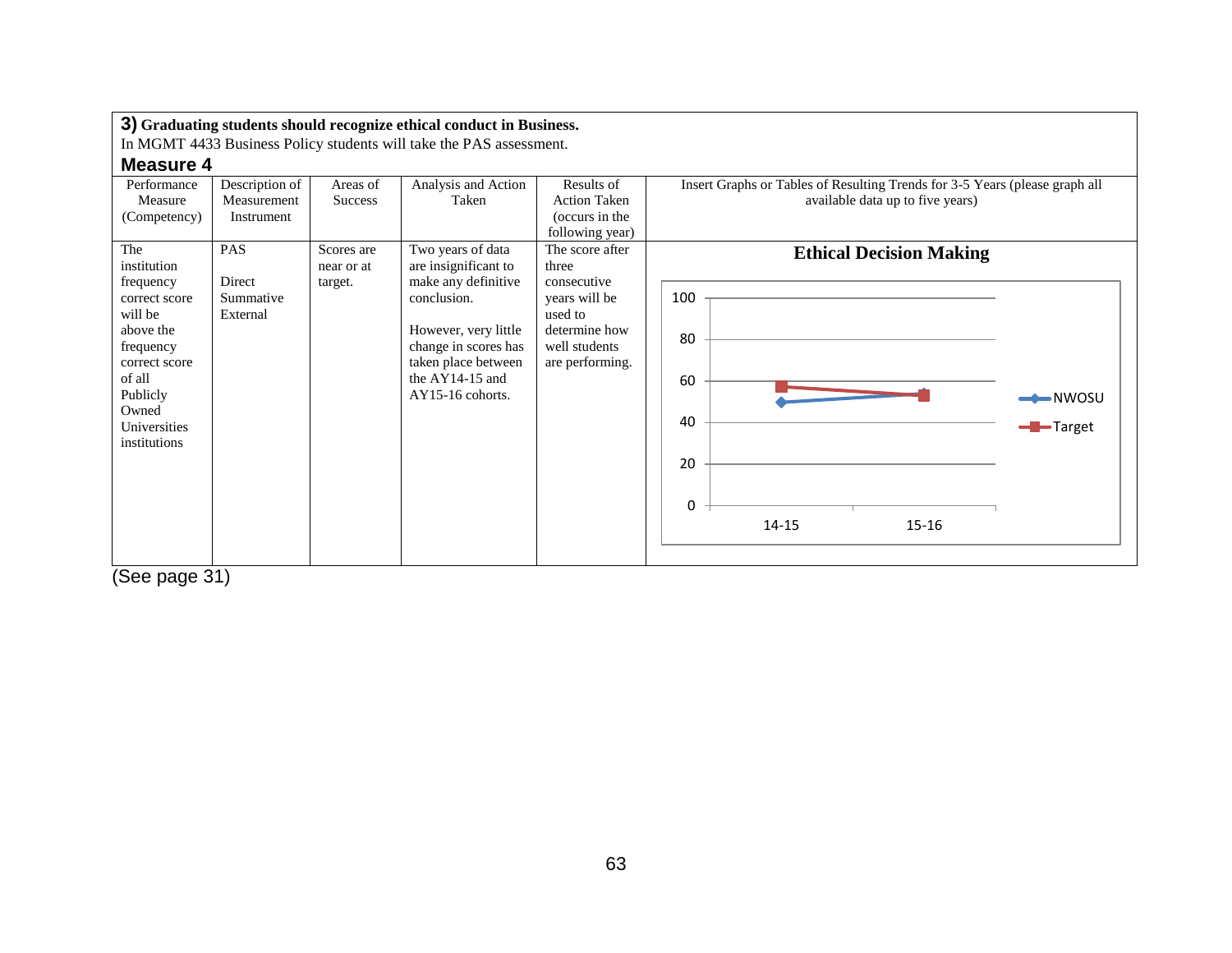| <b>Measure 5</b>                                                                                                                                                    |                                             |                                     |                                                                                                                                                                                                 |                                                                                                                          |                                                                                                                                                                   |
|---------------------------------------------------------------------------------------------------------------------------------------------------------------------|---------------------------------------------|-------------------------------------|-------------------------------------------------------------------------------------------------------------------------------------------------------------------------------------------------|--------------------------------------------------------------------------------------------------------------------------|-------------------------------------------------------------------------------------------------------------------------------------------------------------------|
| Performance<br>Measure<br>(Competency)                                                                                                                              | Description of<br>Measurement<br>Instrument | Areas of<br><b>Success</b>          | Analysis and Action<br>Taken                                                                                                                                                                    | Results of<br><b>Action Taken</b><br>(occurs in the<br>following year)                                                   | Insert Graphs or Tables of Resulting Trends for 3-5 Years (please graph all<br>available data up to five years)                                                   |
| The<br>institution<br>frequency<br>correct score<br>will be<br>above the<br>frequency<br>correct score<br>of all<br>institutions<br>inside the<br>United<br>States. | PAS<br>Direct<br>Summative<br>External      | Scores are<br>near or at<br>target. | Two years of data<br>are insignificant to<br>make any definitive<br>conclusion.<br>However, very little<br>change in scores has<br>taken place between<br>the AY14-15 and<br>$AY15-16$ cohorts. | The score after<br>three<br>consecutive<br>years will be<br>used to<br>determine how<br>well students<br>are performing. | <b>Ethical Decision Making</b><br>100<br>80<br>60<br>the contract of the contract of the<br>$-$ NWOSU<br>40<br><b>-</b> ∎ Target<br>20<br>0<br>14-15<br>$15 - 16$ |

(See page 32)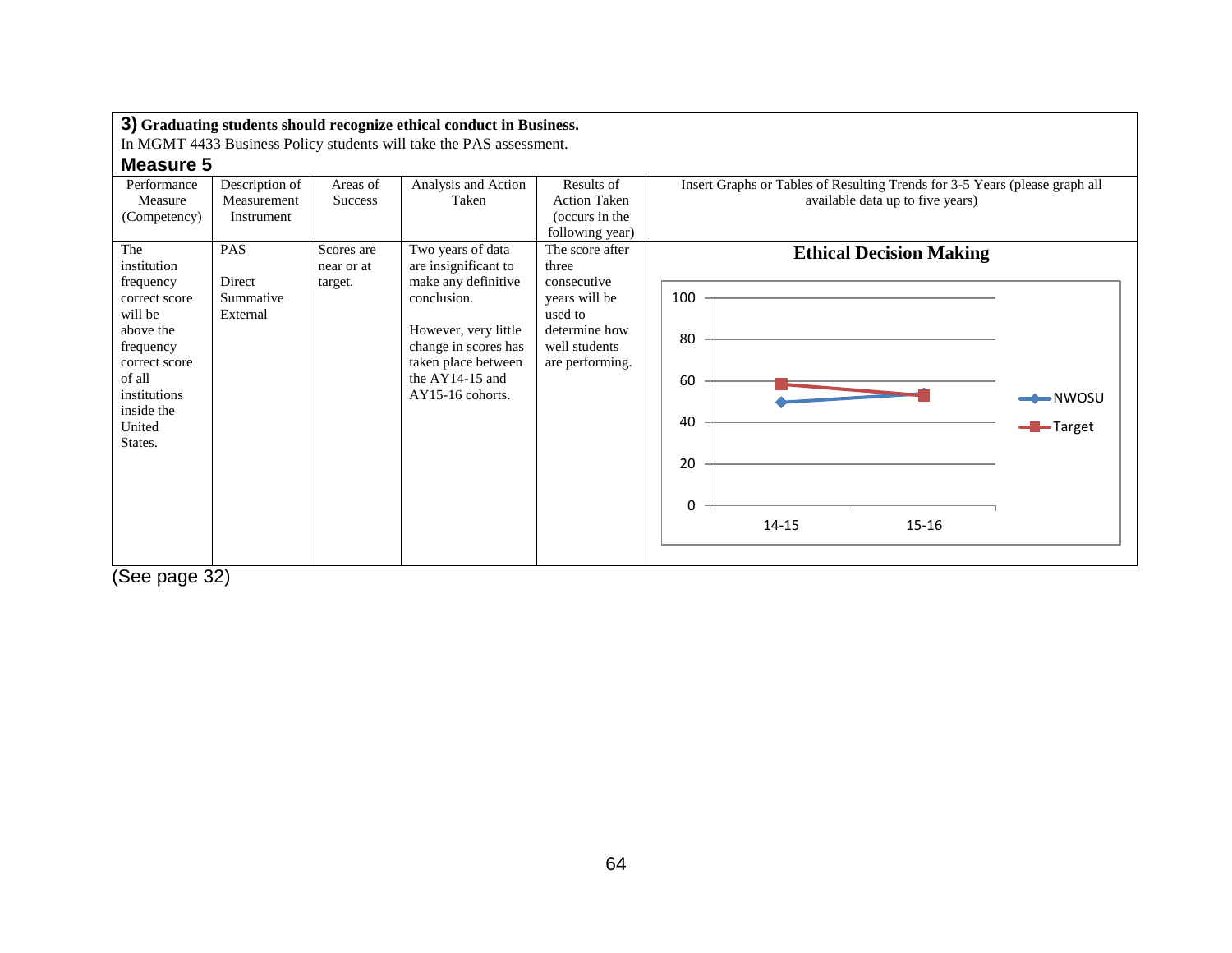In MGMT 4433 Business Policy students will take the PAS assessment.

## **Measure 6**

| iiivuuui v                             |                                             |                            |                              |                                                     |                                                                                                                 |
|----------------------------------------|---------------------------------------------|----------------------------|------------------------------|-----------------------------------------------------|-----------------------------------------------------------------------------------------------------------------|
| Performance<br>Measure<br>(Competency) | Description of<br>Measurement<br>Instrument | Areas of<br><b>Success</b> | Analysis and Action<br>Taken | Results of<br><b>Action Taken</b><br>(occurs in the | Insert Graphs or Tables of Resulting Trends for 3-5 Years (please graph all<br>available data up to five years) |
|                                        |                                             |                            |                              | following year)                                     |                                                                                                                 |
| The<br>institution                     | PAS                                         |                            | Data from<br>international   | No action<br>taken.                                 | <b>Ethical Decision Making</b>                                                                                  |
| frequency                              | Direct                                      |                            | institutions is not          |                                                     |                                                                                                                 |
| correct score                          | Summative                                   |                            | available.                   |                                                     | 100                                                                                                             |
| will be<br>above the                   | External                                    |                            |                              |                                                     |                                                                                                                 |
| frequency                              |                                             |                            |                              |                                                     | 80                                                                                                              |
| correct score                          |                                             |                            |                              |                                                     |                                                                                                                 |
| of all                                 |                                             |                            |                              |                                                     | 60                                                                                                              |
| institutions                           |                                             |                            |                              |                                                     |                                                                                                                 |
| outside the                            |                                             |                            |                              |                                                     | 40                                                                                                              |
| United                                 |                                             |                            |                              |                                                     | -Target                                                                                                         |
| States.                                |                                             |                            |                              |                                                     |                                                                                                                 |
|                                        |                                             |                            |                              |                                                     | 20                                                                                                              |
|                                        |                                             |                            |                              |                                                     |                                                                                                                 |
|                                        |                                             |                            |                              |                                                     | 0                                                                                                               |
|                                        |                                             |                            |                              |                                                     | $14 - 15$<br>$15 - 16$                                                                                          |
|                                        |                                             |                            |                              |                                                     |                                                                                                                 |
|                                        |                                             |                            |                              |                                                     |                                                                                                                 |
| $\sim$                                 | $\sim$                                      |                            |                              |                                                     |                                                                                                                 |

(See page 33)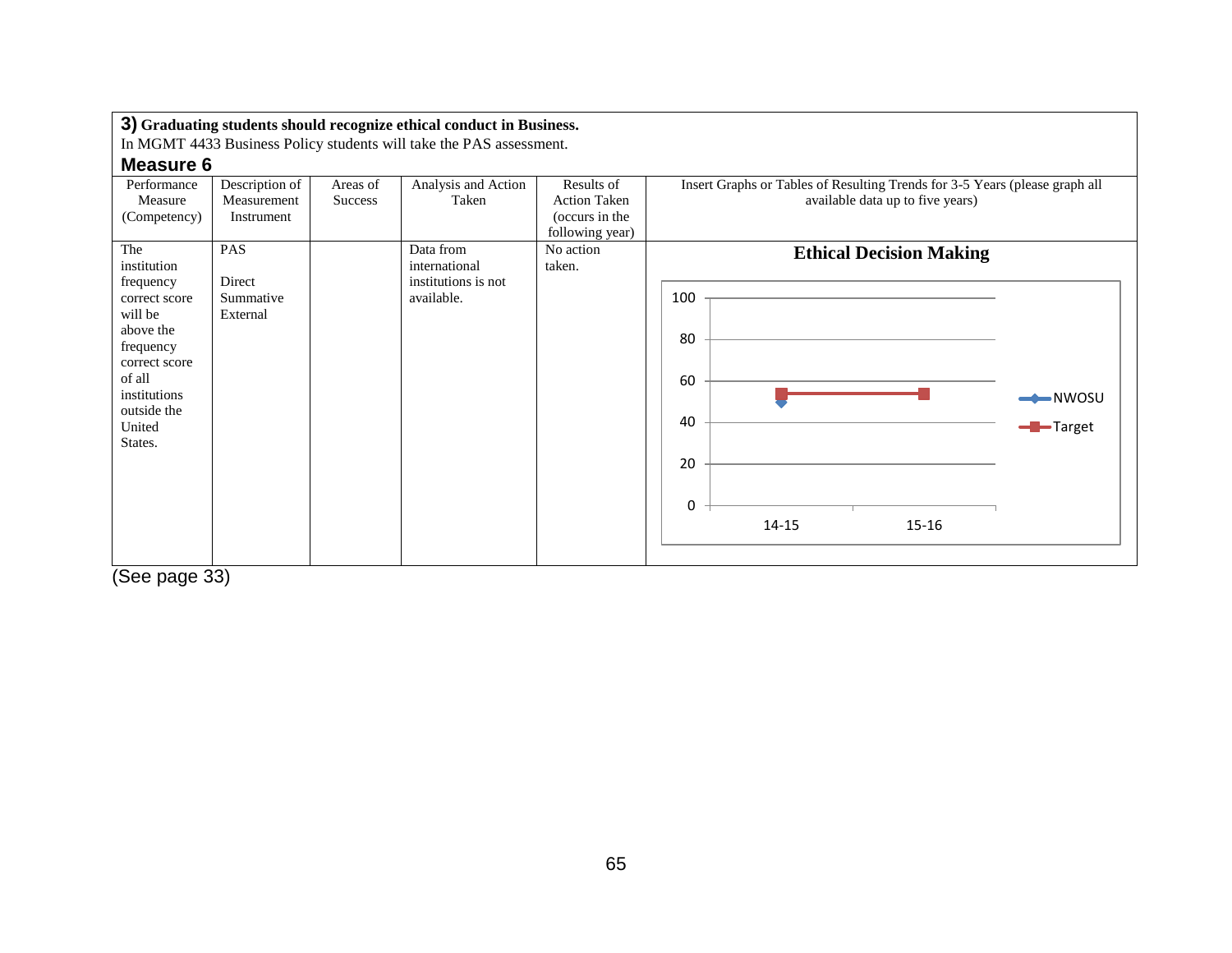## **PROGRAM GOALS FOR ORGANIZATIONAL LEADERSHIP MAJOR**

**1) Graduating students should be able to integrate prior work experience with complimentary knowledge of business principles grounded in an academic environment.**

Students will take a pre-test in ORGL 3113, Foundations of Organizational Leadership. A post-test will be administered in ORGL 4553 Capstone

|                                                                                                    |                                                                                                                                                                                                            |                            | <b>Analysis of Results</b>          |                                                                        |                                                                                                                 |
|----------------------------------------------------------------------------------------------------|------------------------------------------------------------------------------------------------------------------------------------------------------------------------------------------------------------|----------------------------|-------------------------------------|------------------------------------------------------------------------|-----------------------------------------------------------------------------------------------------------------|
| Performance<br>Measure<br>(Competency)                                                             | Description of<br>Measurement<br>Instrument                                                                                                                                                                | Areas of<br><b>Success</b> | Analysis and<br><b>Action Taken</b> | Results of<br><b>Action Taken</b><br>(occurs in the<br>following year) | Insert Graphs or Tables of Resulting Trends for 3-5 Years (please graph all<br>available data up to five years) |
| 80% of the<br>students will<br>show at least a<br>50% reduction<br>in errors from<br>the pre-test. | A pretest will<br>be administered<br>in the first<br>ORGL class -<br>Foundations. A<br>post-test will be<br>administered in<br>the final ORGL<br>$class -$<br>Capstone.<br>Direct<br>Summative<br>Internal | No students.               | No action to be.<br>taken.          | No action to be.<br>taken.                                             | There have been no students graduating with<br>the Bachelor of Science in Organizational<br>Leadership.         |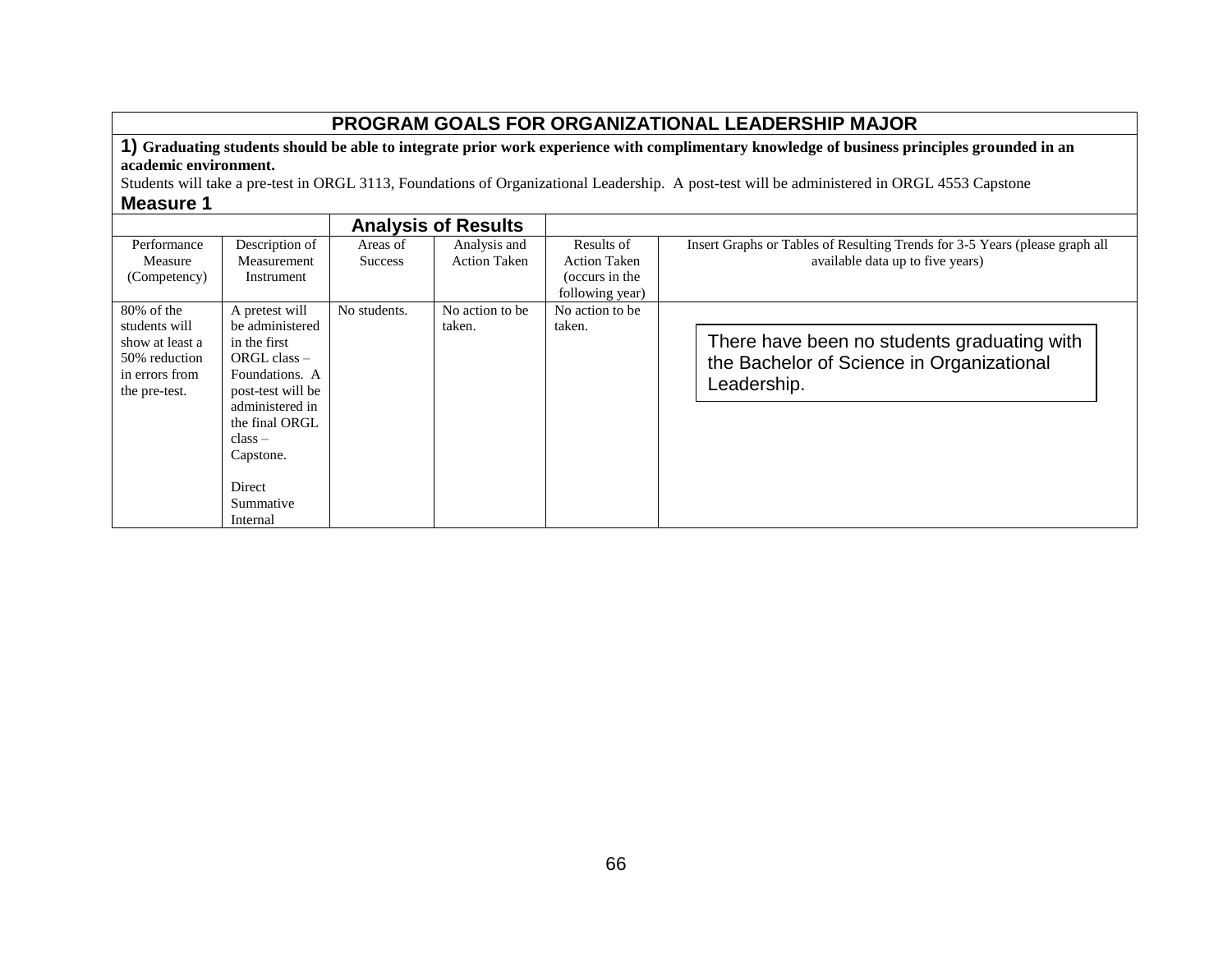Graduating students will take the PAS test in ORGL 4553 Capstone class.

| Performance      | Description of | Areas of       | Analysis and Action | Results of          | Insert Graphs or Tables of Resulting Trends for 3-5 Years (please graph all |  |
|------------------|----------------|----------------|---------------------|---------------------|-----------------------------------------------------------------------------|--|
| Measure          | Measurement    | <b>Success</b> | Taken               | <b>Action Taken</b> | available data up to five years)                                            |  |
| (Competency)     | Instrument     |                |                     | (occurs in the      |                                                                             |  |
|                  |                |                |                     | following year)     |                                                                             |  |
| On the           | <b>PAS</b>     | No students.   | No action to be     | No action to be     |                                                                             |  |
| Ethics           |                |                | taken.              | taken.              |                                                                             |  |
| section          | Direct         |                |                     |                     |                                                                             |  |
| (Business or     | Summative      |                |                     |                     |                                                                             |  |
| Accounting)      | External       |                |                     |                     | There have been no students graduating with                                 |  |
| collectively     |                |                |                     |                     |                                                                             |  |
| the students     |                |                |                     |                     | the Bachelor of Science in Organizational                                   |  |
| in the testing   |                |                |                     |                     | Leadership.                                                                 |  |
| cohort           |                |                |                     |                     |                                                                             |  |
| should be at     |                |                |                     |                     |                                                                             |  |
| or above the     |                |                |                     |                     |                                                                             |  |
| 50 <sup>th</sup> |                |                |                     |                     |                                                                             |  |
| percentile.      |                |                |                     |                     |                                                                             |  |
|                  |                |                |                     |                     |                                                                             |  |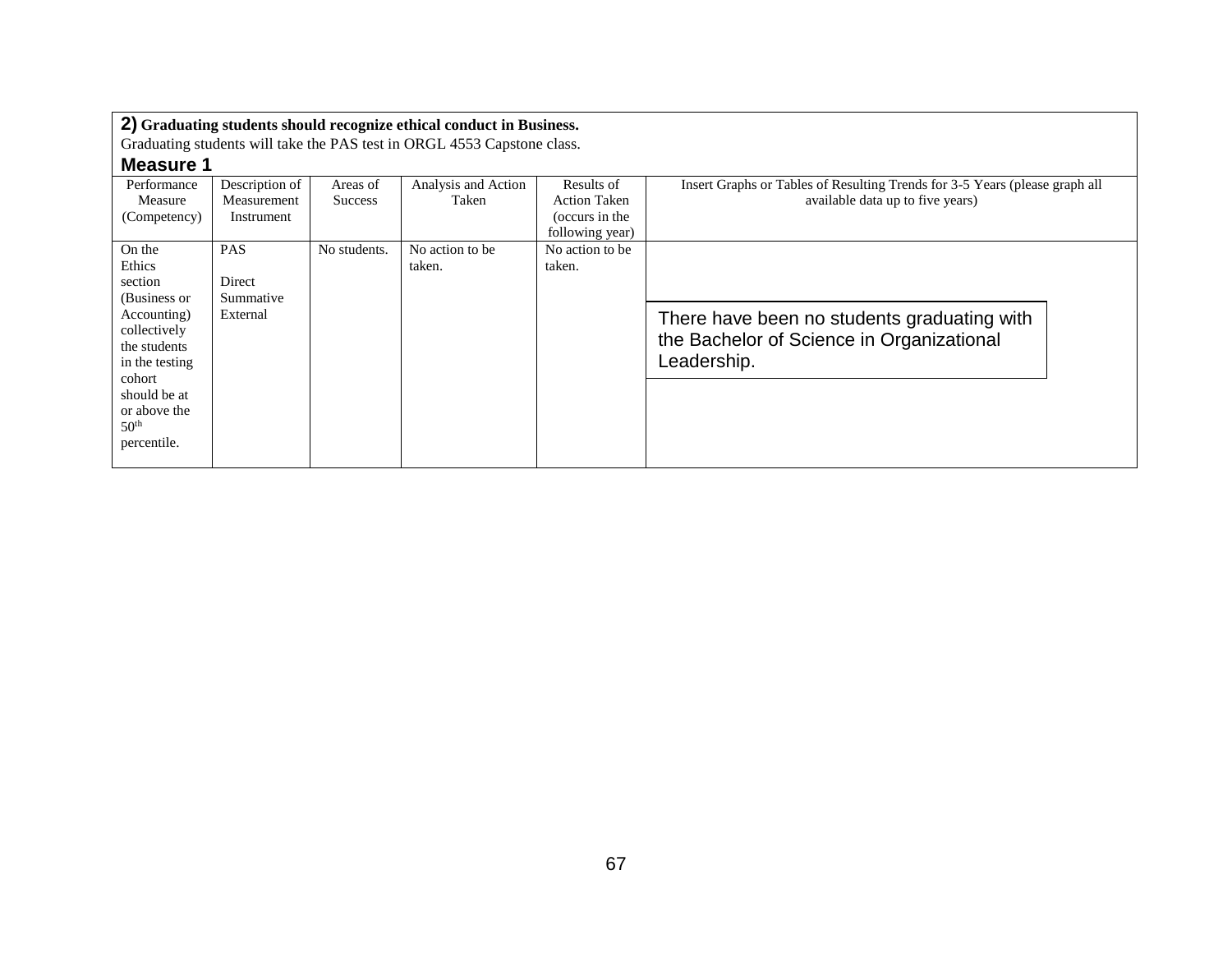Graduating students will take the PAS test in ORGL 4553 Capstone class.

| Performance   | Description of | Areas of       | Analysis and Action | Results of          | Insert Graphs or Tables of Resulting Trends for 3-5 Years (please graph all |
|---------------|----------------|----------------|---------------------|---------------------|-----------------------------------------------------------------------------|
| Measure       | Measurement    | <b>Success</b> | Taken               | <b>Action Taken</b> | available data up to five years)                                            |
| (Competency)  | Instrument     |                |                     | (occurs in the      |                                                                             |
|               |                |                |                     | following year)     |                                                                             |
| On the        | <b>PAS</b>     | No students.   | No action to be     | No action to be     |                                                                             |
| Ethics        |                |                | taken.              | taken.              |                                                                             |
| section       | Direct         |                |                     |                     | There have been no students graduating with                                 |
| (Business or  | Summative      |                |                     |                     | the Bachelor of Science in Organizational                                   |
| Accounting)   | External       |                |                     |                     | Leadership.                                                                 |
| the testing   |                |                |                     |                     |                                                                             |
| cohort        |                |                |                     |                     |                                                                             |
| frequency     |                |                |                     |                     |                                                                             |
| correct score |                |                |                     |                     |                                                                             |
| will be       |                |                |                     |                     |                                                                             |
| higher than   |                |                |                     |                     |                                                                             |
| the ACBSP     |                |                |                     |                     |                                                                             |
| Region 6      |                |                |                     |                     |                                                                             |
| frequency     |                |                |                     |                     |                                                                             |
| correct score |                |                |                     |                     |                                                                             |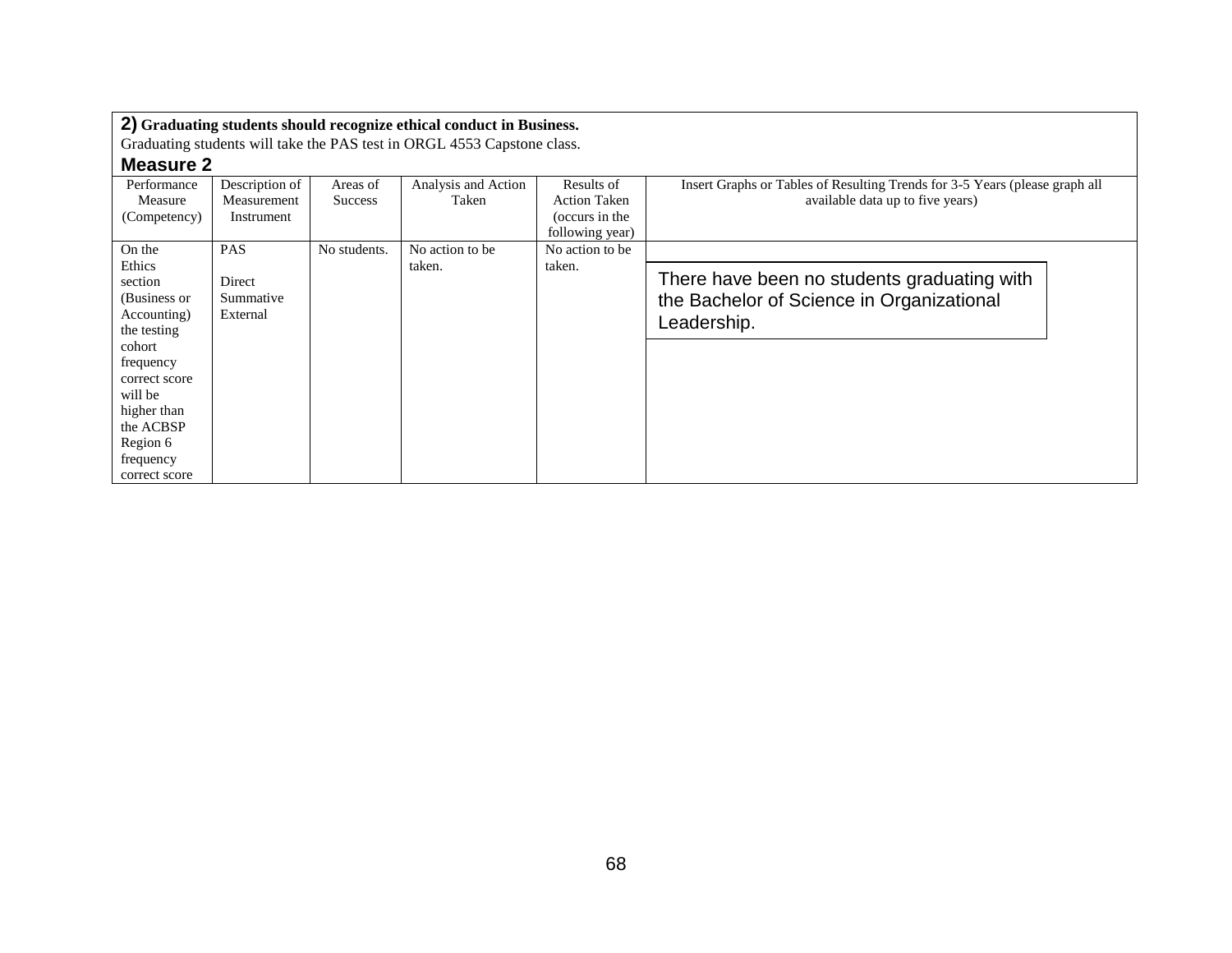Graduating students will take the PAS test in ORGL 4553 Capstone class.

| Performance   | Description of | Areas of       | Analysis and Action | Results of          | Insert Graphs or Tables of Resulting Trends for 3-5 Years (please graph all |
|---------------|----------------|----------------|---------------------|---------------------|-----------------------------------------------------------------------------|
| Measure       | Measurement    | <b>Success</b> | Taken               | <b>Action Taken</b> | available data up to five years)                                            |
| (Competency)  | Instrument     |                |                     | (occurs in the      |                                                                             |
|               |                |                |                     | following year)     |                                                                             |
| The           | <b>PAS</b>     | No students.   | No action to be     | No action to be     |                                                                             |
| institution   |                |                | taken.              | taken.              |                                                                             |
| frequency     | Direct         |                |                     |                     |                                                                             |
| correct score | Summative      |                |                     |                     | There have been no students graduating with                                 |
| will be       | External       |                |                     |                     | the Bachelor of Science in Organizational                                   |
| above the     |                |                |                     |                     |                                                                             |
| frequency     |                |                |                     |                     | Leadership.                                                                 |
| correct score |                |                |                     |                     |                                                                             |
| of all        |                |                |                     |                     |                                                                             |
| <b>ACBSP</b>  |                |                |                     |                     |                                                                             |
| institutions. |                |                |                     |                     |                                                                             |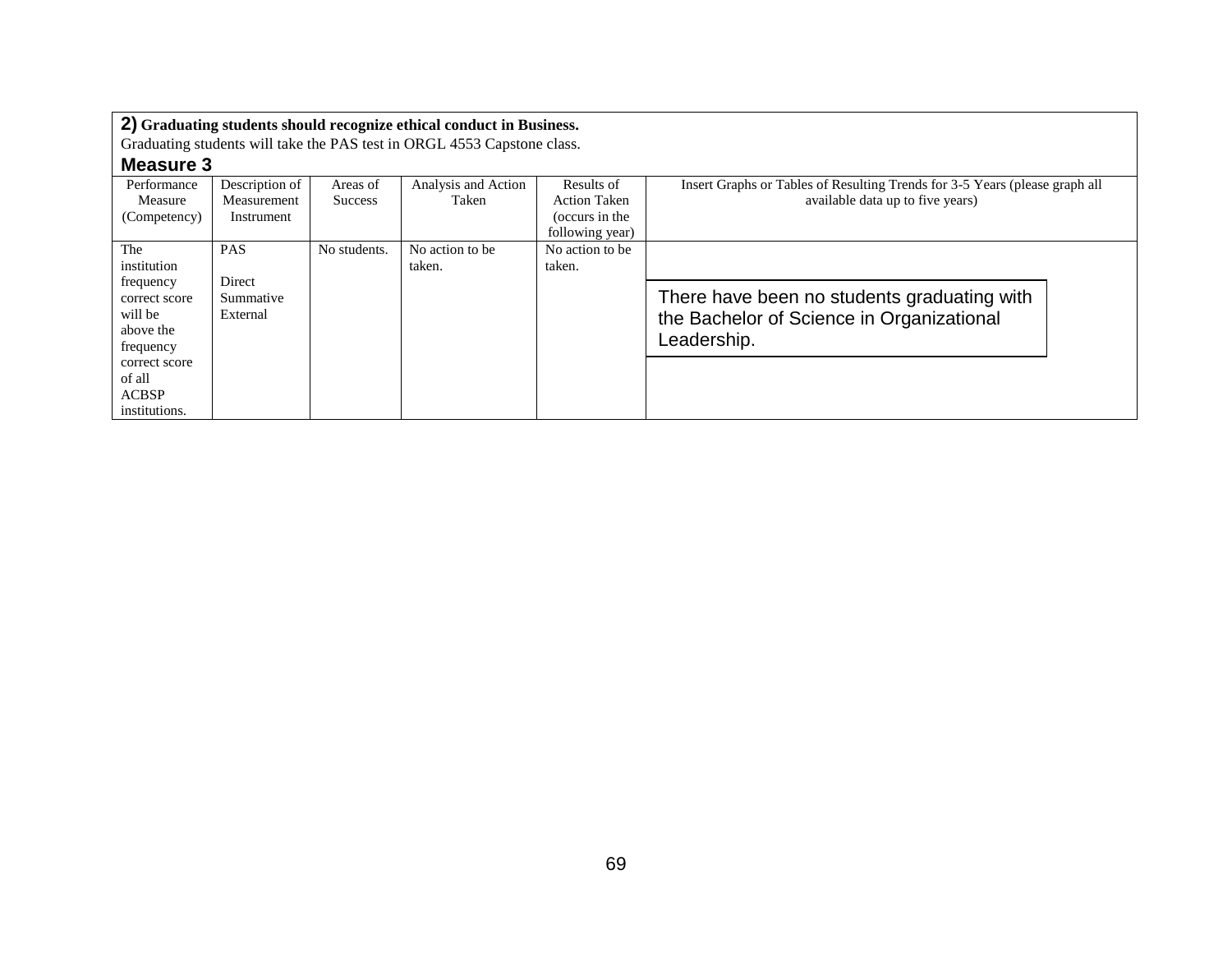Graduating students will take the PAS test in ORGL 4553 Capstone class.

| Performance   | Description of | Areas of       | Analysis and Action | Results of          | Insert Graphs or Tables of Resulting Trends for 3-5 Years (please graph all |
|---------------|----------------|----------------|---------------------|---------------------|-----------------------------------------------------------------------------|
| Measure       | Measurement    | <b>Success</b> | Taken               | <b>Action Taken</b> | available data up to five years)                                            |
| (Competency)  | Instrument     |                |                     | (occurs in the      |                                                                             |
|               |                |                |                     | following year)     |                                                                             |
| The           | PAS            | No students.   | No action to be     | No action to be.    |                                                                             |
| institution   |                |                | taken.              | taken.              |                                                                             |
| frequency     | Direct         |                |                     |                     |                                                                             |
| correct score | Summative      |                |                     |                     | There have been no students graduating with                                 |
| will be       | External       |                |                     |                     | the Bachelor of Science in Organizational                                   |
| above the     |                |                |                     |                     |                                                                             |
| frequency     |                |                |                     |                     | Leadership.                                                                 |
| correct score |                |                |                     |                     |                                                                             |
| of all        |                |                |                     |                     |                                                                             |
| Publicly      |                |                |                     |                     |                                                                             |
| Owned         |                |                |                     |                     |                                                                             |
| Universities  |                |                |                     |                     |                                                                             |
| institutions  |                |                |                     |                     |                                                                             |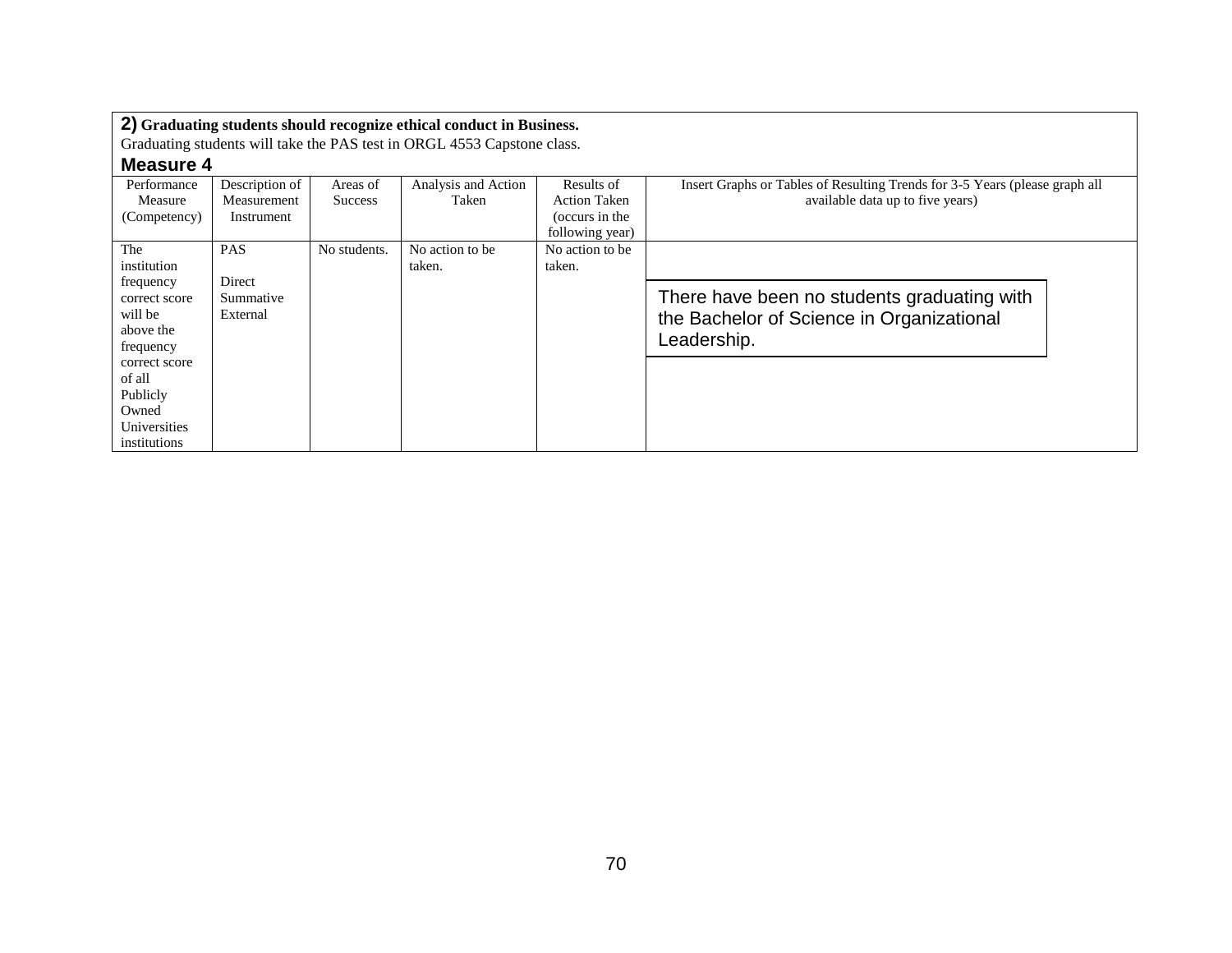Graduating students will take the PAS test in ORGL 4553 Capstone class.

| IIIVUJU V     |                |                |                     |                     |                                                                             |  |
|---------------|----------------|----------------|---------------------|---------------------|-----------------------------------------------------------------------------|--|
| Performance   | Description of | Areas of       | Analysis and Action | Results of          | Insert Graphs or Tables of Resulting Trends for 3-5 Years (please graph all |  |
| Measure       | Measurement    | <b>Success</b> | Taken               | <b>Action Taken</b> | available data up to five years)                                            |  |
| (Competency)  | Instrument     |                |                     | (occurs in the      |                                                                             |  |
|               |                |                |                     | following year)     |                                                                             |  |
| The           | <b>PAS</b>     | No students.   | No action to be     | No action to be     |                                                                             |  |
| institution   |                |                | taken.              | taken.              |                                                                             |  |
| frequency     | Direct         |                |                     |                     |                                                                             |  |
| correct score | Summative      |                |                     |                     | There have been no students graduating with                                 |  |
| will be       | External       |                |                     |                     | the Bachelor of Science in Organizational                                   |  |
| above the     |                |                |                     |                     | Leadership.                                                                 |  |
| frequency     |                |                |                     |                     |                                                                             |  |
| correct score |                |                |                     |                     |                                                                             |  |
| of all        |                |                |                     |                     |                                                                             |  |
| institutions  |                |                |                     |                     |                                                                             |  |
| inside the    |                |                |                     |                     |                                                                             |  |
| United        |                |                |                     |                     |                                                                             |  |
| States.       |                |                |                     |                     |                                                                             |  |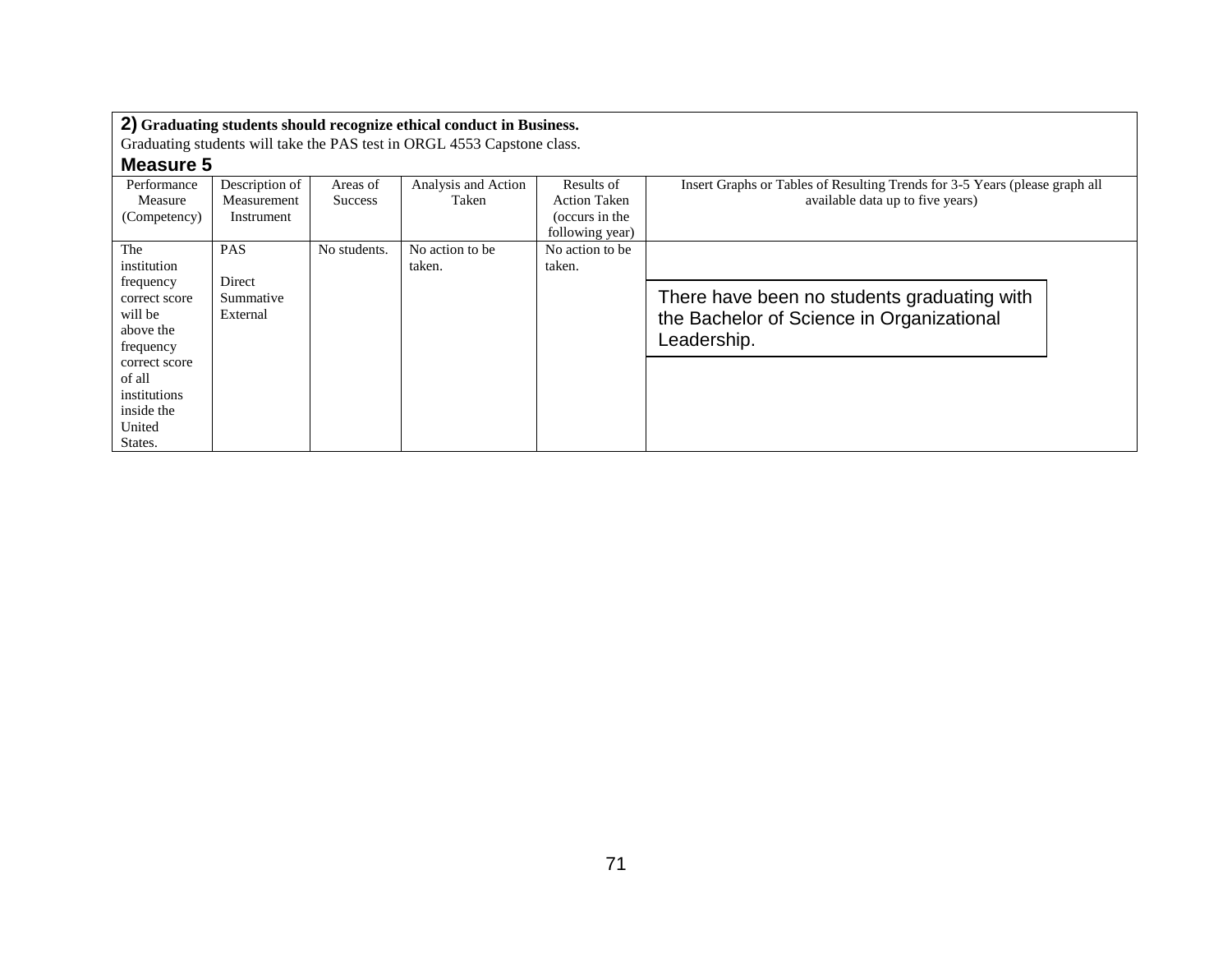Graduating students will take the PAS test in ORGL 4553 Capstone class.

### **Measure 6**

| Performance   | Description of | Areas of       | Analysis and Action | Results of          | Insert Graphs or Tables of Resulting Trends for 3-5 Years (please graph all |
|---------------|----------------|----------------|---------------------|---------------------|-----------------------------------------------------------------------------|
| Measure       | Measurement    | <b>Success</b> | Taken               | <b>Action Taken</b> | available data up to five years)                                            |
| (Competency)  | Instrument     |                |                     | (occurs in the      |                                                                             |
|               |                |                |                     | following year)     |                                                                             |
| The           | <b>PAS</b>     | No students.   | No action to be     | No action to be     |                                                                             |
| institution   |                |                | taken.              | taken.              |                                                                             |
| frequency     | Direct         |                |                     |                     |                                                                             |
| correct score | Summative      |                |                     |                     | There have been no students graduating with                                 |
| will be       | External       |                |                     |                     | the Bachelor of Science in Organizational                                   |
| above the     |                |                |                     |                     | Leadership.                                                                 |
| frequency     |                |                |                     |                     |                                                                             |
| correct score |                |                |                     |                     |                                                                             |
| of all        |                |                |                     |                     |                                                                             |
| institutions  |                |                |                     |                     |                                                                             |
| outside the   |                |                |                     |                     |                                                                             |
| United        |                |                |                     |                     |                                                                             |
| States.       |                |                |                     |                     |                                                                             |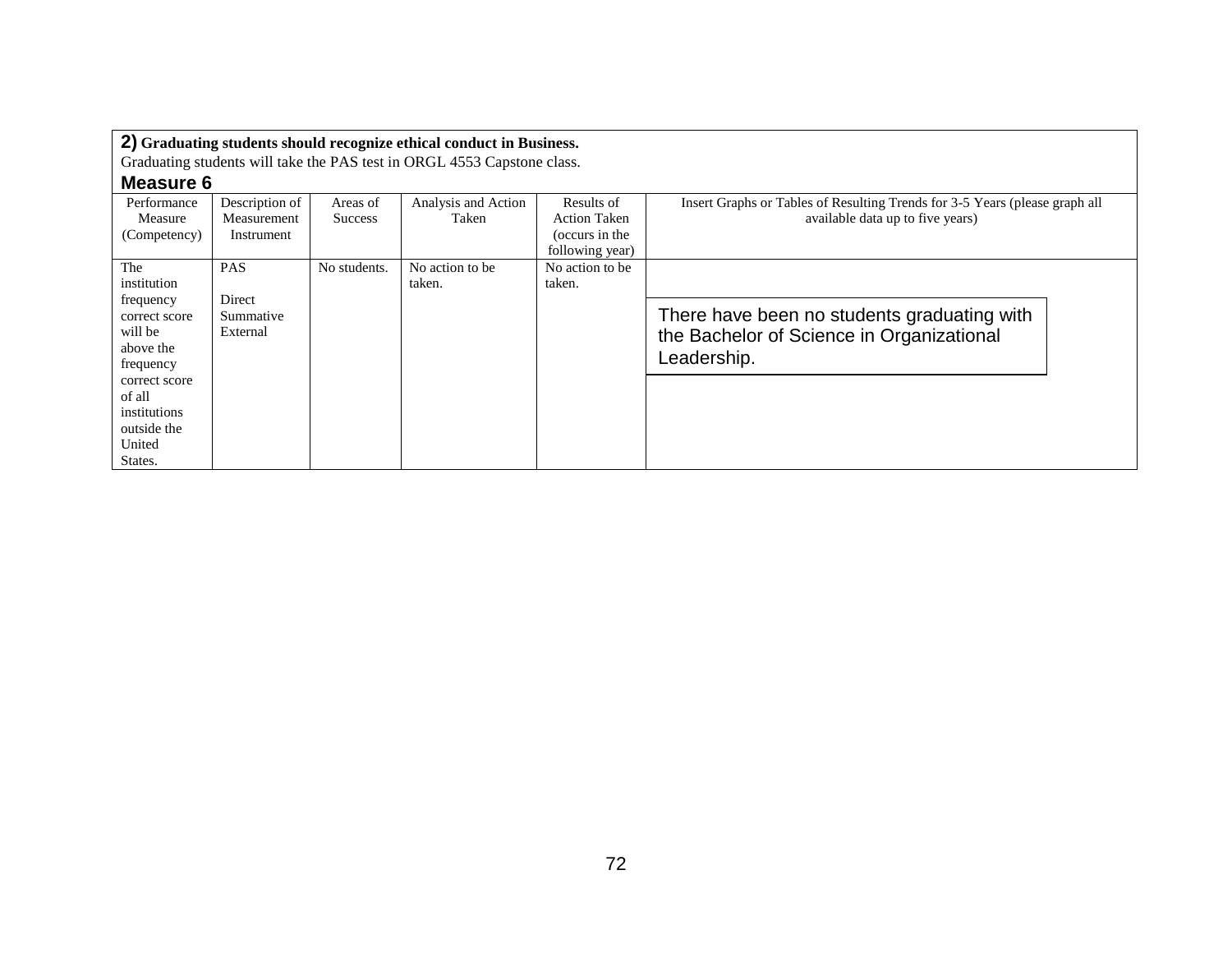# **PROGRAM GOALS FOR TECHNICAL MANAGEMENT MAJOR**

**1)** Graduating students should have added commentary knowledge of business principles to the skills gained from their career specialty. Students will take a pre-test administered by their advisor before taking their first class after declaring the major. A post-test will be administered in MGMT 4433 Business Policy.

#### **Measure 1**

|                 |                                                                                                                   |              | <b>Analysis of Results</b> |                     |                                                                                 |
|-----------------|-------------------------------------------------------------------------------------------------------------------|--------------|----------------------------|---------------------|---------------------------------------------------------------------------------|
| Performance     | Description of                                                                                                    | Areas of     | Analysis and               | Results of          | Insert Graphs or Tables of Resulting Trends for 3-5 Years (please graph all     |
| Measure         | Measurement                                                                                                       | Success      | <b>Action Taken</b>        | <b>Action Taken</b> | available data up to five years)                                                |
| (Competency)    | Instrument                                                                                                        |              |                            | (occurs in the      |                                                                                 |
|                 |                                                                                                                   |              |                            | following year)     |                                                                                 |
| $80\%$ of the   | A pretest will                                                                                                    | No students. | No action to be            | No action to be     |                                                                                 |
| students will   | be administered                                                                                                   |              | taken.                     | taken.              |                                                                                 |
| show at least a | by the program                                                                                                    |              |                            |                     |                                                                                 |
| 50% reduction   | advisor before                                                                                                    |              |                            |                     |                                                                                 |
| in errors from  | students take                                                                                                     |              |                            |                     |                                                                                 |
| the pre-test.   | their first class                                                                                                 |              |                            |                     |                                                                                 |
|                 | in the program.                                                                                                   |              |                            |                     |                                                                                 |
|                 | A post-test will<br>be administered<br>in the MGMT<br>4433 Business<br>Policy.<br>Direct<br>Summative<br>Internal |              |                            |                     | No Technical Management major has taken<br>both the pre-test and the post-test. |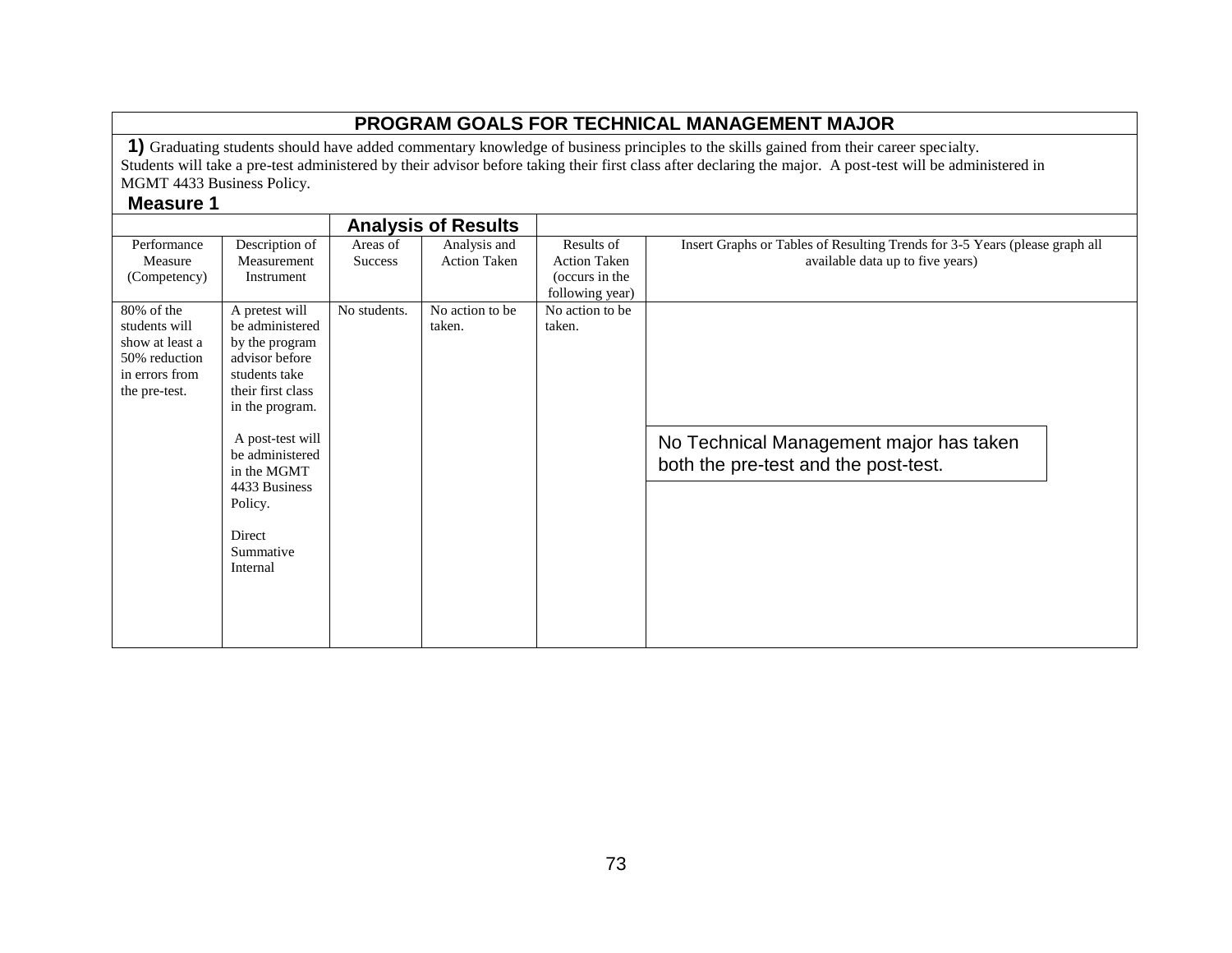Graduating students will take the PAS test in MGMT 4433 Business Policy class.

## **Measure 1**

| INGUJULU I       |                |             |                        |                     |                                                                             |  |
|------------------|----------------|-------------|------------------------|---------------------|-----------------------------------------------------------------------------|--|
| Performance      | Description of | Areas of    | Analysis and Action    | Results of          | Insert Graphs or Tables of Resulting Trends for 3-5 Years (please graph all |  |
| Measure          | Measurement    | Success     | Taken                  | <b>Action Taken</b> | available data up to five years)                                            |  |
| (Competency)     | Instrument     |             |                        | (occurs in the      |                                                                             |  |
|                  |                |             |                        | following year)     |                                                                             |  |
| On the           | PAS            | One student | No action taken.       | No action           |                                                                             |  |
| Ethics           |                | scored near |                        | taken.              | 100                                                                         |  |
| section          | Direct         | the target. | One student cannot     |                     |                                                                             |  |
| (Business or     | Summative      | $N=1$ .     | provide reliable data. |                     |                                                                             |  |
| Accounting)      | External       |             |                        |                     | 80                                                                          |  |
| collectively     |                |             |                        |                     |                                                                             |  |
| the students     |                |             |                        |                     | 60                                                                          |  |
| in the testing   |                |             |                        |                     | $\rightarrow$ NWOSU                                                         |  |
| cohort           |                |             |                        |                     |                                                                             |  |
| should be at     |                |             |                        |                     | 40<br>-Target                                                               |  |
| or above the     |                |             |                        |                     |                                                                             |  |
| 50 <sup>th</sup> |                |             |                        |                     | 20                                                                          |  |
| percentile.      |                |             |                        |                     |                                                                             |  |
|                  |                |             |                        |                     |                                                                             |  |
|                  |                |             |                        |                     | 0                                                                           |  |
|                  |                |             |                        |                     | $14 - 15$<br>15-16                                                          |  |
|                  |                |             |                        |                     |                                                                             |  |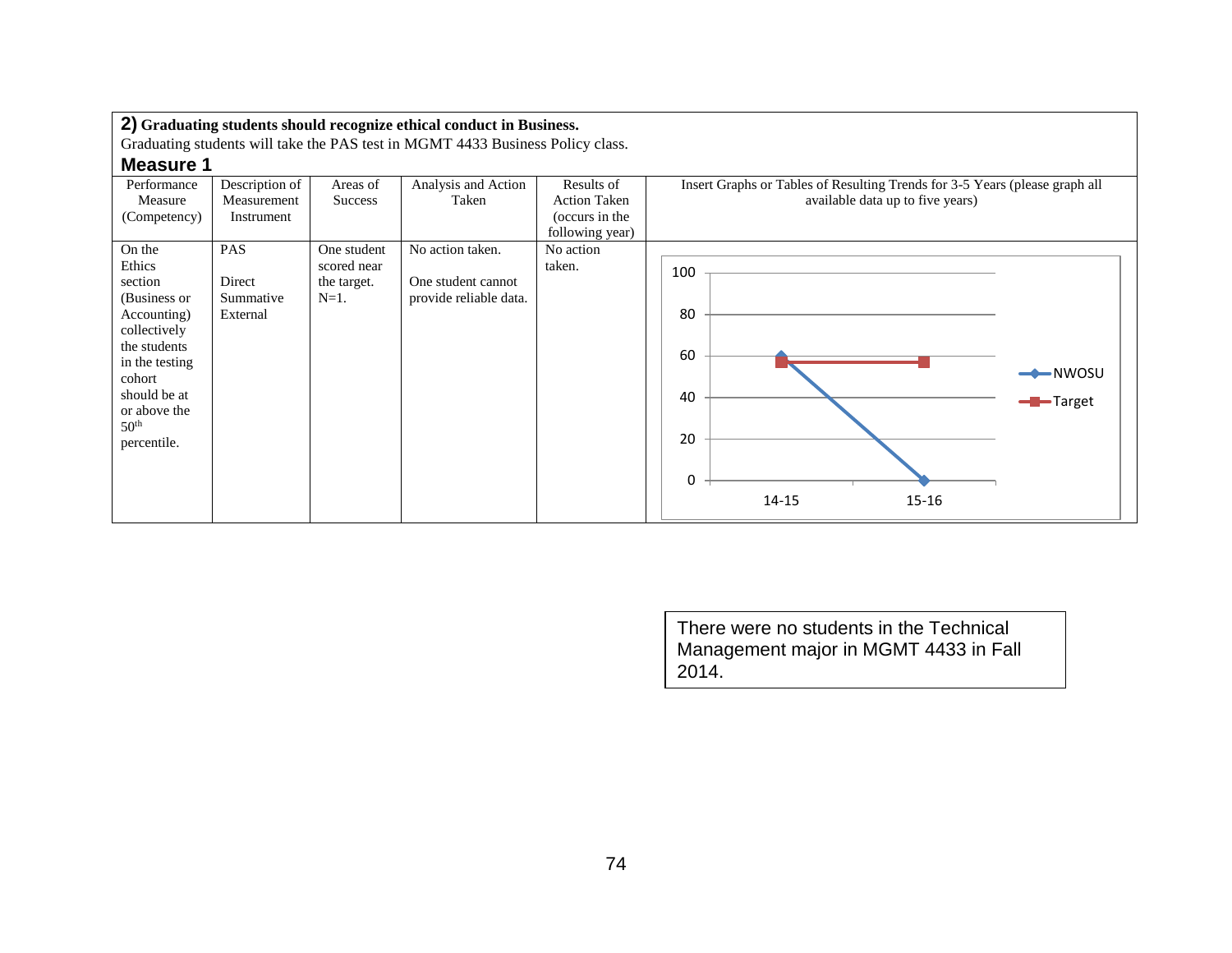Graduating students will take the PAS test in MGMT 4433 Business Policy class.

### **Measure 2**

| Performance<br>Measure<br>(Competency)                                                                                                                                                             | Description of<br>Measurement<br>Instrument   | Areas of<br><b>Success</b>                           | Analysis and Action<br>Taken                                     | Results of<br><b>Action Taken</b><br>(occurs in the<br>following year) | Insert Graphs or Tables of Resulting Trends for 3-5 Years (please graph all<br>available data up to five years) |
|----------------------------------------------------------------------------------------------------------------------------------------------------------------------------------------------------|-----------------------------------------------|------------------------------------------------------|------------------------------------------------------------------|------------------------------------------------------------------------|-----------------------------------------------------------------------------------------------------------------|
| On the<br>Ethics<br>section<br>(Business or<br>Accounting)<br>the testing<br>cohort<br>frequency<br>correct score<br>will be<br>higher than<br>the ACBSP<br>Region 6<br>frequency<br>correct score | <b>PAS</b><br>Direct<br>Summative<br>External | One student<br>scored near<br>the target.<br>$N=1$ . | No action taken.<br>One student cannot<br>provide reliable data. | No action<br>taken.                                                    | 100<br>80<br>60<br>$\rightarrow$ NWOSU<br>40<br>-Target<br>20<br>0<br>14-15<br>15-16                            |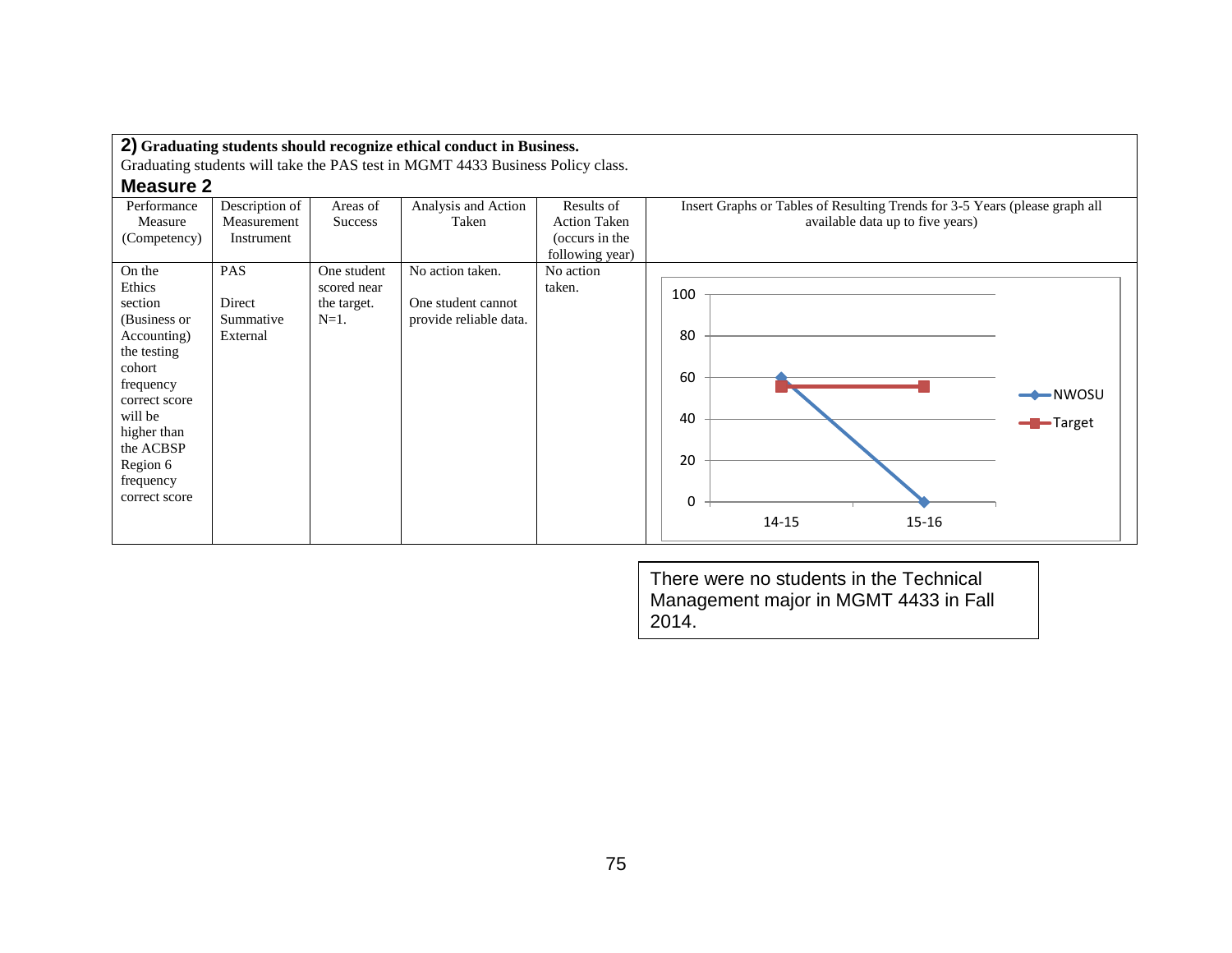Graduating students will take the PAS test in MGMT 4433 Business Policy class.

## **Measure 3**

| iiivuuui v    |                |                |                        |                     |                                                                             |  |
|---------------|----------------|----------------|------------------------|---------------------|-----------------------------------------------------------------------------|--|
| Performance   | Description of | Areas of       | Analysis and Action    | Results of          | Insert Graphs or Tables of Resulting Trends for 3-5 Years (please graph all |  |
| Measure       | Measurement    | <b>Success</b> | Taken                  | <b>Action Taken</b> | available data up to five years)                                            |  |
| (Competency)  | Instrument     |                |                        | (occurs in the      |                                                                             |  |
|               |                |                |                        | following year)     |                                                                             |  |
| The           | PAS            | One student    | No action taken.       | No action           |                                                                             |  |
| institution   |                | scored near    |                        | taken.              |                                                                             |  |
| frequency     | Direct         | the target.    | One student cannot     |                     | 100                                                                         |  |
| correct score | Summative      | $N=1$ .        | provide reliable data. |                     |                                                                             |  |
| will be       | External       |                |                        |                     | 80                                                                          |  |
| above the     |                |                |                        |                     |                                                                             |  |
| frequency     |                |                |                        |                     |                                                                             |  |
| correct score |                |                |                        |                     | 60                                                                          |  |
| of all        |                |                |                        |                     | $\rightarrow$ NWOSU                                                         |  |
| ACBSP         |                |                |                        |                     | 40                                                                          |  |
| institutions. |                |                |                        |                     | -Target                                                                     |  |
|               |                |                |                        |                     |                                                                             |  |
|               |                |                |                        |                     | 20                                                                          |  |
|               |                |                |                        |                     |                                                                             |  |
|               |                |                |                        |                     | 0                                                                           |  |
|               |                |                |                        |                     |                                                                             |  |
|               |                |                |                        |                     | 14-15<br>$15 - 16$                                                          |  |
|               |                |                |                        |                     |                                                                             |  |
|               |                |                |                        |                     |                                                                             |  |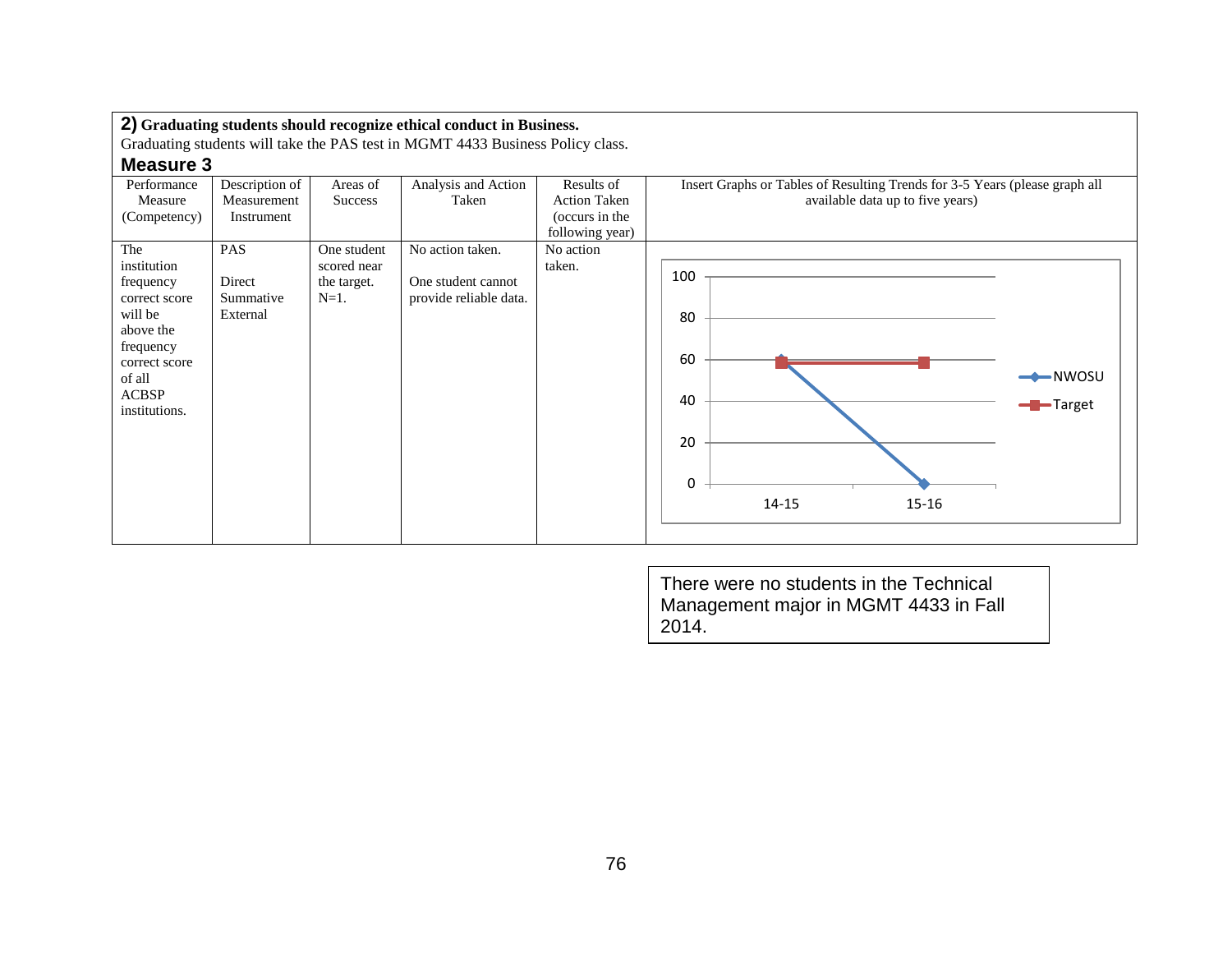Graduating students will take the PAS test in MGMT 4433 Business Policy class.

## **Measure 4**

| uuu.u +       |                |             |                        |                     |                                                                             |
|---------------|----------------|-------------|------------------------|---------------------|-----------------------------------------------------------------------------|
| Performance   | Description of | Areas of    | Analysis and Action    | Results of          | Insert Graphs or Tables of Resulting Trends for 3-5 Years (please graph all |
| Measure       | Measurement    | Success     | Taken                  | <b>Action Taken</b> | available data up to five years)                                            |
| (Competency)  | Instrument     |             |                        | (occurs in the      |                                                                             |
|               |                |             |                        | following year)     |                                                                             |
| The           | PAS            | One student | No action taken.       | No action           |                                                                             |
| institution   |                | scored near |                        | taken.              |                                                                             |
| frequency     | Direct         | the target. | One student cannot     |                     | 100                                                                         |
| correct score | Summative      | $N=1$ .     | provide reliable data. |                     |                                                                             |
| will be       | External       |             |                        |                     | 80                                                                          |
| above the     |                |             |                        |                     |                                                                             |
| frequency     |                |             |                        |                     |                                                                             |
| correct score |                |             |                        |                     | 60                                                                          |
| of all        |                |             |                        |                     | $\rightarrow$ NWOSU                                                         |
| Publicly      |                |             |                        |                     | 40                                                                          |
| Owned         |                |             |                        |                     | -Target                                                                     |
| Universities  |                |             |                        |                     |                                                                             |
| institutions  |                |             |                        |                     | 20                                                                          |
|               |                |             |                        |                     |                                                                             |
|               |                |             |                        |                     |                                                                             |
|               |                |             |                        |                     | 0                                                                           |
|               |                |             |                        |                     | 14-15<br>15-16                                                              |
|               |                |             |                        |                     |                                                                             |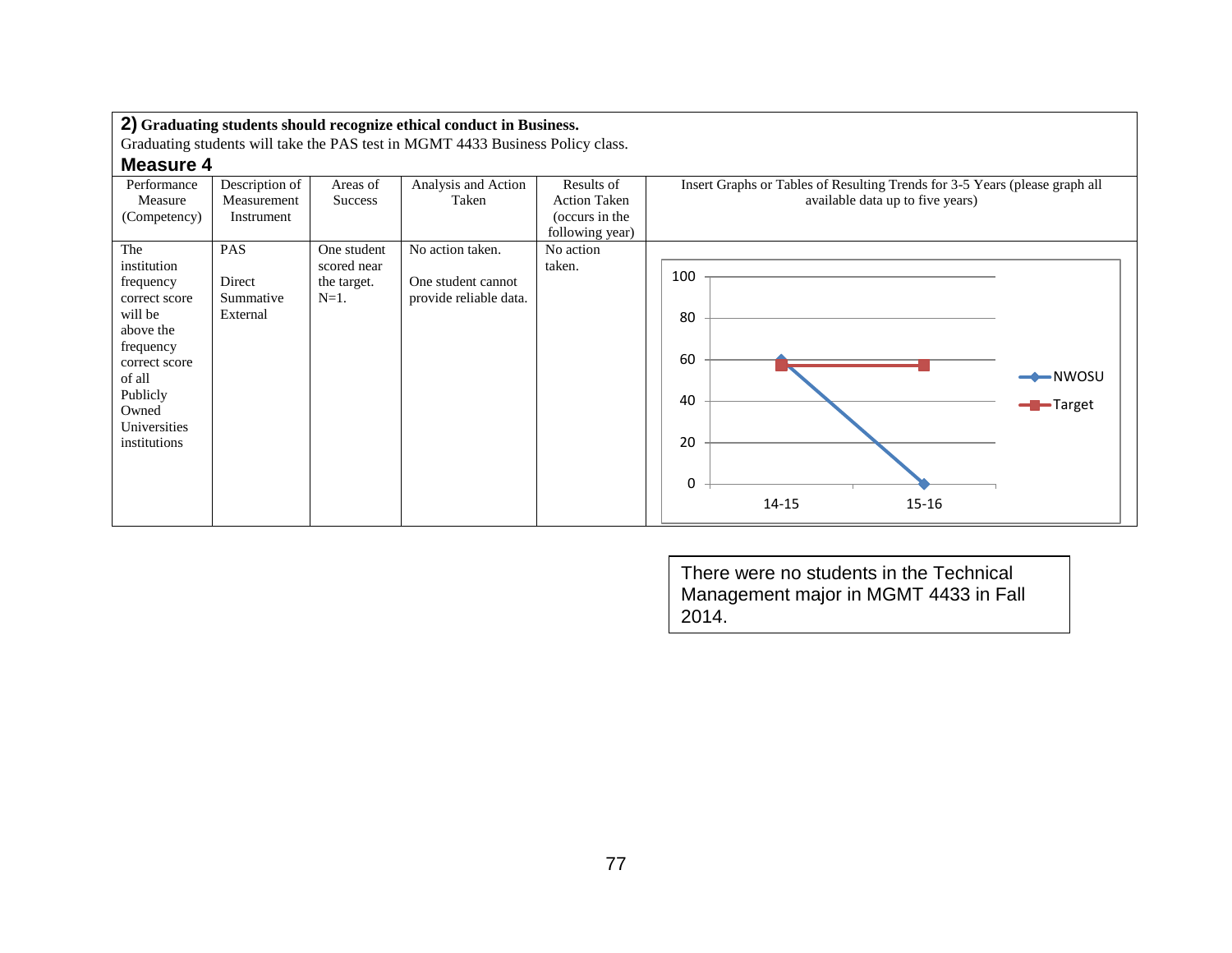Graduating students will take the PAS test in MGMT 4433 Business Policy class.

### **Measure 5**

| uuu           |                |                |                        |                     |                                                                             |  |
|---------------|----------------|----------------|------------------------|---------------------|-----------------------------------------------------------------------------|--|
| Performance   | Description of | Areas of       | Analysis and Action    | Results of          | Insert Graphs or Tables of Resulting Trends for 3-5 Years (please graph all |  |
| Measure       | Measurement    | <b>Success</b> | Taken                  | <b>Action Taken</b> | available data up to five years)                                            |  |
| (Competency)  | Instrument     |                |                        | (occurs in the      |                                                                             |  |
|               |                |                |                        | following year)     |                                                                             |  |
| The           | PAS            | One student    | No action taken.       | No action           |                                                                             |  |
| institution   |                | scored near    |                        | taken.              |                                                                             |  |
| frequency     | Direct         | the target.    | One student cannot     |                     | 100                                                                         |  |
| correct score | Summative      | $N=1$ .        | provide reliable data. |                     |                                                                             |  |
| will be       | External       |                |                        |                     | 80                                                                          |  |
| above the     |                |                |                        |                     |                                                                             |  |
| frequency     |                |                |                        |                     |                                                                             |  |
| correct score |                |                |                        |                     | 60                                                                          |  |
| of all        |                |                |                        |                     | $\rightarrow$ NWOSU                                                         |  |
| institutions  |                |                |                        |                     | 40                                                                          |  |
| inside the    |                |                |                        |                     | -Target                                                                     |  |
| United        |                |                |                        |                     |                                                                             |  |
| States.       |                |                |                        |                     | 20                                                                          |  |
|               |                |                |                        |                     |                                                                             |  |
|               |                |                |                        |                     | 0                                                                           |  |
|               |                |                |                        |                     |                                                                             |  |
|               |                |                |                        |                     | 14-15<br>15-16                                                              |  |
|               |                |                |                        |                     |                                                                             |  |
|               |                |                |                        |                     |                                                                             |  |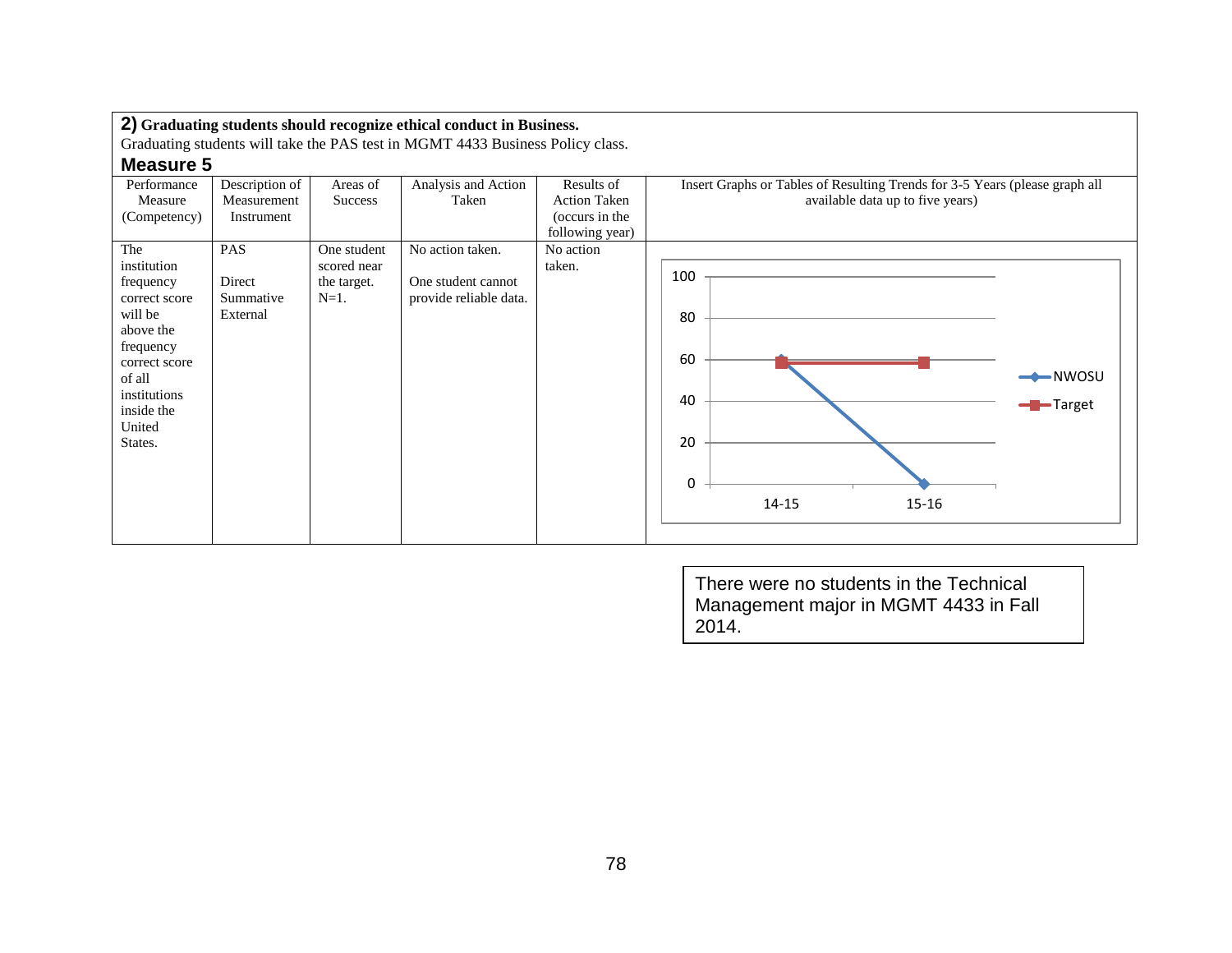Graduating students will take the PAS test in MGMT 4433 Business Policy class.

## **Measure 6**

| IIIVUUMI V    |                |                |                        |                     |                                                                             |                     |
|---------------|----------------|----------------|------------------------|---------------------|-----------------------------------------------------------------------------|---------------------|
| Performance   | Description of | Areas of       | Analysis and Action    | Results of          | Insert Graphs or Tables of Resulting Trends for 3-5 Years (please graph all |                     |
| Measure       | Measurement    | <b>Success</b> | Taken                  | <b>Action Taken</b> | available data up to five years)                                            |                     |
| (Competency)  | Instrument     |                |                        | (occurs in the      |                                                                             |                     |
|               |                |                |                        | following year)     |                                                                             |                     |
| The           | PAS            | One student    | No action taken.       | No action           |                                                                             |                     |
| institution   |                | scored near    |                        | taken.              |                                                                             |                     |
| frequency     | Direct         | the target.    | One student cannot     |                     | 100                                                                         |                     |
| correct score | Summative      | $N=1$ .        | provide reliable data. |                     |                                                                             |                     |
| will be       | External       |                |                        |                     |                                                                             |                     |
| above the     |                |                |                        |                     | 80                                                                          |                     |
| frequency     |                |                |                        |                     |                                                                             |                     |
| correct score |                |                |                        |                     |                                                                             |                     |
| of all        |                |                |                        |                     | 60                                                                          |                     |
| institutions  |                |                |                        |                     |                                                                             | $\rightarrow$ NWOSU |
| outside the   |                |                |                        |                     | 40                                                                          | -Target             |
| United        |                |                |                        |                     |                                                                             |                     |
| States.       |                |                |                        |                     |                                                                             |                     |
|               |                |                |                        |                     | 20                                                                          |                     |
|               |                |                |                        |                     |                                                                             |                     |
|               |                |                |                        |                     | 0                                                                           |                     |
|               |                |                |                        |                     |                                                                             |                     |
|               |                |                |                        |                     | 14-15<br>$15 - 16$                                                          |                     |
|               |                |                |                        |                     |                                                                             |                     |